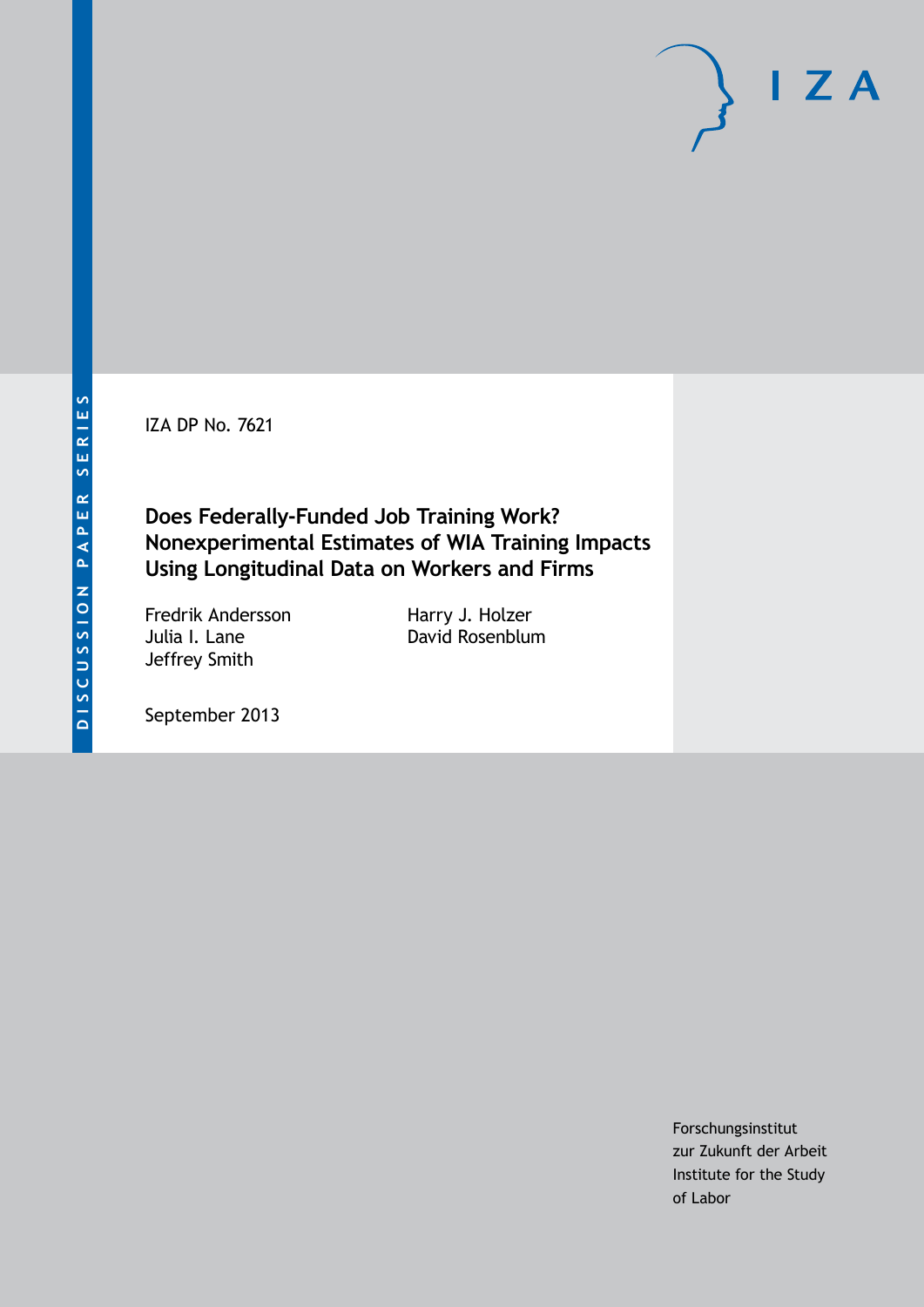# **Does Federally-Funded Job Training Work? Nonexperimental Estimates of WIA Training Impacts Using Longitudinal Data on Workers and Firms**

### **Fredrik Andersson**

*Office of the Comptroller of the Currency*

### **Harry J. Holzer**

*Georgetown University, American Institutes for Research and IZA*

### **Julia I. Lane**

*American Institutes for Research, BETA University of Strasbourg, CNRS University of Melbourne and IZA*

### **David Rosenblum**

*Moody's Analytics*

# **Jeffrey Smith**

*University of Michigan, NBER and IZA*

> Discussion Paper No. 7621 September 2013

> > IZA

P.O. Box 7240 53072 Bonn Germany

Phone: +49-228-3894-0 Fax: +49-228-3894-180 E-mail: [iza@iza.org](mailto:iza@iza.org)

Any opinions expressed here are those of the author(s) and not those of IZA. Research published in this series may include views on policy, but the institute itself takes no institutional policy positions. The IZA research network is committed to the IZA Guiding Principles of Research Integrity.

The Institute for the Study of Labor (IZA) in Bonn is a local and virtual international research center and a place of communication between science, politics and business. IZA is an independent nonprofit organization supported by Deutsche Post Foundation. The center is associated with the University of Bonn and offers a stimulating research environment through its international network, workshops and conferences, data service, project support, research visits and doctoral program. IZA engages in (i) original and internationally competitive research in all fields of labor economics, (ii) development of policy concepts, and (iii) dissemination of research results and concepts to the interested public.

<span id="page-1-0"></span>IZA Discussion Papers often represent preliminary work and are circulated to encourage discussion. Citation of such a paper should account for its provisional character. A revised version may be available directly from the author.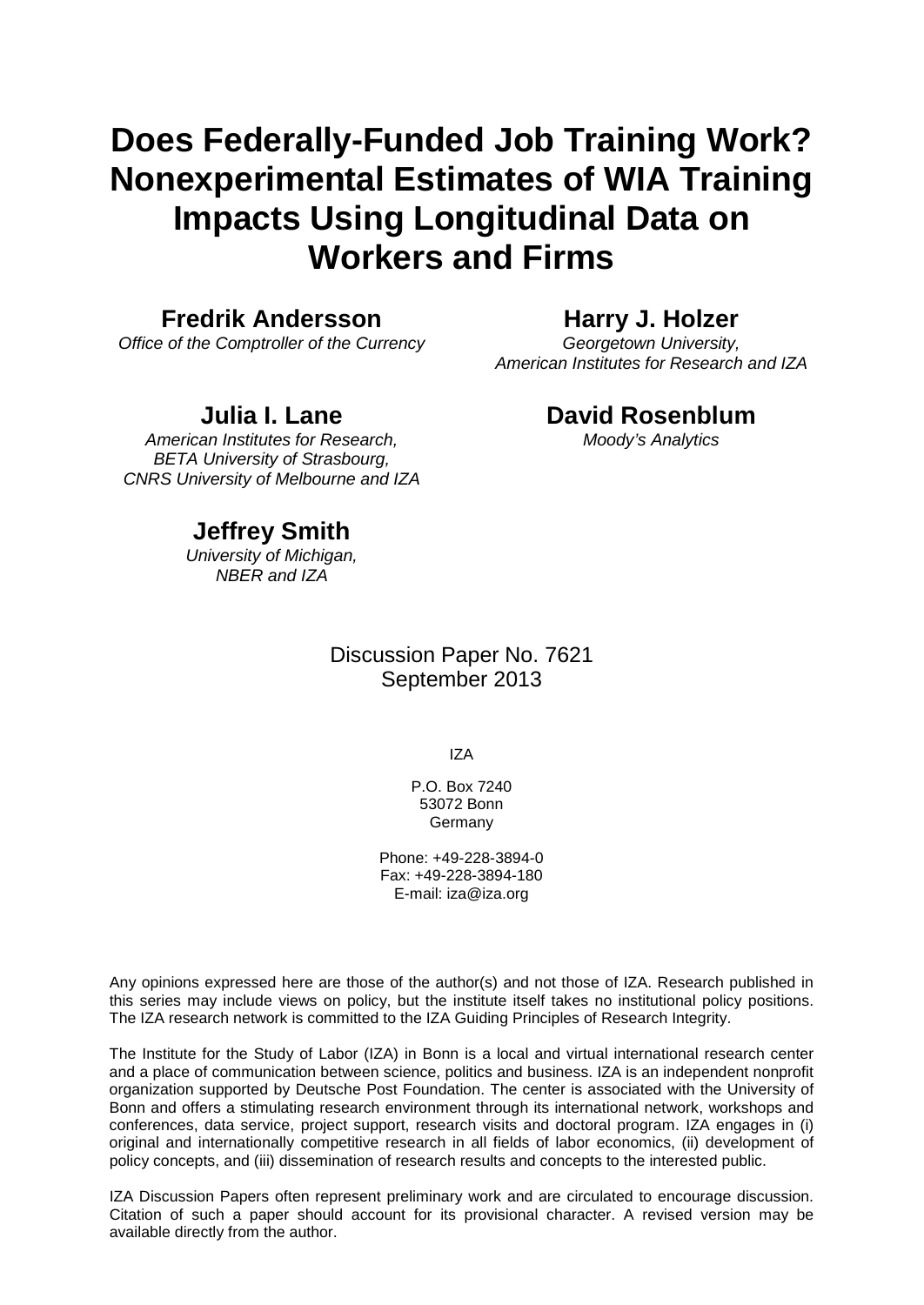IZA Discussion Paper No. 7621 September 2013

# **ABSTRACT**

# **Does Federally-Funded Job Training Work? Nonexperimental Estimates of WIA Training Impacts Using Longitudinal Data on Workers and Firms[\\*](#page-1-0)**

We study the job training provided under the US Workforce Investment Act (WIA) to adults and dislocated workers in two states. Our substantive contributions center on impacts estimated non-experimentally using administrative data. These impacts compare WIA participants who do and do not receive training. In addition to the usual impacts on earnings and employment, we link our state data to the Longitudinal Employer Household Dynamics (LEHD) data at the U.S. Census Bureau, which allows us to estimate impacts on the characteristics of the firms at which participants find employment. We find moderate positive impacts on employment, earnings and desirable firm characteristics for adults, but not for dislocated workers. Our primary methodological contribution consists of assessing the value of the additional conditioning information provided by the LEHD relative to the data available in state Unemployment Insurance (UI) earnings records. We find that value to be zero.

JEL Classification: I38, J08, J24

Keywords: job training, active labor market program, program evaluation, Workforce Investment Act, administrative data

Corresponding author:

Jeffrey Smith Department of Economics University of Michigan 238 Lorch Hall 611 Tappan Street Ann Arbor, MI 48104 USA E-mail: [econjeff@umich.edu](mailto:econjeff@umich.edu)

We thank the Charles Stewart Mott Foundation and the National Science Foundation for generous financial support of this project and Carolyn Heinrich, Kevin Hollenbeck, Adriana Kugler, Peter Mueser, and Ken Troske for helpful discussions. We also thank seminar participants at McMaster, Simon Fraser and the Institute for Fiscal Studies and conference participants at CESifo, IZA/SoLE, the Institute for Research on Poverty Summer Research Workshop, and the New Developments in Human Capital in Jerusalem conference for their helpful comments. The views here are solely those of the authors and not necessarily those of the U.S. Census Bureau or the Office of the Comptroller of the Currency.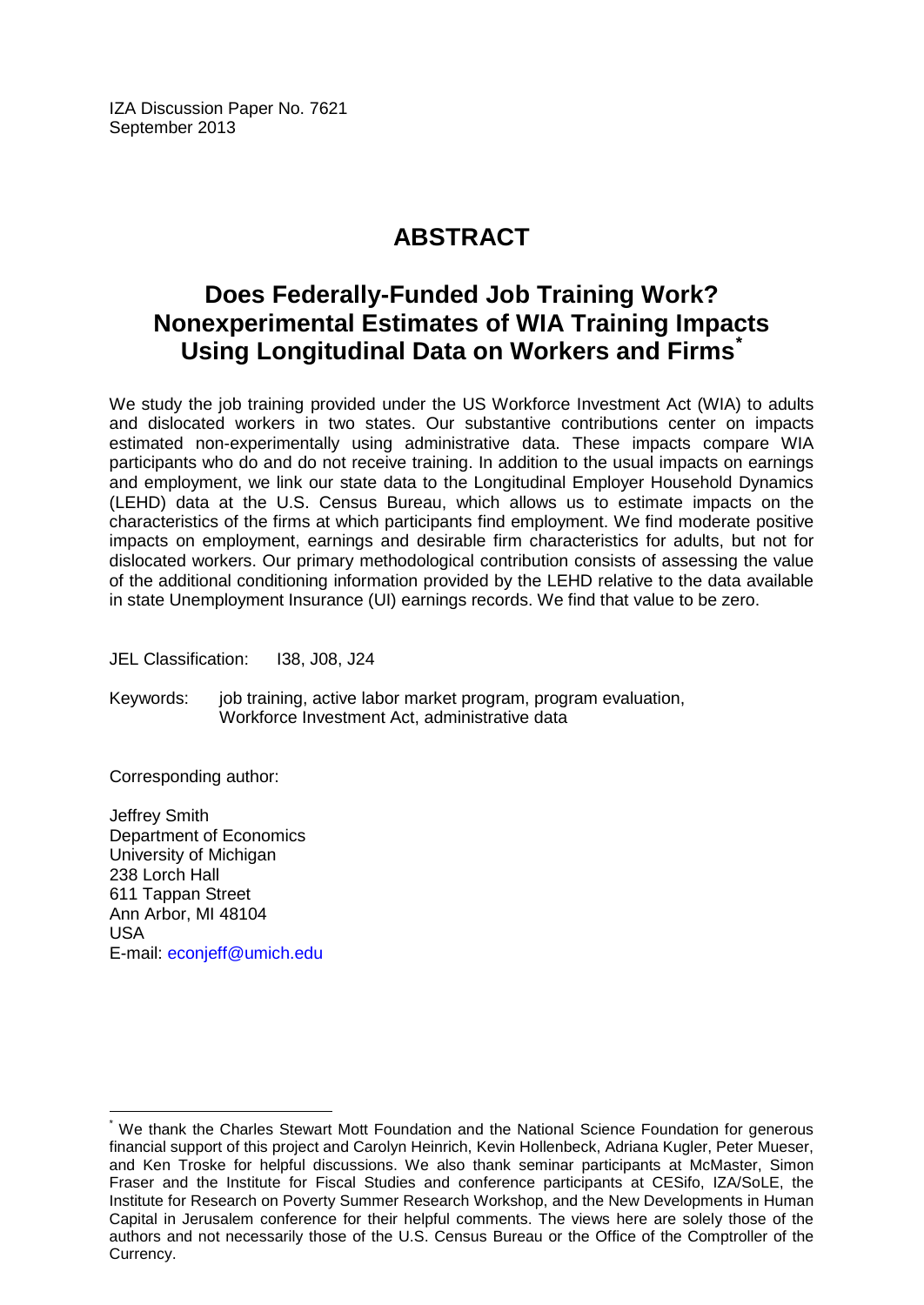#### **1. Introduction**

Experimental evaluations of large-scale active labor market programs have great value, but occur only in the United States and, even there, only every couple of decades. In other times, in other places, and for many other programs, both policymakers and scholars must continue to rely on non-experimental evaluations.<sup>[1](#page-3-0)</sup> As such, improving our stock of non-experimental evidence based on current methods and the best available data, as well as continuing to advance the methodological frontier, have great value. In that spirit, this paper provides new substantive findings on the training provided under the Workforce Investment Act (WIA), the current large federal employment and training program in the US. We also provide important new evidence on several open methodological questions in the literature.<sup>[2](#page-3-1)</sup>

Our first substantive contribution consists of estimating the earnings and employment impacts of receiving WIA training (and possibly other services) rather than just WIA non-training services using administrative data from two states. Building on the rich set of conditioning variables in our data, particularly the pre-program labor market outcomes shown by the literature to matter in this context, most of our estimates rely on a "selection on observed variables" (or "unconfoundedness" ) identification strategy. Moreover, because we focus on the impact of service type conditional on WIA participation, rather than the impact of WIA versus no WIA that receives most of the attention in the literature, we do not have to worry about selection into WIA,

<span id="page-3-0"></span> $1$  Of course, experiments have issues too. See e.g. Heckman and Smith (1995) and Heckman et al. (1999).

<span id="page-3-1"></span><sup>&</sup>lt;sup>2</sup> Relatively recent reviews of this literature include Lalonde (1995), Friedlander et al. (1997), Heckman et al. (1999), King (2004), Bergemann and van den Berg (2008), Holzer (2009), Card et al. (2010), Heinrich and King (2010), and Decker (2011).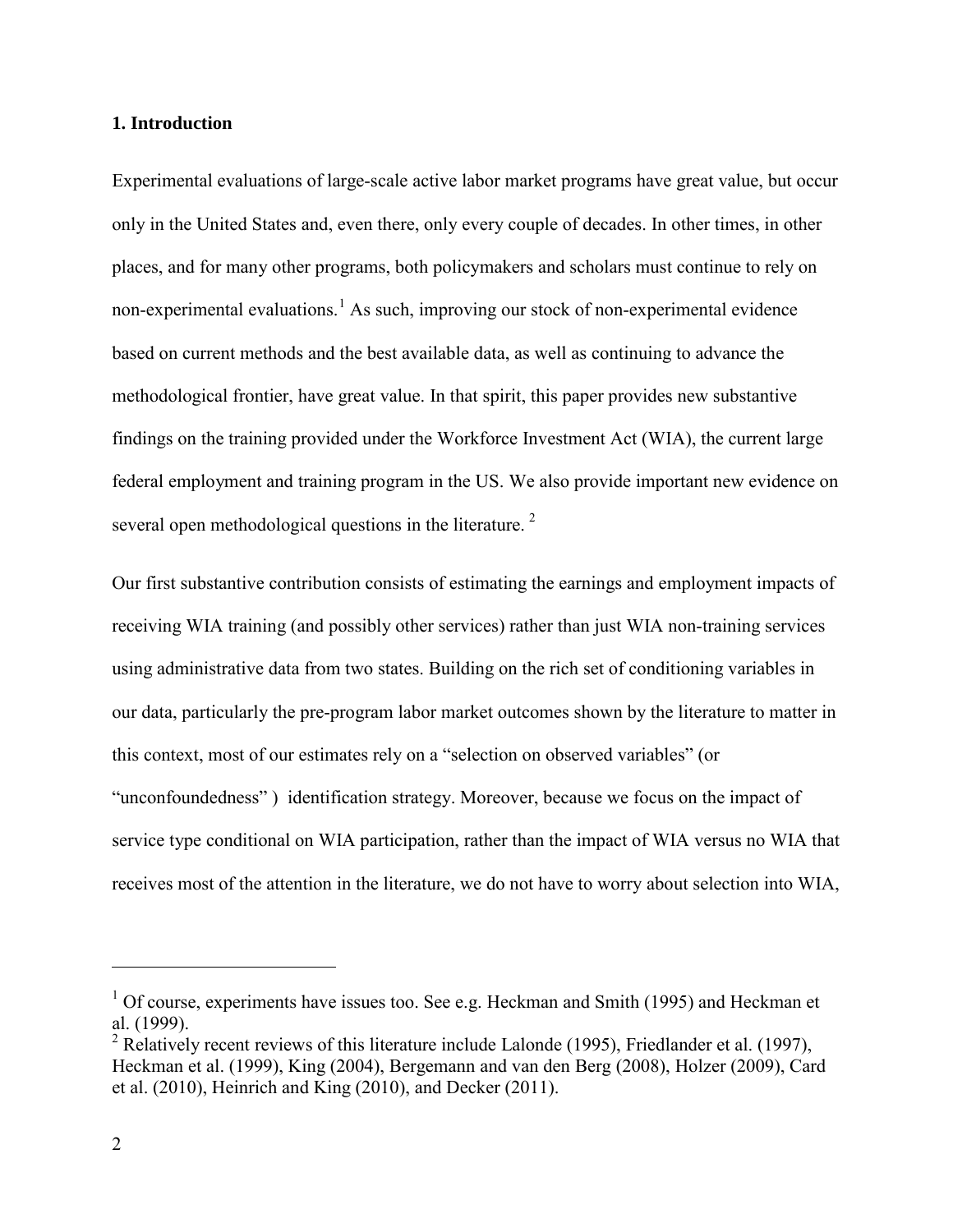just selection into training conditional on selection into WIA. Our data, and the WIA institutional setup, suggest that this constitutes a less challenging identification problem.

More broadly, we read the literature that uses experiments as benchmarks to study the performance of alternative non-experimental sources of identification as indicating that high quality non-experimental evaluations, where quality refers to *both* data and methods, can successfully replicate the broad conclusions of experimental methods. See in particular the evidence on the importance of what goes in the conditioning set in Heckman et al. (1998) and the broad comparison of experimental and high quality (mostly European) non-experimental evaluations in the meta-analysis of Card et al. (2010). The US-focused meta-analysis of Greenberg et al. (2006) reaches a similar conclusion.

Our preferred estimates show positive, substantively relevant and statistically significant impacts of WIA training on earnings and employment over the 12 calendar quarters following WIA registration for workers served under the adult funding stream. In contrast, for workers served under the dislocated worker funding stream, we find persistently negative impacts in one state and initially negative and later marginally positive impacts in the other. These findings parallel those in closely related earlier work by Heinrich et al. (2012) and Hollenbeck (2009). Though they comport with the literature, they nonetheless represent a puzzle, as the characteristics of the workers served by the two streams do not differ as dramatically as their impact estimates. These estimates have important implications for efforts at program reform and for decisions about which registrants should receive scarce training opportunities funding by the program. At the end of the paper, we consider the implications of our estimates for the cost-benefit performance of the program.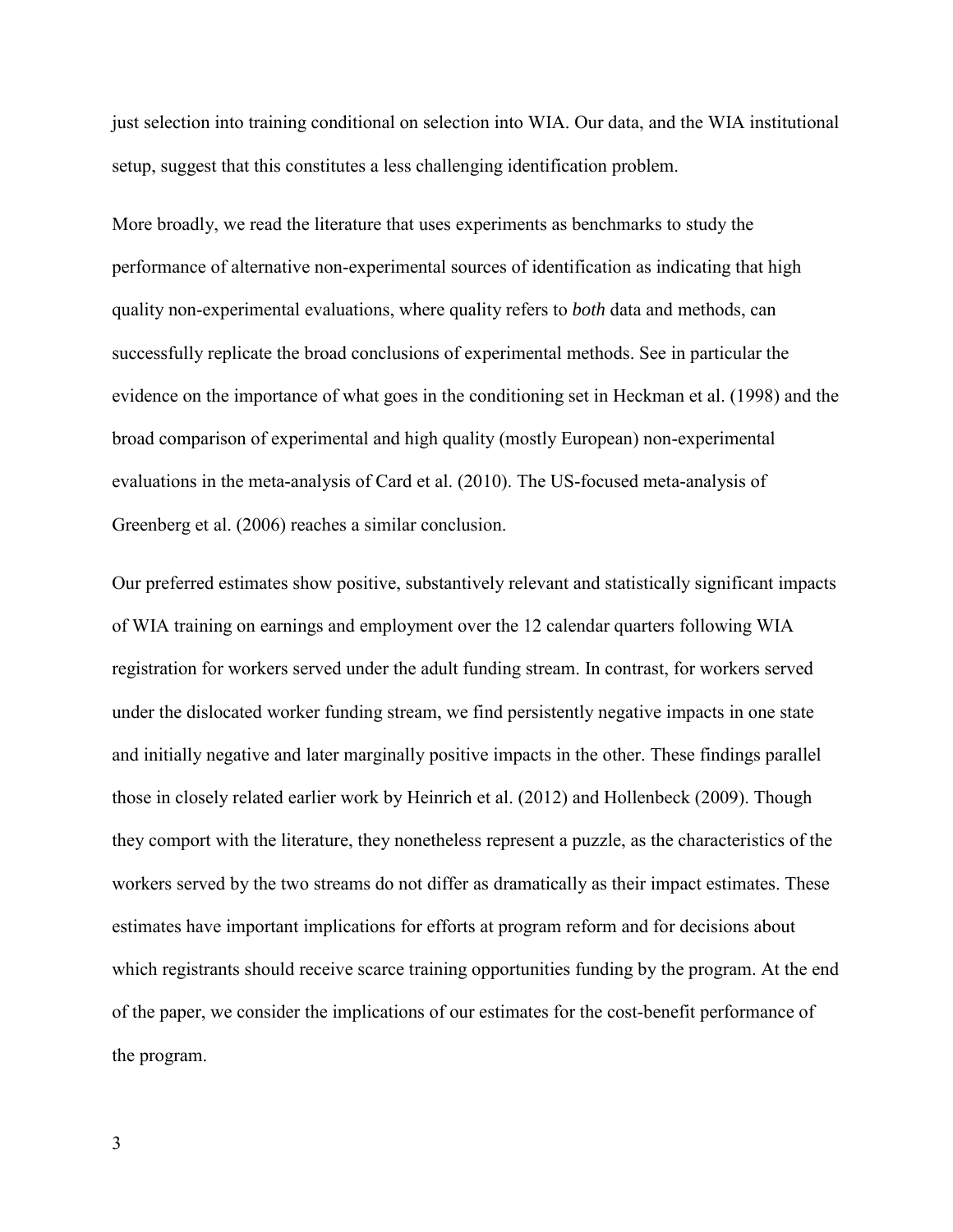For our second (and most innovative) substantive contribution, we estimate impacts on the types of firms at which WIA participants obtain jobs. We can do this because, for the first time in the literature, we link administrative data from the WIA programs in our two states to the rich Longitudinal Employer-Household Dynamics (LEHD) data maintained by the U.S. Census Bureau. Motivating this analysis is the well-known fact that, controlling for worker characteristics, employer characteristics contribute importantly to worker earnings and other employer outcomes; see e.g. Abowd and Kramarz (2002), Andersson et al. (2005) and Holzer et al. (2011). If WIA and other training programs can improve the quality of the firms to which workers are "matched," then we have identified an important mechanism through which job training programs might work, over and above their effects on the worker's stock of general human capital. At the same time, we may have increased our worries about upward bias in partial equilibrium impact estimates due to displacement. Empirically, our data yield quite modest positive impacts of WIA training on the propensity of adult workers to get jobs at firms with desirable firm characteristics and some small negative impacts on the parallel propensity for displaced workers. In addition, WIA training generally leads to moderate impacts on industry of employment.

Our final substantive contribution centers on our analysis of the determinants of training receipt conditional on WIA registration. We find standard patterns for age and schooling, with younger workers more likely to receive training, along with those in the middle of the educational distribution. These patterns appear both descriptively and in our multivariate analysis, and suggest that WIA allocates training in reasonable ways along these dimensions. In contrast, we find large unconditional differences by race / ethnicity but only very small conditional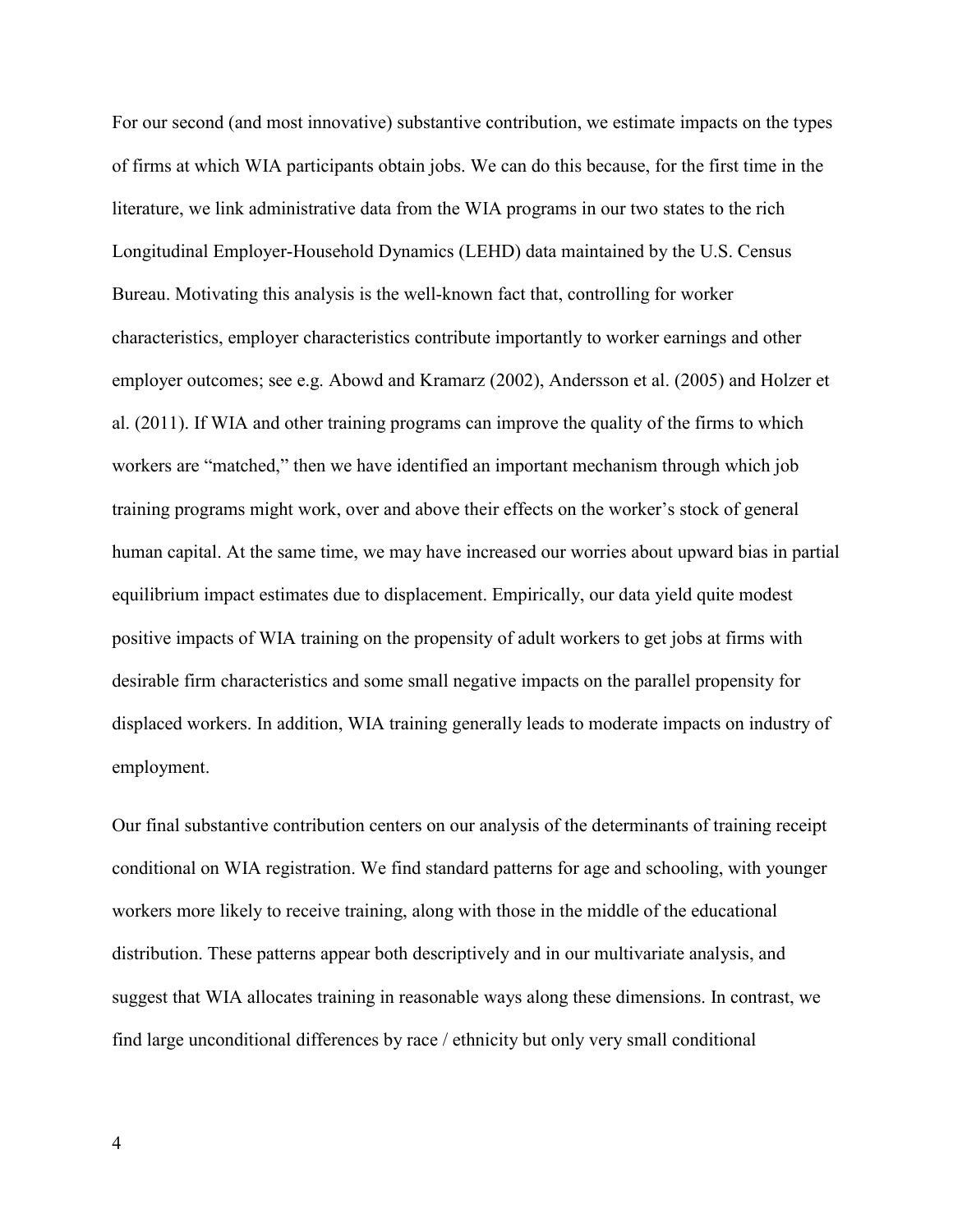differences. Here, our multivariate analysis sheds important light on the source of univariate disparities in the allocation of program resources.

Our primary methodological contribution lies in the examination of alternative sets of conditioning variables in the context of our preferred "selection on observed variables" identification strategy. Once again, the greatest novelty arises in our examination of variables related to the firm at which the worker last worked prior to WIA participation. As with the firm characteristic outcome variables, we do this using the linked LEHD data. We expected, based on the literature, that firm characteristics might proxy for otherwise unobserved worker characteristics and so have an effect on our estimates by reducing any remaining selection bias. In fact, we find to our surprise that the firm characteristics add essentially no value to the conditioning variables available from state UI wage record data. We also examine the value of conditioning on an additional year of pre-program earnings data relative to Heinrich et al. (2012) and the value of conditioning on a proxy for local labor markets. The former does not move the estimates, somewhat to our surprise. In contrast, local labor markets do matter. Our findings on this dimension have important implications for the design and credibility of future nonexperimental evaluations.

Our second methodological contribution arises from comparing our estimates based on "selection on observed variables" with estimates based on the bias stability assumption, which underlies difference-in-differences estimators. Broadly, we find little difference, which suggests either little selection into training based on time invariant unobserved variables that also affect outcomes or that the pre-program outcomes in our conditioning set do an adequate job of capturing stable factors like motivation and ability that we do not directly observe. Finally, we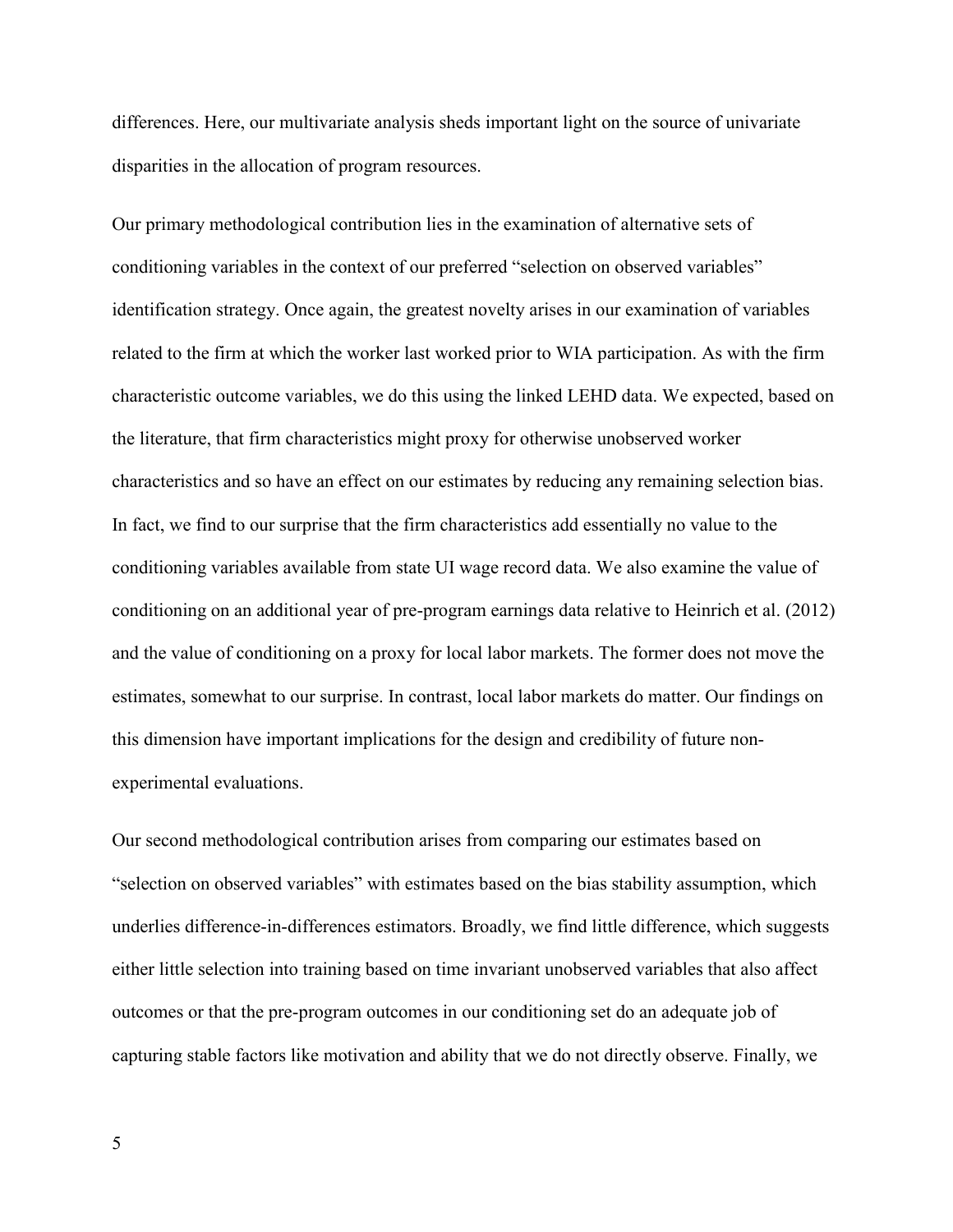examine the sensitivity of our estimates to alternative econometric estimators, though this aspect of the analysis is not fully developed due to issues with access to the data.<sup>[3](#page-7-0)</sup>

The remainder of the paper proceeds as follows. Sections 2 and 3 describe the WIA program and our data, respectively. Section 4 defines the treatment, and Sections 5 and 6 lay out our identification strategies and the econometric estimators that build upon them. Sections 7-9 present our empirical findings on the determinants of training receipt, as well as impacts on earnings, employment and firm characteristics. Sections 10 and 11 consider the sensitivity of the estimates to alternative identification strategies and alternative estimators. Section 12 embeds our findings in a cost-benefit framework and Section 13 concludes.

#### **2. The WIA program**

The Workforce Investment Act (WIA) was passed by Congress and signed into law by President Clinton in 1998, and became operational in 1999-2000; Besharov and Cottingham (2011) provide a detailed history. WIA distributes federal resources for employment and training services to state and local Workforce Investment Boards (or WIBs), with about 15 percent reserved for the former and the remainder going to the latter. Title I of WIA provides general funding streams for services to adults, dislocated workers, and youth, with the state and local WIBs allocating these funds for specific use within their regions. Adults comprise individuals 18 years and over meeting various broad criteria. Dislocated workers comprise adults who have

<span id="page-7-0"></span> $3$  The Census Bureau initially granted us access to the data for 15 months. Because of the complexity of the data, the large amount of data cleaning it required, the lags inherent in the important process of review and disclosure of results, and the coordination delays associated with four authors at different institutions (only one of whom had access to the data), we were not able to complete all of our analysis during that time interval. Census Bureau policy provides for extensions of access when a paper receives a "revise and resubmit" from a refereed journal; we hope to complete our analyses at that time.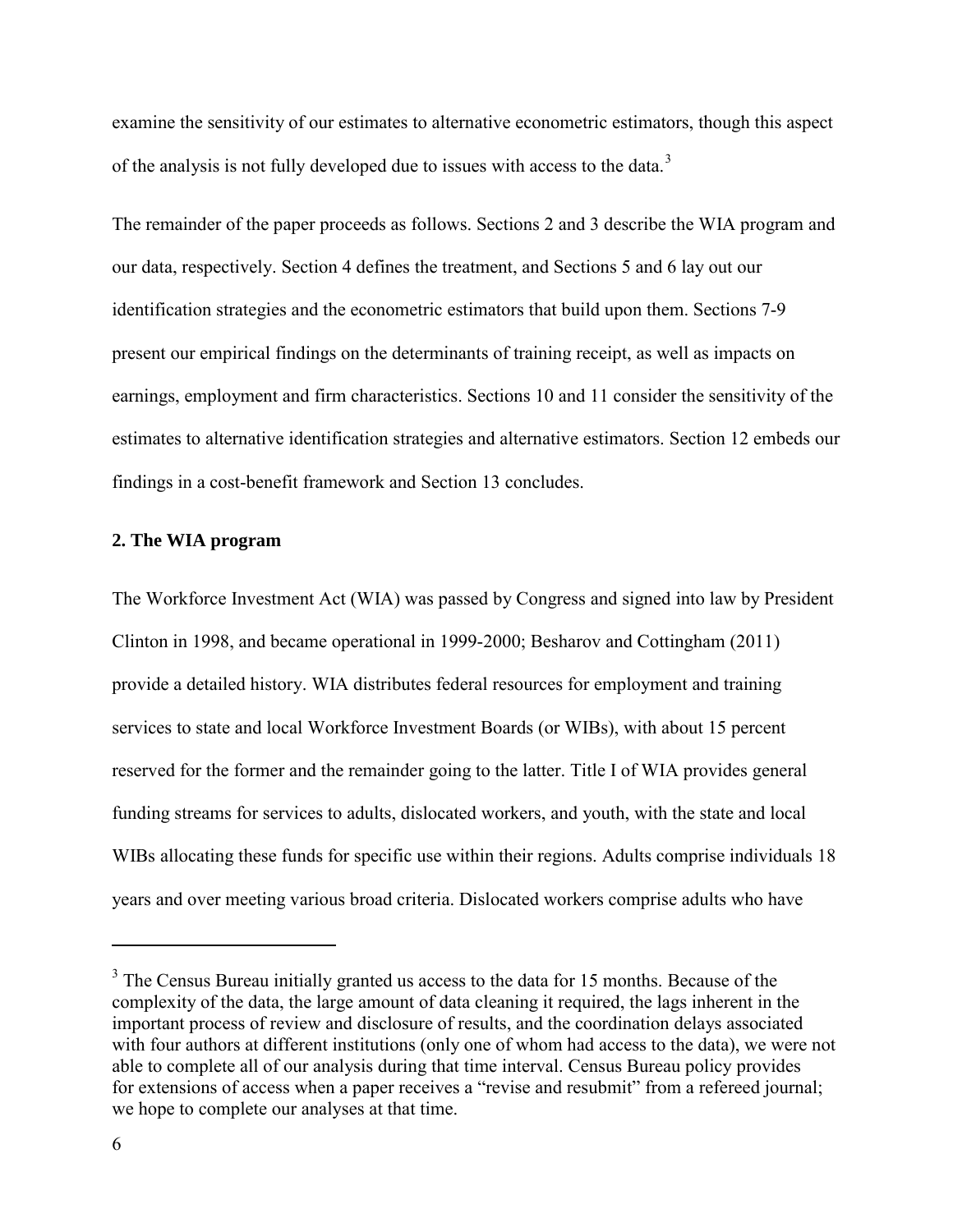recently lost a job or are about to lose a job. WIA youth programs serve in-school and out-ofschool youth ages 18-21. The target populations for these three streams overlap to some degree; in particular, almost all clients served as dislocated workers could be served as adults. Some adult clients could be served as dislocated workers.<sup>[4](#page-8-0)</sup>

As of Fiscal Year 2011, these three streams received just \$2.8B in funds, a dramatic decline in real dollars relative to peak funding for federal job training in 1980 (Holzer, 2009). Other programs within Title I and the other titles obtain additional funding, though these are for much more specific programs and populations (e.g. the Job Corps for youth, vocational rehabilitation of the disabled, etc.). Because youth receive quite different services from other participants, we restrict our attention, and our data, to individuals served under the adult and dislocated worker programs.

Participation in WIA often begins at a "One-Stop" office. These offices aim to (and sometimes actually do) provide workers with access to a variety of programs including WIA, Unemployment Insurance (UI) and the U.S. Employment Service (ES) in a single location (Blank et al. 2011). Workers may find the "One-Stop" on their own or via a referral from another agency or service provider. As described in e.g. Blank et al. (2011), WIA-funded services for adults and dislocated workers fall into four categories: self-service core services, staff-assisted core services, intensive services and training services. Recipients of self-service core services typically use computers or other resources related to job search and do not formally register for the program. As a result, they do not appear in our data. Staff-assisted core services (hereinafter

<span id="page-8-0"></span><sup>&</sup>lt;sup>4</sup> The DOL website provides surprisingly vague summaries of the eligibility rules: [http://www.doleta.gov/programs/general\\_info.cfm](http://www.doleta.gov/programs/general_info.cfm) and [http://www.doleta.gov/youth\\_services/](http://www.doleta.gov/youth_services/)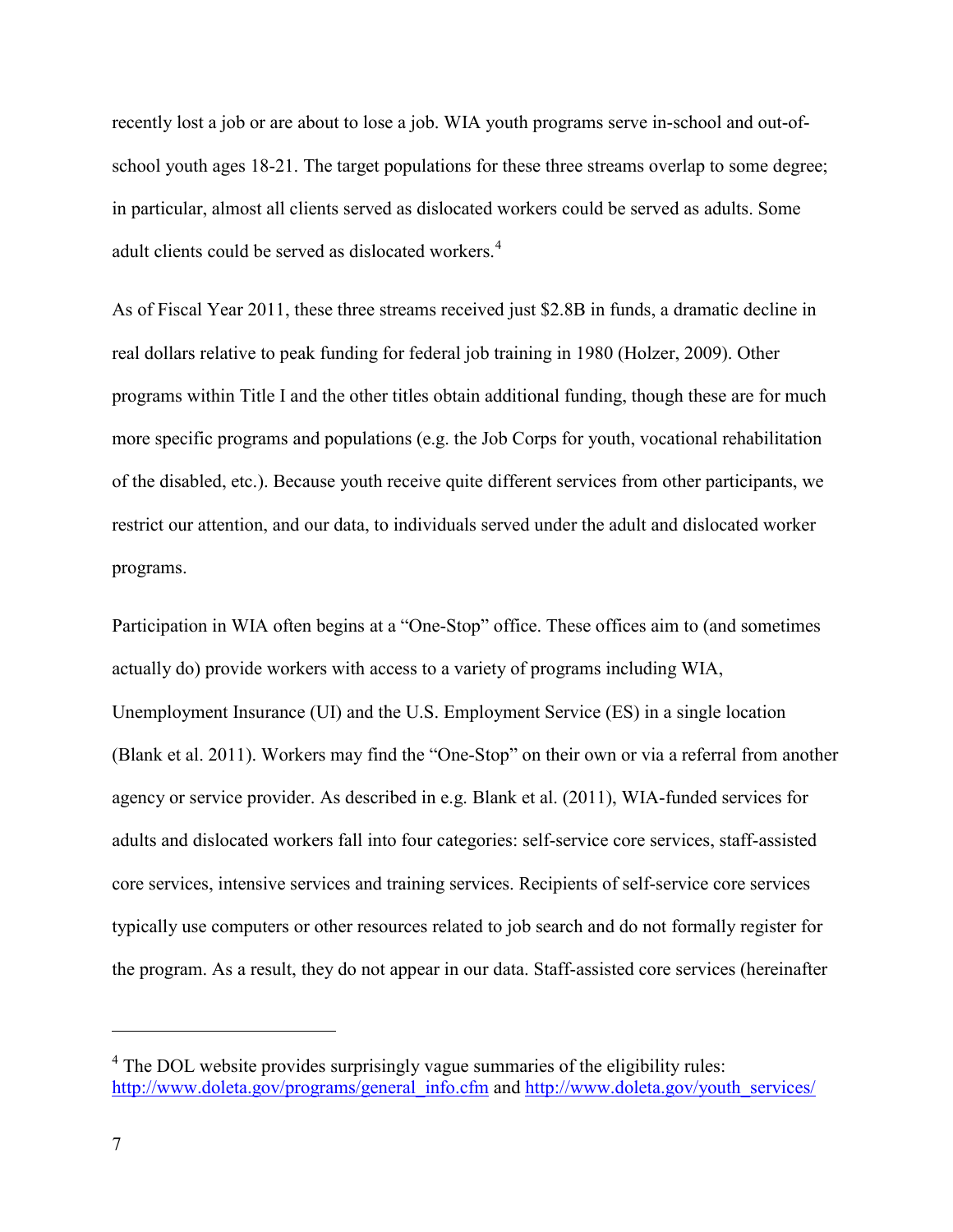just core services) consist of low-intensity interventions such as assisted job search or provision of labor market information. Intensive services include interventions such as assessment, case management, and short courses in topics not specific to a particular occupation such as anger management or generic work skills. Finally, training services include both classroom training in occupational skills and subsidized on-the-job training at private firms. WIA explicitly imposes no eligibility rules on core services. Low-income individuals and individuals on public assistance receive priority for intensive and training services but, unlike JTPA, WIA imposes no income-based eligibility rules (Blank et al. 2011).<sup>[5](#page-9-0)</sup>

Individual Training Accounts (ITA) fund most training under WIA; on-the-job training constitutes the key exception. ITAs represent vouchers that participants can use to purchase training at certain providers; King and Barnow (2011) document the pre-approval process and its variation over time and space. In addition to restrictions on providers and on expenditures, participants typically make their decision in consultation with a caseworker, who may encourage some choices and discourage (or even prohibit) others. As the reader will have already guessed, this feature of WIA also varies widely in implementation; see e.g. McConnell et al. (2009) and Van Horn and Fichtner (2011). Most of the training funded under ITAs consists of relatively short occupational training courses provided by community colleges, other non-profit institutions or sometimes by for-profit providers.

Normatively, WIA participants follow a path from core services to intensive services to training, where each succeeding step only occurs when the prior step fails to yield employment. In practice, there exists tremendous variation across states, across WIBs within states, and even

<span id="page-9-0"></span><sup>5</sup> See also:<http://www.doleta.gov/usworkforce/wia/Runningtext.cfm>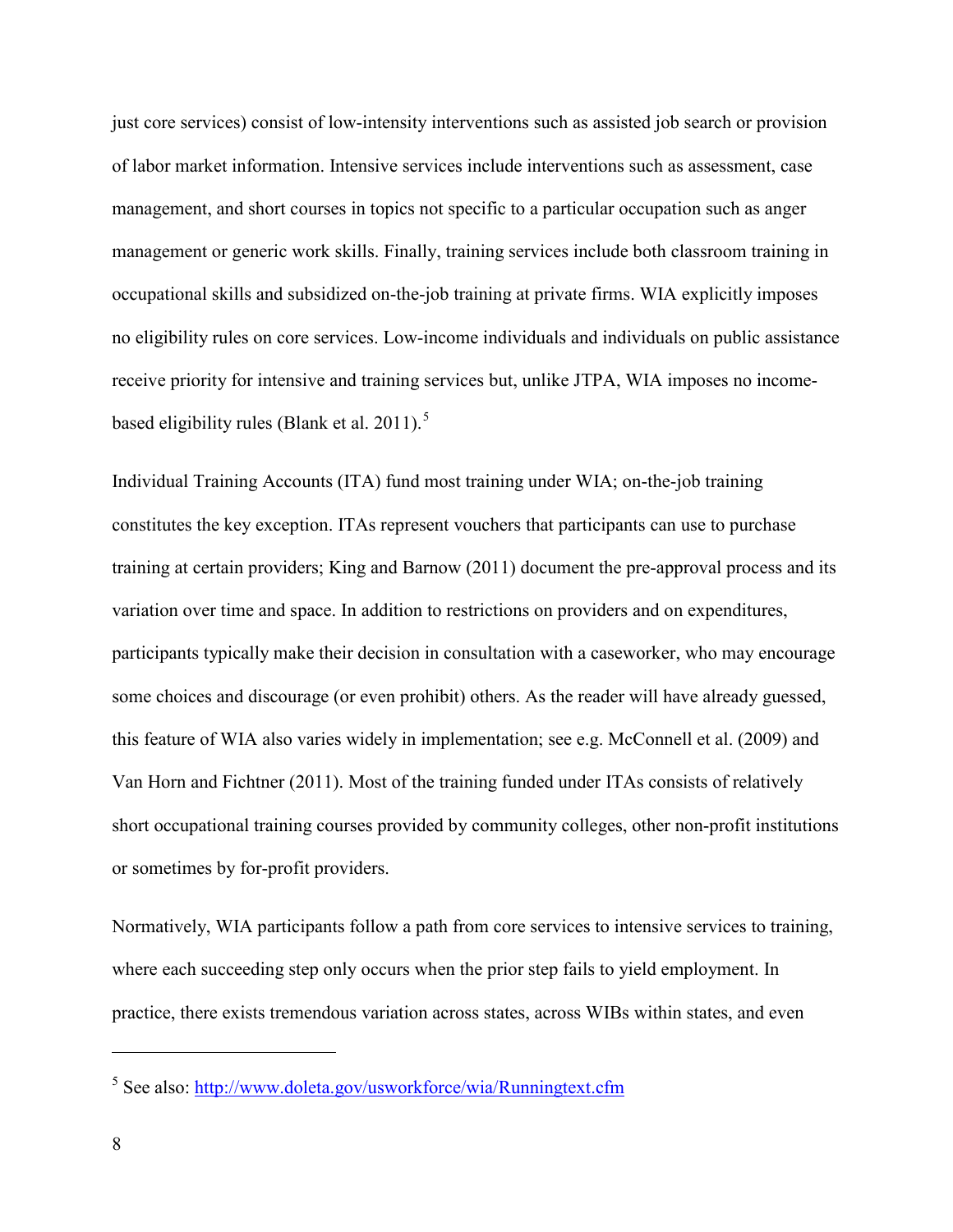across caseworkers within WIBs, as well as over time at all of these levels, in how registrants select into specific services and, most important for our study, into training. As just noted, some states structure their programs to train almost everyone who registers. Others, as documented for Wisconsin in Almandsmith et al. (2006), rely in part on the information provided by the Worker Profiling and Reemployment Services (WPRS) system, which includes predictions of likely benefit exhaustion or benefit receipt duration among UI claimants (see e.g. Black et al. (2003) and Pope and Sydnor (2011) for more on the WPRS). Other states, including the states in our study (as best we can tell from the limited information we obtained in response to our inquiries) have a more ad hoc approach. Some claimants follow the normative sequence while others do not, perhaps because they show up with a referral from a training provider or perhaps because program staff identify job skills as their key deficiency or because the training program they want to participate in starts very shortly after they register, leaving little time for the earlier stages, or perhaps because they hit it off with the caseworker, as in Behnke, Frölich, and Lechner (2010). Exhibit II-1 in D'Amico et al. (2009) illustrates this type of system.

Lurking in the background of this complex and heterogeneous program we find the WIA performance management system. This system provides rewards and punishments to states and WIBs primarily on the basis of the measured outcome levels of registrants. Through its focus on outcomes rather than value-added it may lead to "cream-skimming" (i.e. selection based on expected labor market performance) at the registration stage as well as leading WIBs to focus expensive training services on those they deem unlikely to realize good labor market outcomes without them. For more on the tainted glories of the WIA performance system, see e.g. Barnow and Smith (2004), Barnow (2011) and Heckman et al. (2011).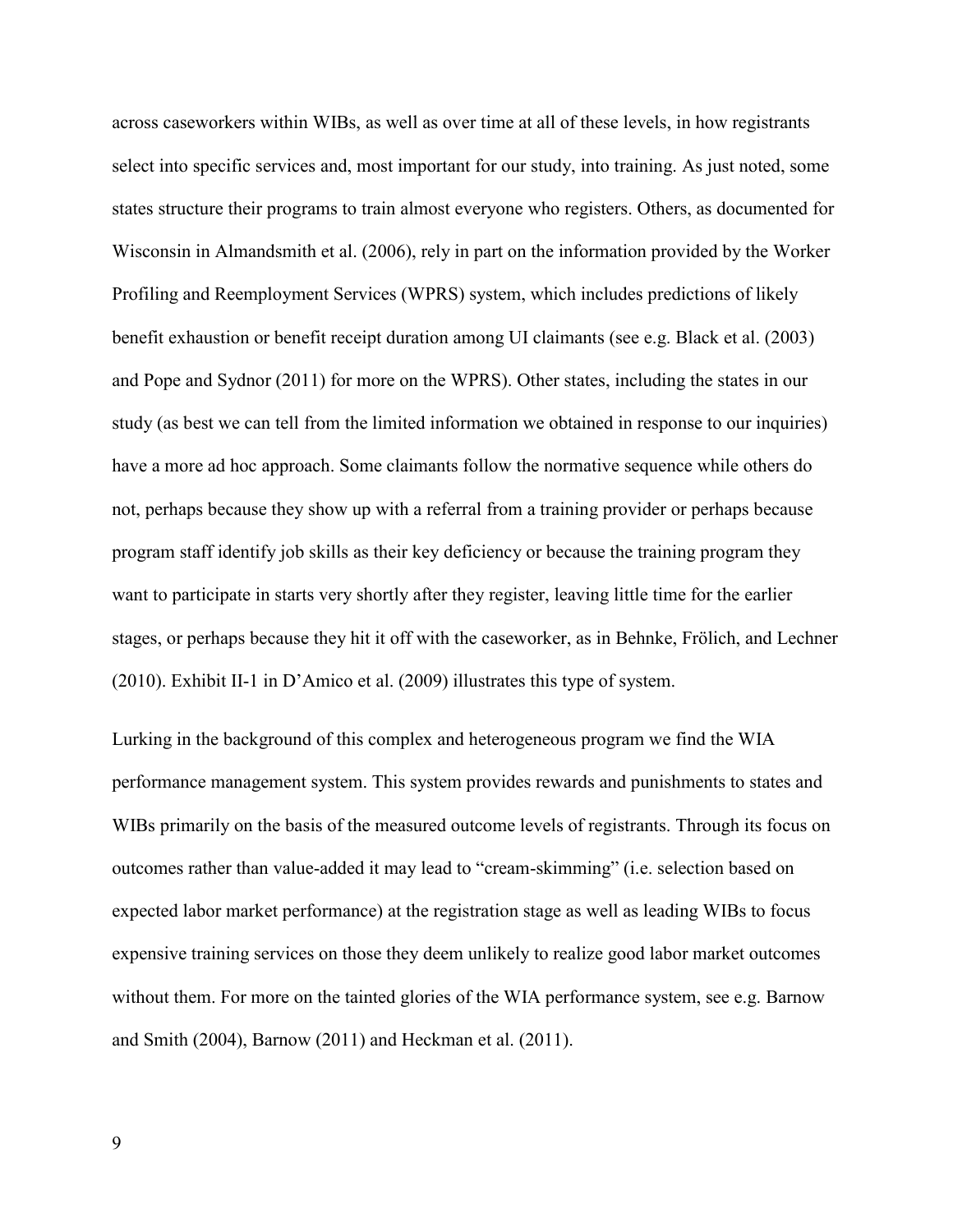#### **3. Data**

#### *3.1 States*

Despite a substantial recruiting effort on our part and despite offering what amounts to a free evaluation of the state's WIA training program, we obtained the cooperation, and thus the data, of only two states. One, State A, is a medium-sized state on the Atlantic seaboard; the other, State B, is a large, Midwestern state. Our recruiting performance parallels that of Heinrich et al. (2012) but on a smaller scale. They attempted to recruit all 50 states with the assistance of the US Department of Labor and ended up with 12. We attempted to recruit nine without the formal assistance of the US Department of Labor and ended up with two. In both cases, none of the participating states would allow public links between state-level impacts and state identities.

#### *3.2. WIASRD*

Individual records from the Workforce Investment Act Standard Record Data (WIASRD) constitute our first major data source. These data play a key role in program monitoring and in the WIA performance management system. The WIASRD files contain data on every individual who registered for WIA services in each state. The US Department of Labor compiles all of the WIASRD data from the local and state WIBs for each program year, tabulates them and publishes summaries online.<sup>[6](#page-11-0)</sup>

For each registrant, the micro data at the local and state levels contain the following: dates of WIA registration and exit, location of WIA service receipt, personal demographics (including

<span id="page-11-0"></span><sup>6</sup> See http://www.doleta.gov/Performance/results/Reports.cfm?#wiastann. These reports are tabulated each year for DOL by Social Policy Research Associates (SPRA) and appear on DOL's website as SPRA reports.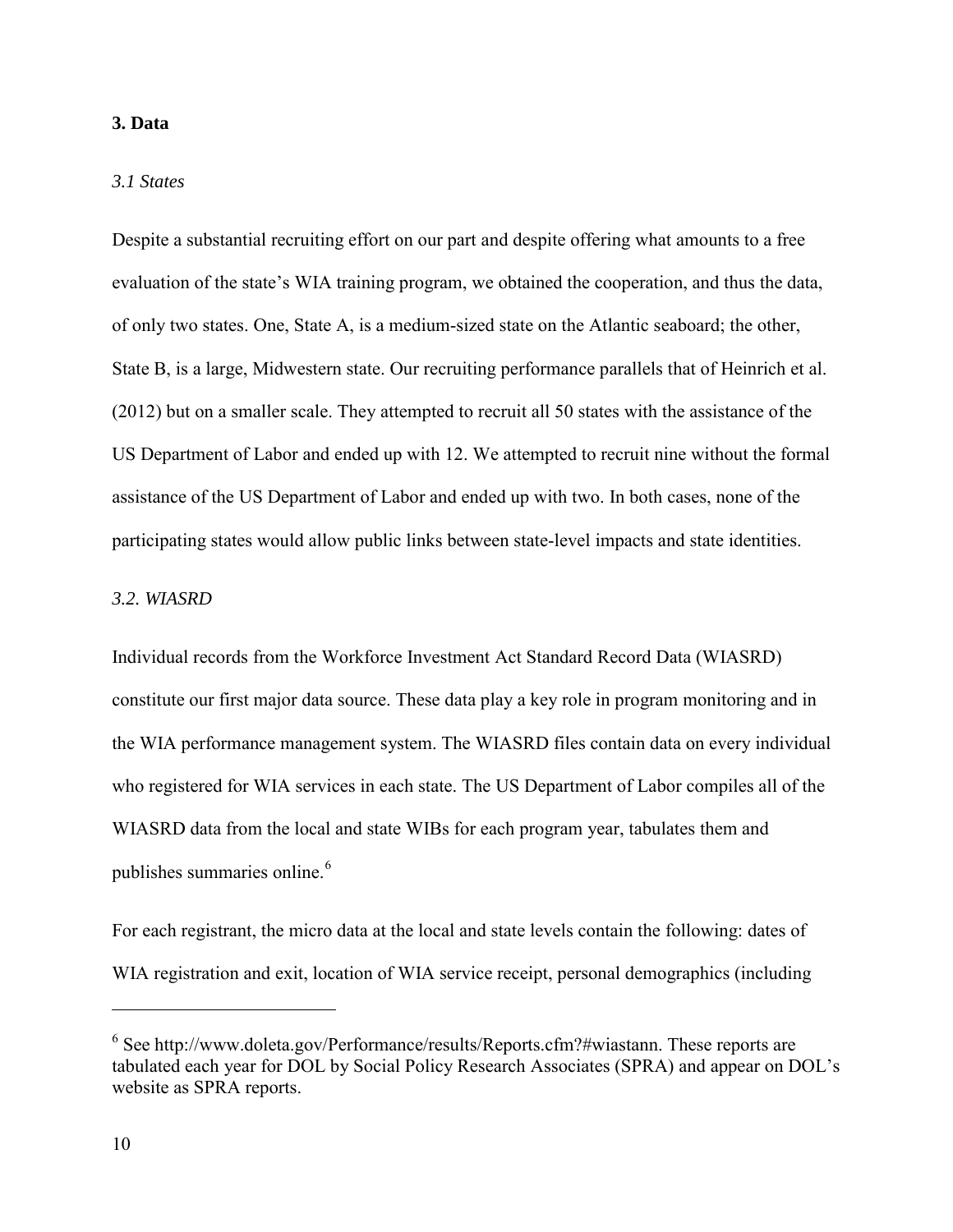age, education, race and gender) as well as whether the individual fits into certain categories (such as disabled, veteran status, and the like), a listing of specific services received along with starting and ending dates for each service (in state A only), and labor market outcomes for quarters before and after services were received, such as employment and quarterly earnings, drawn from state Unemployment Insurance (UI) records, and used to construct some of the WIA performance measures.

#### *3.3 LEHD*

The Longitudinal Employer-Household Dynamics (LEHD) Data constitute our other primary data source. The LEHD program was established at the Census Bureau in 1998 to provide information on employer and employee dynamics and the link between the two. The program draws on already existing survey and administrative data from both the demographic and economics directorates at the Bureau, and integrates them with Unemployment Insurance wage record data from its partner states.<sup>[7](#page-12-0)</sup>

State Unemployment Insurance (UI) wage records sit at the core of these data. These records consist of quarterly reports filed by employers for each individual in covered employment, which includes roughly 96% of private non-farm wage and salary employment (Stevens 2007). The UI data provide less comprehensive coverage of agricultural employment and completely exclude federal government employees, self-employed individuals and independent contractors and workers in the informal sector. According to US Department of Labor (1997) UI wage records measure "gross wages and salaries, bonuses, stock options, tips, and other gratuities, and the value of meals and lodging, where supplied." They do not include employer contributions to

<span id="page-12-0"></span><sup>&</sup>lt;sup>7</sup> For more on the LEHD, see the Census program website:  $\frac{http://lehd.cs.census.gov/}{http://lehd.cs.census.gov/}.$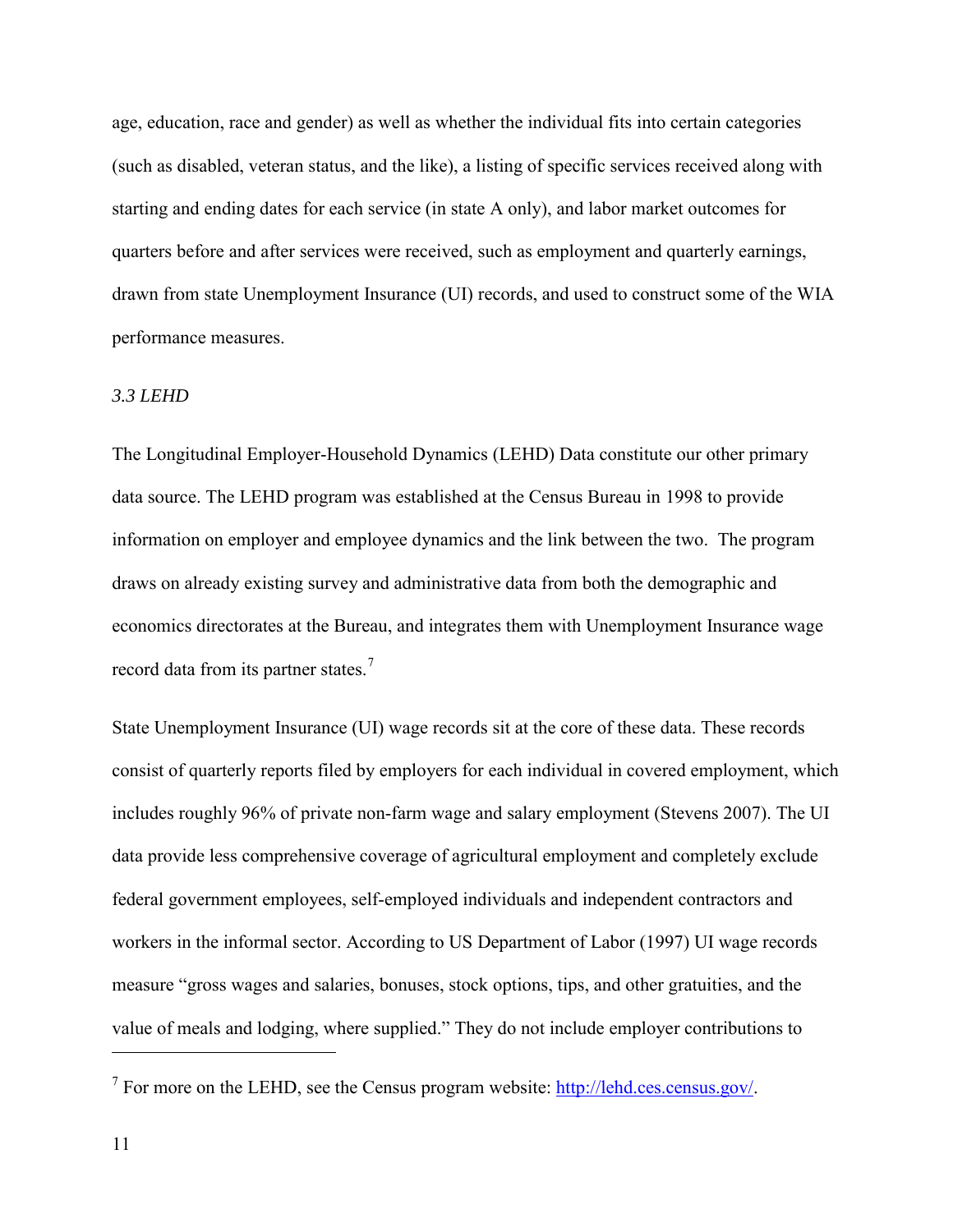Social Security, health insurance, workers compensation, unemployment insurance, and private pension and welfare funds. Although UI administrative records contain some errors, staff at the LEHD program has invested substantial resources in cleaning the records and making them internally consistent; see e.g. Abowd et al. (2009).

The LEHD necessarily inherits some limitations from the underlying UI record data. Most states (including our two) do not require employers to report hours or weeks worked; as a result, we cannot measure hourly or weekly earnings and thus cannot easily distinguish between low wages and few hours worked as sources of low quarterly earnings. The data contain no information on employment separate from earnings; as such, we code employment in a calendar quarter as an indicator for non-zero earnings in a quarter, a process that will miss some extended leaves. In addition, for workers holding multiple jobs in a given calendar quarter the data provide no way to determine whether they hold them sequentially or in parallel. Finally, we have no direct information on why workers leave jobs, or on a range of personal characteristics (beyond basic demographics) typically captured in survey data. See Kornfeld and Bloom (1999), Hotz and Scholz (2002) and Wallace and Haveman (2007) for discussions comparing administrative and survey outcome measures.

The LEHD data is matched to the long-form Decennial Census data, from which we obtain basic demographic information including date of birth, place of birth, sex and a crude measure of race and ethnicity. The LEHD is also matched to a number of other Census survey data sets, but because they have relatively small samples, and we have only two states, the intersection provides too little information for us to effectively utilize.

12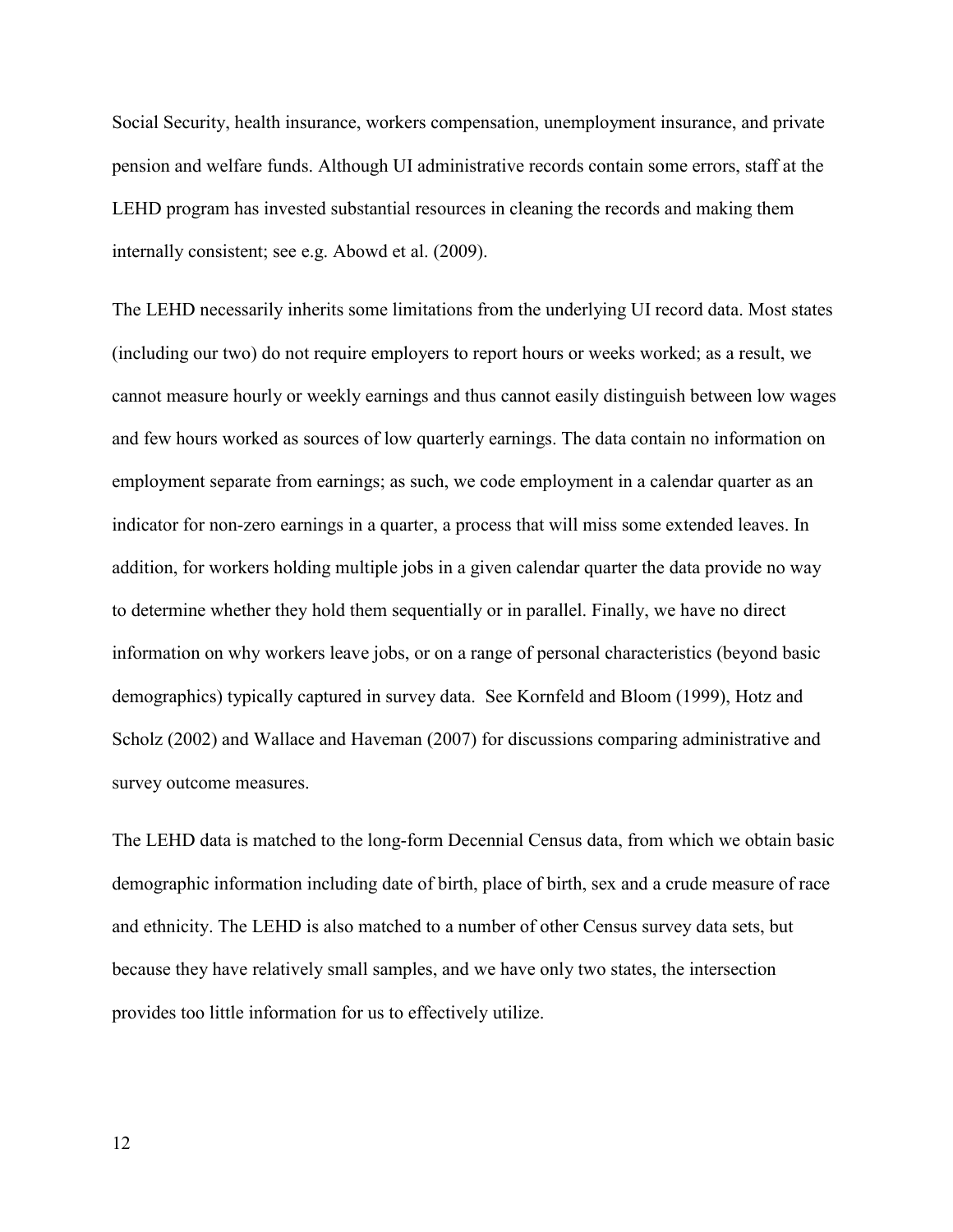In addition to the large samples and long earnings histories, the matched employer data represents a marquee advantage of the LEHD data. They enable us to observe several important fixed and time-varying characteristics of workers and their firms. For workers, these include a measure of overall experience and job tenure with each employer in addition to the quarterly earnings and employment already described; for firms, they include industry, firm size, average earnings paid per quarter, and measures of turnover and job churning. Furthermore, LEHD researchers have estimated person and firm "fixed effects" based on the quarterly earnings for each; see e.g. Abowd et al. (2002). The primary limitation of the employer data centers on the reporting unit. Although we often refer to the employer as a "firm," the actual reporting unit is an administrative, rather than an economic entity; in other words, the filing unit reflects an "Employer Identification Number," or EIN, rather than a specific establishment. This represents a distinction without a difference for the approximately 70% of workers with a single establishment employer – but for those who work for a multiple establishment employer, we cannot identify the exact employing establishment within the firm.

#### *3.4 Analysis file*

We begin by limiting our WIASRD data to all program participants in each state who registered between 1999 and 2005, with an exit date prior to the end of our data and not prior to their registration date. The Census Bureau then converts (on our behalf) the social security numbers in the WIASRD data to personal identification numbers, as they do with the LEHD data and other datasets they hold, enabling us to link the WIASRD data with the LEHD data. For each individual included in the data, we retain employment and earnings in the LEHD data for 25 calendar quarters including the quarter of registration and 12 quarters before and after that quarter. We adjust the earnings values into 2008 constant dollars using the CPI-U-RS.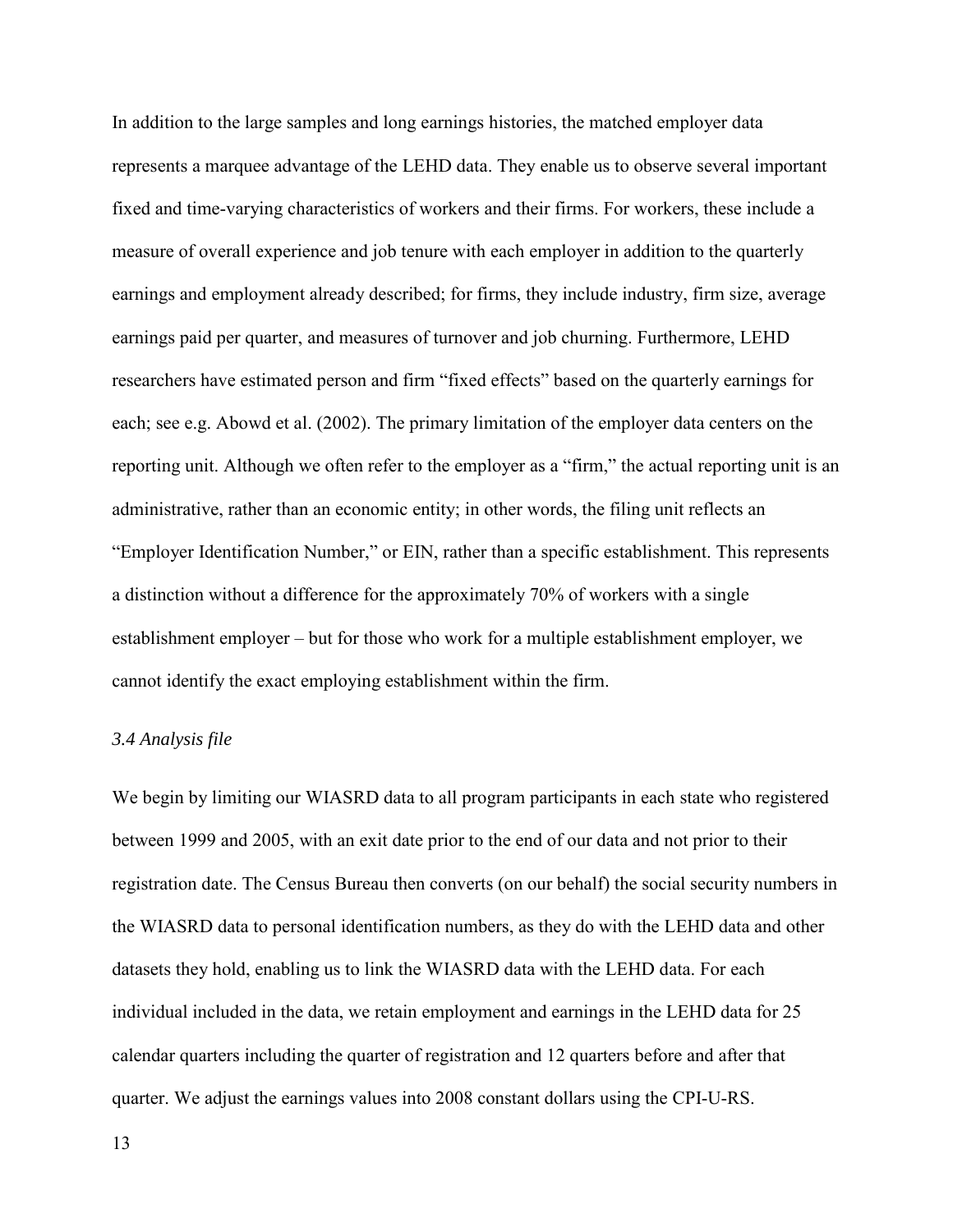Characteristics of employers, including industry, size and turnover rates, refer to the last employer prior to registration (when used as conditioning variables) and to the last employer in our data (when used as outcomes). Appendix Table A-1 provides comprehensive variable definitions and Appendix Table A-2 details the observations lost due to the restrictions on our analysis sample.

In all, we have a total of over 26,000 WIA registrants for state A, with nearly 16,000 in the adult program and nearly 11,000 among the dislocated; comparable sample sizes for state B are over 50,000 for the state, with 23,000 and 28,000 respectively in each subgroup.

#### *3.5 Descriptive statistics*

Tables 1 and 2 describe our samples of WIA registrants. Table 1 presents our conditioning variables as well as outcomes other than employment and earnings, while Table 2 presents quarterly earnings and employment.

In terms of timing, roughly three-fourths of the sample registered during the labor market downturn in 2001-03, but the sample also includes non-trivial numbers of participants before and after that period. Overall, the patterns in our two states broadly comport with the national WIASRD summaries published by DOL for the years 2001-05.

In terms of who receives training and who does not, Table 1 reveals several important patterns: First, in both states and for both funding streams, whites have a higher probability of receiving training than non-whites. Second, women receive more training among adults while men receive more among the dislocated. Third, WIA participants in the middle of the education distribution (i.e. those with high school or some college) tend to receive training more often in both funding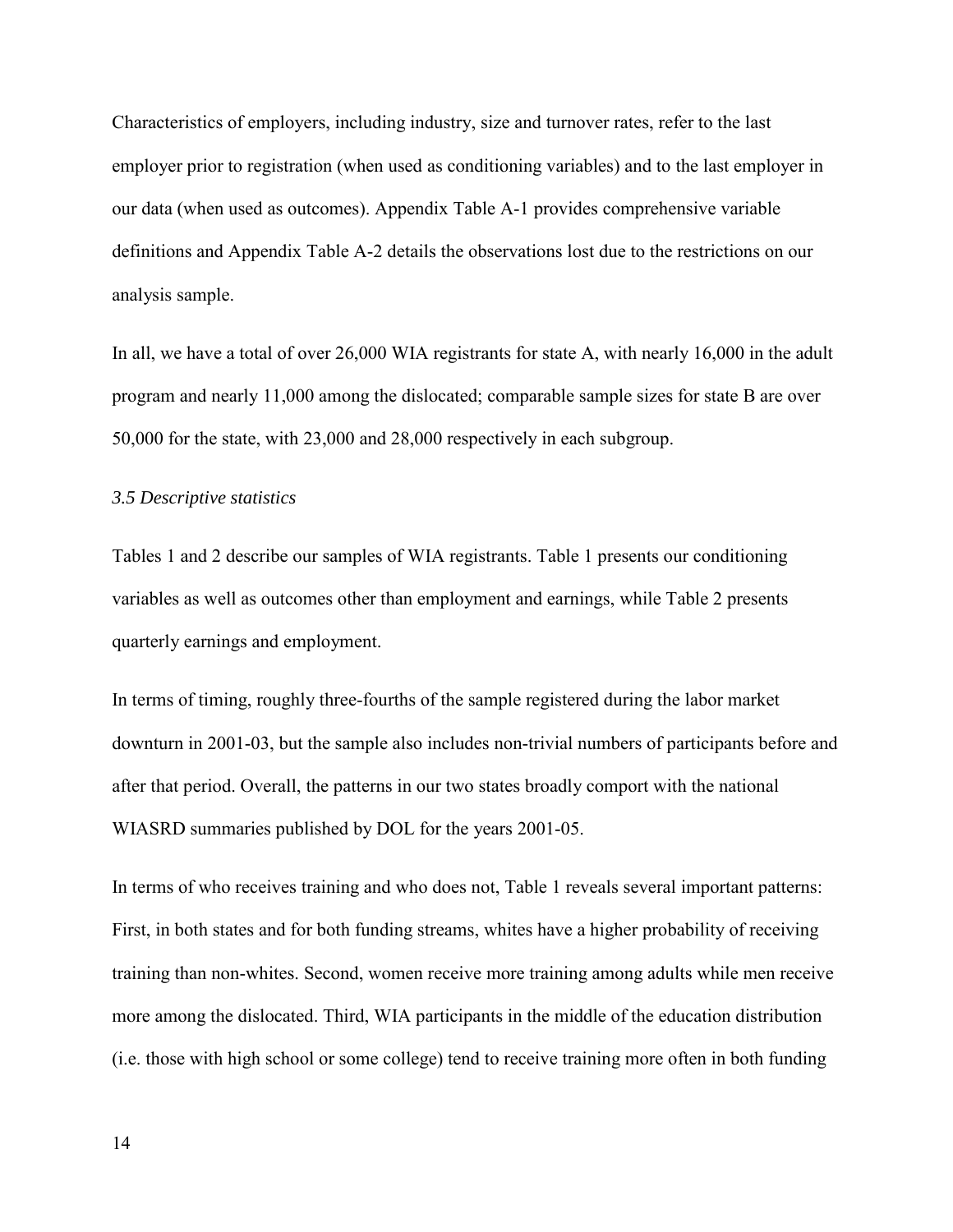streams. Fourth, relatively younger participants (in their 20s or early 30s among adults and early or late 30s among the dislocated) differentially sort into training.

At least some of these distinctions make sense, in terms of who might make a good candidate for an investment in skills training. For instance, as in the standard human capital model, training likely makes more sense for younger workers, who have a longer time horizon over which to realize the returns from their investment. As suggested in Jacobsen et al. (2003), workers in the middle of the education distribution likely have the basic skills to master somewhat technical occupational training, while those with less than high school may well lack them. At the same time, workers who already have a college education likely already have sufficient skills or will learn what they need on the job, as in Barron et al. (1998). The multivariate models of training receipt in Section 7 reveal the extent to which these univariate differences hold up after further conditioning.

The quarterly earnings and employment data tabulated in Table 2 and graphed in Figures 1 and 2 also has stories to tell. We focus on three patterns here. First, in both states, WIA participants served as dislocated workers have substantially higher pre-program mean earnings and employment than those served as adults. This signals that even the relatively vague eligibility rules for the dislocated funding stream have real-world bite. Second, particularly in State A, trainees have about the same earnings as non-trainees within each funding stream. This suggests relatively little selection into training based on time-invariant outcome differences, consistent with our finding (discussed in more detail later on) that impact estimates based on difference-indifferences methods differ little from those based on cross-sectional methods. Third, as shown for the JTPA program in Heckman and Smith (1999), the mean earnings and employment of WIA participants in our states decline in the period leading up to registration. This literature calls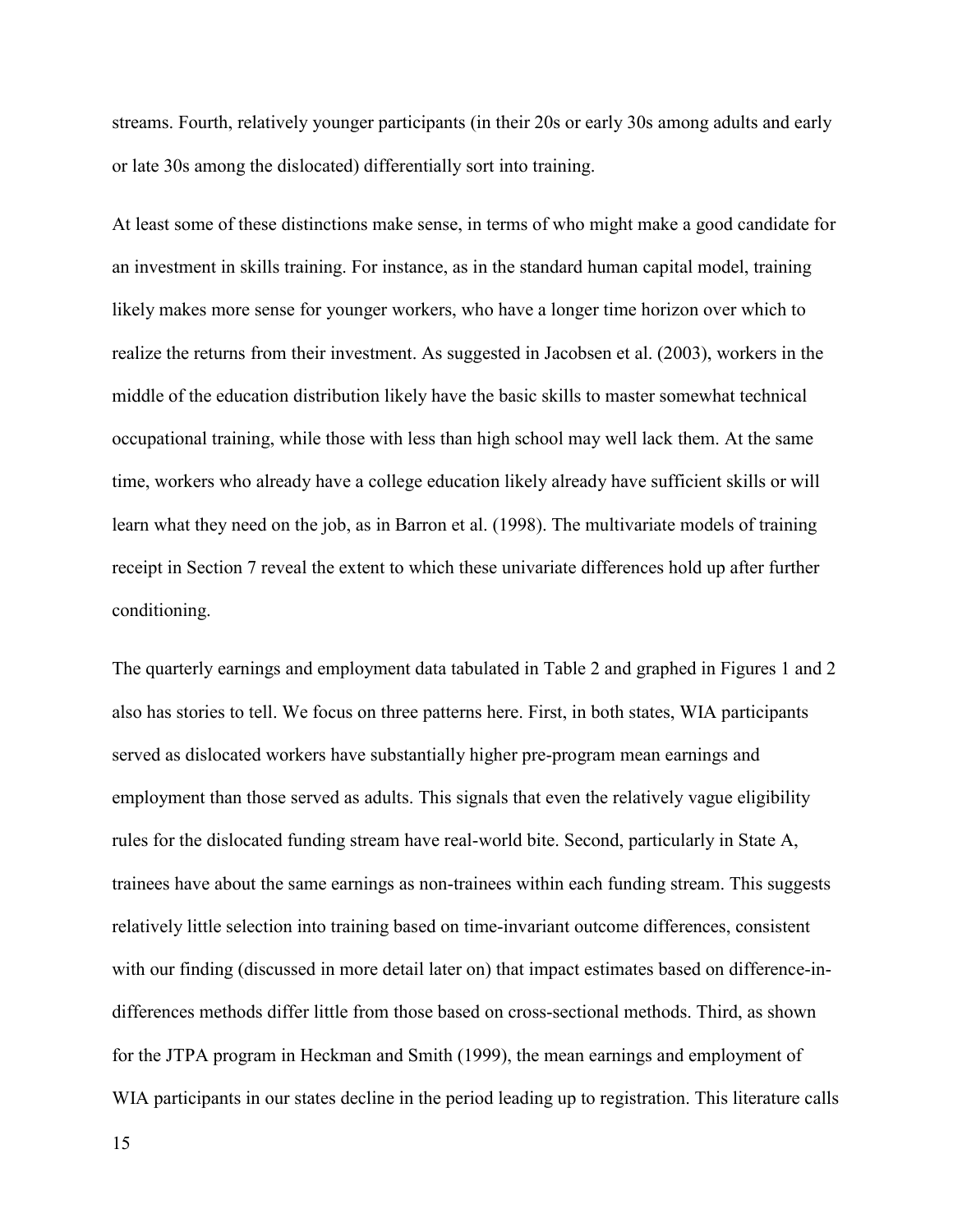this oft-observed pattern the Ashenfelter (1978) dip, after the first paper to point it out. In this population, the dip begins about four quarters prior to registration. The dip indicates strong selection *into WIA* based on transitory outcome shocks but the quite modest differences in the nature and extent of the dip between trainees and non-trainees within each funding stream and state suggest little selection *into training* based on differences in transitory labor market shocks among registrants, especially in State A.

#### **4. Treatment and the parameter of interest**

#### *4.1 Treatment*

This study focuses on estimating the impact of receipt of WIA training conditional on WIA registration. That is, we compare WIA participants who receive training, and perhaps also core and/or intensive services, to WIA participants who received only core and/or intensive services. Our estimates, combined with data on costs, allow us to determine whether the additional resources spent on training services, on average, have labor market effects that cover their costs. This represents an important policy question; the wide divergence across states in the fraction of WIA participants receiving training documented in e.g. Heinrich et al. (2012) suggests that policymakers do not perceive a clear consensus on this question in the literature.

As shown in Table 1, many WIA participants in both our states and both funding streams receiving training, and many do not. Median WIA enrollment duration for trainees is around three quarters in State A and around 4 quarters in State B. In contrast, the median enrollment duration for registrants receiving only core and/or intensive services is typically about a quarter shorter. These values provide only a crude guide to treatment intensity for several reasons, including data quality issues (e.g. we observe large spikes in enrollment durations at particular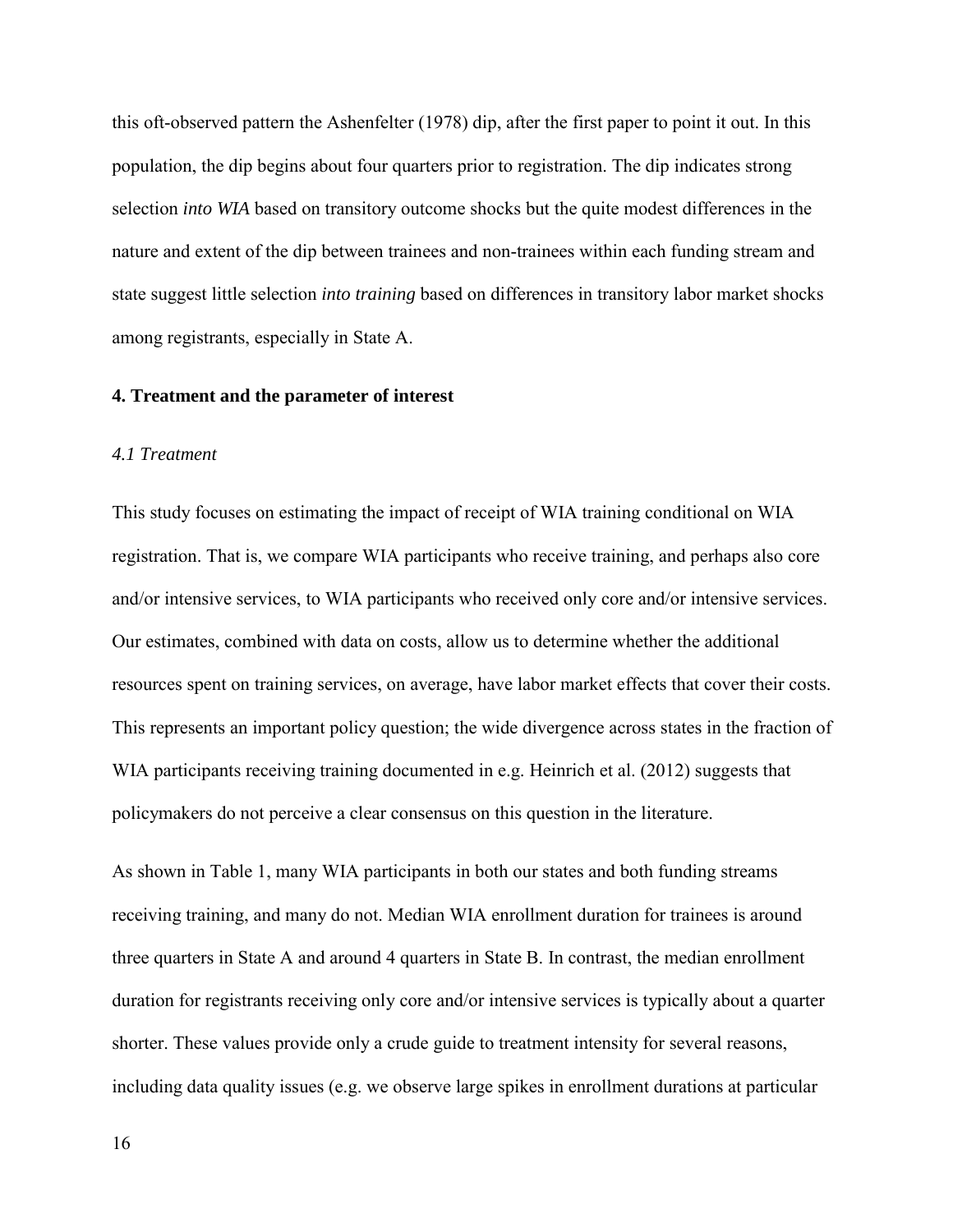values in one state), the potential for strategic manipulation for performance management reasons as in Courty and Marschke (2004), and because training participants may have to wait for a course to start and may also receive job search assistance following training completion.

Unlike Hollenbeck (2009) and Heinrich et al. (2012), we do not attempt to estimate the impact of participating in WIA versus not participating, instead leaving this equally important question to future work. Given our additional methodological concerns, we lack the space in a single paper to address both topics. We prioritized the training analysis because we think it represents a simpler non-experimental evaluation problem. First WIA core/intensive participants represent a natural comparison group for trainees in a way that ES recipients and/or UI claimants do not for all WIA participants. Second, given the common earnings patterns for trainees shown in Table 2, combined with the substantial amount of caseworker discretion and local heterogeneity in the WIA program, we think that a selection on observed variables identification strategy has greater plausibility in the training context. Finally, focusing on training allows us to avoid difficult questions of temporal alignment that arise when comparing WIA participants to other groups.

#### *4.2 Parameter of interest*

We estimate the impact of receiving training relative to receiving only core and/or intensive services, for the trained. To represent our parameter of interest more formally, consider the standard potential outcomes framework captured in Frost  $(1920)$ , wherein  $Y_1$  denotes the treated outcome, in this case the outcome with training and  $Y_0$  denotes the outcome without training. In the jargon of the literature on treatment effects (in economics) or causal inference (in statistics) we estimate the Average Treatment Effect on the Treated (ATET) given by  $E(Y_1 - Y_0 | D = 1)$ . When combined with data on the average incremental cost of training, the ATET allows the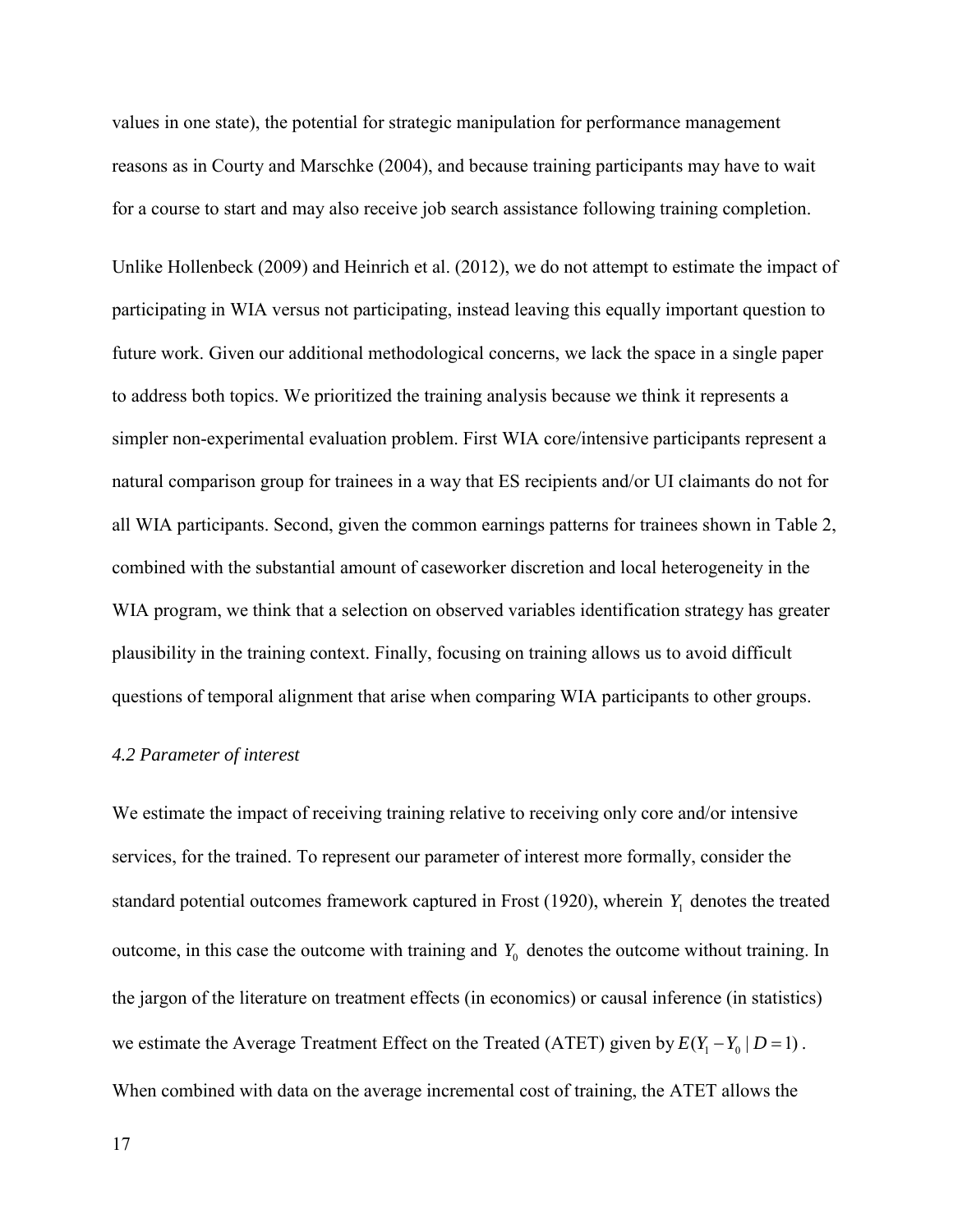analyst to perform a cost-benefit analysis on the training for the trainees who currently receive it. Our analysis does not purport to provide evidence on the effect of training on those not currently receiving it. $8<sup>8</sup>$  $8<sup>8</sup>$ 

#### **5. Identification**

#### *5.1 Conditional independence*

Our primary identification strategy builds on the conditional (mean) independence assumption (CIA) and assumes that, conditional on a set of observed characteristics *X*, the untreated outcome does not depend on treatment status. The literature also calls this "selection on observed variables" or unconfoundedness. Informally, this identification strategy assumes we can condition our way out of the problem of non-random selection into training among WIA enrollees. In notation, we assume  $E(Y_0 | X, D = 1) = E(Y_0 | X, D = 0)$ . In words, we assume that, conditional on the correct collection of pre-determined (i.e. not affected by treatment) conditioning variables, treatment is unrelated to the untreated outcome. This (very strong) assumption suffices to identify the ATET of training in our context; we offer a defense of it shortly. Following standard practice in the literature we match on the scalar propensity score, which in our context corresponds to the conditional probability of training receipt given WIA enrollment. In notation, the propensity score equals  $P(X) = Pr(D = 1 | X)$ . Rosenbaum and Rubin (1983) show that if the CIA given above holds then a version based on the propensity score holds as well, i.e.  $E(Y_0 | P(X), D = 1) = E(Y_0 | P(X), D = 0)$ . We estimate the propensity score using a

<span id="page-19-0"></span><sup>&</sup>lt;sup>8</sup> We applied the dynamic treatment effects framework introduced in Sianesi (2004) and Fredriksson and Johansson (2008). Because nearly all trainees start training in the quarter of WIA registration or the following quarter, this analysis did not add much to what we report here.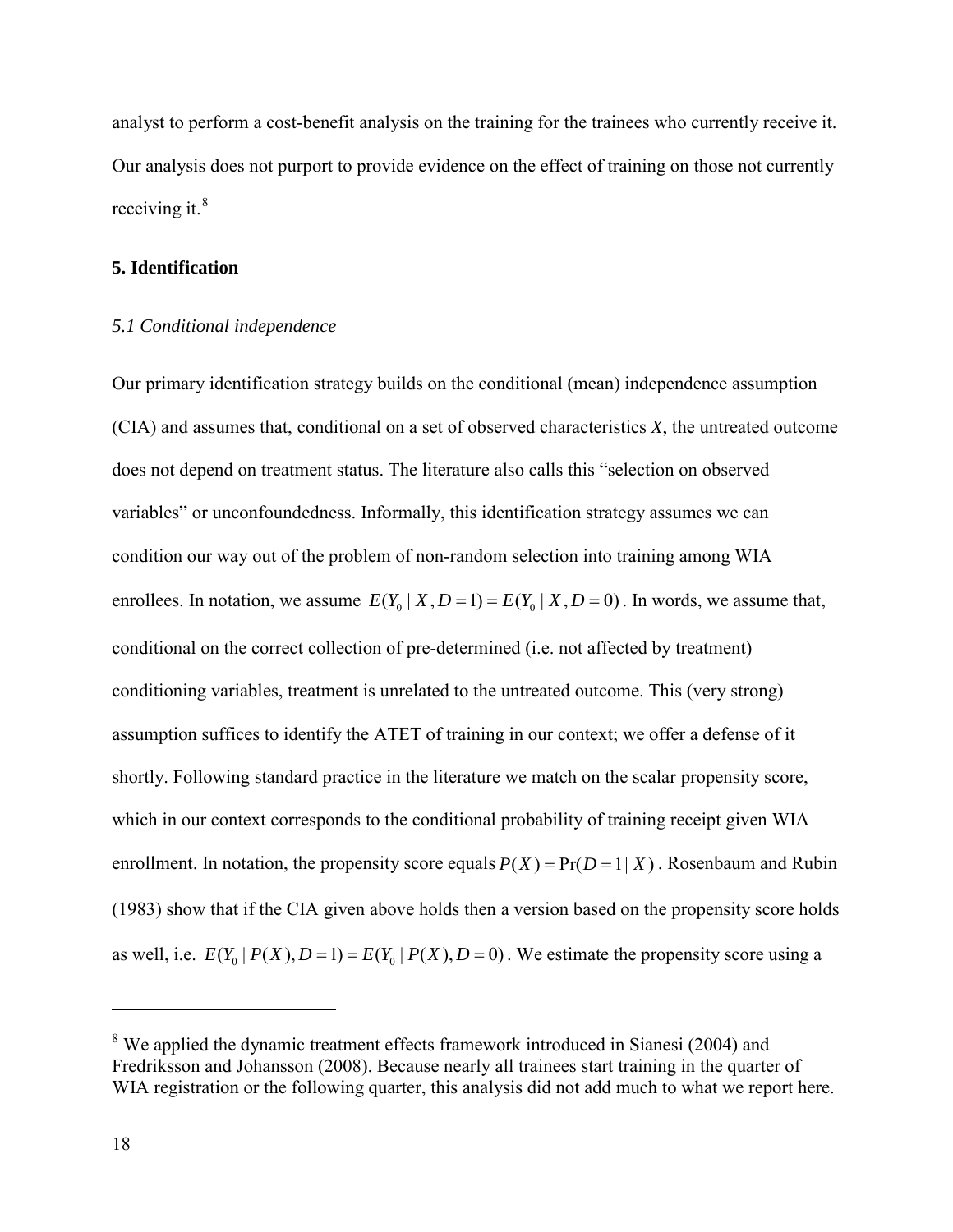flexible probit model, promising to increase its flexibility (but not too quickly!) on that magic day when our sample size increases.

For the CIA to hold in practice requires that *X* include all the variables that affect both training receipt and outcomes in the absence of training receipt – a tall order, indeed! Many researchers implicitly adopt the view that there exists a benevolent identification deity that ensures that the available data always include some set of covariates that lead the CIA to hold, so that no justification of the conditioning variables is required. We do not hold this view. Instead, we find it helpful to think about what we know from theory, the institutional context, and existing empirical evidence about the determinants of training participation and of labor market outcomes in this population, list the desired conditioning variables they imply, and then argue that our data do (or do not) contain them and/or reasonable proxies for them.

The first thing to recognize about this institutional context is that it is a two-sided selection problem. In order for training to happen, the WIA participant has to want training and the WIA caseworker has to want to give them training. WIA participants' desires for training will depend on things like their perception of the job market for their current skill set, their age, which affects the time they have to recoup their investment in new skills, their motivation, their ability to learn in a classroom setting (and their utility from doing so), their beliefs about the value of training on offer in their community, the availability of alternative funds, via transfers from the government or from family and friends, to provide the basics of life during the training and so on. Many of these factors, such as motivation, ability and inclination to learn and the market value of their skills, also affect outcomes in the absence of training. Indeed, the short-term outcome in the absence of training represents the opportunity cost of training. The caseworker will have beliefs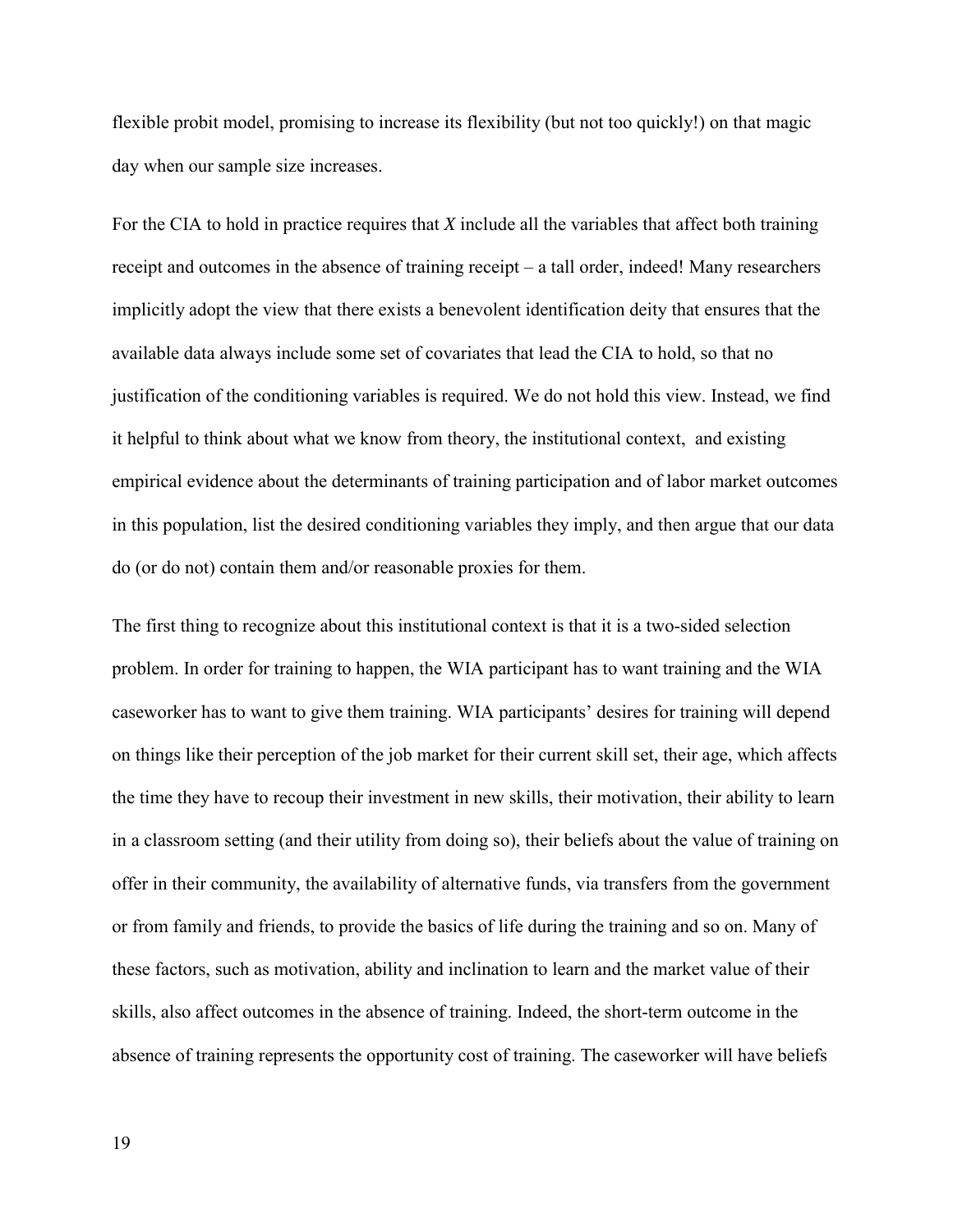about all these factors as well. In addition, the caseworker will have information about the budget set of the local WIA.

We observe some of these variables directly, such as age and the most recent industry of employment, and so can enter them into the conditioning set. For others, such as motivation and ability, we have to rely on proxies; in our case, realized pre-program labor market outcomes serve as the proxies. Motivated workers, and high ability workers, should do persistently well in the labor market; if so, conditioning on earlier labor market outcomes will remove any selection bias that results from motivation and ability also helping to determine training receipt. The extant literature clearly shows the importance of conditioning on pre-program labor market outcomes; it is less clear about whether they can serve as all or just part of a successful identification strategy. In addition to lagged outcomes, we can use geographic indicators to proxy for both the state of the local economy, which affects the opportunity costs of training, as well as differences in local training emphasis and opportunity.

Furthermore, the broader literature claims that we have most of what we need. In particular, the important study of Lechner and Wunsch (2013) compares alternative sets of conditioning variables in the context of über-rich German administrative data and identifies those that solve the selection problem in their context.<sup>[9](#page-21-0)</sup> Of the variables they identify, we lack variables related to family status, part-time work, occupation in last job and more detailed information on past qualifications than the simple years of schooling variable present in our data. Also worth noting are variables that do not make a difference in their study, which include firm characteristics (just

<span id="page-21-0"></span><sup>&</sup>lt;sup>9</sup> This list includes control variables sets 0-6 and 8a in their Table 2; see also the discussion in their Section 5.3.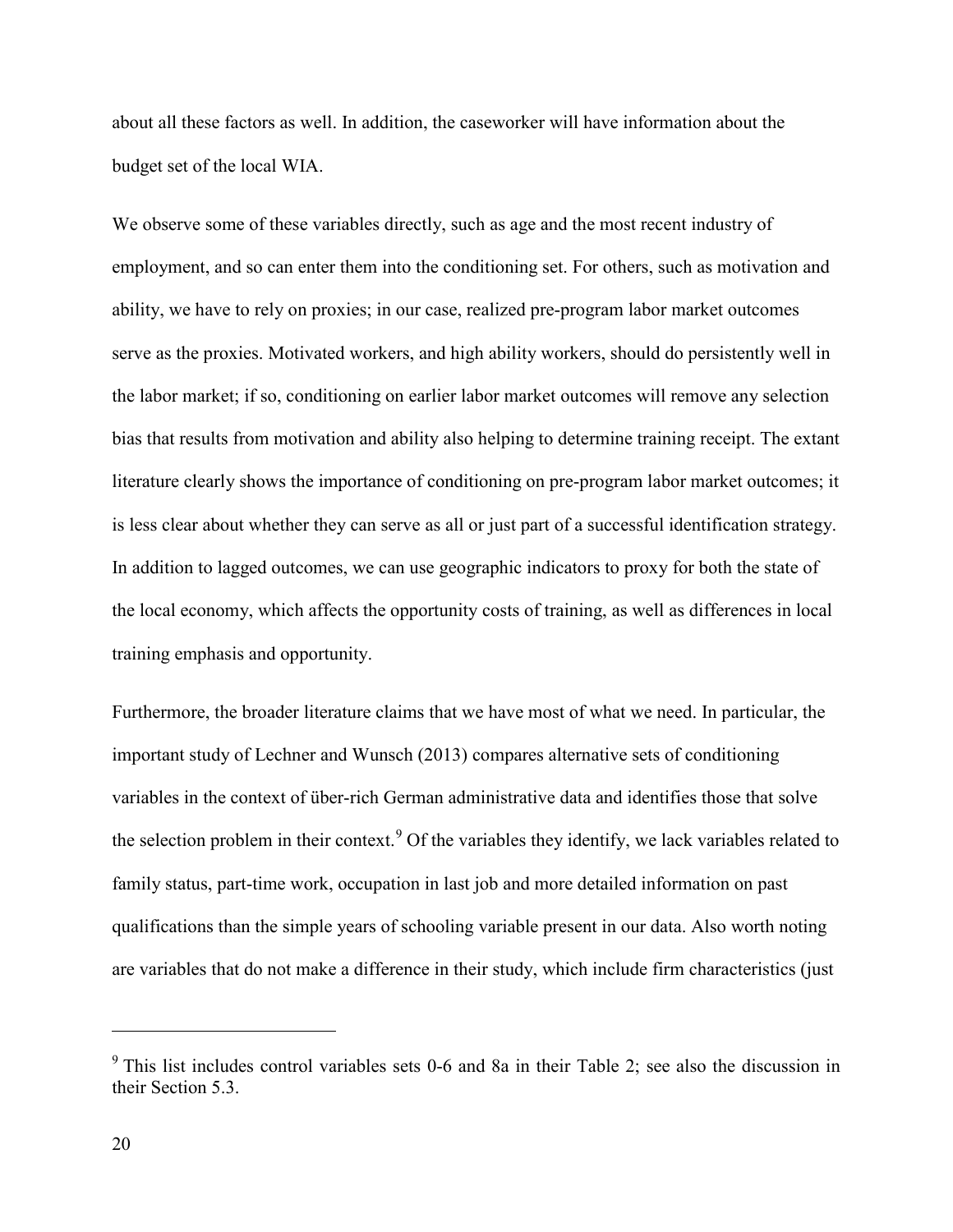as we find below), industry- and occupation-specific experience, health-related variables, openness to mobility and various caseworker-related variables, job-search behavior, and local labor markets (as we find below). Along this same line, Caliendo and Mitnik (2013) link survey data on various non-cognitive skills to the German administrative data and find that they do not make a difference to the impact estimates. While we certainly advocate further work along the lines of Lechner and Wunsch (2013) and Caliendo and Mitnik (2013) using US data, their studies increase our confidence in our identification strategy and in the conclusions we draw from comparing estimates based on different conditioning variables.

We consider six different sets of conditioning variables *X*. Model 1, inspired by Dehejia and Wahba (1999, 2002), contains only sex, race, age, education and two calendar years of preenrollment earnings. It serves as a minimalist baseline that incorporates only variables available in commonly used datasets such as the CPS. Our prior, given the performance of similar specifications in other contexts in Smith and Todd (2005) and Heckman et al. (1997, Table 6a), is that this conditioning set does not suffice for the CIA.

Model 2 represents our approximation of the specification employed in Heinrich et al. (2012), but leaving aside indicators for geographic location. Relative to Model 1, it includes calendar year and calendar quarter indicators, a more flexible age specification, disability and veteran status indicators, flexible employment and earnings histories over the eight calendar quarters prior to registration including the industry of the most recent employer, and UI benefit receipt and Employment Service (ES) participation over the same period. The notes to Table 3 and Table A-2 provide more details regarding variable definitions.

21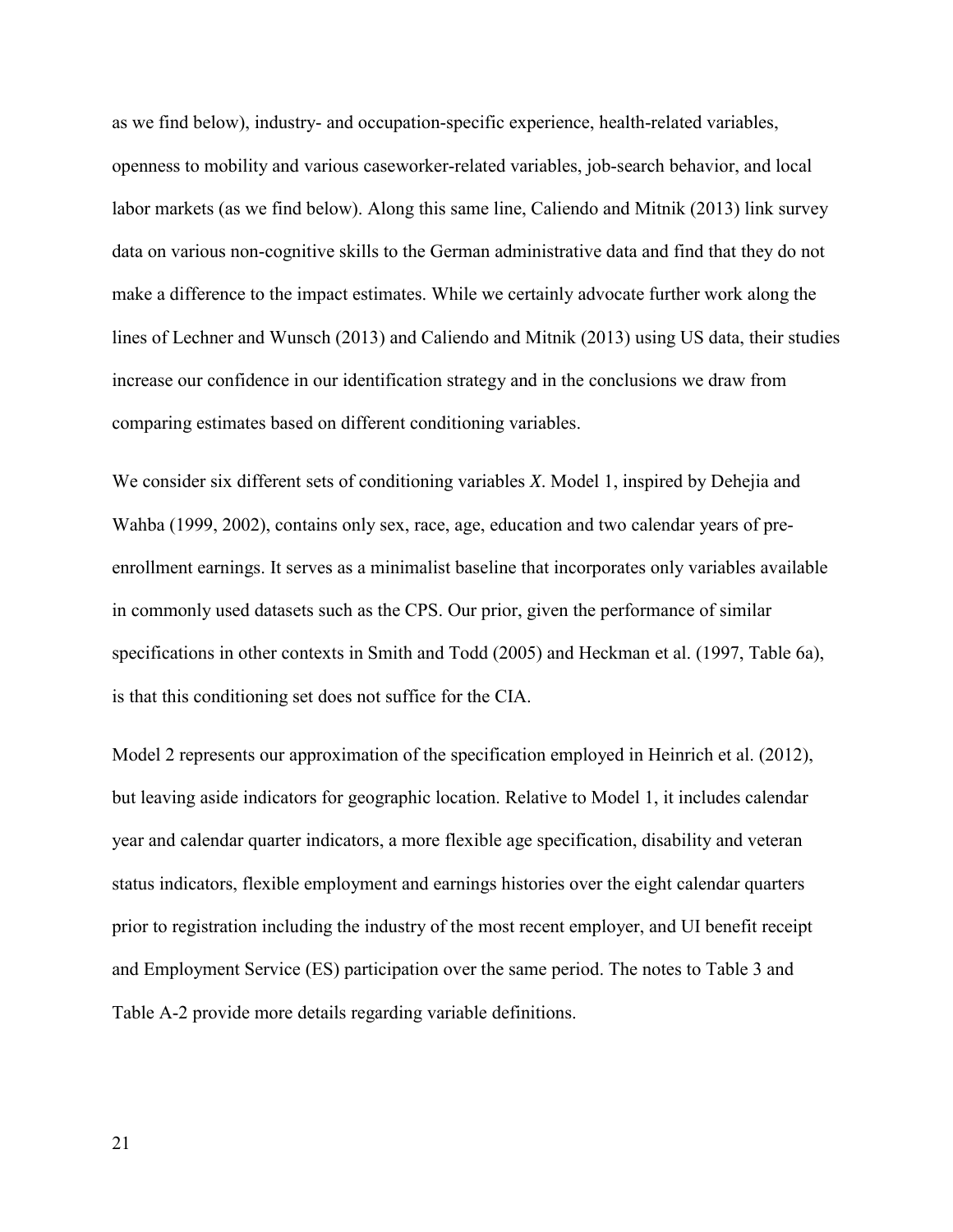Model 3 adds locational indicators to the model; in particular, we include indicator variables for the local One-Stop office at which the participant enrolled. These indicators approximately represent indicators for counties. Model 4 then adds a range of characteristics of the firms for which each worker most recently worked, including indicators for quintiles of the firm "fixed effect" from the LEHD, which captures the firm wage premium after conditioning on various firm and worker characteristics (with a separate category for those not employed in the preprogram period). Model 4 also adds variables related to worker turnover at the most recent employer, as well as firm size and proportion of low wage workers.

Model 5 conditions on an extra four quarters of pre-program earnings and employment information relative to Model 3. Finally, Model 6 starts with Model 3 and adds both the LEHD firm variables included in Model 4 and the additional quarters of pre-program earnings included in Model 5 to create one grand propensity score model. This model will serve as our preferred specification throughout the remainder of the paper.

To evaluate the importance of including particular variables in the conditioning set, we compare the non-experimental impacts they imply because we do not have an experimental benchmark. This strategy, which loosely says that if you keep adding conditioning variables and the estimates do not change, then probably you have solved the selection problem, is not an uncommon one in the literature; see e.g. Black, Daniel and Smith (2005, Tables 2-4). Heckman and Navarro (2004) provide a very useful formalization of this strategy that makes clear that it requires the absence of a variable or variables affecting both treatment and outcomes unrelated to the conditioning sets under consideration. We cannot rule this out with certainty, but we think it is implausible, as we have trouble thinking of a variable that would affect earnings and postprogram labor market outcomes while not affecting the pre-program outcomes included in our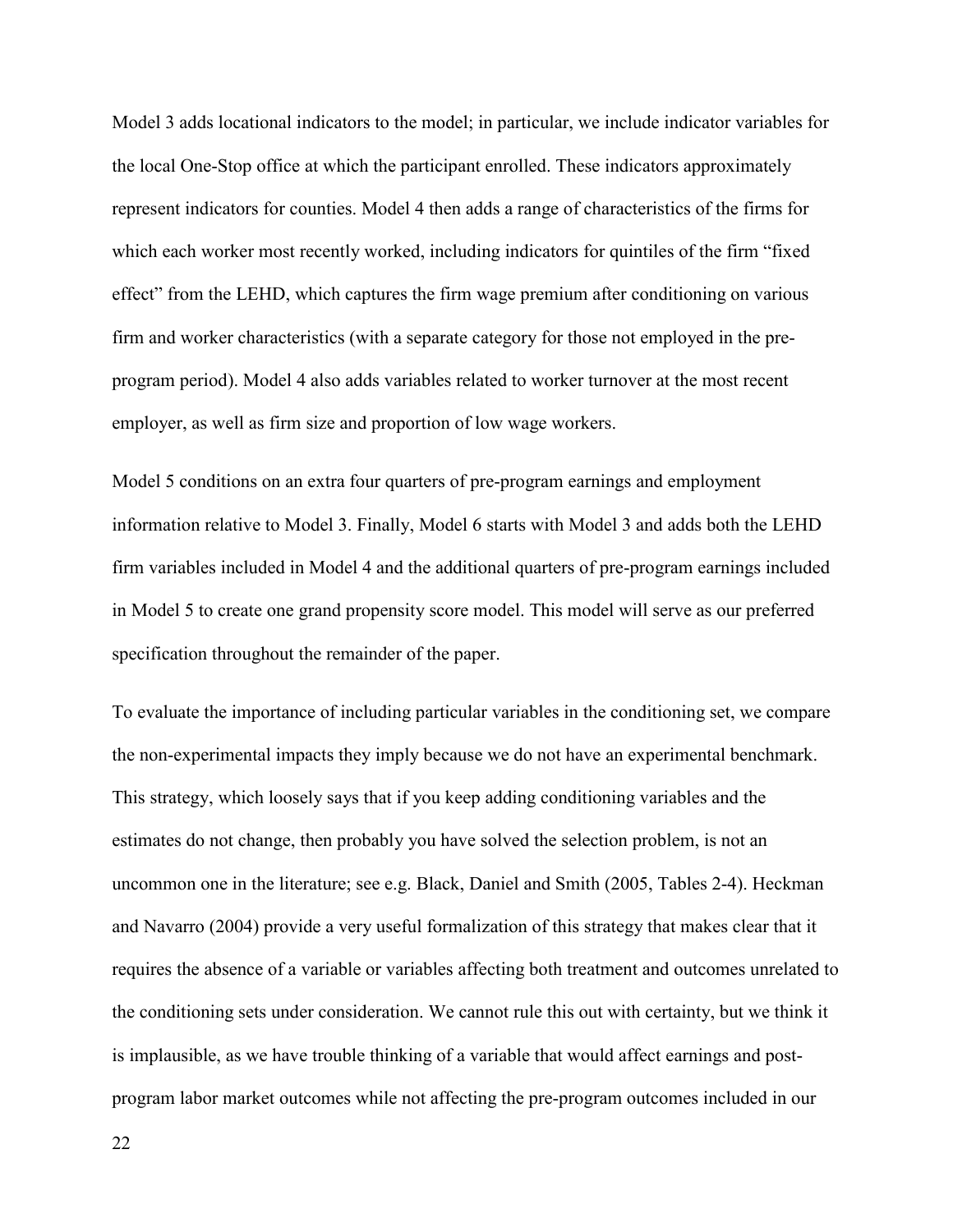conditioning set. We also note that, from the narrow perspective of whether or not it passes a researcher / funder cost-benefit test to go to the time and trouble of linking to the LEHD for the additional conditioning variables it provides, it does not matter whether or not we get the correct answer; rather, it only matters whether the estimates change or not.

#### *5.2 Conditional bias stability*

The conditional Bias Stability Assumption (BSA) assumes that unconfoundness holds but only conditional on a unit-specific fixed effect. Put differently, BSA assumes that the available conditioning variables do not suffice to solve the problem of non-random selection into treatment on their own, but do suffice once the fixed effect has been removed by differencing (or some other panel data estimation strategy). In terms of our notation, the propensity score version of the BSA corresponds to:

$$
E(Y_{0t} - Y_{0t'} | P(X), D = 1) = E(Y_{0t} - Y_{0t'} | P(X), D = 0)
$$

where *t* denotes an "after" period and *t'* denotes a "before" period. Written in this way the BSA is sometimes called the "common trends" assumption, as it assumes that, conditional on *X*, the mean of the untreated outcome has the same time trend for the treated and untreated units. See e.g. Heckman et al. (1998), Rosenbaum (2001) or Lechner (2010) for more on the BSA.

Substantively, the motivation for BSA relative to the CIA comes from the concern that some relatively stable unobserved characteristic, such as ability or motivation or attractiveness or grit, may affect labor market outcomes in a persistent way, but not get fully captured by conditioning on observed pre-program labor market outcomes over a relatively short period, like two or three years in our context.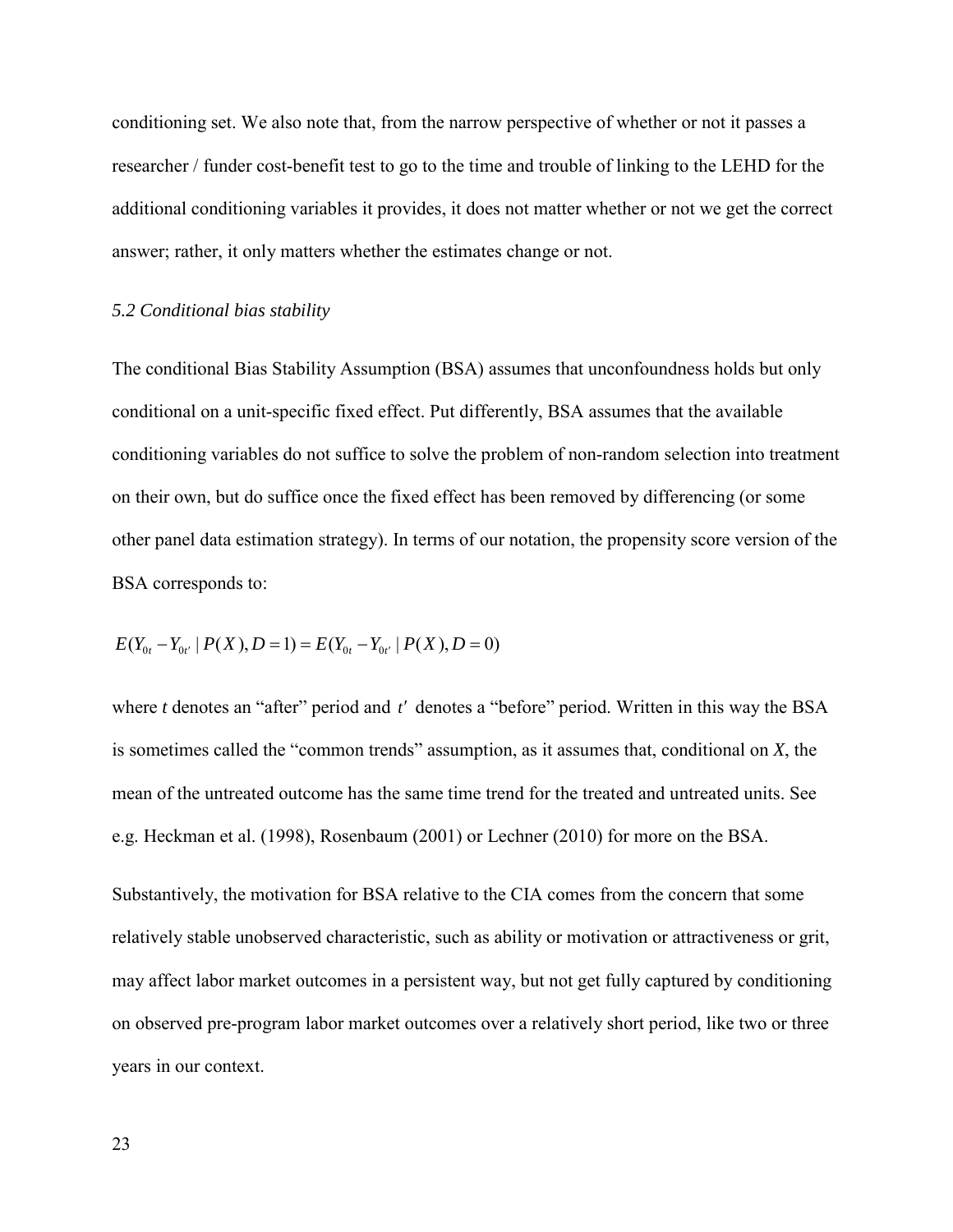The literature suggests that this issue may arise in some contexts but not others. For example, Smith and Todd (2005) find that difference-in-differences matching, motivated by the BSA, does better at matching the experimental estimates in the context of the National Supported Work (NSW) Demonstration data studied in LaLonde (1986) than does cross-sectional matching motivated by the CIA, but argue that it largely solves problems related to using different outcome measures for the treated and untreated units as well as severe geographic mismatch. In contrast, while Heckman and Smith (1999) find what looks like both selection on transitory shocks to labor market outcomes and on persistent difference in the unconditional earnings patterns in the National Job Training Partnership Act Study non-experimental data, they find no strong pattern of differences in estimates between their cross-sectional and conditional difference-in-differences estimates, suggesting that the conditioning on pre-program outcomes sufficed in that context to capture the not-directly-observed time invariant characteristics. Chabé-Ferret (2012) compares matching estimators motivated by the CIA and the BSA and describes the earnings processes under which each estimator performs better. Given the state of the literature, we think it worthwhile to examine estimators based on the BSA in addition to our preferred estimation strategy based on the CIA.

#### **6. Estimation**

The literature offers a wide variety of estimators for use with our identification strategies. In the context of the "selection on observed variables" we consider two different estimators with contrasting costs and benefits. Inverse propensity weighting (IPW), despite an academic pedigree dating back (in the not unrelated non-response context) to Horvitz and Thompson (1952), has become popular in the treatment effects literature only recently. Key papers in the literature are Hirano, Imbens and Ridder (2003) and Hirano and Imbens (2001). IPW has three primary

24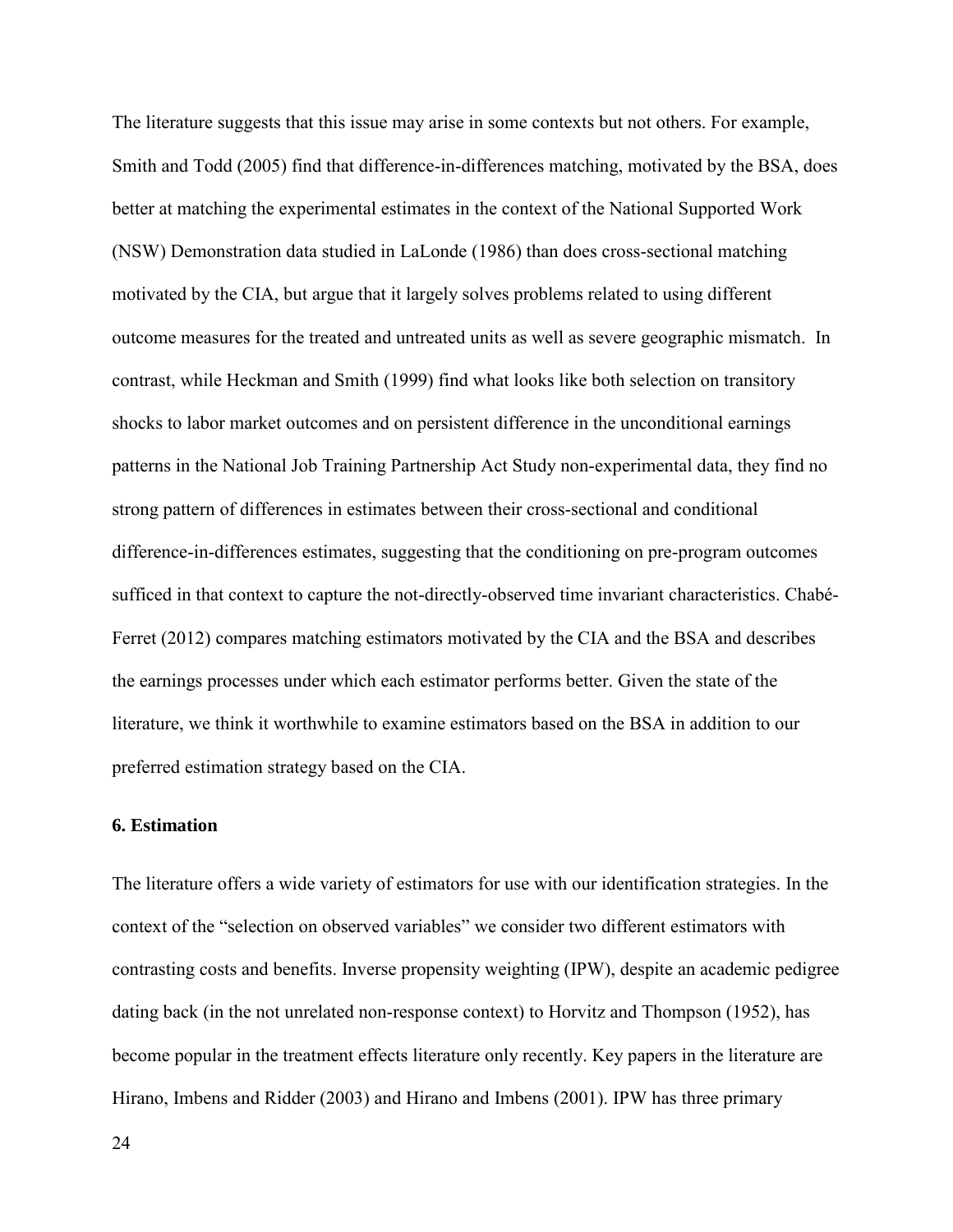benefits for our purposes: First, it does very well relative to other estimators in recent Monte Carlo horseraces run by Huber, Lechner and Wunsch (2013) and Busso, DiNardo and McCrary (2013). Second, it has the desirable asymptotic property that it attains the "semi-parametric efficiency bound", which means that (under certain conditions) it attains minimum asymptotic variance within the class of semi-parametric estimators; see Hirano, Imbens and Ridder (2003) on this point. Third, unlike many other semi-parametric treatment effects estimators, it does require the choice of a bandwidth or other tuning parameter. In terms of our notation, the IPW estimator is given by

$$
\hat{\Delta}_{TT} = \frac{1}{n_1} \sum_{i=1}^n Y_i D_i - \frac{1}{n_0} \sum_{i=1}^n \left( \frac{1}{n_0} \sum_{i=1}^n \frac{\hat{P}(X)(1-D_i)}{1-\hat{P}(X)} \right)^{-1} \frac{\hat{P}(X_i)Y_i(1-D_i)}{1-\hat{P}(X_i)},
$$

where  $n_0$  denotes the number of untreated units and  $n_1$  the number of treated units.

The downside to IPW lies in its sensitivity to estimated propensity scores close to zero or one in finite samples. A quick look at the estimator makes the source of the trouble clear enough; the estimator divides by both  $P(X)$  and  $1 - P(X)$ . As a result, when the propensity score lies very near zero, small changes in the value of the propensity score can move the estimate a lot. In our application, we do not have this problem.

The Monte Carlo literature, in particular Busso, DiNardo and McCrary (2013), emphasizes the importance of normalizing the weights to sum to one in the sample for the finite sample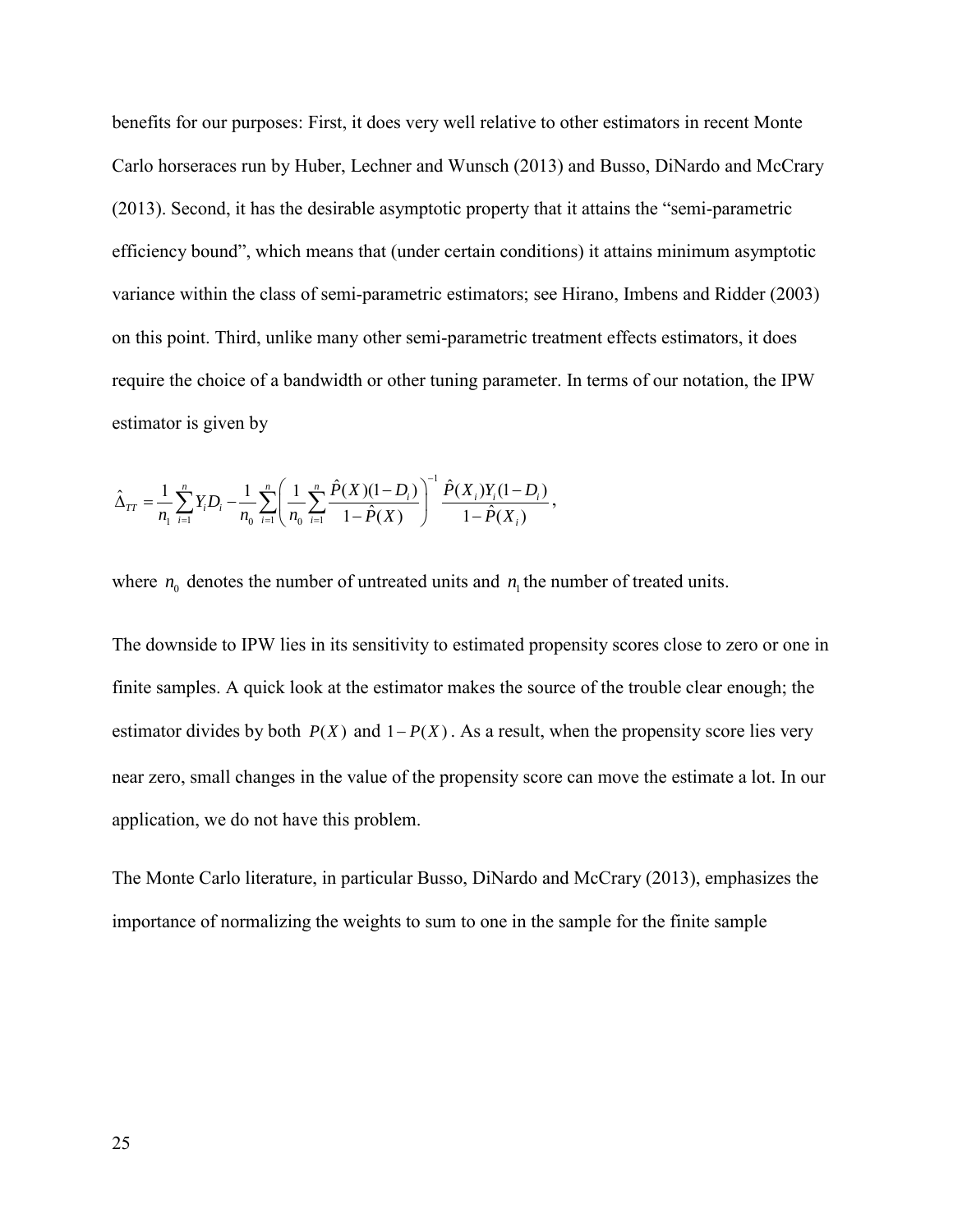performance of the estimator. The formula given here embodies that normalization. We obtain estimated standard errors by bootstrapping.<sup>[10](#page-27-0)</sup>

We utilize nearest neighbor matching on the propensity score as our secondary estimator of choice. We do so despite its uniformly poor performance in terms of mean squared error in the Monte Carlo studies just cited, as well as in Frölich (2004). That poor performance in mean squared error terms masks a combination of quite good performance on bias, and truly awful performance on variance. The latter is perhaps not surprising given that nearest neighbor matching, particularly the most common variant with a single nearest neighbor used with replacement, completely ignores the information available in the data from comparison observations close to, but not closest to, particular treated units. The low bias, combined with relative insensitivity to propensity scores close to zero and one makes nearest neighbor matching, in our view, a good complement to IPW. We present nearest neighbor estimates using one, three and five nearest neighbors. Increasing the number of neighbors trades off bias (due to using more distant matches) and variance (which decreases in the number of untreated units used to construct the counterfactual). We chose these bandwidths on a priori grounds rather than, say, via cross-validation as in Black and Smith (2004). Abadie and Imbens (2008) show that the bootstrap fails to provide consistent standard error estimates for the nearest neighbor estimator. Instead, we employ the consistent estimator in Abadie and Imbens  $(2012)$ .<sup>[11](#page-27-1)</sup>

<span id="page-27-0"></span><sup>&</sup>lt;sup>10</sup> In the current version of the paper, the bootstrap standard errors for the IPW estimator do not include the estimation of the scores and so likely have a marginal downward bias. We will fix this at revision time when we regain access to the data.

<span id="page-27-1"></span> $11$  In the current version of the paper, we do report bootstrap standard errors for the nearest neighbor estimator. The Monte Carlo analysis in Abadie and Imbens (2008) suggests that while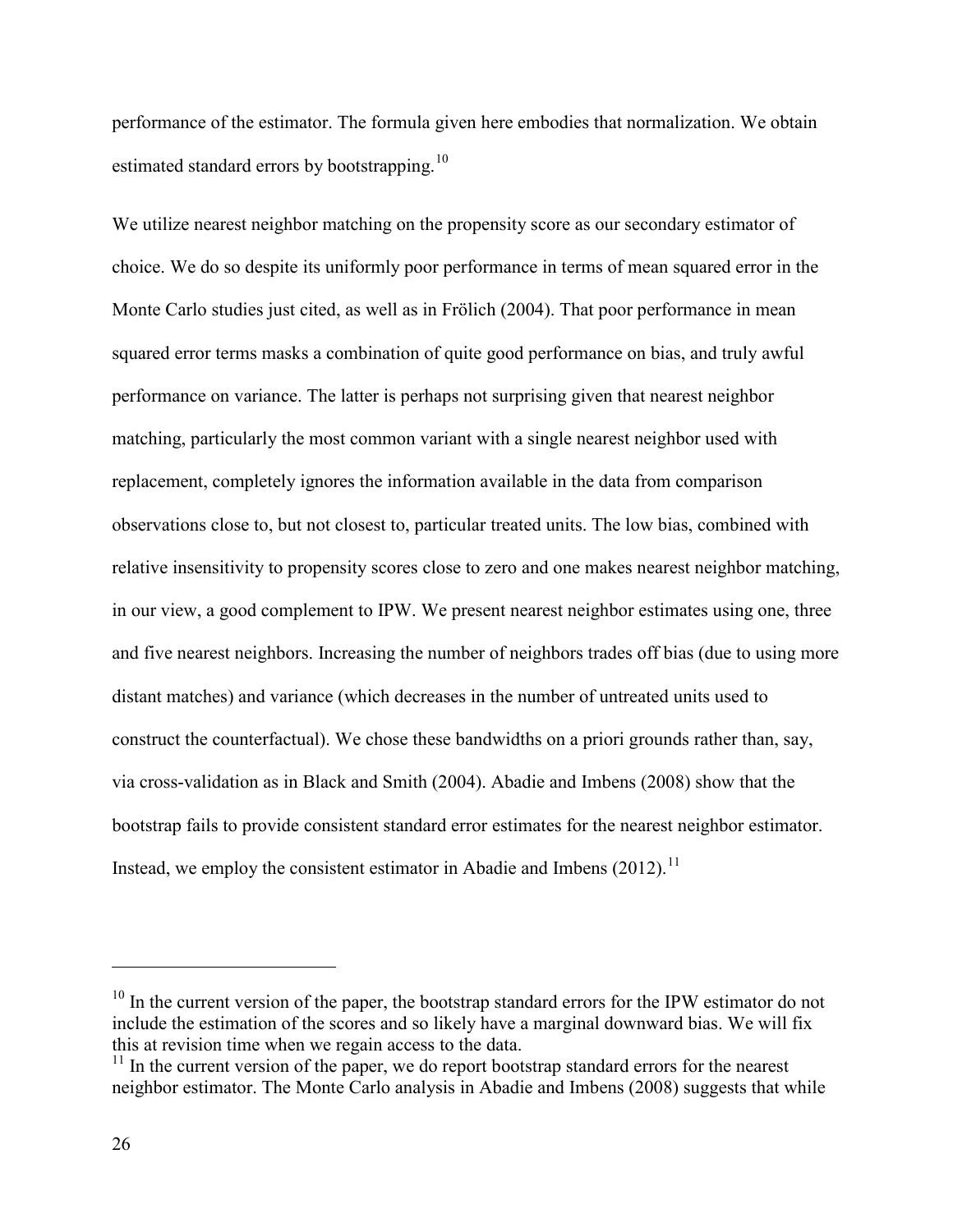We use the same set of estimators when relying on the conditional bias stability assumption for identification, but instead of an outcome level as the dependent variable, we have a pre-post difference in outcomes as the dependent variable, as in e.g. Smith and Todd (2005).

#### **7. Results: determinants of training receipt**

Tables 3a to 3d present average derivatives from the six propensity score model specifications described in Section 5.1. As we do throughout the paper, we present completely separate estimates for each funding stream (i.e. adult and dislocated worker) in each state.

Many of the univariate differences between trainees and non-trainees prove robust to conditioning. In particular, differences in the incidence of training by age (younger participants get more) and education (participants in the middle of the education distribution get more) group generally persist as we condition on progressively richer sets of baseline variables. The large differences we observed by race represent the partial exception to this broader pattern. Consider, for example, adults in State A. In Table 1a, 58 percent of adult trainees are black, compared to 70 percent of non-trainees. In Table 3a, which reports the results from the quite parsimonious Model 1, blacks have a -0.19 difference in the conditional probability of training relative to whites. In contrast, in the models with the richest covariate sets, namely Models 3 to 6, the difference, though still statistically significant, falls to around –0.015. The addition of the geographic variables to the conditioning set appears to make the difference. A similar pattern appears for adults and dislocated workers in State B, while for dislocated workers in State A, blacks have a

not zero, the inconsistency in the bootstrap will generally not lead to severely misleading inferences. We will fix this at revision time when we regain access to the data.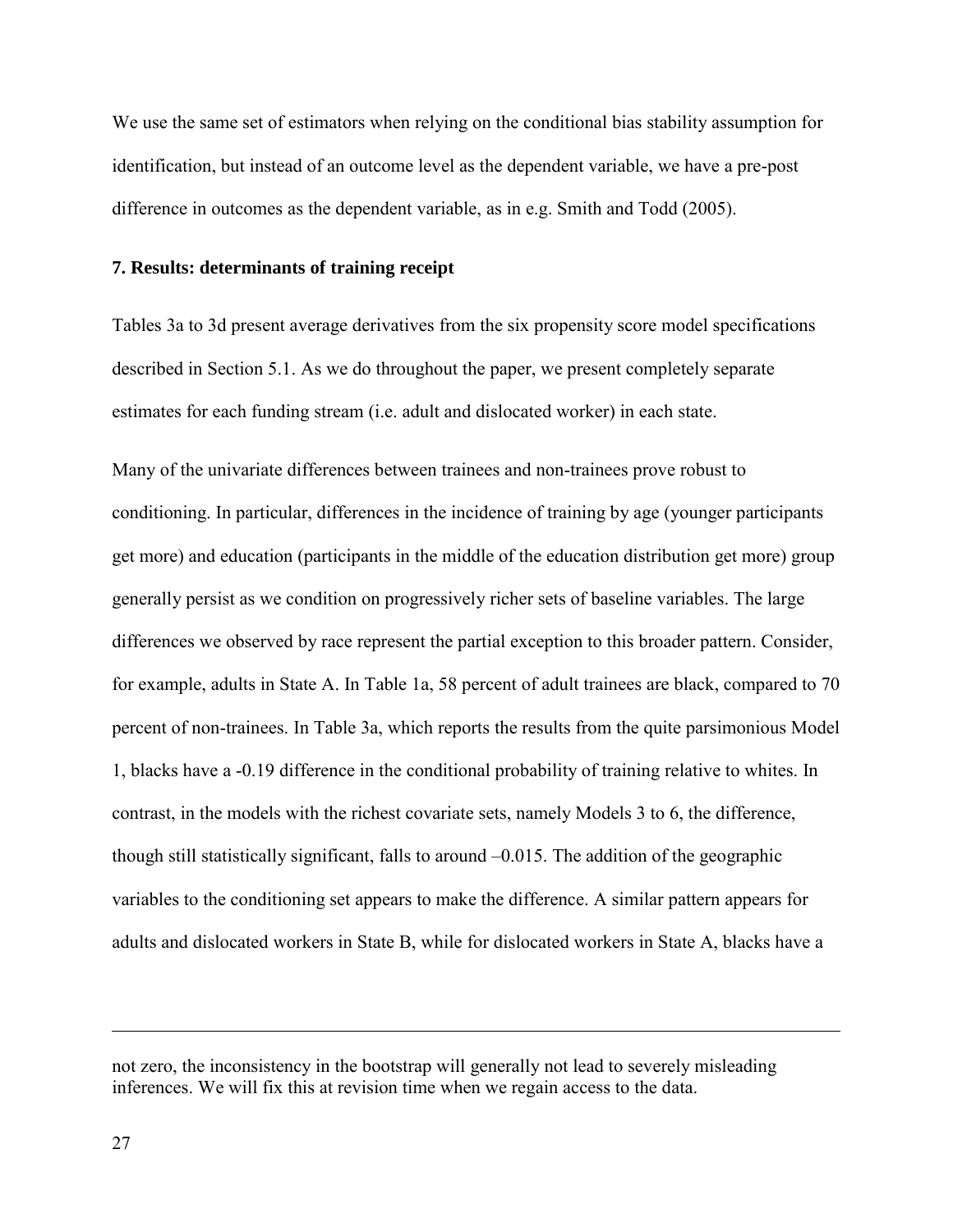statistically significantly higher probability of training receipt of about 0.039 starting with Model 2.

#### **8. Results: impacts on earnings and employment**

#### *8.1 Full sample*

Tables 4a and 4b present estimates from Model 6, our preferred specification, obtained using our preferred IPW estimators.<sup>[12](#page-29-0)</sup> In each table, we present impacts on earnings and employment for the first 12 calendar quarters after registration. We also present two summary measures of earnings impacts: the sum over all 12 quarters and the sum over quarters 9-12. The latter measure completely avoids the "lock-in" period when trainees are receiving training.

Our estimates display several important patterns. First, in both states and both streams we observe the lock-in effects of negative impacts in the initial quarters after WIA registration. This results from trainees reducing or eliminating job search during their training while the comparison group actively engages the job market during and after their receipt of core and/or intensive services. Second, we find for both states and streams that the quarterly impacts gradually increase until they appear to stabilize, usually around eight quarters after registration.

Third, we find substantively important and surprisingly large differences in impacts between the adult and dislocated worker funding streams. In State A, the impacts for adults stabilize around \$300 per quarter while those for dislocated workers stabilize at around -\$150; similarly, in State B the adults stabilize at \$450 or so while the dislocated workers, which start out with large

<span id="page-29-0"></span> $12$  When we regain access to the data, we will add a line for the reweighted comparison group to Figures 1 and 2, providing a graphical display of the temporal pattern of the impacts.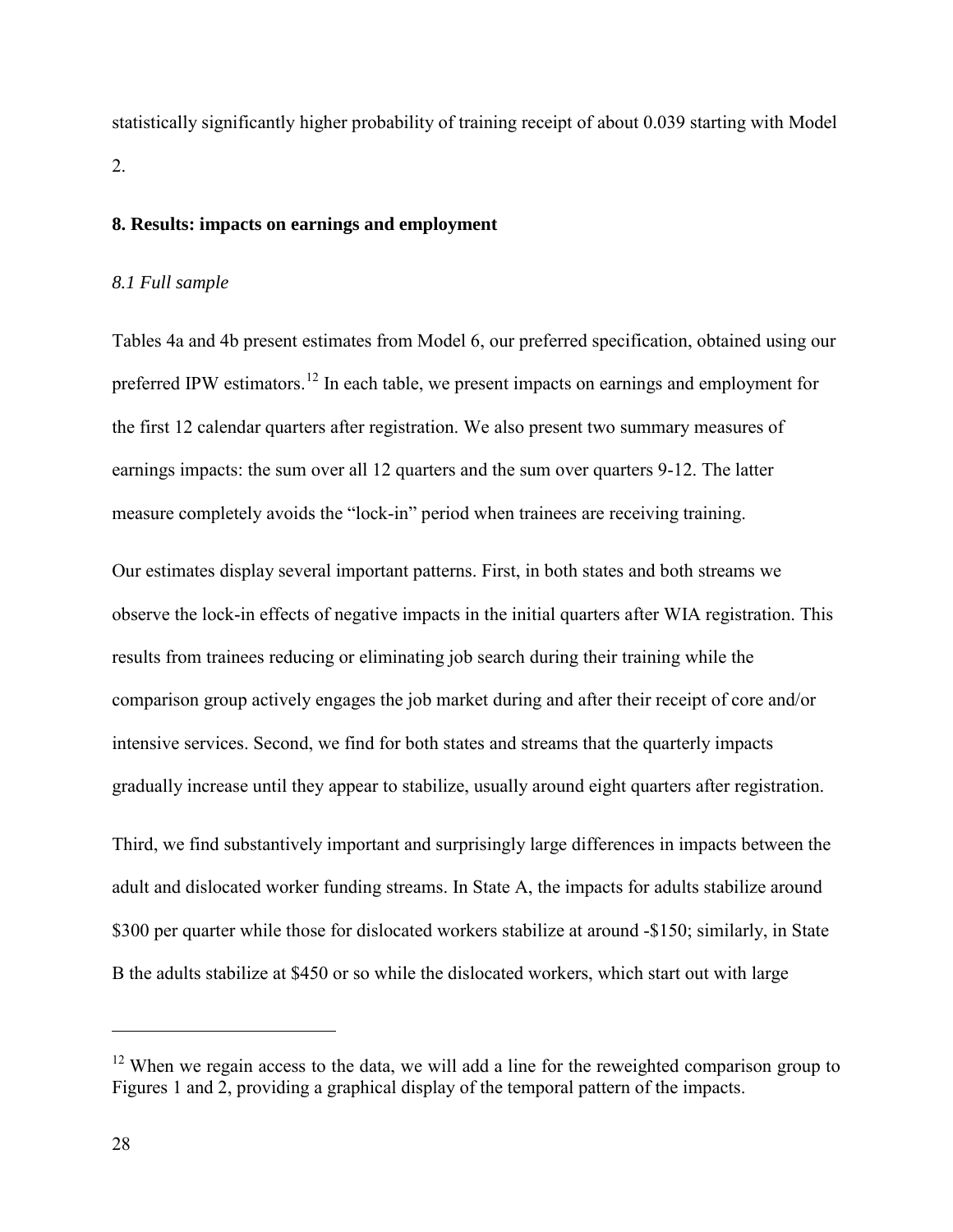negative impacts, have positive and significant impacts of over \$300 in the last two quarters of the data. Given that essentially all the dislocated worker participants could have received services under the adult funding stream and that many of the adults could have received services under the dislocated worker stream, this difference puzzles us. $^{13}$  Fourth, the employment impacts track the earnings impacts except for the dislocated worker stream in State A, where negative earnings impacts in later quarters coincide with positive employment impacts, suggesting that training in State A leads to lower-paying jobs but more of them. Fifth, we find modest differences across states, with larger impacts in State B than in State A for both funding streams.

We consider the likely persistence of the impacts in the context of our cost-benefit discussion in Section 12. For the moment, it suffices to say that the estimates that sum over all 12 quarters do a reasonable job of foreshadowing our main conclusions.

#### *8.2 Men and women*

As discussed in e.g. LaLonde (1995), earlier evaluations of employment and training programs in the US have typically found larger impacts for women than for men. Table 5 presents separate estimates for men and women in our context for the two summative earnings impact measures: one for quarters 9-12 and one for all 12 calendar quarters after registration. The point estimates for the adult stream match the usual finding, with women having larger impacts than men over the full 12 quarters. However, the close similarity of the estimates for men and women in the four final quarters suggests that the overall difference derives mainly from differences in opportunity cost, with men giving up higher earnings while in training. In contrast, for the

<span id="page-30-0"></span> $13$  When we regain data access, we will examine whether differences in characteristics, combined with impacts that vary with characteristics, can explain the difference in impacts between the two funding streams.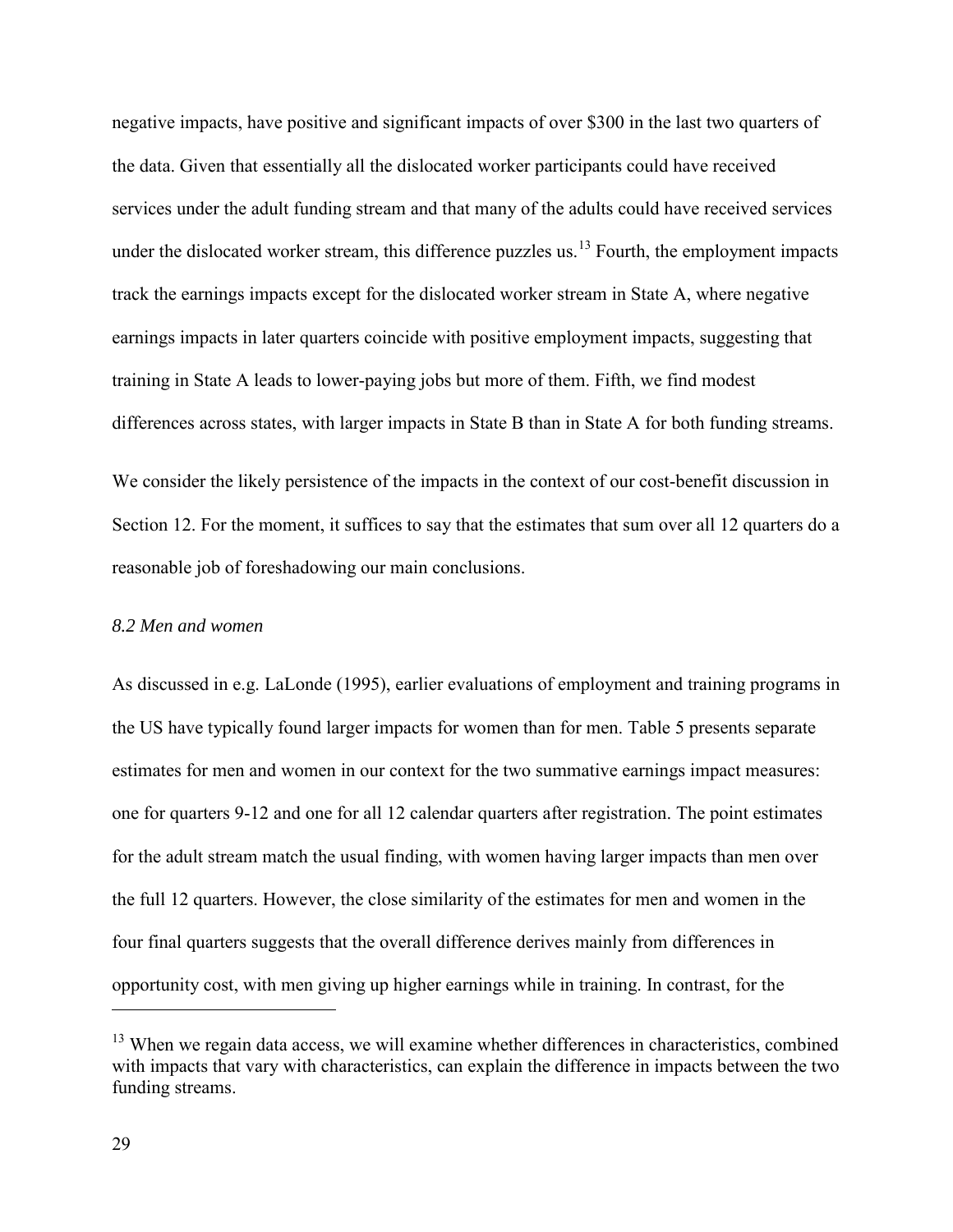dislocated worker stream, women have more negative impacts overall but, as with the adult stream, a much smaller difference in quarters 9 to 12. None of these differences attain conventional levels of statistical significance. Given the lack of clear evidence of impact differences, we pool men and women in our other analyses.

In results not presented here, we also produced subgroup estimates broken down by race / ethnicity and by years of schooling. As with men and women, we did not observe substantively important subgroup differences in the estimates.

#### *8.3 Comparisons to the literature*

How do our findings comport with those in Heinrich et al. (2012) and Hollenbeck (2009)? Though they provide similar analyses, we should note a few differences. First, the different studies look at different states. Our states do not constitute a proper subset of those considered in Heinrich et al. (2013) nor is Indiana, the state considered by Hollenbeck (2009), one of our two states. Second, the time periods differ, with Heinrich et al. (2012) considering participants who exited between July 2003 and June 2007, and Hollenbeck (2009) considering exits from program year 2006. Third, though both studies assume a selection on observed variables identification strategy and rely on administrative data for the conditioning variables, the exact propensity score specifications and matching / weighting estimators differ in the details. Finally, Hollenbeck  $(2009)$  measures outcomes relative to program exit rather than relative to registration.<sup>[14](#page-31-0)</sup>

Heinrich et al. (2012) Figures 5 and 8 present estimates of the impact of training versus core / intensive services for adults and dislocated workers, respectively. They pool the data from the

<span id="page-31-0"></span><sup>&</sup>lt;sup>14</sup> In an e-mail to one of us, Hollenbeck indicated that this choice did not make much difference to his results.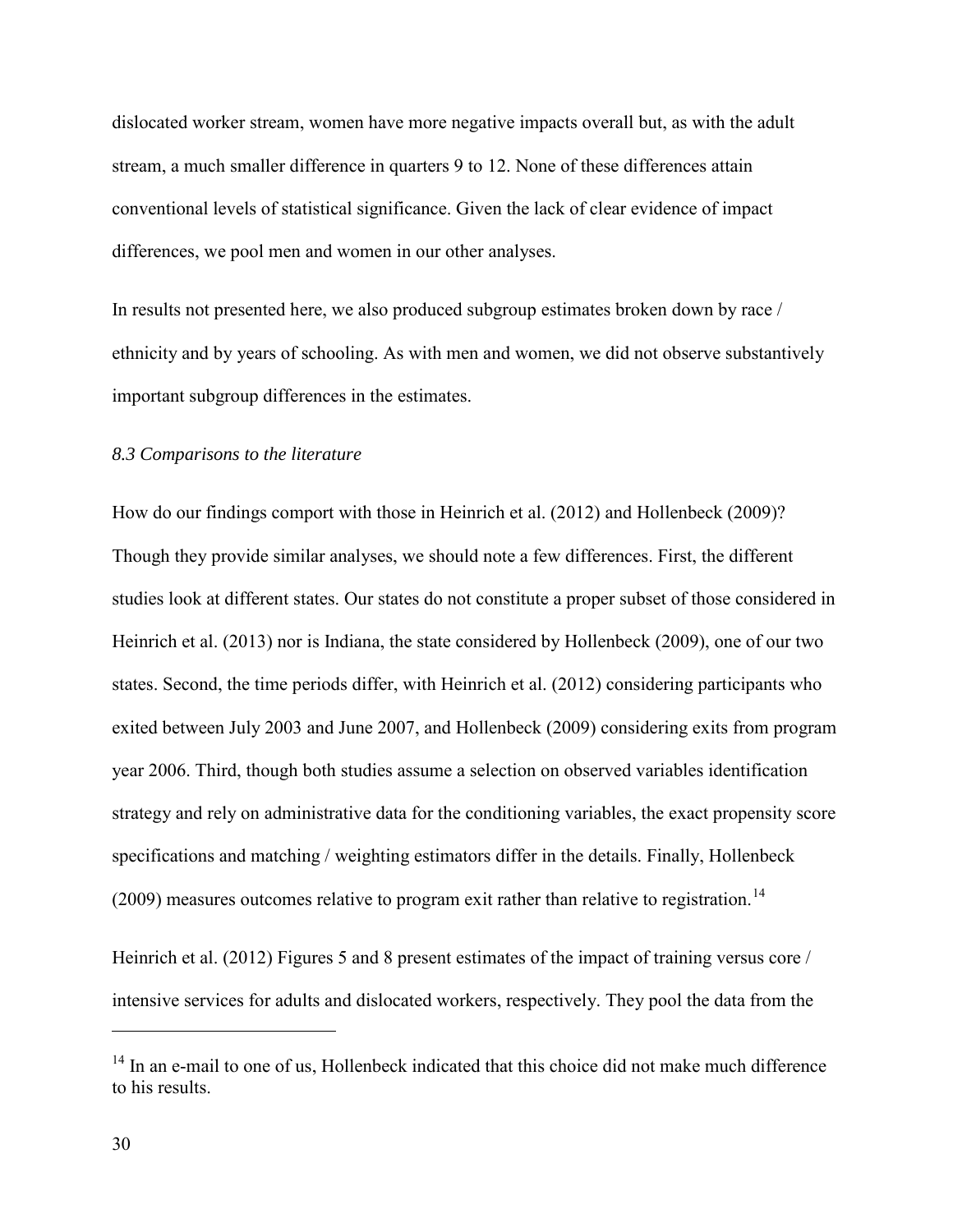states in their analysis but present separate impacts for men and women. At a broad level, they find the same patterns that we do, including a substantial lock-in effect in the initial quarters (other than male adults), impacts that increase in relative time and then stabilize (other than male adults), slightly more positive impacts for women than men, and much more positive impacts for adults than for dislocated workers. As shown in their Table 4, in their WIA versus no-WIA analysis they also find cross-state variation in impacts, which lends some support to our finding of differential impacts of WIA training versus core / intensive services in our two states.

Hollenbeck (2009) focuses almost exclusively on WIA versus no-WIA treatment effects; the sole exception comes in his Table 6, where he separately compares WIA training to no-WIA and WIA-without-training to no-WIA. The difference between these provides an indirect estimate of the impact of training versus core/intensive. Read this way, for adults he finds surprisingly large employment effects of around 10 percentage points in  $Q+3$  and  $Q+7$ , along with modest earnings effects of around \$450. For dislocated workers, he finds negative employment effects of about 2- 3 percentage points combined with positive earnings effects of about \$150. The information he provides does not allow the calculation of standard errors for these estimates.

In sum, our estimates generally tell the same stories about WIA training impacts as other studies applying roughly the same methods to similar data in other times and places. Perhaps most importantly, our brief sojourn into the literature strongly suggests that the poor performance of the displaced worker stream does not represent an anomaly that affects only one or two states.

#### **9. Results: Firm characteristics**

We now turn to our estimated impacts on outcomes related to the jobs that WIA participants obtain in the post-program period. From a long list of possible (and interesting!) candidate firm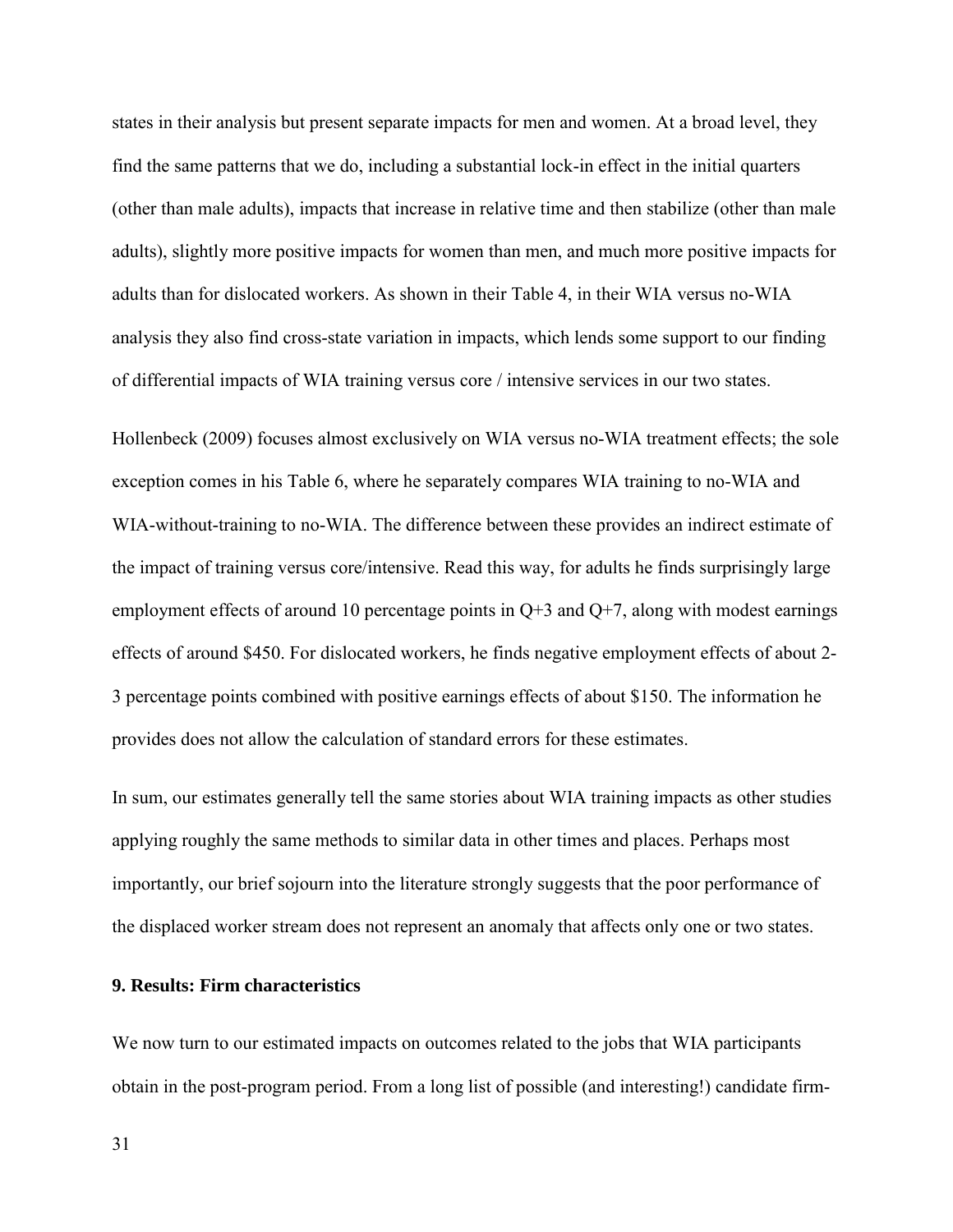related outcomes, we confine ourselves to just six to avoid concerns about multiple comparisons. We chose our six based on the prior literature and before looking at any impact estimates.

Three of our outcome measures relate to the firm "fixed effect" contained in the LEHD data. These fixed effects, described in detail in Abowd and Kramarz (1999), condition on fixed effects of the workers as well as some firm characteristics, and so represent a relatively clean measure of job "quality". We include three outcomes related to the fixed effect: (1) an indicator for having a job at a firm with a fixed effect above the median; (2) an indicator for having no available firm fixed effect, which implies either having no job in the twelve calendar quarters after registration or only jobs at firms with fewer than 25 employees; and (3) the (continuous) firm fixed effect itself. Note that we code the first indicator as zero for observations with the second indicator equal to one, so that both indicators are defined for all sample members. As a result, we do not have to deal with selection into employment (or employment at a firm with at least 25 workers) when analyzing those variables. When using the continuous fixed effect as an outcome, we simply drop the observations without a fixed effect; the resulting selection problem, a non-trivial one given the treatment effects on employment described above, leads us to interpret the corresponding estimates as merely suggestive.

Our fourth firm-related outcome consists of an indicator for working at a firm with at least 100 employees. A large literature, e.g. Parsons (1986) and Brown et al. (1990), links firm size and compensation levels. The fifth measure consists of an indicator for working at a high turnover firm, defined as having a turnover rate above the median, since the literature has found that employment at high turnover firms is systematically associated with lower compensation (Holzer et al., 2004). The sixth measure is an indicator for changing industries between the last preregistration employer and the last post-registration employer. This last represents an ambiguous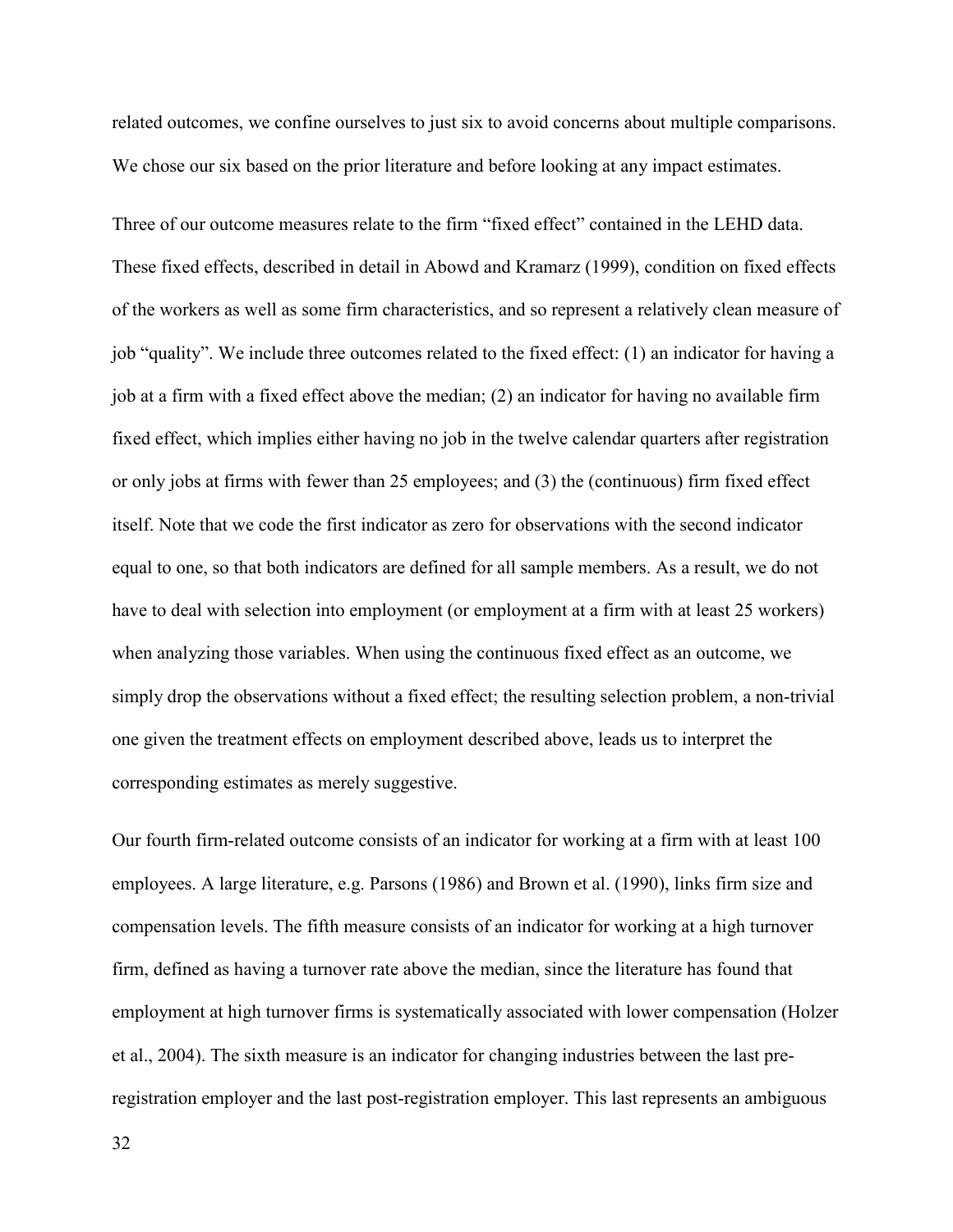measure in the sense that changing industries may represent a good thing, as when moving from a declining to a growing industry, or a bad thing, due to leaving behind industry-specific human capital, or some combination of the two. As with the indicators related to the firm fixed effects, for all three of these variables we code workers without post-registration employment as zeros. Andersson et al. (2005) and Holzer et al. (2011) provide evidence on the correlations among the firm-related variables in the LEHD.

All six measures refer to the last firm that employed the worker in our 12 quarters of postregistration data. While WIA might arguably have the largest direct effect on the first firm with which the worker matches, we thought it more important to focus on longer-run outcomes. By looking at the last firm we may capture the result of a sequence of jobs induced by the program, while missing potentially promising job matches that end quickly.

Tables 6a and 6b present impacts on the firm-related outcomes measured as of the twelfth calendar quarter after WIA registration. For adults, the pattern of point estimates shows a desirable effect on every outcome measure (e.g. a higher probability of working at a high fixed effect firm, and lower probability of working at a high turnover firm and so on). In State A, the effects are all quite small and not statistically different from zero. In State B, we find larger, though still modest, effects, some of which do attain conventional levels of statistical significance. Given the earnings impacts presented above, it will perhaps not startle the reader to learn that the estimates for dislocated workers tell a more negative story. In both states, all of the point estimates on the variables related to the firm fixed effect, as well as the firm size and turnover indicators, suggest that training leads workers to worse firms on average, though in this case none of the estimates differs statistically from zero.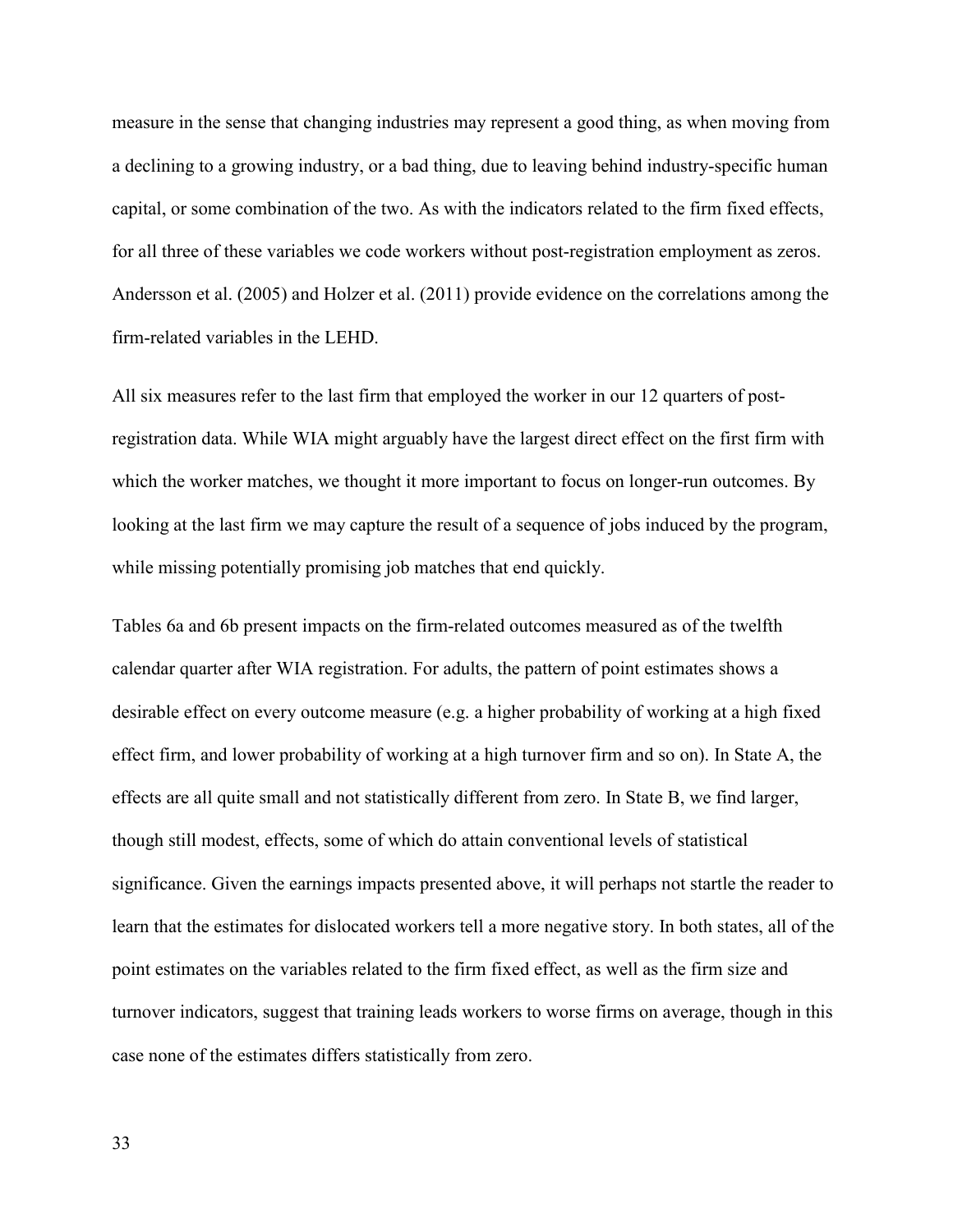In regard to the more ambiguous industry switching outcome, we find positive and substantively large impacts for adults in State B and dislocated workers in both states, with a fairly precise zero impact for adults in State A. Though the data speak louder about switching industries than about any of the other firm outcomes we examine, they do not speak clearly, in the sense that it is hard to interpret these impacts when they coincide with moves to better firms for adults and to worse firms for dislocated workers.

How should we think about these estimates? First, we can think about them as illustrating mechanisms through which WIA generates impacts on earnings. Larger firms pay higher wages; for adults, WIA training generates earnings impacts in part because trainees get jobs at larger firms. Second, we can think about them as providing information relative to the likely duration of impacts. The literature on worker-firm matches suggests that the more frequent placements at larger, lower turnover firms likely bodes well for the persistence of the adult impacts we find. Third, we can think about them as informative of the potential for general equilibrium effects, particularly displacement, to lead our partial equilibrium estimates to overstate the social benefits of WIA training. If WIA training just changes who gets the "good jobs" at the larger, lower turnover, higher fixed effect firms, then it may have some equity benefits, but it will not increase efficiency. Finally, the firm fixed effects results have an ambiguous interpretation to the extent that higher wages mean fewer other forms of remuneration, e.g. lower fringes or less pleasant work, as in a compensating differences world, rather than functioning as a one-dimensional measure of overall firm quality as in the standard search literature.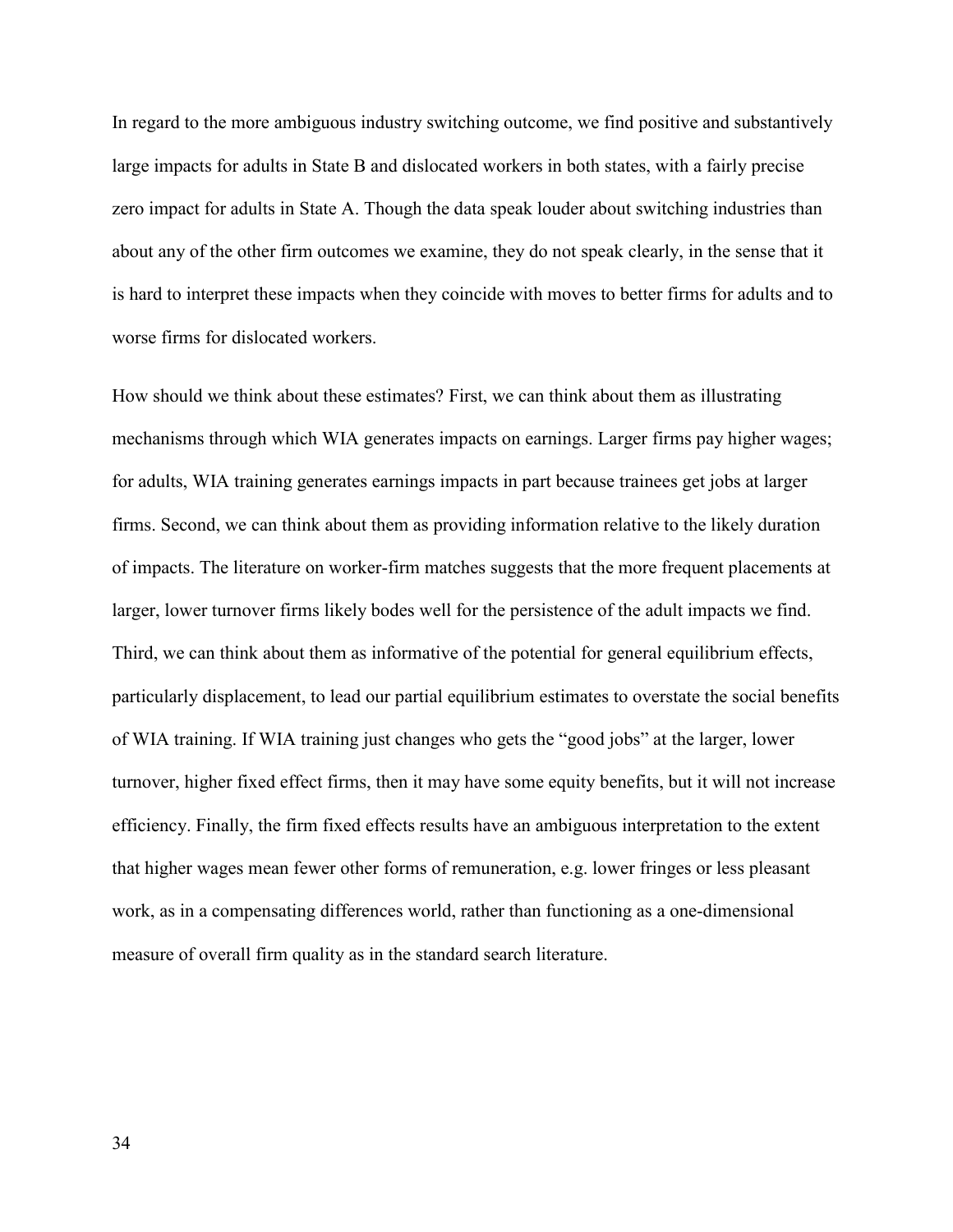## **10. Results: Alternative identification strategies**

## *10.1. CIA with alternative conditioning sets*

This section addresses one of our primary questions of interest: does having information on the firms at which WIA participants worked prior to participation move the estimates relative to the conditioning variables available only from the union of the WIASRD and UI administrative datasets. It does so by comparing estimates obtained using our preferred cross-sectional IPW specification but with propensity scores containing the various sets of conditioning variables described in Section 5.1. Doing so also allows us to address other substantive questions from the literature related to the value of administrative data from UI records, to the number of years of pre-program earnings to condition on and to the importance of local labor markets.

To start off, Table 7 presents correlations among the predicted probabilities of training from the six propensity score models described in Section 5.1 for the four samples defined by state and funding stream. At the grandest level, the table has one very obvious pattern: Models 1 and 2 are "not like the others". The correlation between Model 1 and Model 2 ranges between 0.68 and 0.88, while those between Model 1 and Models 3-6 range from 0.37 to 0.61 and those between Model 2 and Models 3-6 range from 0.55 to 0.71. In contrast, the correlations among Models 3, 4, 5 and 6 all exceed 0.99. Clearly, the variables added in going from Model 1 to Model 2, or from Model 2 to Model 3, add real substance to the propensity score model. In contrast, the additional variables added beyond Model 3, which includes both the firm variables drawn from the LEHD and the additional four quarters of pre-program earnings, do not. These patterns have clear implications for how the impact estimates will change (or not) as we vary the conditioning set.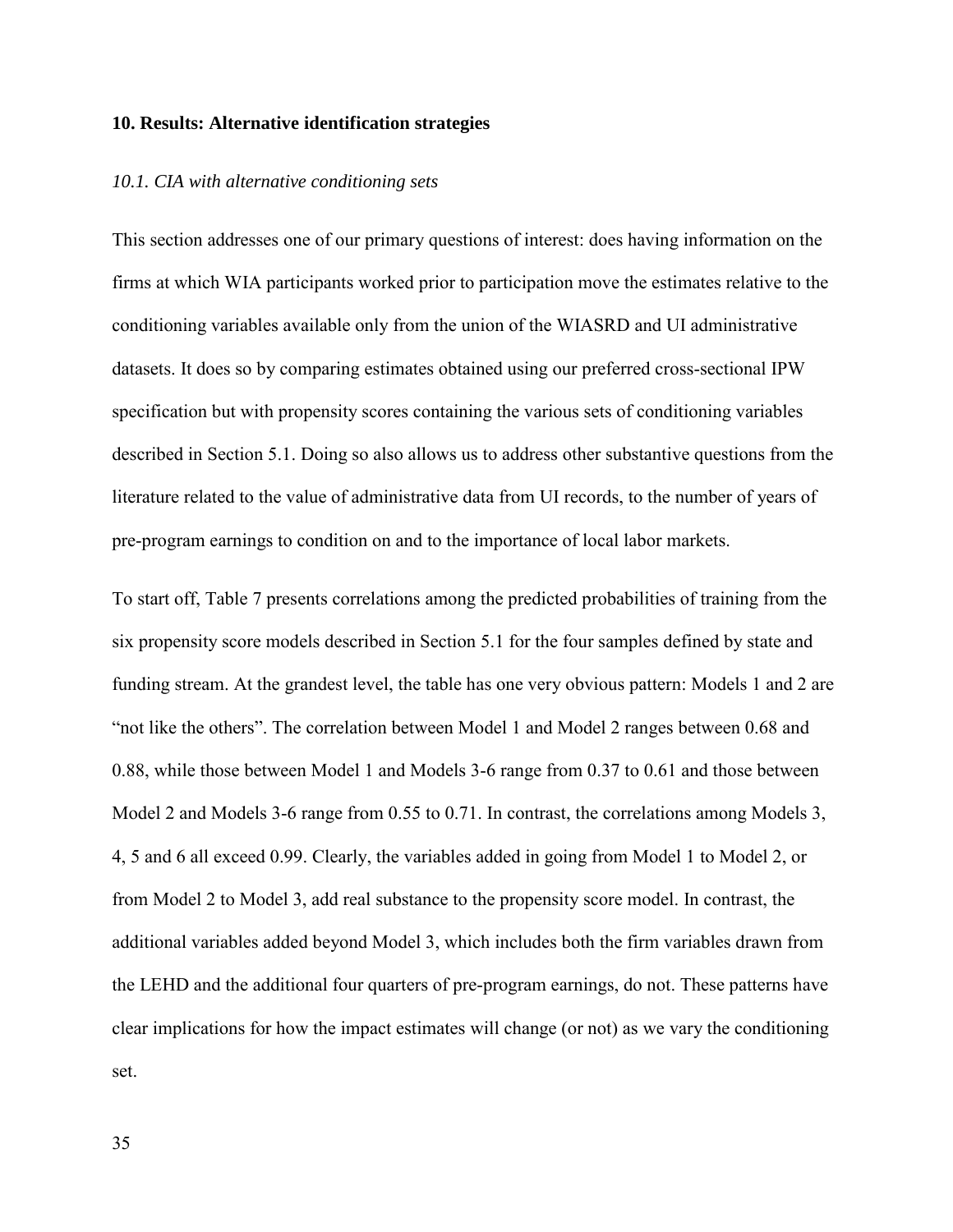Table 8 presents the impact estimates associated with the different specifications. To save space, we focus solely on the aggregated impacts for the 12 quarters after enrollment and for quarters 9- 12 after enrollment and focus on our preferred IPW estimator applied to earnings levels. As Table 7 suggested that they would, the estimates differ substantially between the rather sparse specification of Model 1 and the richer conditioning sets in the other models. In the case of the adults, Model 1 produces less positive estimates while in the case of the dislocated workers they turn out more negative. Given the differences between the estimates, combined with our earlier arguments regarding the variables required for credibility of the CIA, we interpret these differences as bias. Thus, in substantive terms, we conclude that producing credible impact estimates for WIA training requires (at least) conditioning relatively flexibly on the information available from the UI administrative data.

The data also provide pretty clear responses to the other substantive questions that motivated our investigation of alternative specifications. The value of investing in obtaining the firm variables from the LEHD to use as conditioning variables shows up in the differences in estimates, if any, between Model 4 and Model 3 and between Model 6 and Model 5. In all but one case, those differences turn out quite minor indeed. For example, looking at the sum of earnings over Q+9 to Q+12, the changes are quite small (just eight dollars in one case) except for dislocated workers in State A. The additional firm variables in LEHD data clearly do not pass a researcher cost-benefit test in this context based on what they add in terms of the credibility of the CIA.

A comparison of Model 5 with Model 4 provides evidence on the importance of adding an additional year of quarterly pre-program earnings (from Q-9 to Q-12) to the conditioning set we modeled on that of Heinrich et al. (2012). In our data, the additional year of quarterly earnings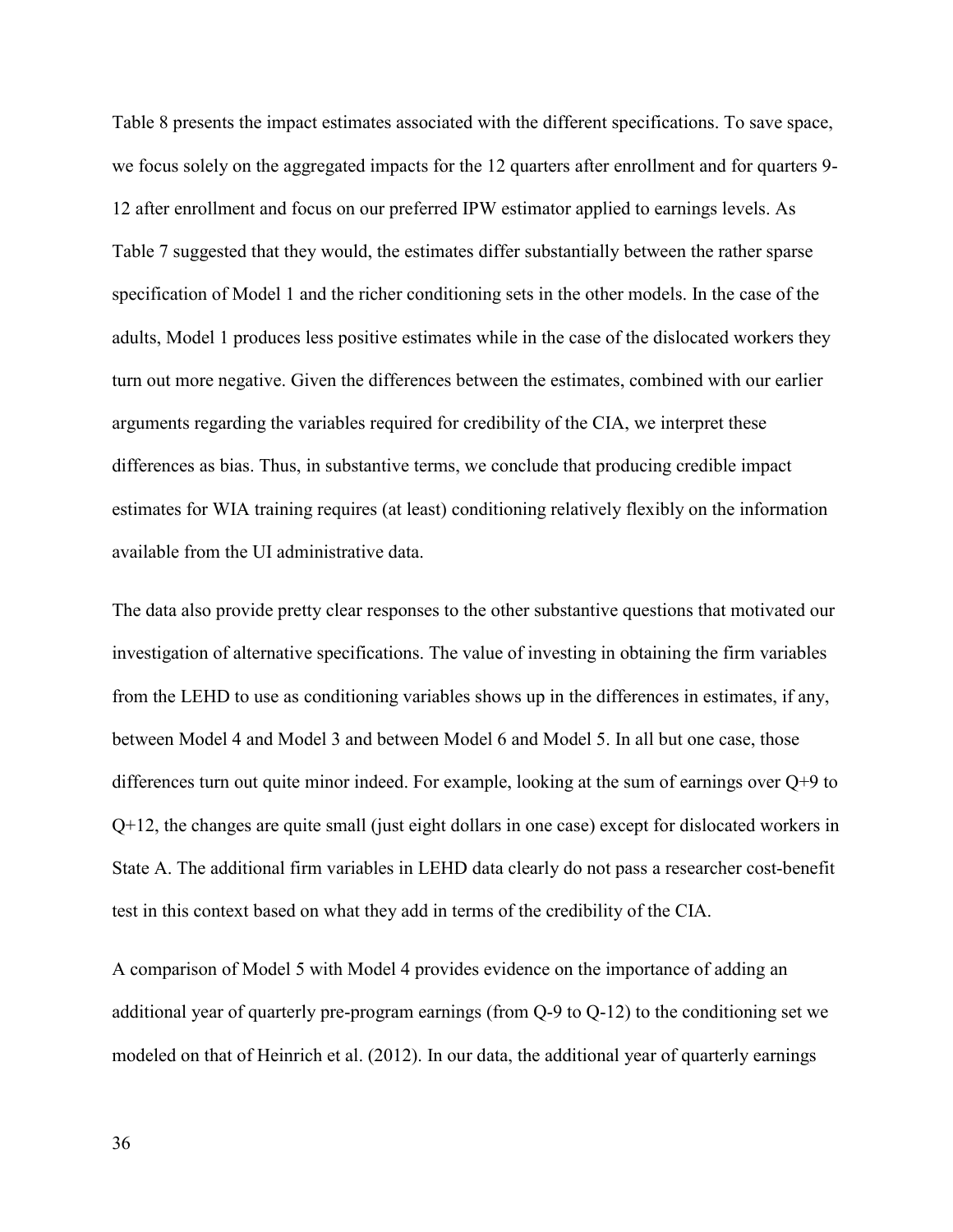barely moves the estimates. We conclude that the additional pre-program earnings variables do not add anything to the credibility of the CIA in this context.

Finally, a comparison of Model 3 with Model 2 signals the value of adding indicators for the local one-stop at which the participant enrolled in WIA. As noted above, we interpret these primarily as indicators for local labor markets. Our states each contain multiple urban labor markets as well as rural ones. As a result, we expected these variables to matter, though the ambivalent findings in the literature muted our prior: while e.g. Heckman et al. (1998) and Friedlander and Robins (1995) find that local labor markets matter a lot, Dolton and Smith (2011) do not. In our data, even given the conditioning already present in Model 2, additional conditioning on local labor markets moves the impact estimates substantially. This finding reflects substantial geographic heterogeneity in training receipt within our states.

## *10.2 Conditional bias stability*

Table 9 presents the estimates that assume the conditional bias stability assumption. We again report estimates for two after periods:  $Q+1$  to  $Q+12$  and  $Q+9$  to  $Q+12$ . In both cases, we use the symmetric pre-program period as the before period for the difference-in-differences estimator; that is, we use Q-1 to Q-12 as the before period in the first case and Q-9 to Q-12 in the second case. An alternative strategy would avoid the period of the Ashenfelter dip by using Q-9 to Q-12 as the before period in both cases; Heckman and Smith (1999) document that grave programs result from including the period of the dip in their context. We do not do that here due to the lack of apparent selection into training based on transitory shocks shown in Figure 1. We do not report impacts at the quarterly level to save space. In all cases, we employ our preferred IPW estimator, which now becomes a difference-in-differences weighting estimator.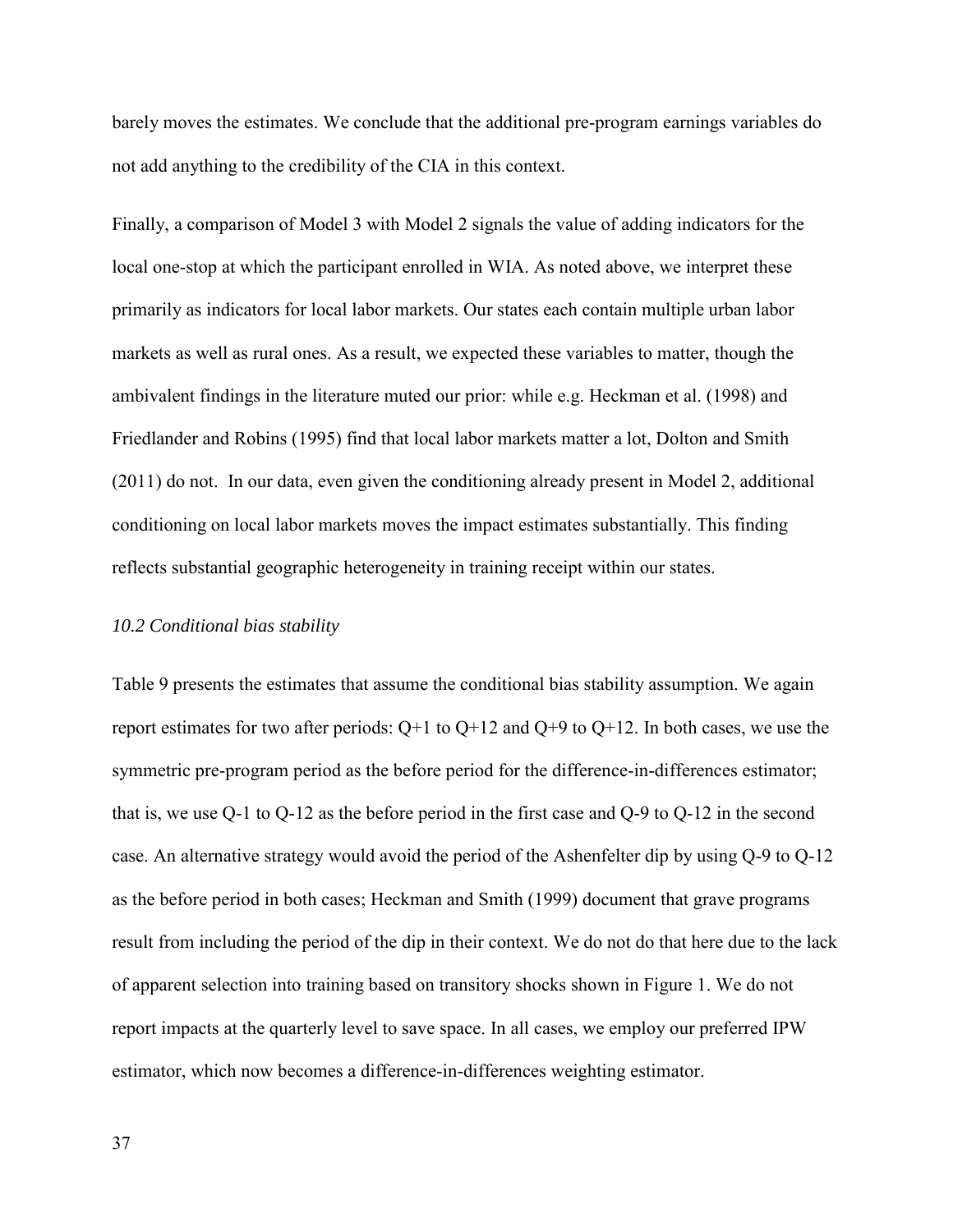Somewhat to our surprise, the difference-in-differences estimates in Table 9 differ only marginally from the cross-sectional estimates discussed above and shown in Table 6. The impacts are just a bit more positive among the dislocated in both states. This similarity suggests that our conditioning variables do a very fine job indeed of capturing time-invariant differences in outcome levels between the trainees and the non-trainees in our sample of WIA enrollees.

# **11. Results: Alternative econometric estimators**

In this section, we briefly examine the sensitivity of our estimates to alternative econometric estimators. In particular, Table 10 compares our preferred IPW estimator to estimates obtained using nearest neighbor matching with replacement on the estimated propensity score with one, three and five nearest neighbors. The table reveals little substantive difference between the estimates generated by the different estimators. We do not find this particularly surprising given our relatively large sample sizes and given that our estimated propensity scores do not stray too close to zero and one.<sup>[15](#page-39-0)</sup>

# **12. WIA Costs and benefits**

This section performs relatively crude cost-benefit calculations for WIA training versus no training using our preferred estimates from Table 6. Before presenting the results of our calculations we briefly discuss several issues that arise when performing them. See e.g. Bloom et

 $\overline{a}$ 

<span id="page-39-0"></span> $15$  At revision time, when we again have access to the data, we will examine three additional estimators: pooled OLS, OLS estimated using only the untreated units, and pooled median regression to examine sensitivity to outliers. We also doubt the current nearest neighbor estimates (and so do not say much about them in this version) and look forward to re-generating them using the new routines in Stata 13 rather than the old routines in SAS.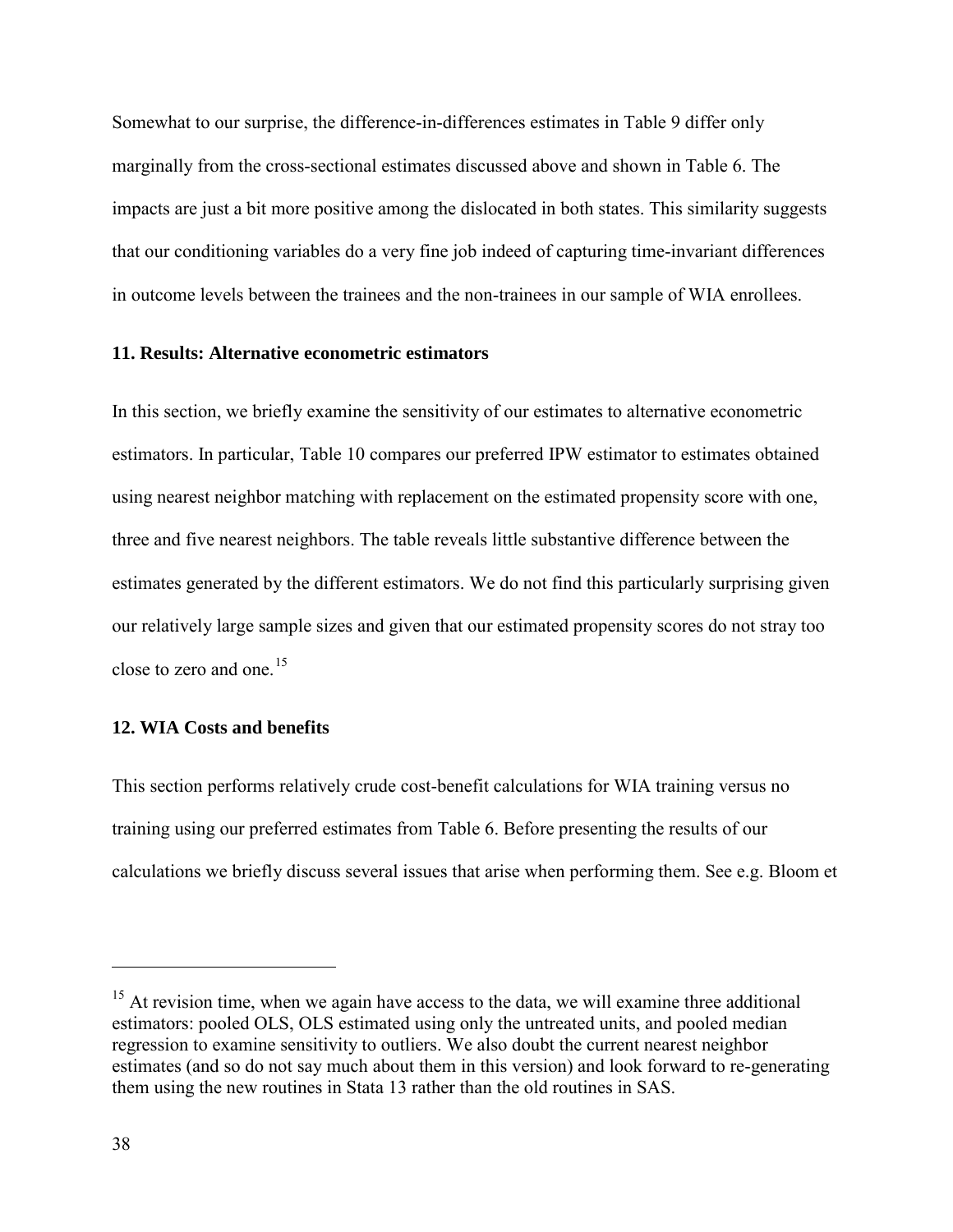al. (1997), Heckman et al. (1999, Section 10.1), Schochet et al. (2006) and Hollenbeck (2011) for more detailed discussions.

First, WIA, like JTPA before it, stands out for its lack of serious data on programs costs. As such, we examine the cost-benefit performance of WIA training using two different numbers for the costs, neither of them particularly satisfactory. The lower value of \$2500 draws on the discussion in Heinrich et al. (2011), who in turn cite average direct cost (to WIA) values for the twelve states in their study. Their numbers correspond to all WIA participants, rather than to trainees versus non-trainees, but still likely provide a lower bound, given the strong difference in relative direct costs between the two groups. The higher value of \$7500 draws on Table 4 in Hollenbeck (2012) and reflects data from Washington State on the cost of providing career and technical education inclusive of the large state subsidies to the community colleges providing the training. We have trimmed down Hollenbeck's numbers a bit to account for the fact that we seek the difference in costs between training and core services, rather than difference between training and no treatment, and because receiving training from WIA may reduce costs to the public of subsidized training provided via other programs (e.g. Pell grants). We assume that all direct costs occur in the first quarter following enrollment.

Second, our data limit us to estimating impacts for 12 quarters following WIA enrollment. Yet the impacts of WIA training may last far longer than that. The literature provides conflicting evidence or, put differently, the literature has too few studies with long-term follow-up data to allow it to sort out what factors do and do not predict persistent impacts; Smith (2011) provides further discussion and citations to the literature. To account for the uncertainty about the persistence of the impacts, our calculations embody three scenarios: (1) zero impacts after the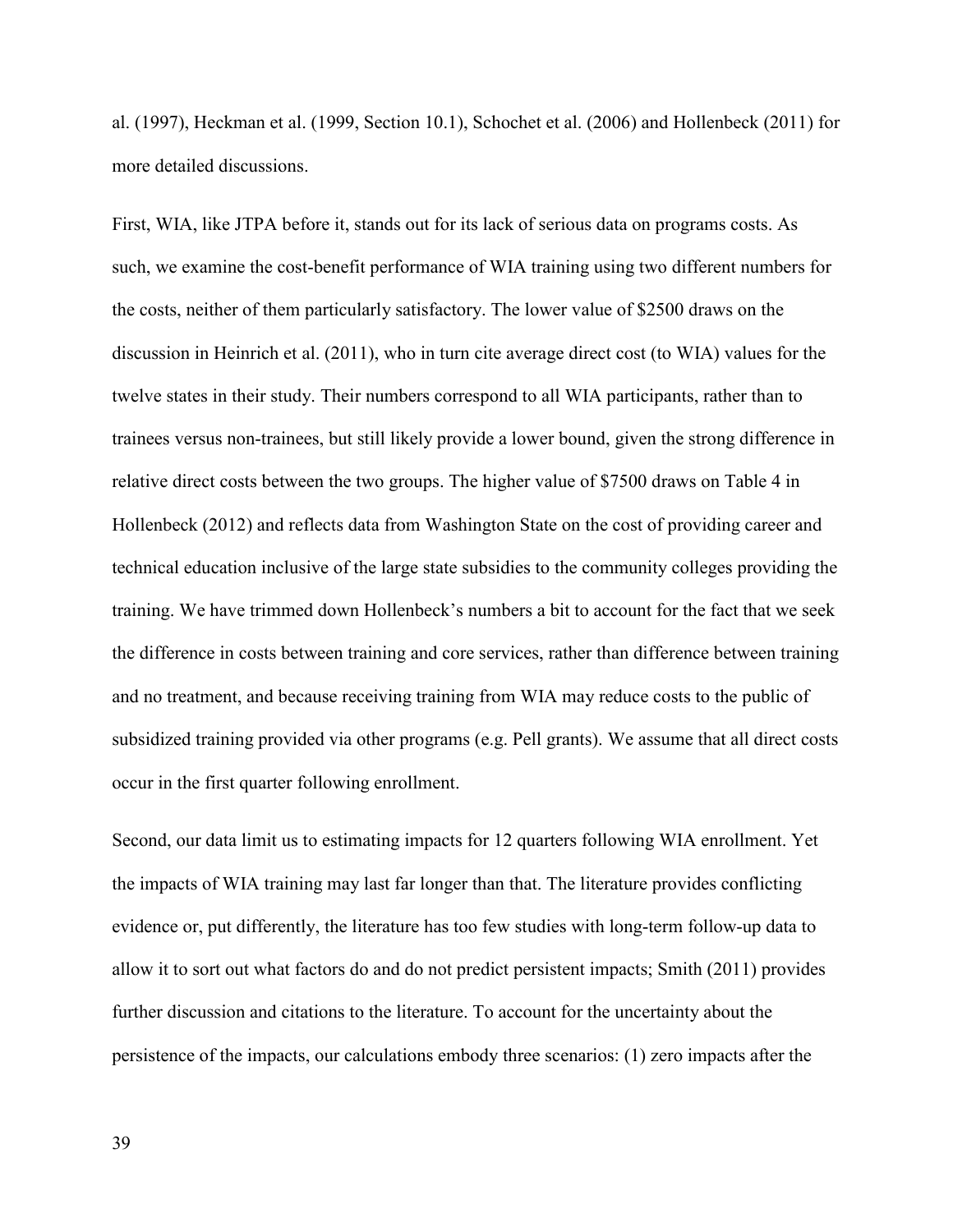data run out; (2) the impacts in  $O+12$  persist for an additional eight quarters then fall to zero; and (3) the impacts in Q+12 continue indefinitely.

Third, we need to say something about the social discount rate and the marginal social cost of public funds (MSCPF). As far as we know, the US does not have any sort of official social discount rate. As such, we follow Heckman et al. (1999) and use 0.05 and 0.10 as annual rates. The MSCPF includes both the direct costs of operating the tax system (e.g. the IRS) and the lost output due to the use of distortionary rather than lump-sum taxes. Estimates of the MSCPF vary widely across studies; see Auerbach and Hines (2002) and Dahlby (2008) for overviews. To account for this variability, we consider values of zero, 0.25 and 0.50, where e.g. 0.25 means that each dollar of government funds costs society \$1.25 in output.

Finally, our cost-benefit calculations omit both general equilibrium effects and effects on outcomes other than earnings. General equilibrium effects can result from displacement, wherein the trained worker takes a job that otherwise would have gone to someone else (who is likely not in our no training WIA participant comparison group) or from changes in relative skill prices. We expect our failure to consider equilibrium effects to lead us to overstate the social benefits of WIA training; see e.g. Lise et al. (2004) or Cahuc and Le Barbanchon (2010) for more on these issues. Effects on other outcomes, such as crime or the well-being of children could in principal go either way; for example, Job Corps' negative effects on crime represent a large portion of its benefits, as shown in Schochet et al. (2008), while Morris and Michalopoulos (2003) find that Canada's Self-Sufficiency Project had mixed effects on child outcomes that depend on child age. On net, we think our failure (a direct result of the limitations imposed by our data) to take other outcomes into consideration likely leads us to understate the benefits of WIA training. Though it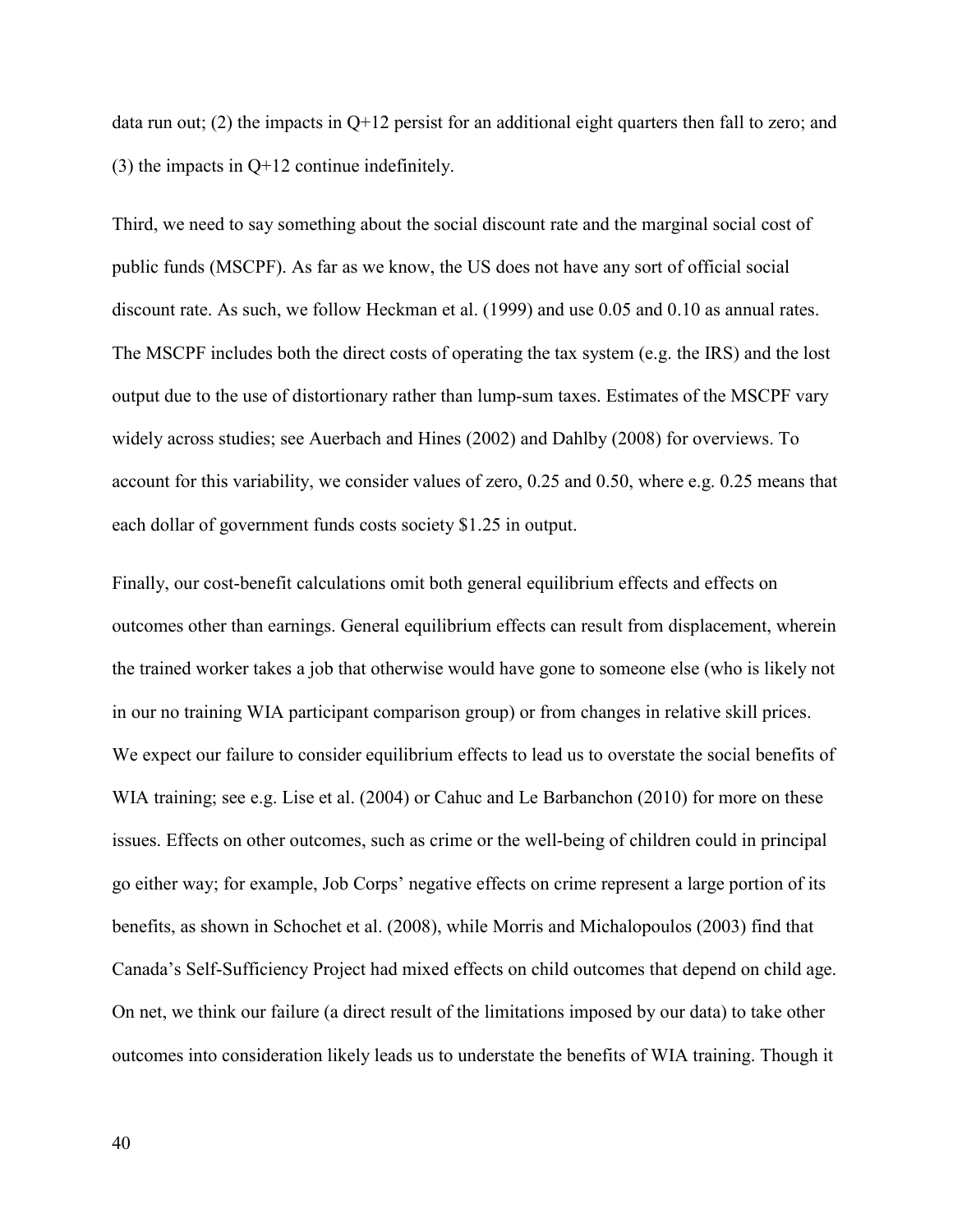would make life easier for us and for the reader, the literature provides no reason for thinking the biases from these two omissions cancel each other out.

With all the foregoing in mind, turn now to Tables 11a and 11b, which present the results of our calculations for State A and State B, respectively. This table largely follows the structure of Table 20 in Heckman et al. (1999). In each table, the first column indicates the assumed duration of the program impacts, the second the assumed marginal social cost of public funds (a.k.a. the welfare cost of taxation), and the third the assumed discount rate. The next two present discounted net present values per participant from the perspective of society for adults and dislocated workers assuming \$2500 in direct costs, while the final two columns repeat the exercise under the assumption of \$7500 in direct costs.

For the adult stream, the assumptions make a difference in both states. In both states, the adult stream always passes a cost-benefit test when the impacts last forever. In State A, but not State B, it passes even when the benefits cease after three years, so long as the discount rate, MSCPF and direct costs are not too high. When the impacts last for five years, in both states the adult program has positive net social benefits for many (but not all) parameter combinations. On the other hand (and not at all surprisingly given the impact estimates) the dislocated worker stream essentially never passes a cost-benefit test except for State B under the optimistic assumption that program impacts never fade out.

# **13. Conclusions**

Our examination of the impacts of receiving WIA training rather than solely core and/or intensive services in two anonymous states has yielded a wealth of important findings both substantive and methodological. We start by reviewing our substantive findings.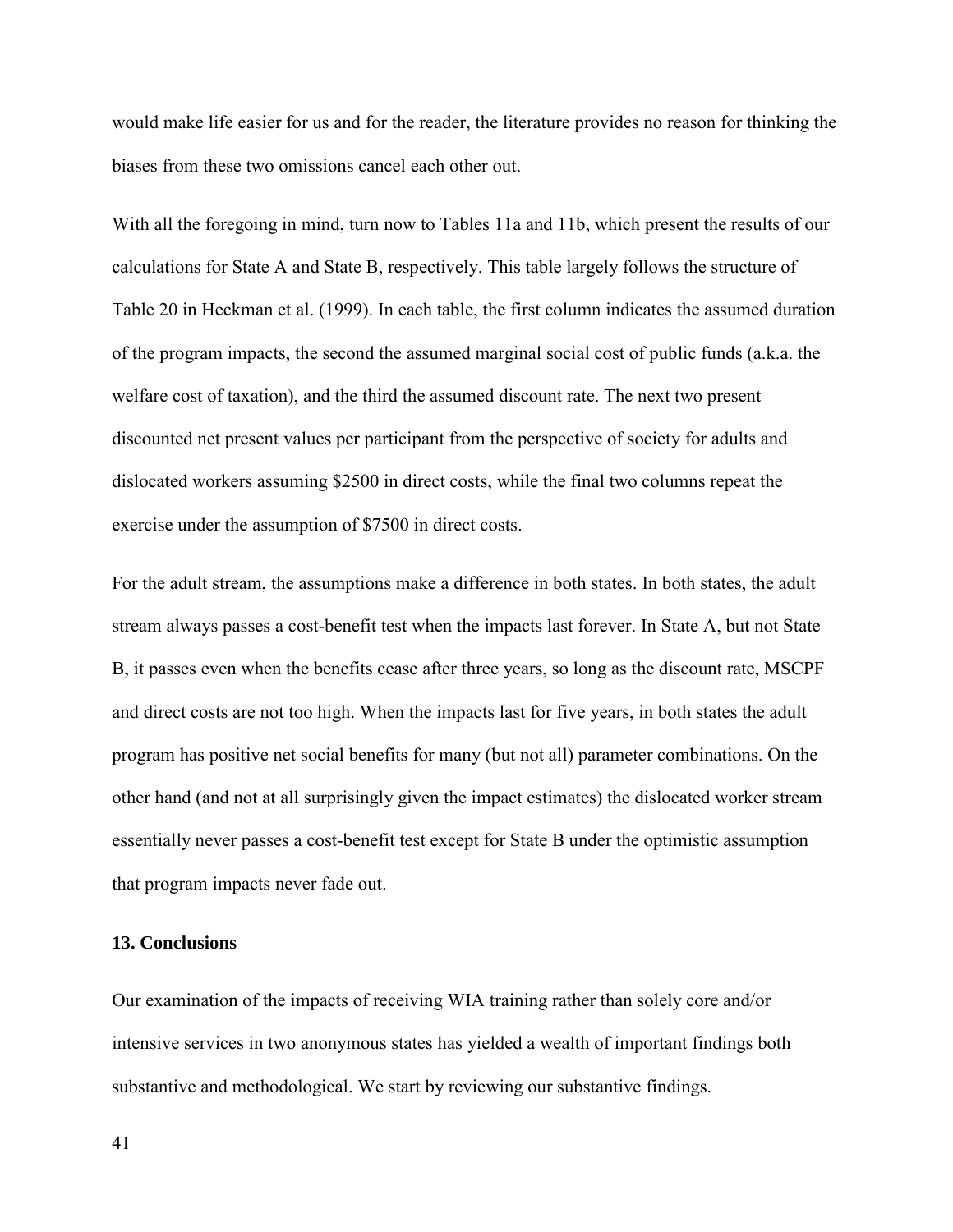We find differences in probabilities of training receipt as a function of race, age and education. Substantial unconditional differences by race largely, but not entirely, disappear with conditioning. Differences by age and schooling comport with standard human capital theory and with the types of training offered by WIA.

Our preferred estimates indicate positive earnings and employment effects for the adult funding stream and mostly negative estimates for the dislocated worker stream. This difference, for which we lack a good explanation, parallels findings in the broader literature and represents an important (and highly policy-relevant) open question in this area. Surprisingly, we do not find statistically different impacts for men and women, though our point estimates generally show large impacts for women, in line with the literature. Using the linked data from the LEHD, we find modest impacts on the characteristics of firms where workers get jobs, in directions consistent with the impacts on earnings. We find modest impacts for most groups on switching industries relative to the last pre-WIA employer. The impacts on firm characteristics illustrate one mechanism through which WIA training affects earnings, but also raises concerns about general equilibrium effects. Our estimates imply that the dislocated worker programs likely do not pass a social cost-benefit test, while for the adult programs the sign of the cost-benefit calculation depends on assumptions regarding discount rates, duration of impacts outside the data, the marginal social cost of public funds and the direct social cost of training. Particularly for State A, most reasonable assumptions yield a passing grade.

Our data cover WIA participants who entered the program between 1999 and 2005, inclusive. To what extent would we expect our findings to generalize to the latter part of the last decade, or to the present day? As the institutional framework of WIA has not changed much in the last decade, external validity will hinge on changes in the participant population and on changes in program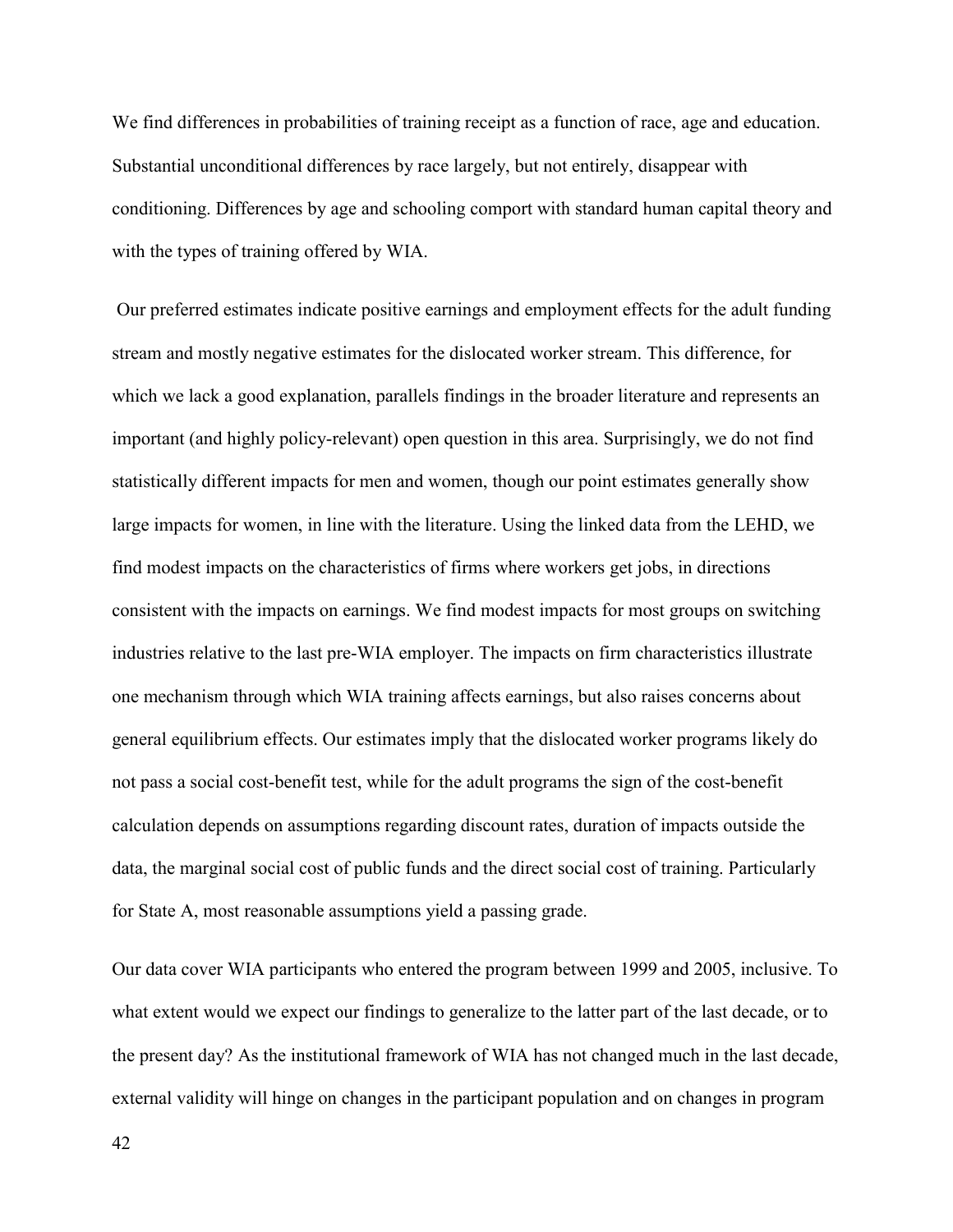impacts with the business cycle. Published WIASRD data show some important changes in the participant population since 2005. For one thing, the sizes of the adult and dislocated populations have grown quite dramatically; in program years 2001-05, the adults and dislocated worker populations nationwide average about 230,000 and 185,000 respectively. But in PY 2006 the number of adults rises to over 500,000, and in PY 2009 it rose to over 1.1 million. Over time, the populations trend towards containing relatively fewer minority, less-educated and/or low-earning workers; these trends start even before 2007 and become even stronger afterwards, as we might expect to occur during a major recession. Given our finding of no substantively important subgroup differences by sex, race or education, changes in the mix of participants along these variables should not lead to concerns about generalizability. The literature, see Lechner and Wunsch (2009) and the references therein, suggests that partial equilibrium impacts of active labor market programs increase during downturns, because the opportunity cost for trainees falls. Our data also include a downturn, but one not as severe as the Great Recession. This suggests that bumping them up a bit when generalizing to the present. Finally, expanding the scale of the program so dramatically may change the nature of any general equilibrium effects, on which point one could tell stories in either direction. Overall, with think our estimates likely generalize well to the present day but, as always when extrapolating out of sample, with some added uncertainty.

On the methodological side, our most important (and, to us, surprising) conclusion is that adding variables related to the last employer prior to WIA participation to the conditioning set does not budge our "selection on observed variables" estimates. Nor does adding an additional four quarters of lagged earnings move the estimates. In contrast, conditioning on indicators for local labor markets does move the estimates. Comparing our cross-sectional estimates to the

43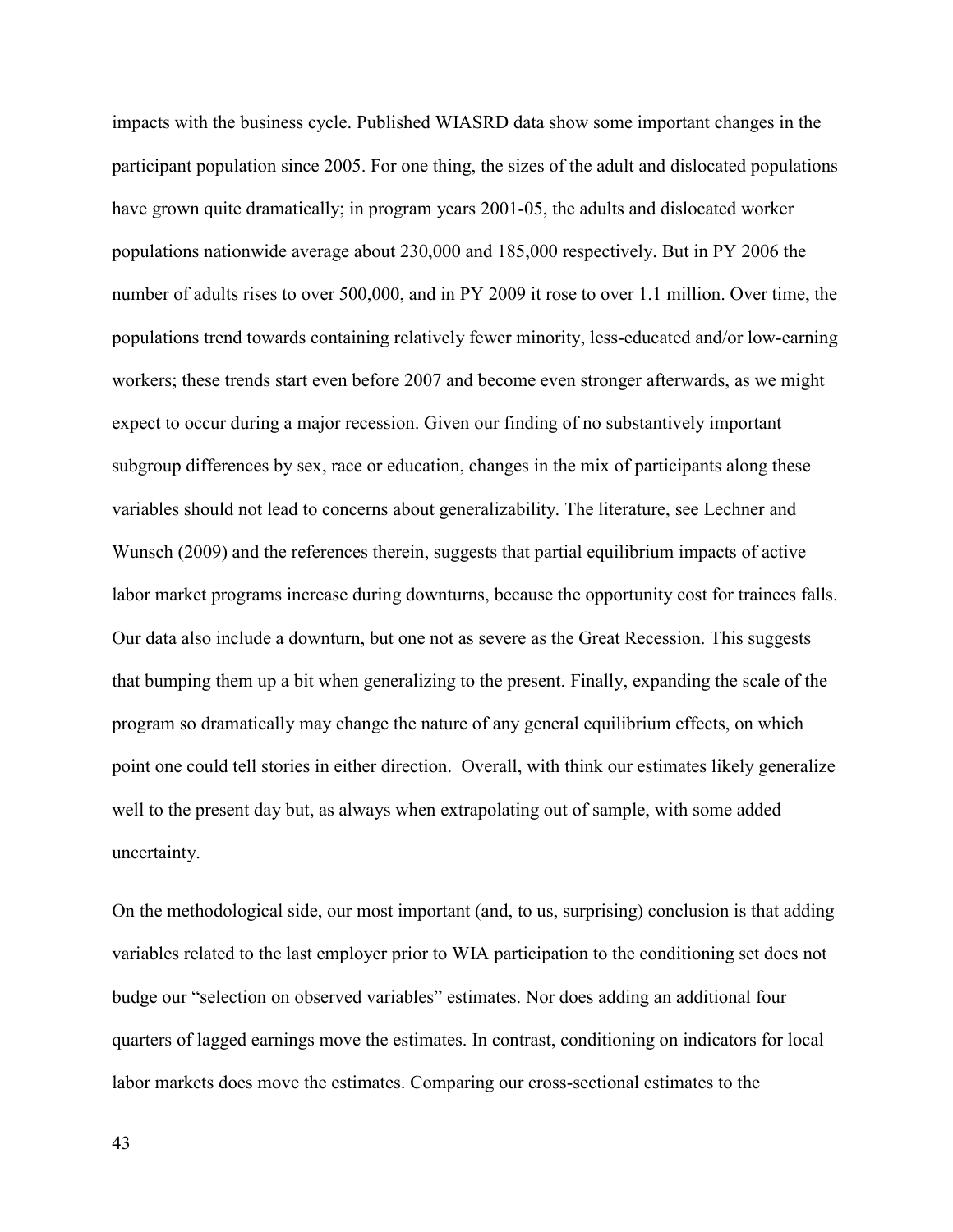difference-in-differences estimates also shows little change, suggesting either that selection into training occurs mainly on the something other than relatively time-invariant differences in labor market performance and/or that the conditioning set available in the UI administrative data does a good job of capturing the time invariant differences that matter. While further research linking the UI administrative data to other data sets that would provide alternative conditioning variables, such as psychometric tests, information on other household members and more detailed academic histories remains of great value, we think that taken together, our methodological findings suggest that current practice, as embodied particularly in this paper and in Heinrich et al. (2012), likely removes much of the bias for this estimand.

We conclude with a final point on evaluation policy: why does the federal government, which provides the funding for WIA, not require states to cooperate with serious, policy-relevant research efforts in exchange? In our view, important opportunities for program improvement via research remain largely unexploited because current law allows state administrators too much leeway in restricting access to data over privacy concerns that are not always compelling. We would like to see this change in the future.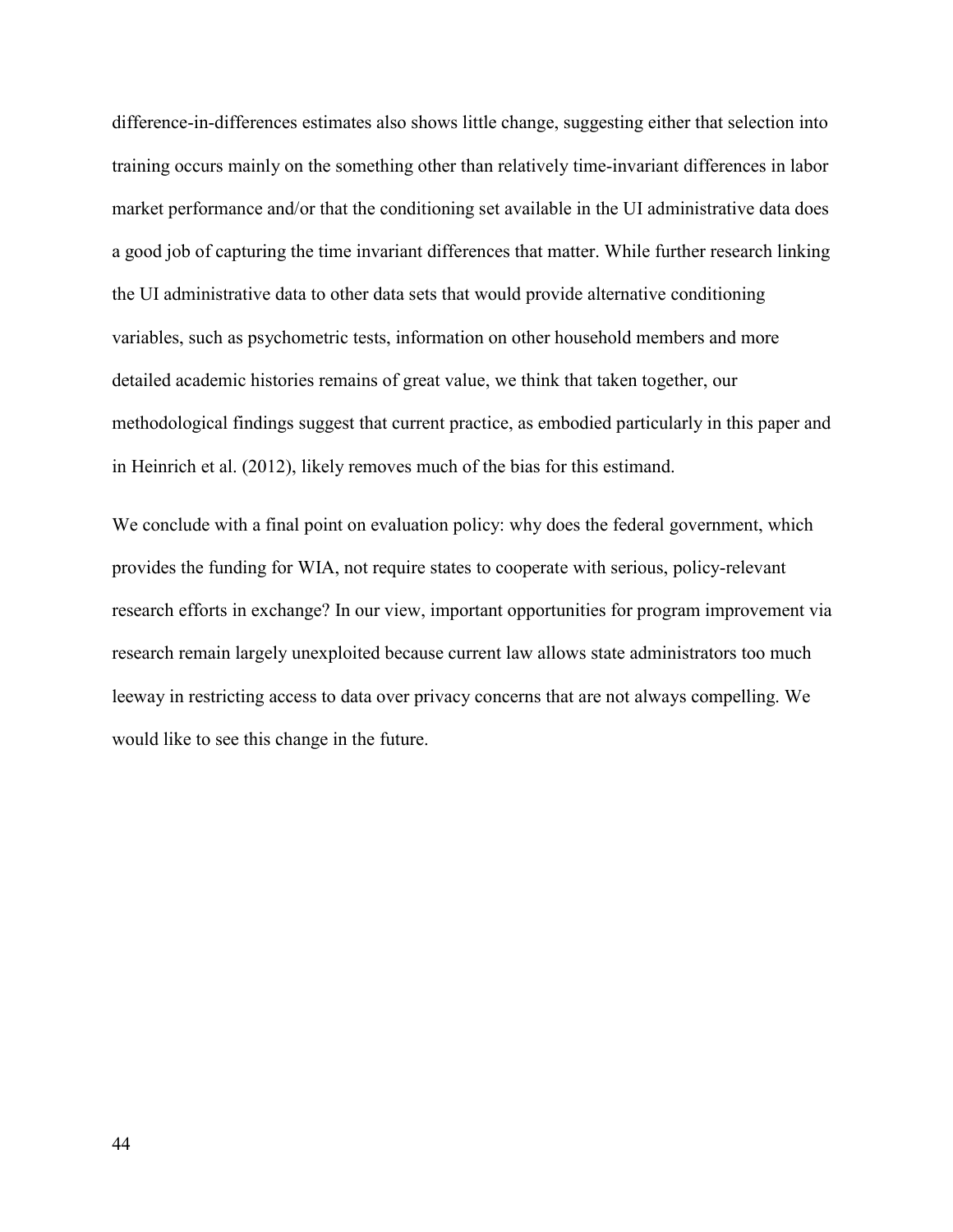# **References**

Abadie, Alberto and Guido Imbens. 2008. "On the Failure of the Bootstrap for Matching Estimators." *Econometrica* 76(6): 1537-1557.

Abadie, Alberto and Guido Imbens. 2012. "Matching on the Estimated Propensity Score." Unpublished manuscript, Harvard University.

Abowd, John and Francis Kramarz. 2002. "The Analysis of Labor Markets Using Matched Employer-Employee Data." In Orley Ashenfelter and David Card eds. *Handbook of Labor Economics, Volume 3B*. Amsterdam: North Holland. 2629-2710.

Abowd, John, Bryce E. Stephens, Lars Vilhuber, Fredrik Andersson, Kevin McKinney, Marc Roemer, and Simon Woodcock. 2009. "The LEHD infrastructure files and the creation of the Quarterly Workforce Indicators." In Timothy Dunne, J. Bradford Jensen and Mark Roberts eds. *Producer Dynamics: New Evidence from Micro Data*. Chicago: University of Chicago Press. 149-230.

Abowd, John, Paul Lengermann and Kevin McKinney. 2002. "The Measurement of Human Capital in the U.S. Economy." LEHD Technical Paper TP-2002-09, US Bureau of the Census.

Almandsmith, Sherry, Lorena Adams and Hans Bos. 2006. Evaluation of the Strengthening the Connections Between Unemployment Insurance and the One-Stop Delivery Systems Demonstration Project in Wisconsin: Final Report. Oakland: Berkeley Policy Associates.

Andersson, Fredrik, Harry Holzer and Julia Lane. 2005. *Moving Up or Moving On*: *Who Advances in the Low-Wage Labor Market?* New York: Russell Sage Foundation.

Ashenfelter, Orley. 1978. "Estimating the Effect of Training Programs on Earnings." *Review of Economics and Statistics* 60(1): 47-57.

Auerbach, Alan and James Hines. 2002. "Taxation and Economic Efficiency." In Alan Auerbach and Martin Feldstein eds. *Handbook of Public Fiance, Volume 3*. Amsterdam: North-Holland. 1347-1421.

Barnow, Burt. 2011. "Lessons from WIA Performance Measures." In Douglas Besharov and Phoebe Cottingham eds. *The Workforce Investment Act: Implementation Experiences and Evaluation Findings*. Kalamazoo MI: Upjohn Institute. 209-232.

Barnow, Burt and Jeffrey Smith. 2004. "Performance Management of U.S. Job Training Programs." In Christopher O'Leary, Robert Straits and Stephen Wandner eds. *Job Trainining Policy in the United States*. Kalamazoo MI: Upjohn Institute. 21-56.

Barron, John, Mark Berger and Dan Black. 1997. *On-the-Job Training*. Kalamazoo MI: Upjohn **Institute**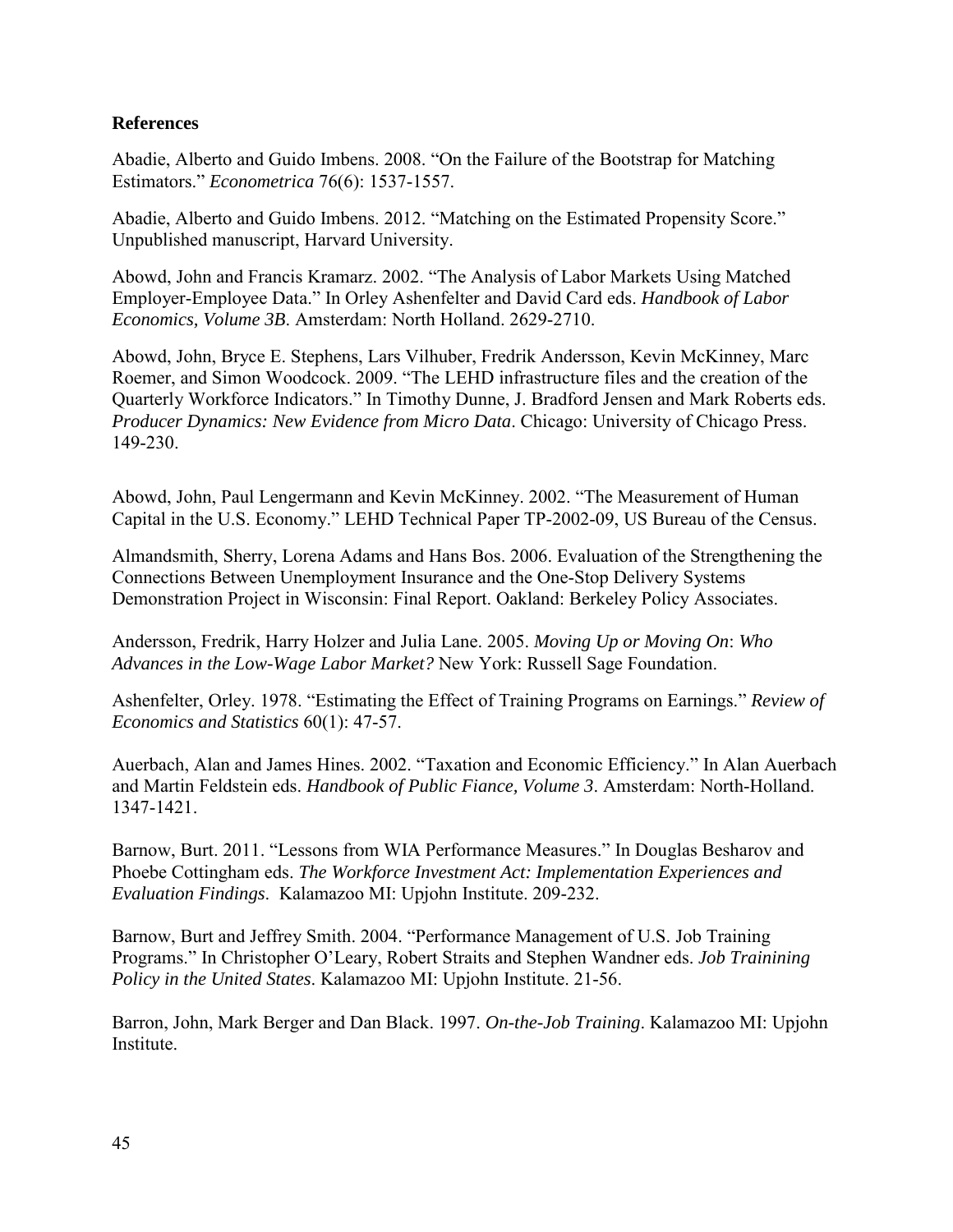Behnke, Stefanie, Markus Frölich, and Michael Lechner. 2010. "A Caseworker Like Me – Does the Similarity between the Unemployed and their Casewokers Increase Job Placements." *Economic Journal* 120(549): 1430-1459.

Bergemann, Annette and Gerard van den Berg. 2008. "Active Labor Market Policy Effects for Women in Europe – A Survey." *Annals of Economics and Statistics* 91/92: 384-408.

Besharov, Douglas and Phoebe Cottingham eds. 2011. *The Workforce Investment Act: Implementation Experiences and Evaluation Findings*. Kalamazoo MI: Upjohn Institute.

Black, Daniel and Jeffrey Smith. 2004. "How Robust is the Evidence on the Effects of College Quality? Evidence from Matching," *Journal of Econometrics* 121(1): 99-124.

Black, Dan, Kermit Daniel and Jeffrey Smith. 2005. "College Quality and Wages in the United States." *German Economic Review* 6(3): 415-443.

Black, Dan, Jeffrey Smith, Miana Plesca and Suzanne Shannon. 2003. Estimating the Duration of Unemployment Insurance Benefit Recipiency. Revised Final Report Prepared for the US Department of Labor.

Blank, Diane, Laura Heald and Cynthia Fagnoni. 2011. "An Overview of WIA." In Douglas Besharov and Phoebe Cottingham eds. *The Workforce Investment Act: Implementation Experiences and Evaluation Findings*. Kalamazoo MI: Upjohn Institute. 49-80.

Bloom, Howard, Larry Orr, Stephen Bell, George Cave, Fred Doolittle, Winston Lin and Johannes Bos. 1997. "The Benefits and Costs of JTPA Title II-A Programs: Finidngs from the National Job Training Partnership Act Study." *Journal of Human Resources* 32: 549-576.

Brown Charles, James Hamilton and James Medoff. 1990. *Employers Large and Small*. Cambridge MA: Harvard University Press.

Busso, Matias, John DiNardo and Justin McCrary. 2013. "New Evidence on the Finite Sample Properties of Propensity Score Reweighting and Matching Estimators." Unpublished manuscript, University of California at Berkeley.

Cahuc, Pierre and Thomas Le Barbanchon. 2010. "Labor Market Policy Evaluation in Equilibrium: Some Lessons of the Job Search and Matching Model." *Labour Economics* 17(1): 196-205.

Caliendo, Marco and Oscar Mitnik. 2013. "Unobservable, But Unimportant! The Influence of Usually Unobserved Variables for Estimating Treatment Effects." Unpublished manuscript, University of Potsdam.

Card, David, Joachim Kluve and Andrea Weber. 2010. "Active Labour Market Policy Evaluations: A Meta-Analysis." *Economic Journal* 120(548): F452-F477.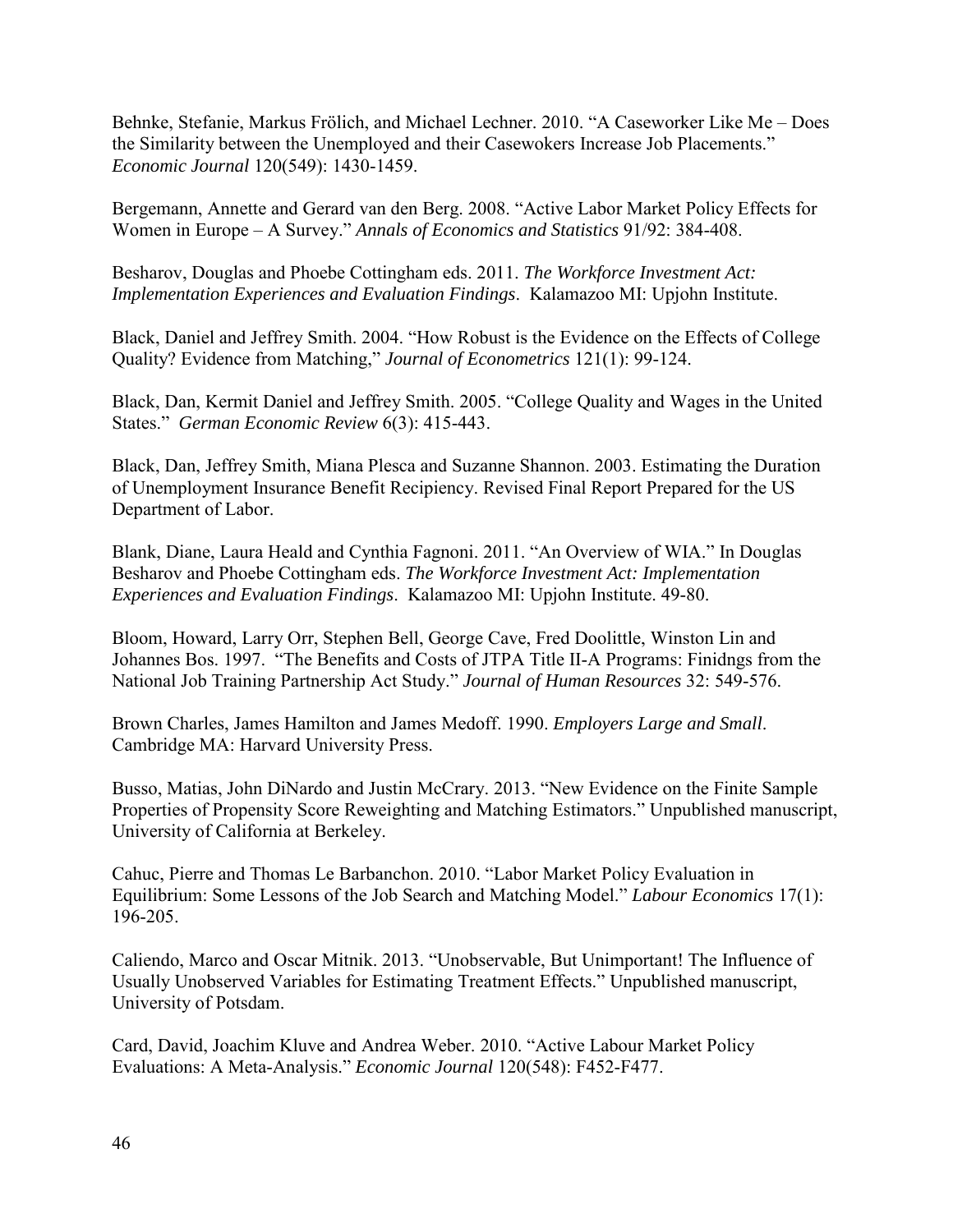Chabé-Ferret, Sylvain. 2012. "Matching vs. Differencing when Estimating Treatment Effects with Panel Data: the Example of the Effect of Job Training Programs on Earnings." Unpublished manuscript, IRSTEA.

Courty, Pascal and Gerald Marschke. 2004. "An Empirical Investigation of Dysfunctional Responses to Explicit Performance Incentives." *Journal of Labor Economics* 22(1): 23-56.

Dahlby, Bev. 2008. *The Marginal Cost of Public Funds*. Cambridge, MA: MIT Press.

D'Amico, Ronald, Kate Dunham, Annelies Goger, Charles Lea, Nicole Rigg, Sheryl Ude and Andrew Wiegand. 2009. *Findings from a Study of One-Stop Self-Services: A Case Study Approach*. Oakland: Social Policy Research Associates.

Decker, Paul. 2011. "Ten Years of WIA Research." In Douglas Besharov and Phoebe Cottingham eds. *The Workforce Investment Act: Implementation Experiences and Evaluation Findings*. Kalamazoo MI: Upjohn Institute. 315-346.

Dehejia, Rajeev and Sadek Wahba. 1999. "Causal Effects in Nonexperimental Studies: Reevaluating the Evaluations of Training Programs." *Journal of the American Statistical Association*, 94(448): 1053-1062.

Dehejia, Rajeev and Sadek Wahba. 2002. "Propensity Score Matching Methods for Noexperimental Causal Studies." *Review of Economics and Statistics*, 84(1): 151-161.

Dolton, Peter and Jeffrey Smith. 2011. "The Impact of the UK New Deal for Lone Parents on Benefit Receipt." IZA Discussion Paper No. 5491.

Fredriksson, Peter and Per Johansson. 2008. "Program Evaluation and Random Program Starts." *Journal of Business and Economic Statistics* 26(4): 435-445.

Friedlander, Daniel, David Greenberg and Philip Robins. 1997. "Evaluating Government Training Programs for the Economically Disadvantaged." *Journal of Economic Literature* 35(4): 1809-1855.

Friedlander, Daniel and Philip Robins. 2005. "Evaluating Program Evaluations: New Evidence on Commonly Used Experimental Methods." *American Economic Review* 85(4): 923-937.

Frölich, Markus. 2004. "Finite-Sample Properties of Propensity-Score Matching and Weighting Estimators." *Review of Economics and Statistics* 86(1): 77-90.

Frost, Robert. 1920. "The Road Not Taken." In: Robert Frost (ed.), *Mountain Interval*. New York: Henry Holt.

Greenberg, David, Charles Michalopoulos and Philip Robins. 2006. "Do Experimental and Nonexperimental Evaluations Given Different Answers About the Effectiveness of Government-Funding Training Programs?" *Journal of Policy Analysis and Management* 25(3): 523-552.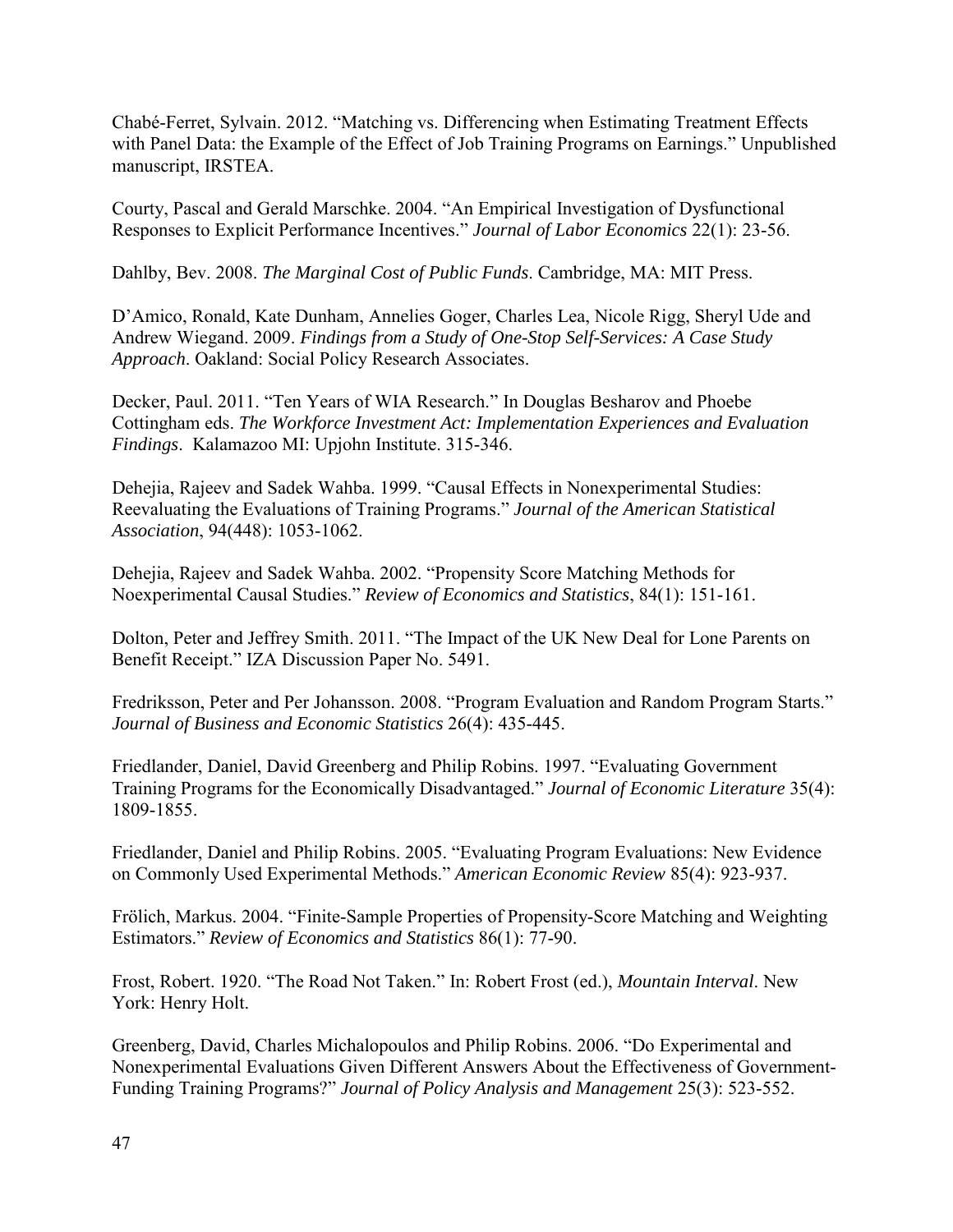Heckman, James, Carolyn Heinrich, Pascal Courty, Gerald Marschke and Jeffrey Smith. 2011. *The Performance of Performance Standards*. Kalamazoo, MI: W.E. Upjohn Institute for Employment Research.

Heckman, James, Hidehiko Ichimura and Petra Todd. 1997. "Matching as an Econometric Evaluation Estimator: Evidence from Evaluating a Job Training Programme." *Review of Economic Studies* 64(4): 605-654.

Heckman, James, Hidehiko Ichimura, Jeffrey Smith, and Petra Todd. 1998. "Characterizing Selection Bias Using Experimental Data," *Econometrica* 66(5): 1017-1098.

Heckman, James and Salvador Navarro-Lozano. 2004. "Using Matching, Instrumental Variables and Control Functions to Estimate Economic Choice Models." *Review of Economics and Statistics* 86(1): 30-57.

Heckman, James, Robert LaLonde, and Jeffrey Smith. 1999. "The Economics and Econometrics of Active Labor Market Programs" in Orley Ashenfelter and David Card eds. *Handbook of Labor Economics*, *Volume 3A*. Amsterdam: North-Holland. 1865-2097.

Heckman, James, and Jeffrey Smith. 1995. "Assessing the Case for Social Experiments," *Journal of Economic Perspectives* 9(2): 85-110.

Heckman, James, and Jeffrey Smith. 1999. "The Pre-Program Earnings Dip and the Determinants of Participation in a Social Program: Implications for Simple Program Evaluation Strategies," *Economic Journal* 109(457): 313-348.

Heinrich, Carolyn, Peter Mueser, Kenneth Troske, Kyung-Seong Jeon and Daver Kahvecioglu. 2009. "A Nonexperimental Evaluation of WIA Programs." In Douglas Besharov and Phoebe Cottingham eds. *The Workforce Investment Act: Implementation Experiences and Evaluation Findings*. Kalamazoo MI: Upjohn Institute. 371-406.

Heinrich, Carolyn, Peter Mueser, Kenneth Troske, Kyung-Seong Jeon and Daver Kahvecioglu. 2012. "New Estimates of Public Employment and Training Program Net Impacts: Nonexperimental Evaluation of the Workforce Investment Act Program." Unpublished manuscript, University of Kentucky.

Heinrich, Carolyn and Christopher King. 2010. "How Effective are Workforce Development Programs?" Presented at the 40th Anniversary Conference of the Ray Marshall Center, University of Texas, Austin TX, October.

Hirano, Keisuke and Guido Imbens. 2001. "Estimation of Causal Effects Using Propensity Score Weighting: An Application to Data on Right Heart Catheterization." *Health Services and Outcomes Research Methodology* 2: 259-278.

Hirano, Keisuke, Guido Imbens, and Geert Ridder. 2003. "Efficient Estimation of Average Treatment Effects Using the Estimated Propensity Score." *Econometrica* 71(4): 1161-1189.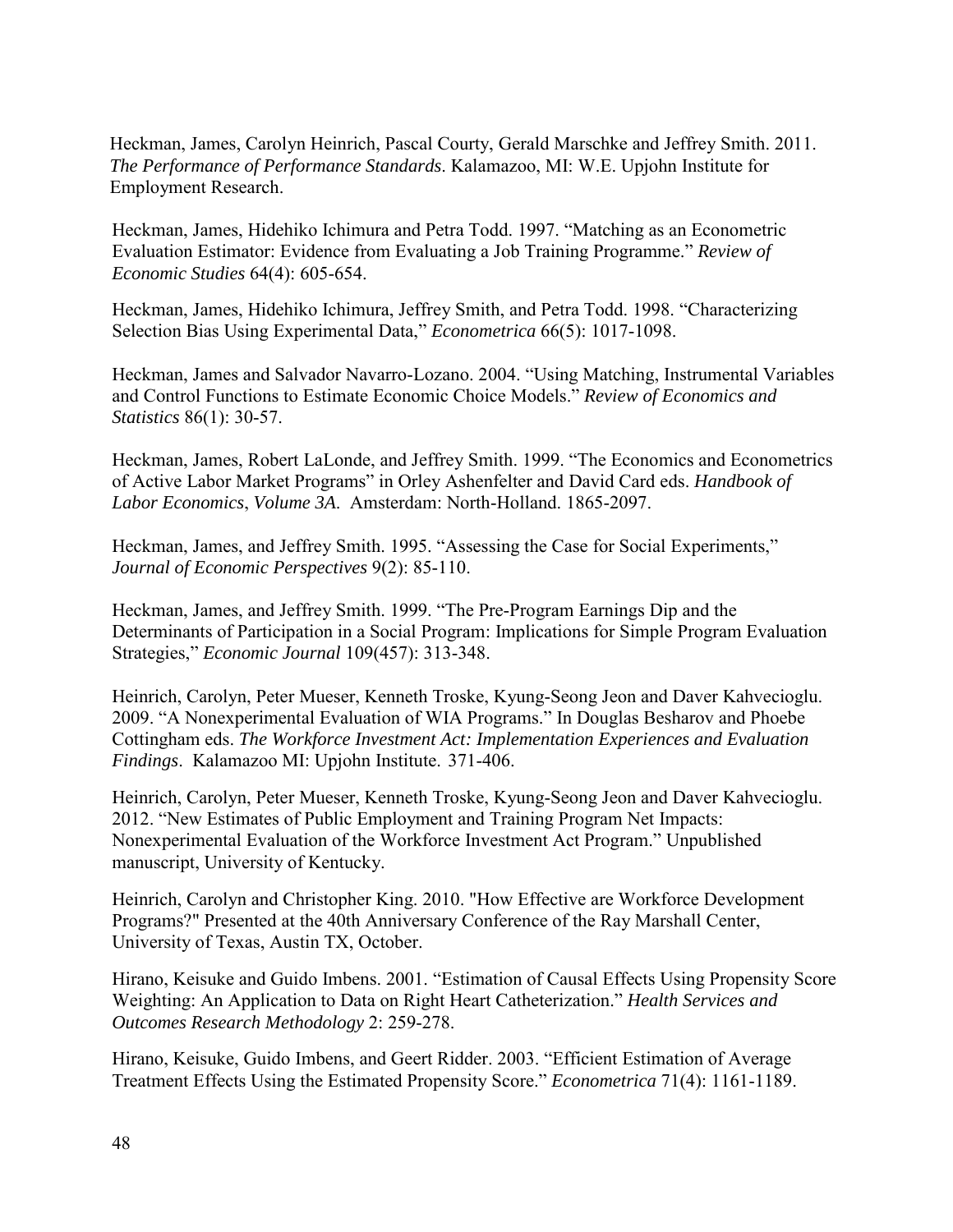Hollenbeck, Kevin. 2009. "Return on Investment Analysis of a Selected Set of Workforce System Programs in Indiana." Report submitted to the Indiana Chamber of Commerce Foundation, Indianapolis, Indiana. [http://research.upjohn.org/reports/15.](http://research.upjohn.org/reports/15)

Hollenbeck, Kevin. 2012. "Return on Investment in Workforce Development Programs." Upjohn Institute Working Paper 12-188. Kalamazoo, MI: W.E. Upjohn Institute for Employment Research. [http://research.upjohn.org/up\\_workingpapers/188.](http://research.upjohn.org/up_workingpapers/188)

Holzer, Harry. 2009. "Workforce Development Policy as an Antipoverty Tool: What Do We Know? What Can We Do?" In Maria Cancian and Sheldon Danziger eds. *Changing Poverty, Changing Policy*. New York: Russell Sage Foundation. 301-329.

Holzer, Harry, Julia Lane and Lars Vilhuber. 2004. "Escaping Poverty for Low-Wage Workers: The Role of Employer Characteristics and Changes." *Industrial and Labor Relations Review* 57(4): 560-578.

Holzer, Harry, Julia Lane, David Rosenblum and Fredrik Andersson. 2011. *Where Are All the Good Jobs Going? What National and Local Job Quality and Dynamics Mean for U.S. Workers*. New York: Russell Sage Foundation.

Horvitz, D. and D. Thompson. 1952. "A Generalization of Sampling Without Replacement from a Finite Universe." *Journal of the American Statistical Association* 47(260): 663-685.

Hotz, V. Joseph and Karl Scholz. 2002. "Measuring Employment and Income Outcomes for Low-Income Populations with Administrative and Survey Data." In *Studies of Welfare Populations: Data Collection and Research Issues*. National Research Council: National Academy Press. 275-315.

Huber, Martin, Michael Lechner and Conny Wunsch. 2013. "The Performance of Estimators Based on the Propensity Score." *Journal of Econometrics* 175:1-21.

Jacobson, Lou, Robert Lalonde and Daniel Sullivan. 2005. "The Impact of Community College Retraining on Older Displaced Workers: Should We Teach Old Dogs New Tricks?" Industrial and Labor Relations Review 58(3):398-415.

King, Christopher. 2004. "The Effectiveness of Publicly Financed Training in the United States." In Christopher O'Leary, Robert Straits and Stephen Wandner. eds. *Job Training Policy in the United States*. Kalamazoo MI: Upjohn Institute. 57-100.

King, Christopher and Burt Barnow. 2011. "The Use of Market Mechanisms." In Douglas Besharov and Phoebe Cottingham eds. *The Workforce Investment Act: Implementation Experiences and Evaluation Findings*. Kalamazoo, MI: Upjohn Institute. 81-112.

Kornfeld, Robert and Howard Bloom. 1999. "Measuring Program Impacts on Earnings and Employment: Do Unemployment Insurance Wage Reports from Employers Agree with Surveys of Individuals? *Journal of Labor Economics* 17: 168–197.

Lalonde, Robert. 1995. "The Promise of Public-Sector Training." *Journal of Economic Perspectives* 9(2): 149-168.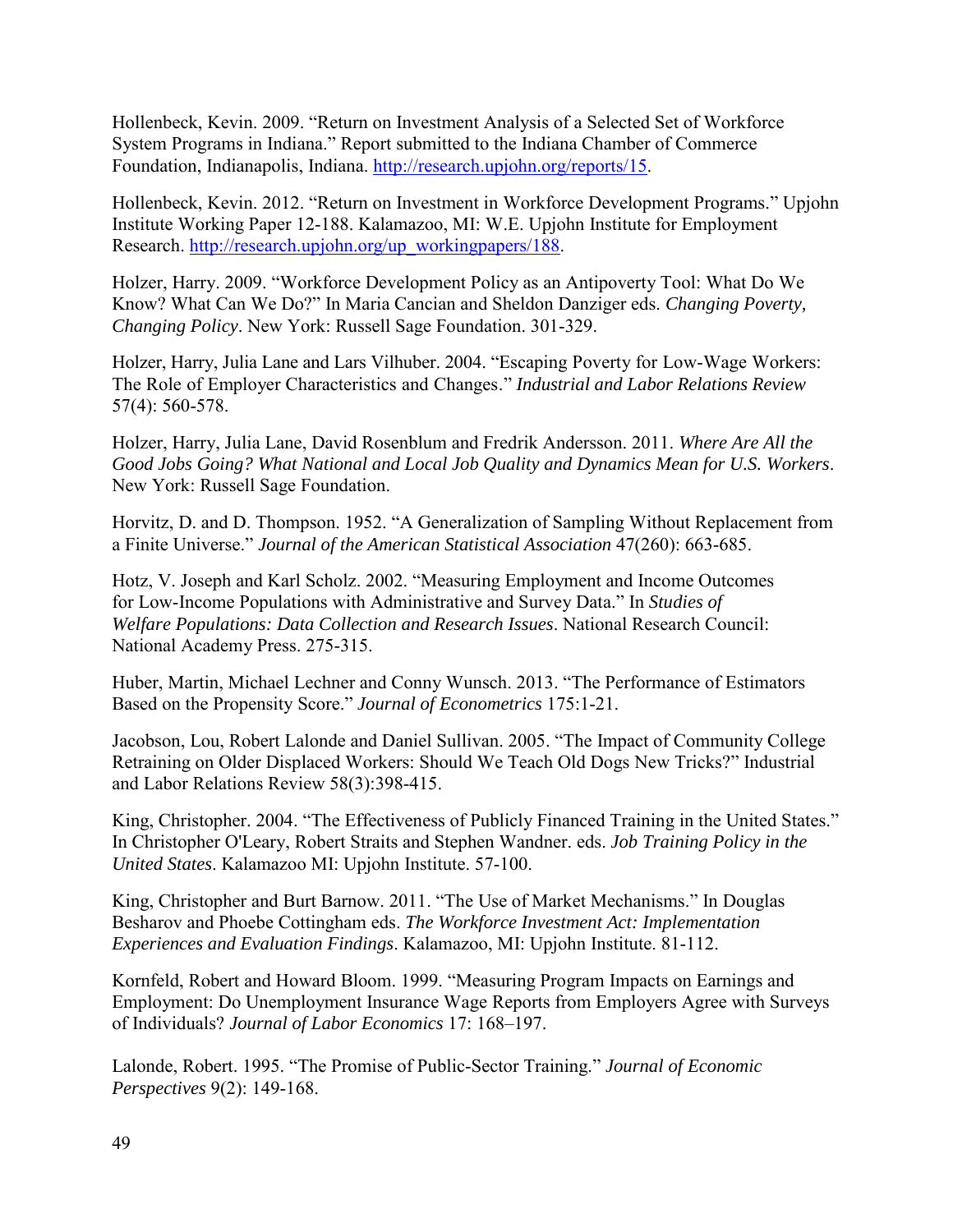Lalonde, Robert. 1986. "Evaluating the Econometric Evaluations of Training Programs with Experimental Data." *American Economic Review* 76(4): 604-620.

Lechner, Michael. 2010. "The Estimation of Causal Effects by Difference-in-Difference Methods" *Foundations and Trends in Econometrics* 4(3): 165-224.

Lechner, Michael and Conny Wunsch. 2009. "Are Training Programs More Effective When Unemployment is High?" *Journal of Labor Economics* 27(4): 653-692.

Lechner, Michael and Conny Wunsch. 2013. "Sensitivity of Matching-Based Program Evaluations to the Availability of Control Variables." *Labour Economics* 21:111-121.

Lise, Jeremy, Shannon Seitz and Jeffrey Smith. 2004. "Equilibrium Policy Experiments and the Evaluation of Social Programs." NBER Working Paper No. 10283.

McConnell, Sheena, Paul Decker and Irma Perez-Johnson. 2006. "The Role of Counseling in Voucher Programs: Findings from the Individual Training Account Experiment." Princeton NJ: Mathematica Policy Research.

Morris, Pamela and Charles Michalopoulos. 2003. "Findings from the Self-Sufficiency Project: Effects on Children and Adolescents of a Program That Increased Employment and Earnings." *Journal of Applied Developmental Psychology* 24(2): 201-239.

Parsons, Donald. 1986. "The Employment Relationship: Job Attachment, Work Effort and the Nature of Contracts." In Orley Ashenfelter and Richard Layard eds. *Handbook of Labor Economics, Volume 1*. Amsterdam: North Holland. 789-848.

Pope, Devon and Justin Sydnor. 2011. "Implementing Anti-Discrimination Policies in Statistical Profiling Models." *American Economic Journal: Economic Policy* 3(3): 206-231.

Rosenbaum, Paul and Donald Rubin. 1983. "The Central Role of the Propensity Score in Observational Studies for Causal Effects." *Biometrika* 70(1): 41-55.

Rosenbaum, Paul. 2001. "Stability in the Absence of Treatment." *Journal of the American Statistical Association* 96: 210-219.

Schochet, Peter, John Burghardt, and Sheena McConnell. 2006. *National Job Corps Study and Longer-Term Follow-Up Study: Impact and Benefit-Cost Findings Using Survey and Summary Earnings Records Data, Final Report*. Washington, DC: Mathematica Policy Research.

Schochet, Peter, John Burghardt, and Sheena McConnell. 2008. "Does Job Corps Work? Impact Findings from the National Job Corps Study." *American Economic Review* 98(5): 1864–86.

Sianesi, Barbara. 2004. "An Evaluation of the Swedish System of Active Labor Market Programs in the 1990s." *Review of Economics and Statistics* 86(1): 133-155.

Smith, Jeffrey and Petra Todd. 2005. "Does Matching Overcome LaLonde's Critique of Nonexperimental Methods?" *Journal of Econometrics* 125(1-2): 305-353.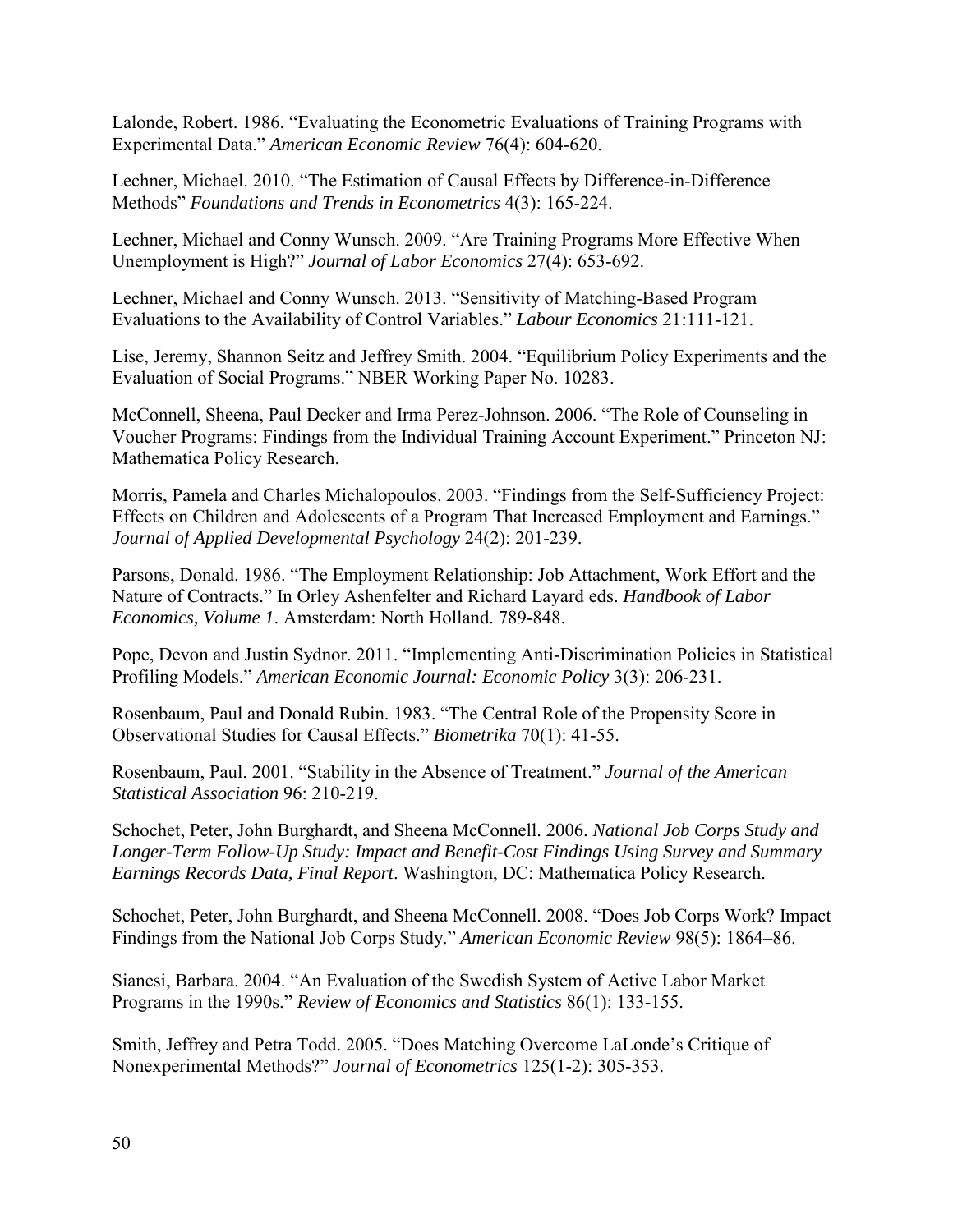Stevens, David. 2007. "Employment That Is Not Covered by State Unemployment Insurance Laws." U.S. Census Bureau (Washington, DC) LEHD Technical Paper No. TP-2007-04.

US Department of Labor. Bureau of Labor Statistics. 1997. *Bureau of Labor Statistics Handbook of Methods*. Washington DC: Government Printing Office.

Van Horn, Carl and Aaron Fichtner. 2011. "Eligible Training Provider Lists and Consumer Report Cards." In Douglas Besharov and Phoebe Cottingham eds. *The Workforce Investment Act: Implementation Experiences and Evaluation Findings*. Kalamazoo MI: Upjohn Institute.153-176.

Wallace, Geoffrey and Robert Haveman. 2007. "The Implications of Differences between Employer and Worker Employment/Earnings Reports for Policy Evaluation." *Journal of Policy Analysis and Management* 26 (4): 737-753.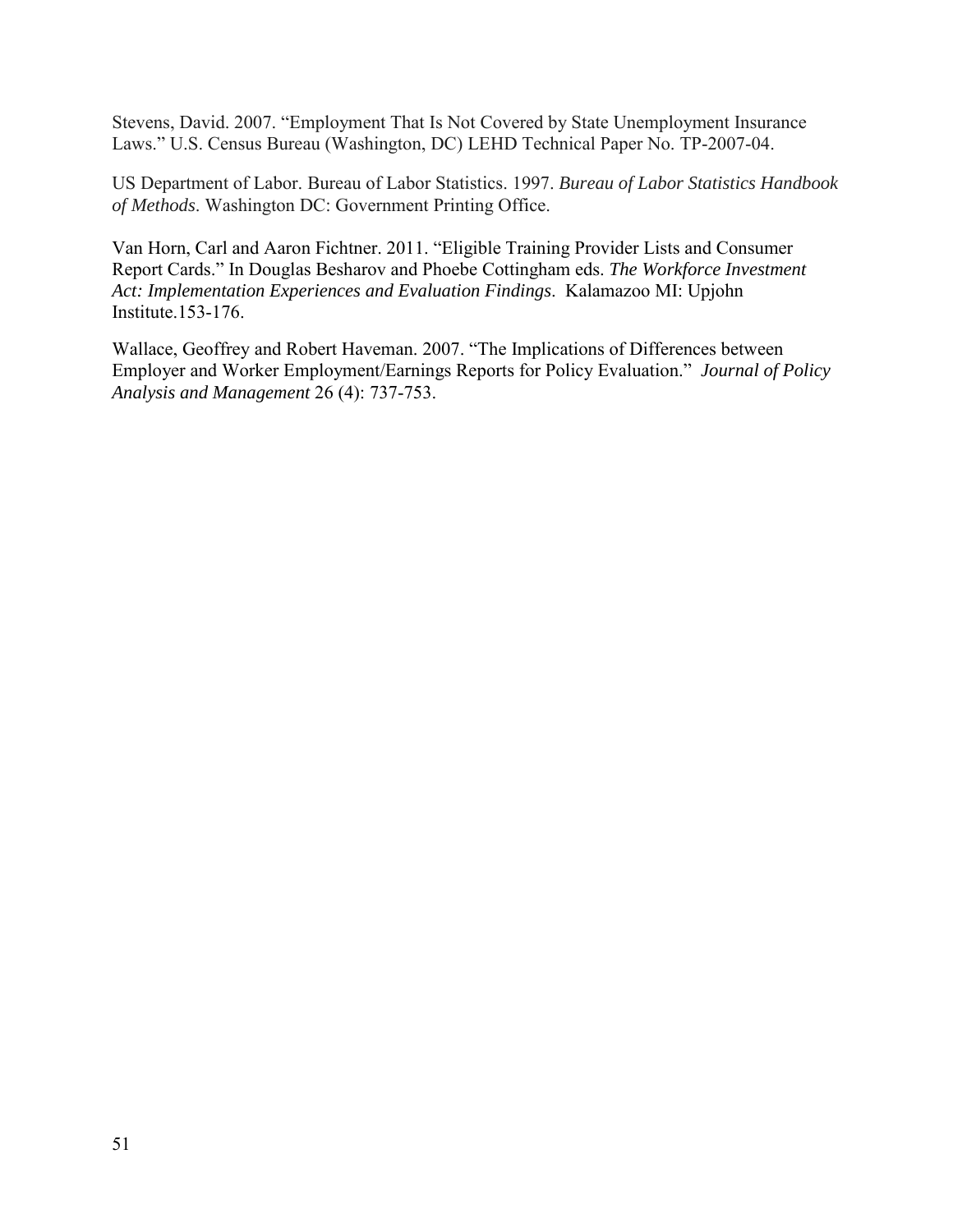### TABLE 1a: Descriptive Statistics for Characteristics, State A

|                                    |                       | Adult   | Untreated | <b>Dislocated</b><br>Treated |           |
|------------------------------------|-----------------------|---------|-----------|------------------------------|-----------|
|                                    |                       | Treated |           |                              | Untreated |
|                                    | Male                  | 0.38    | 0.41      | 0.44                         | 0.40      |
| Race                               | White                 | 0.36    | 0.24      | 0.51                         | 0.47      |
|                                    | Other                 | 0.06    | 0.07      | 0.09                         | 0.12      |
|                                    | <b>Black</b>          | 0.58    | 0.70      | 0.40                         | 0.41      |
| Age at Registration (years)        |                       | 35.32   | 36.20     | 42.01                        | 42.65     |
| Education                          | Less than High School | 0.10    | 0.25      | 0.04                         | 0.08      |
|                                    | <b>High School</b>    | 0.60    | 0.54      | 0.53                         | 0.43      |
|                                    | Some College          | 0.20    | 0.11      | 0.24                         | 0.23      |
|                                    | College or More       | 0.09    | 0.08      | 0.20                         | 0.25      |
|                                    | Missing               | 0.01    | 0.03      | 0.00                         | 0.02      |
| Year of Registration               | 1999                  | 0.00    | 0.00      | 0.00                         | 0.00      |
|                                    | 2000                  | 0.08    | 0.11      | 0.07                         | 0.08      |
|                                    | 2001                  | 0.32    | 0.31      | 0.24                         | 0.28      |
|                                    | 2002                  | 0.23    | 0.26      | 0.28                         | 0.28      |
|                                    | 2003                  | 0.20    | 0.17      | 0.28                         | 0.19      |
|                                    | 2004                  | 0.11    | 0.09      | 0.09                         | 0.13      |
|                                    | 2005                  | 0.06    | 0.06      | 0.04                         | 0.05      |
| Quarter of Registration            | 1                     | 0.29    | 0.23      | 0.26                         | 0.27      |
|                                    | $\overline{c}$        | 0.23    | 0.24      | 0.28                         | 0.26      |
|                                    | 3                     | 0.28    | 0.31      | 0.26                         | 0.26      |
|                                    | 4                     | 0.20    | 0.21      | 0.20                         | 0.21      |
| Earnings in 1st Previous Year      |                       | 13355   | 12349     | 29618                        | 29623     |
| Zero Earnings in 1st Previous Year |                       | 0.21    | 0.21      | 0.10                         | 0.10      |
| Earnings in 2nd Previous Year      |                       | 14012   | 13837     | 29474                        | 30108     |
| Zero Earnings in 2nd Previous Year |                       | 0.24    | 0.24      | 0.13                         | 0.13      |
| Age at Registration                | $<$ 20                | 0.08    | 0.08      | 0.01                         | 0.01      |
|                                    | $21 - 25$             | 0.17    | 0.16      | 0.05                         | 0.05      |
|                                    | 26-30                 | 0.14    | 0.13      | 0.08                         | 0.08      |
|                                    | $31 - 35$             | 0.14    | 0.13      | 0.13                         | 0.12      |
|                                    | 36-40                 | 0.14    | 0.14      | 0.17                         | 0.15      |
|                                    | 41-45                 | 0.12    | 0.14      | 0.18                         | 0.18      |
|                                    | 46-50                 | 0.09    | 0.10      | 0.16                         | 0.16      |
|                                    | 51-55                 | 0.06    | 0.07      | 0.12                         | 0.13      |
|                                    | 56-60                 | 0.03    | 0.04      | 0.07                         | 0.08      |
|                                    | 61+                   | 0.02    | 0.02      | 0.02                         | 0.03      |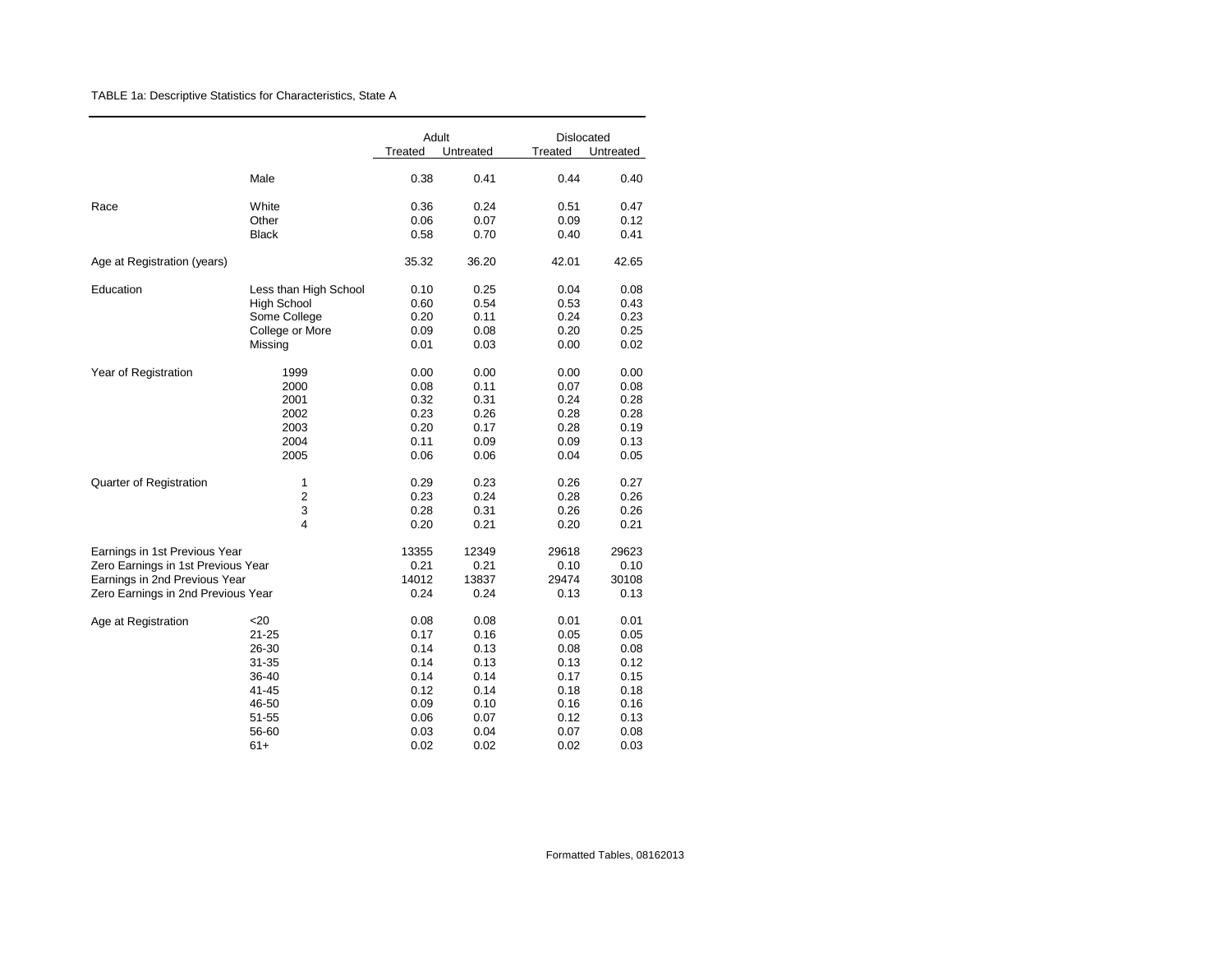TABLE 1a: Descriptive Statistics for Characteristics, State A

|                                          |                              | Adult   |           |         | Dislocated |
|------------------------------------------|------------------------------|---------|-----------|---------|------------|
|                                          |                              | Treated | Untreated | Treated | Untreated  |
| Firm Industry                            | Construction                 | 0.03    | 0.03      | 0.03    | 0.03       |
|                                          | Manufacturing                | 0.09    | 0.07      | 0.22    | 0.13       |
|                                          | Wholesale                    | 0.03    | 0.03      | 0.06    | 0.05       |
|                                          | Retail                       | 0.15    | 0.13      | 0.12    | 0.12       |
|                                          | Transportation               | 0.02    | 0.02      | 0.02    | 0.02       |
|                                          | Information                  | 0.02    | 0.02      | 0.04    | 0.04       |
|                                          | Finance                      | 0.03    | 0.03      | 0.05    | 0.06       |
|                                          | Professional                 | 0.04    | 0.05      | 0.09    | 0.11       |
|                                          | Support                      | 0.13    | 0.18      | 0.10    | 0.12       |
|                                          | Education                    | 0.03    | 0.03      | 0.03    | 0.03       |
|                                          | <b>Health Care</b>           | 0.10    | 0.09      | 0.06    | 0.08       |
|                                          | Hotels/Food                  | 0.12    | 0.12      | 0.03    | 0.04       |
|                                          | <b>Public Administration</b> | 0.02    | 0.03      | 0.02    | 0.02       |
|                                          | Other                        | 0.03    | 0.03      | 0.03    | 0.03       |
|                                          | <b>Other Services</b>        | 0.03    | 0.03      | 0.03    | 0.03       |
|                                          | Unemployed                   | 0.12    | 0.11      | 0.07    | 0.06       |
| <b>Disabled</b>                          |                              | 0.06    | 0.03      | 0.03    | 0.03       |
| Veteran                                  |                              | 0.06    | 0.05      | 0.08    | 0.07       |
| Transition: Employed to Employed         |                              | 0.29    | 0.26      | 0.43    | 0.41       |
| Transition: Employed to Not Employed     |                              | 0.30    | 0.25      | 0.35    | 0.35       |
| Transition: Not Employed to Employed     |                              | 0.26    | 0.38      | 0.14    | 0.17       |
| Transition: Not Employed to Not Employed |                              | 0.15    | 0.11      | 0.08    | 0.07       |
|                                          |                              |         |           |         |            |
| <b>TANF</b> in Quarter t                 |                              | 0.06    | 0.08      | 0.00    | 0.01       |
| TANF in Quarter t-1                      |                              | 0.05    | 0.07      | 0.00    | 0.01       |
| TANF in Quarter t-2                      |                              | 0.04    | 0.07      | 0.00    | 0.01       |
| TANF in Quarter t-3 or t-4               |                              | 0.05    | 0.07      | 0.00    | 0.01       |
| TANF in Quarters t-1 to t-2              |                              | 0.06    | 0.09      | 0.01    | 0.02       |
| TANF in Quarters t-1 to t-4              |                              | 0.06    | 0.09      | 0.01    | 0.02       |
| Firm Size $\ge$ 100                      |                              | 0.65    | 0.68      | 0.67    | 0.64       |
| Low-Wage Proportion                      |                              | 0.20    | 0.21      | 0.10    | 0.11       |
| <b>High Turnover</b>                     |                              | 0.23    | 0.24      | 0.28    | 0.27       |
| Firm Fixed Effects Quintile 1            |                              | 0.08    | 0.10      | 0.21    | 0.23       |
| Firm Fixed Effects Quintile 2            |                              | 0.10    | 0.10      | 0.18    | 0.14       |
| Firm Fixed Effects Quintile 3            |                              | 0.13    | 0.11      | 0.15    | 0.14       |
| Firm Fixed Effects Quintile 4            |                              | 0.18    | 0.18      | 0.13    | 0.13       |
| Firm Fixed Effects Quintile 5            |                              | 0.25    | 0.27      | 0.11    | 0.13       |
| No Firm Fixed Effects Quintile           |                              | 0.14    | 0.13      | 0.15    | 0.17       |

Source: Authors' calculations from WIA and LEHD data.

Notes: The industry labeled 'Other' comprises agriculture, utilities, mining, real estate, management of companies, and entertainment. Previous year refers to the four quarters prior to the quarter of WIA registration. Prior industry refers to the most recent job prior to quarter of WIA registration.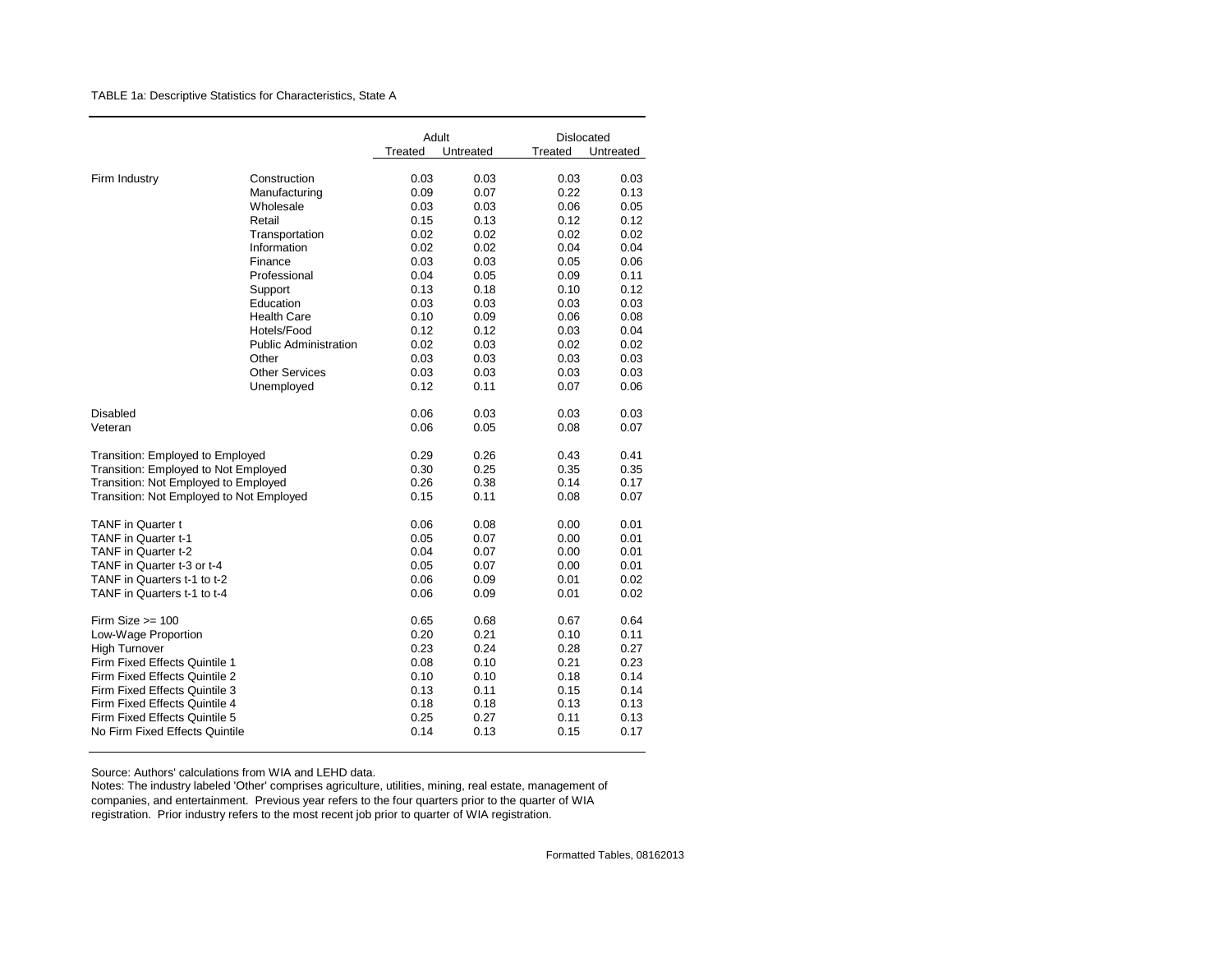### TABLE 1b: Descriptive Statistics for Characteristics, State B

|                                    |                       | Adult   |           | Dislocated |           |
|------------------------------------|-----------------------|---------|-----------|------------|-----------|
|                                    |                       | Treated | Untreated | Treated    | Untreated |
|                                    | Male                  | 0.37    | 0.41      | 0.57       | 0.52      |
| Race                               | White                 | 0.48    | 0.22      | 0.72       | 0.46      |
|                                    | Other                 | 0.11    | 0.20      | 0.14       | 0.23      |
|                                    | <b>Black</b>          | 0.40    | 0.57      | 0.14       | 0.32      |
| Age at Registration (years)        |                       | 33.10   | 35.73     | 40.60      | 42.66     |
| Education                          | Less than High School | 0.11    | 0.22      | 0.05       | 0.13      |
|                                    | <b>High School</b>    | 0.58    | 0.49      | 0.53       | 0.51      |
|                                    | Some College          | 0.24    | 0.22      | 0.24       | 0.23      |
|                                    | College or More       | 0.07    | 0.08      | 0.18       | 0.12      |
|                                    | Missing               | 0.00    | 0.00      | 0.00       | 0.00      |
| Year of Registration               | 1999                  | 0.07    | 0.04      | 0.08       | 0.05      |
|                                    | 2000                  | 0.09    | 0.12      | 0.09       | 0.11      |
|                                    | 2001                  | 0.26    | 0.25      | 0.26       | 0.25      |
|                                    | 2002                  | 0.30    | 0.22      | 0.32       | 0.25      |
|                                    | 2003                  | 0.20    | 0.20      | 0.19       | 0.18      |
|                                    | 2004                  | 0.08    | 0.14      | 0.06       | 0.13      |
|                                    | 2005                  | 0.01    | 0.03      | 0.00       | 0.02      |
| Quarter of Registration            | $\mathbf{1}$          | 0.27    | 0.28      | 0.26       | 0.32      |
|                                    | $\overline{2}$        | 0.23    | 0.22      | 0.25       | 0.23      |
|                                    | 3                     | 0.30    | 0.27      | 0.28       | 0.23      |
|                                    | 4                     | 0.21    | 0.23      | 0.22       | 0.21      |
| Earnings in 1st Previous Year      |                       | 9275    | 7412      | 35120      | 30573     |
| Zero Earnings in 1st Previous Year |                       | 0.22    | 0.30      | 0.05       | 0.05      |
| Earnings in 2nd Previous Year      |                       | 12094   | 10089     | 39318      | 35343     |
| Zero Earnings in 2nd Previous Year |                       | 0.23    | 0.31      | 0.05       | 0.04      |
| Age at Registration                | $<$ 20                | 0.07    | 0.05      | 0.01       | 0.01      |
|                                    | 21-25                 | 0.22    | 0.17      | 0.06       | 0.06      |
|                                    | 26-30                 | 0.18    | 0.15      | 0.11       | 0.09      |
|                                    | 31-35                 | 0.15    | 0.14      | 0.14       | 0.11      |
|                                    | 36-40                 | 0.13    | 0.14      | 0.16       | 0.14      |
|                                    | $41 - 45$             | 0.10    | 0.13      | 0.18       | 0.18      |
|                                    | 46-50                 | 0.07    | 0.10      | 0.16       | 0.18      |
|                                    | 51-55                 | 0.04    | 0.06      | 0.11       | 0.14      |
|                                    | 56-60                 | 0.02    | 0.03      | 0.05       | 0.08      |
|                                    | $61+$                 | 0.01    | 0.02      | 0.01       | 0.02      |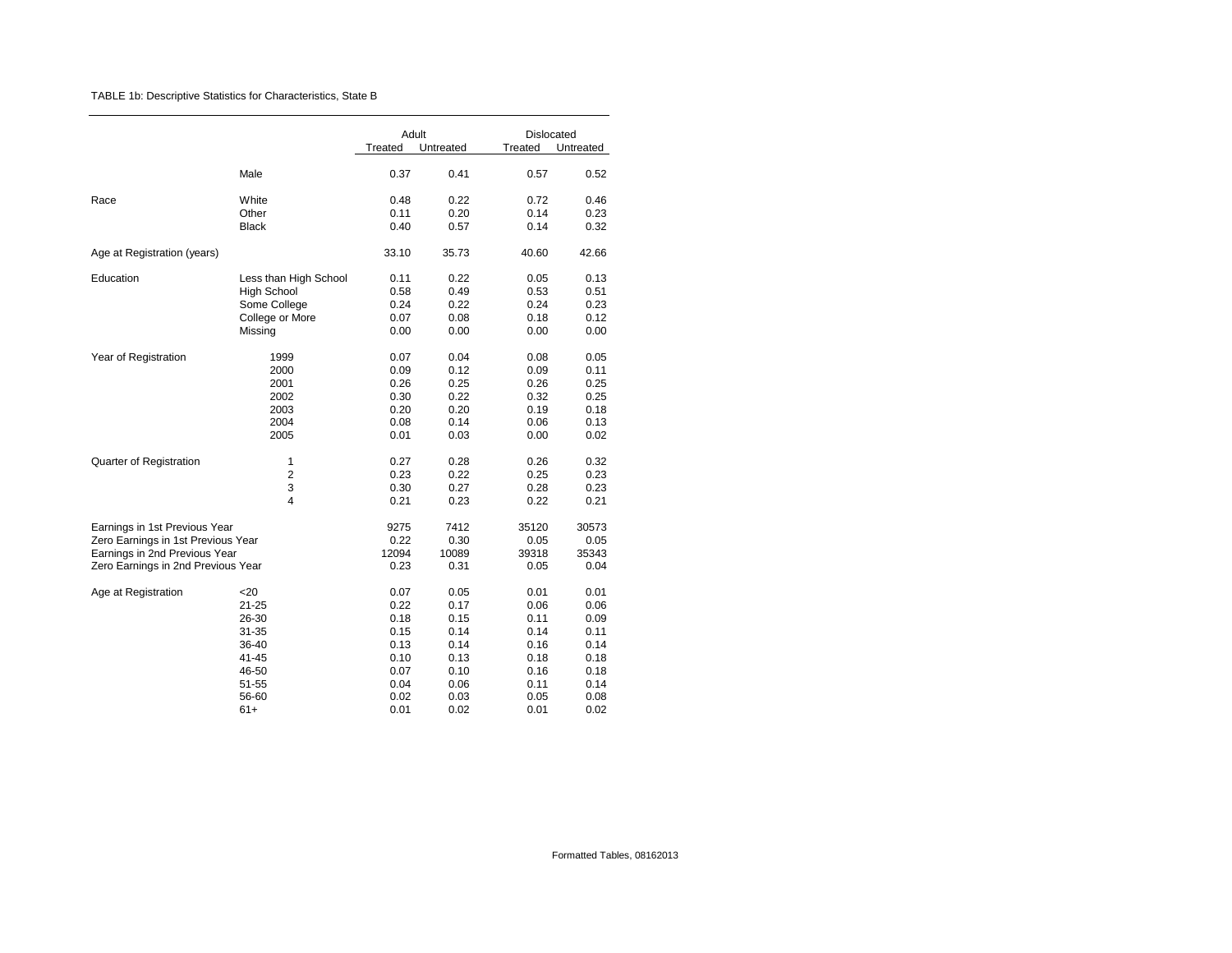### TABLE 1b: Descriptive Statistics for Characteristics, State B

|                                                       |                              |         |                    | Dislocated |           |  |  |
|-------------------------------------------------------|------------------------------|---------|--------------------|------------|-----------|--|--|
|                                                       |                              | Treated | Adult<br>Untreated | Treated    |           |  |  |
|                                                       |                              |         |                    |            | Untreated |  |  |
| Firm Industry                                         | Construction                 | 0.02    | 0.01               | 0.01       | 0.01      |  |  |
|                                                       | Manufacturing                | 0.11    | 0.11               | 0.39       | 0.39      |  |  |
|                                                       | Wholesale                    | 0.03    | 0.02               | 0.05       | 0.04      |  |  |
|                                                       | Retail                       | 0.13    | 0.11               | 0.08       | 0.09      |  |  |
|                                                       | Transportation               | 0.04    | 0.04               | 0.04       | 0.04      |  |  |
|                                                       | Information                  | 0.02    | 0.02               | 0.05       | 0.04      |  |  |
|                                                       | Finance                      | 0.02    | 0.03               | 0.04       | 0.06      |  |  |
|                                                       | Professional                 | 0.03    | 0.03               | 0.08       | 0.04      |  |  |
|                                                       | Support                      | 0.16    | 0.19               | 0.08       | 0.08      |  |  |
|                                                       | Education                    | 0.02    | 0.02               | 0.02       | 0.01      |  |  |
|                                                       | <b>Health Care</b>           | 0.13    | 0.09               | 0.04       | 0.05      |  |  |
|                                                       | Hotels/Food                  | 0.12    | 0.10               | 0.02       | 0.04      |  |  |
|                                                       | <b>Public Administration</b> | 0.02    | 0.01               | 0.01       | 0.02      |  |  |
|                                                       | Other                        | 0.03    | 0.03               | 0.04       | 0.04      |  |  |
|                                                       | <b>Other Services</b>        | 0.02    | 0.02               | 0.02       | 0.02      |  |  |
|                                                       | Unemployed                   | 0.10    | 0.16               | 0.03       | 0.02      |  |  |
|                                                       |                              |         |                    |            |           |  |  |
| Disabled                                              |                              | 0.05    | 0.08               | 0.03       | 0.02      |  |  |
| Veteran                                               |                              | 0.05    | 0.05               | 0.10       | 0.09      |  |  |
|                                                       |                              |         |                    |            |           |  |  |
| Transition: Employed to Employed                      |                              | 0.26    | 0.19               | 0.49       | 0.48      |  |  |
| Transition: Employed to Not Employed                  |                              | 0.32    | 0.28               | 0.37       | 0.33      |  |  |
| Transition: Not Employed to Employed                  |                              | 0.27    | 0.36               | 0.10       | 0.16      |  |  |
| Transition: Not Employed to Not Employed              |                              | 0.15    | 0.17               | 0.04       | 0.03      |  |  |
|                                                       |                              |         |                    |            |           |  |  |
| No UI Experience in Quarter t-1 or t-2                |                              | 0.94    | 0.92               | 0.87       | 0.820     |  |  |
| No UI Experience in Quarter t-3 or t-4                |                              | 0.97    | 0.95               | 0.97       | 0.933     |  |  |
| No UI Experience in Quarters t-5 to t-8               |                              | 0.99    | 0.98               | 0.99       | 0.978     |  |  |
| Any UI Experience in Quarters t-1 to t-4              |                              | 0.07    | 0.10               | 0.13       | 0.187     |  |  |
| Any UI Experience in Quarters t-1 to t-8              |                              | 0.07    | 0.11               | 0.13       | 0.188     |  |  |
| Any ES Service Events in Quarter t-1 or t-2           |                              | 0.04    | 0.06               | 0.03       | 0.040     |  |  |
| Any ES Service Events in Quarter t-3 or t-4           |                              | 0.03    | 0.03               | 0.01       | 0.018     |  |  |
| Any ES Service Events in Quarters t-5 or t-8          |                              | 0.03    | 0.03               | 0.01       | 0.013     |  |  |
| Received any ES Service Events in Quarters t-1 to t-4 |                              | 0.05    | 0.07               | 0.04       | 0.048     |  |  |
| Received any ES Service Events in Quarters t-1 to t-8 |                              | 0.06    | 0.08               | 0.04       | 0.053     |  |  |
| Firm Size $>= 100$                                    |                              | 0.69    | 0.69               | 0.78       | 0.81      |  |  |
|                                                       |                              | 0.26    | 0.24               | 0.09       | 0.10      |  |  |
| Low-Wage Proportion                                   |                              | 0.17    | 0.17               | 0.26       | 0.26      |  |  |
| <b>High Turnover</b><br>Firm Fixed Effects Quintile 1 |                              | 0.07    | 0.06               | 0.31       | 0.23      |  |  |
| Firm Fixed Effects Quintile 2                         |                              | 0.08    | 0.09               | 0.21       | 0.23      |  |  |
| Firm Fixed Effects Quintile 3                         |                              | 0.11    | 0.11               | 0.12       | 0.17      |  |  |
| Firm Fixed Effects Quintile 4                         |                              | 0.21    | 0.20               | 0.12       | 0.15      |  |  |
| Firm Fixed Effects Quintile 5                         |                              | 0.29    | 0.28               | 0.09       | 0.12      |  |  |
| No Firm Fixed Effects Quintile                        |                              | 0.13    | 0.10               | 0.10       | 0.08      |  |  |
|                                                       |                              |         |                    |            |           |  |  |

Source: Authors' calculations from WIA and LEHD data.

Notes: The industry labeled 'Other' comprises agriculture, utilities, mining, real estate, management of companies, and entertainment. Previous year refers to the four quarters prior to the quarter of WIA registration. Prior industry refers to the most recent job prior to quarter of WIA registration.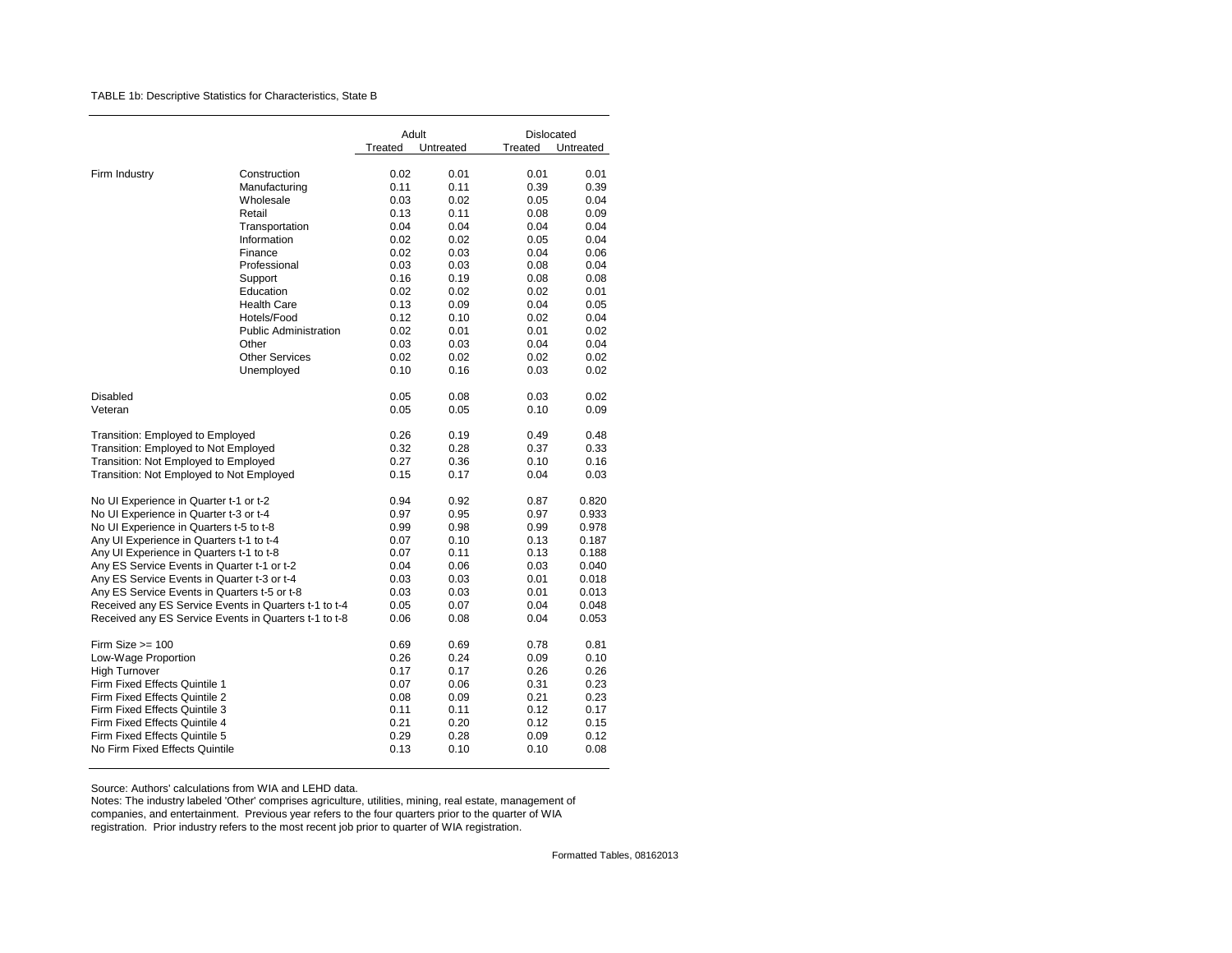TABLE 2a: Descriptive Statistics for Earnings & Employment, State A

|                        |          | Adult    |            |           |                     | Dislocated |            |           |            |  |  |
|------------------------|----------|----------|------------|-----------|---------------------|------------|------------|-----------|------------|--|--|
|                        |          | Treated  |            | Untreated |                     | Treated    |            | Untreated |            |  |  |
|                        |          |          |            |           |                     |            |            |           |            |  |  |
| Number of Participants |          | 4640     |            | 10892     |                     | 4347       |            | 6489      |            |  |  |
|                        |          | Earnings | Employment |           | Earnings Employment | Earnings   | Employment | Earnings  | Employment |  |  |
|                        | $t-12$   | 3120     | 0.57       | 3117      | 0.55                | 6408       | 0.72       | 6406      | 0.70       |  |  |
|                        | $t - 11$ | 3248     | 0.58       | 3173      | 0.56                | 6718       | 0.74       | 6670      | 0.72       |  |  |
|                        | $t-10$   | 3223     | 0.59       | 3271      | 0.57                | 6760       | 0.74       | 6853      | 0.73       |  |  |
|                        | $t-9$    | 3391     | 0.60       | 3353      | 0.58                | 6993       | 0.75       | 7064      | 0.74       |  |  |
|                        | $t-8$    | 3386     | 0.61       | 3341      | 0.59                | 7059       | 0.76       | 7120      | 0.74       |  |  |
| $t-7$                  |          | 3549     | 0.62       | 3472      | 0.61                | 7309       | 0.78       | 7491      | 0.78       |  |  |
|                        | $t-6$    | 3518     | 0.63       | 3480      | 0.61                | 7461       | 0.80       | 7632      | 0.79       |  |  |
| $t-5$                  |          | 3559     | 0.63       | 3544      | 0.61                | 7644       | 0.81       | 7865      | 0.80       |  |  |
| $t-4$                  |          | 3558     | 0.64       | 3431      | 0.62                | 7753       | 0.82       | 7766      | 0.81       |  |  |
| $t-3$                  |          | 3557     | 0.64       | 3218      | 0.60                | 7806       | 0.83       | 7723      | 0.81       |  |  |
| $t-2$                  |          | 3364     | 0.63       | 3018      | 0.59                | 7449       | 0.80       | 7558      | 0.80       |  |  |
| $t-1$                  |          | 2877     | 0.60       | 2682      | 0.58                | 6610       | 0.75       | 6576      | 0.73       |  |  |
|                        |          | 1942     | 0.55       | 2150      | 0.64                | 3985       | 0.57       | 3845      | 0.58       |  |  |
|                        | $t+1$    | 2072     | 0.58       | 2879      | 0.69                | 2658       | 0.49       | 3758      | 0.60       |  |  |
|                        | $t+2$    | 2796     | 0.65       | 3353      | 0.70                | 3457       | 0.60       | 4883      | 0.69       |  |  |
|                        | $t + 3$  | 3381     | 0.68       | 3575      | 0.70                | 4228       | 0.65       | 5390      | 0.72       |  |  |
|                        | $t + 4$  | 3678     | 0.69       | 3631      | 0.69                | 4713       | 0.68       | 5479      | 0.71       |  |  |
|                        | $t+5$    | 3875     | 0.70       | 3754      | 0.68                | 4921       | 0.69       | 5668      | 0.71       |  |  |
|                        | $t + 6$  | 4092     | 0.70       | 3714      | 0.67                | 5271       | 0.70       | 5783      | 0.71       |  |  |
|                        | $t+7$    | 4109     | 0.69       | 3777      | 0.67                | 5381       | 0.71       | 5859      | 0.70       |  |  |
|                        | $t+8$    | 4137     | 0.68       | 3801      | 0.66                | 5439       | 0.70       | 5811      | 0.70       |  |  |
|                        | $t+9$    | 4196     | 0.68       | 3838      | 0.66                | 5507       | 0.70       | 5951      | 0.69       |  |  |
|                        | $t + 10$ | 4247     | 0.68       | 3811      | 0.65                | 5591       | 0.70       | 5967      | 0.69       |  |  |
|                        | $t + 11$ | 4259     | 0.67       | 3881      | 0.64                | 5681       | 0.70       | 6021      | 0.68       |  |  |
|                        | $t + 12$ | 4286     | 0.66       | 3902      | 0.64                | 5644       | 0.69       | 5978      | 0.68       |  |  |

Source: Authors' calculations from WIA and LEHD data.

Notes: Earnings are in 2008\$. Employment is proportion employed.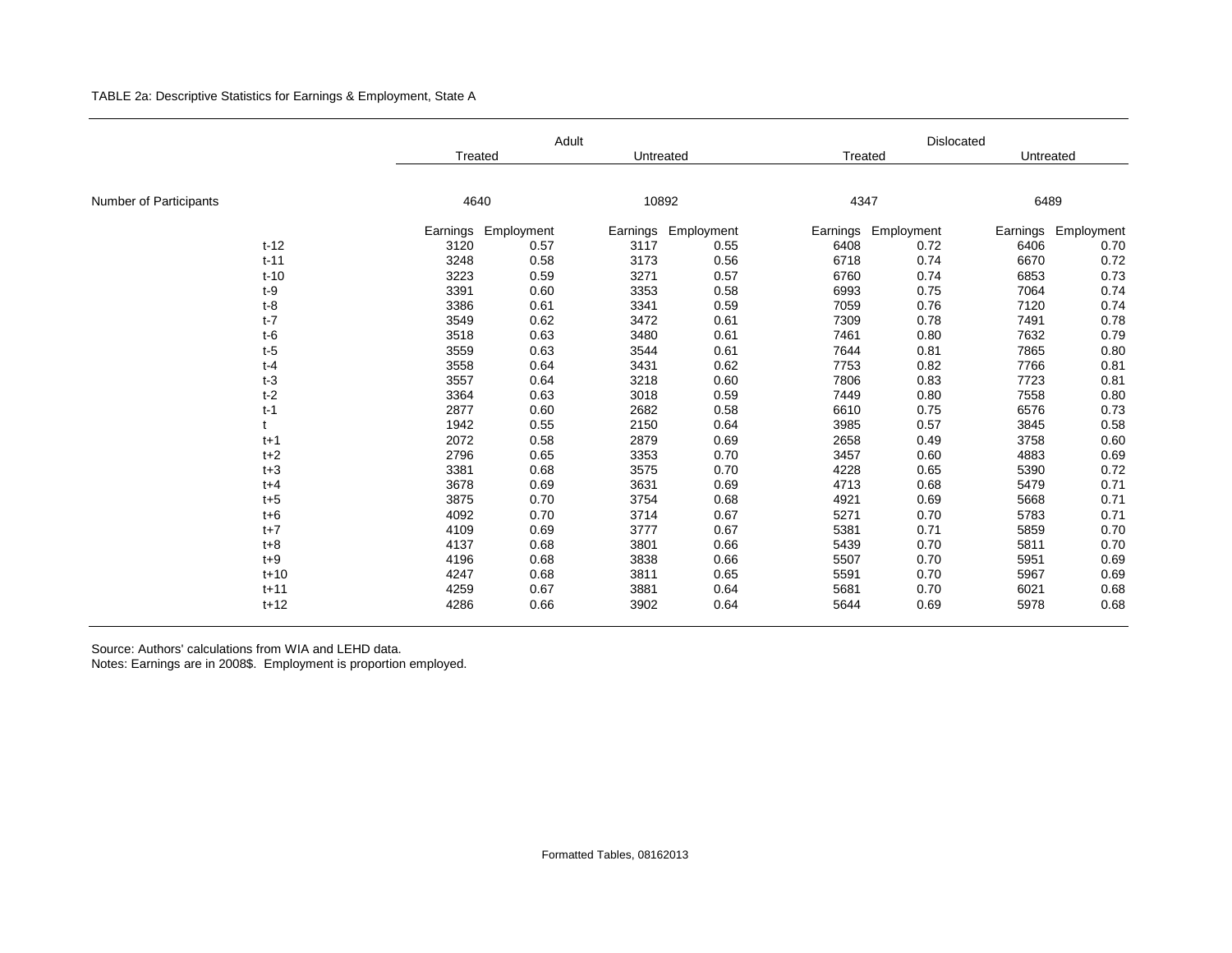## TABLE 2b: Descriptive Statistics for Earnings & Employment, State B

|                        |          | Adult    |            |           |            |          | Dislocated |           |                     |  |  |
|------------------------|----------|----------|------------|-----------|------------|----------|------------|-----------|---------------------|--|--|
|                        |          | Treated  |            | Untreated |            | Treated  |            | Untreated |                     |  |  |
|                        |          |          |            |           |            |          |            |           |                     |  |  |
| Number of Participants |          | 11380    |            | 11802     |            | 16187    |            | 12059     |                     |  |  |
|                        |          | Earnings | Employment | Earnings  | Employment | Earnings | Employment |           | Earnings Employment |  |  |
|                        | $t-12$   | 3015     | 0.60       | 2594      | 0.54       | 9324     | 0.88       | 8523      | 0.88                |  |  |
|                        | $t - 11$ | 3104     | 0.62       | 2631      | 0.55       | 9448     | 0.88       | 8681      | 0.89                |  |  |
|                        | $t-10$   | 3108     | 0.62       | 2622      | 0.55       | 9504     | 0.89       | 8690      | 0.89                |  |  |
|                        | $t-9$    | 3107     | 0.62       | 2604      | 0.55       | 9579     | 0.89       | 8759      | 0.90                |  |  |
|                        | $t-8$    | 3066     | 0.62       | 2582      | 0.55       | 9730     | 0.90       | 8839      | 0.90                |  |  |
|                        | $t-7$    | 3081     | 0.63       | 2583      | 0.55       | 9837     | 0.91       | 8869      | 0.91                |  |  |
|                        | $t-6$    | 3015     | 0.63       | 2516      | 0.55       | 9933     | 0.91       | 8833      | 0.91                |  |  |
|                        | $t-5$    | 2931     | 0.63       | 2408      | 0.54       | 9818     | 0.91       | 8802      | 0.91                |  |  |
|                        | $t-4$    | 2785     | 0.62       | 2286      | 0.52       | 9655     | 0.90       | 8557      | 0.90                |  |  |
|                        | $t-3$    | 2572     | 0.61       | 2052      | 0.51       | 9478     | 0.89       | 8278      | 0.88                |  |  |
|                        | $t-2$    | 2180     | 0.59       | 1729      | 0.48       | 8635     | 0.85       | 7550      | 0.83                |  |  |
|                        | $t-1$    | 1738     | 0.56       | 1345      | 0.45       | 7352     | 0.76       | 6190      | 0.73                |  |  |
|                        |          | 1296     | 0.53       | 1214      | 0.55       | 4198     | 0.59       | 3922      | 0.64                |  |  |
|                        | $t+1$    | 1618     | 0.55       | 2351      | 0.66       | 2369     | 0.48       | 3658      | 0.66                |  |  |
|                        | $t+2$    | 2216     | 0.61       | 2766      | 0.67       | 3346     | 0.57       | 4695      | 0.73                |  |  |
|                        | $t + 3$  | 2595     | 0.64       | 2878      | 0.65       | 4203     | 0.63       | 5306      | 0.75                |  |  |
|                        | $t + 4$  | 2835     | 0.65       | 2901      | 0.64       | 4762     | 0.67       | 5405      | 0.76                |  |  |
|                        | $t+5$    | 3117     | 0.66       | 2960      | 0.63       | 5187     | 0.70       | 5584      | 0.76                |  |  |
|                        | $t + 6$  | 3238     | 0.66       | 2948      | 0.61       | 5484     | 0.71       | 5696      | 0.76                |  |  |
|                        | $t+7$    | 3316     | 0.65       | 2951      | 0.60       | 5776     | 0.72       | 5747      | 0.75                |  |  |
|                        | $t + 8$  | 3445     | 0.65       | 2967      | 0.59       | 5953     | 0.73       | 5705      | 0.75                |  |  |
|                        | $t+9$    | 3547     | 0.65       | 2998      | 0.59       | 6207     | 0.74       | 5843      | 0.74                |  |  |
|                        | $t + 10$ | 3574     | 0.64       | 2954      | 0.58       | 6375     | 0.74       | 5835      | 0.74                |  |  |
|                        | $t + 11$ | 3699     | 0.64       | 2971      | 0.57       | 6532     | 0.74       | 5862      | 0.73                |  |  |
|                        | $t + 12$ | 3686     | 0.64       | 2984      | 0.57       | 6585     | 0.74       | 5839      | 0.73                |  |  |

Source: Authors' calculations from WIA and LEHD data.

Notes: Earnings are in 2008\$. Employment is proportion employed.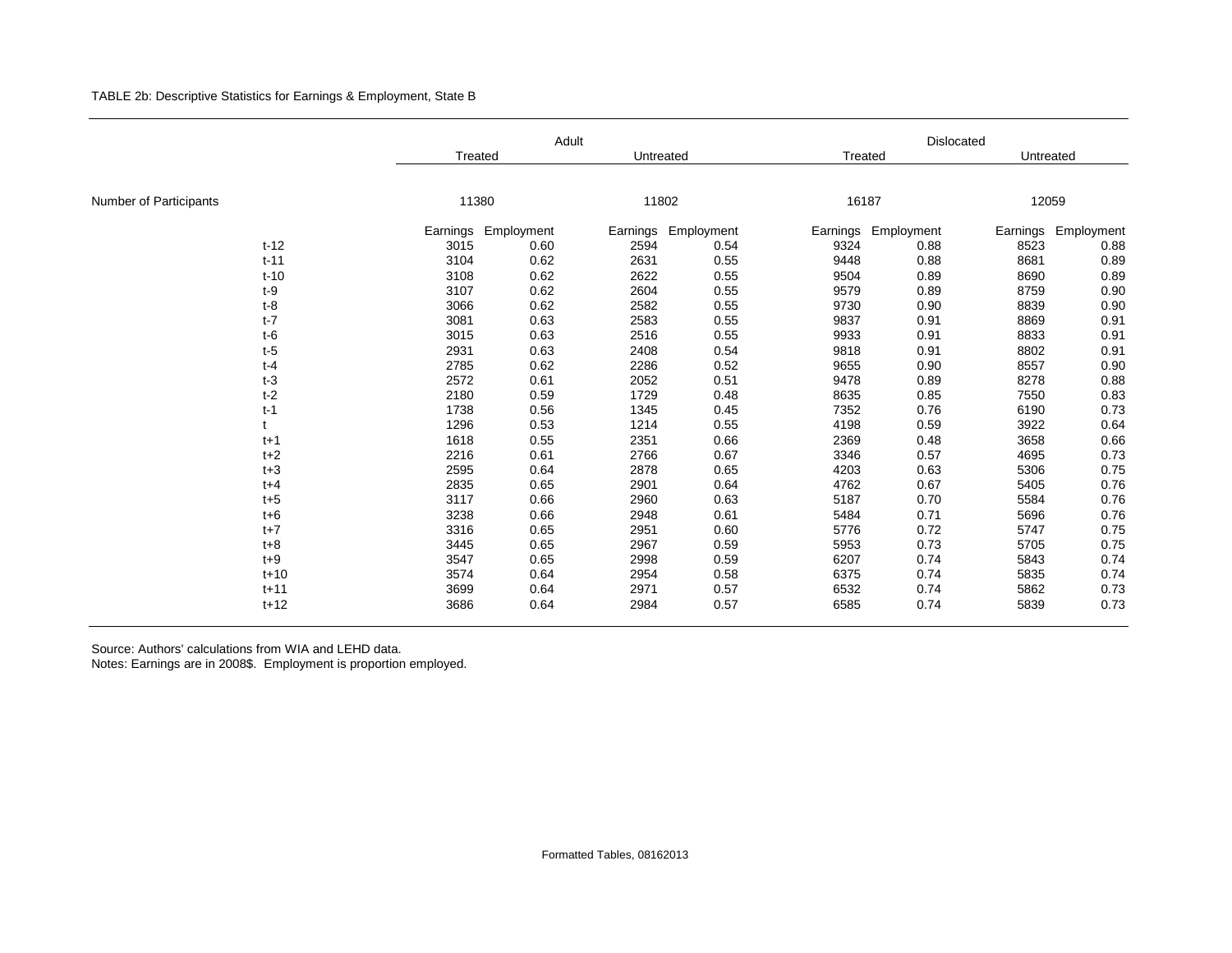#### TABLE 3a: Probit Models of WIA Training Receipt, State A, Adult Classification

| Omitted                                                                                                                                                                                                                                                                        |                                                                                                                                                                                                                                                                                                                                                                                                                                                                | Model 1<br>Avg. Marginal                                                                |                                                                           | Model 2<br>Avg. Marginal                                                                                                                                                                                                                                                                         |                                                                                                                                                                                                                                                      | Model 3<br>Avg. Marginal                                                                                                                                                                                                                                                                               |                                                                                                                                                                                                                                                      | Model 4<br>Avg. Marginal                                                                                                                                                                                                                                                                               |                                                                                                                                                                                                                                                      | Model 5<br>Avg. Marginal                                                                                                                                                                                                                                                                               |                                                                                                                                                                                                                                                      | Model 6<br>Avg. Marginal                                                                                                                                                                                                                                                                               |                                                                                                                                                                                                                                                      |
|--------------------------------------------------------------------------------------------------------------------------------------------------------------------------------------------------------------------------------------------------------------------------------|----------------------------------------------------------------------------------------------------------------------------------------------------------------------------------------------------------------------------------------------------------------------------------------------------------------------------------------------------------------------------------------------------------------------------------------------------------------|-----------------------------------------------------------------------------------------|---------------------------------------------------------------------------|--------------------------------------------------------------------------------------------------------------------------------------------------------------------------------------------------------------------------------------------------------------------------------------------------|------------------------------------------------------------------------------------------------------------------------------------------------------------------------------------------------------------------------------------------------------|--------------------------------------------------------------------------------------------------------------------------------------------------------------------------------------------------------------------------------------------------------------------------------------------------------|------------------------------------------------------------------------------------------------------------------------------------------------------------------------------------------------------------------------------------------------------|--------------------------------------------------------------------------------------------------------------------------------------------------------------------------------------------------------------------------------------------------------------------------------------------------------|------------------------------------------------------------------------------------------------------------------------------------------------------------------------------------------------------------------------------------------------------|--------------------------------------------------------------------------------------------------------------------------------------------------------------------------------------------------------------------------------------------------------------------------------------------------------|------------------------------------------------------------------------------------------------------------------------------------------------------------------------------------------------------------------------------------------------------|--------------------------------------------------------------------------------------------------------------------------------------------------------------------------------------------------------------------------------------------------------------------------------------------------------|------------------------------------------------------------------------------------------------------------------------------------------------------------------------------------------------------------------------------------------------------|
| Category<br>Quarter 1<br>Quarter 1<br>Quarter 1<br>2002<br>2002<br>2002<br>2002<br>2002<br>Female<br>White<br>White<br>High School<br>High School<br><b>High School</b><br><b>High School</b><br>26-30<br>26-30<br>26-30<br>26-30<br>26-30<br>26-30<br>26-30<br>26-30<br>26-30 | Variable<br>Registered in Quarter 2<br>Registered in Quarter 3<br>Registered in Quarter 4<br>Registered in 2000<br>Registered in 2001<br>Registered in 2003<br>Registered in 2004<br>Registered in 2005<br>Male<br>Other<br><b>Black</b><br>Less than HS<br>Some College<br>College or More<br><b>Education Missing</b><br>Age $<$ 20<br>$21 - 25$<br>31-35<br>36-40<br>$41 - 45$<br>46-50<br>51-55<br>56-60<br>$61+$<br><b>Disabled</b><br>Veteran            | Effect<br>$-0.012$<br>$-0.103$<br>$-0.121$<br>$-0.190$<br>0.094<br>$-0.004$<br>$-0.135$ | Std. Error<br>0.000<br>0.000<br>0.000<br>0.000<br>0.000<br>0.000<br>0.000 | Effect<br>$-0.042$<br>$-0.043$<br>$-0.039$<br>0.024<br>0.040<br>0.058<br>0.044<br>0.025<br>$-0.025$<br>$-0.097$<br>$-0.104$<br>$-0.187$<br>0.087<br>0.001<br>$-0.151$<br>$-0.027$<br>0.003<br>$-0.011$<br>$-0.030$<br>$-0.081$<br>$-0.090$<br>$-0.116$<br>$-0.163$<br>$-0.062$<br>0.128<br>0.037 | Std. Error<br>0.000<br>0.000<br>0.000<br>0.000<br>0.000<br>0.000<br>0.000<br>0.000<br>0.000<br>0.000<br>0.000<br>0.000<br>0.000<br>0.000<br>0.000<br>0.000<br>0.000<br>0.000<br>0.000<br>0.000<br>0.000<br>0.000<br>0.000<br>0.000<br>0.000<br>0.000 | Effect<br>$-0.017$<br>$-0.044$<br>$-0.043$<br>0.016<br>0.029<br>$-0.005$<br>$-0.043$<br>$-0.044$<br>0.023<br>$-0.018$<br>0.015<br>$-0.168$<br>0.045<br>$-0.015$<br>$-0.044$<br>$-0.013$<br>0.001<br>$-0.010$<br>$-0.016$<br>$-0.047$<br>$-0.054$<br>$-0.061$<br>$-0.100$<br>$-0.060$<br>0.094<br>0.005 | Std. Error<br>0.000<br>0.000<br>0.000<br>0.000<br>0.000<br>0.000<br>0.000<br>0.000<br>0.000<br>0.000<br>0.000<br>0.001<br>0.000<br>0.000<br>0.000<br>0.000<br>0.000<br>0.000<br>0.000<br>0.000<br>0.000<br>0.000<br>0.000<br>0.000<br>0.000<br>0.000 | Effect<br>$-0.017$<br>$-0.044$<br>$-0.043$<br>0.016<br>0.029<br>$-0.004$<br>$-0.042$<br>$-0.043$<br>0.023<br>$-0.019$<br>0.014<br>$-0.168$<br>0.045<br>$-0.015$<br>$-0.044$<br>$-0.012$<br>0.000<br>$-0.010$<br>$-0.017$<br>$-0.047$<br>$-0.054$<br>$-0.061$<br>$-0.100$<br>$-0.061$<br>0.094<br>0.005 | Std. Error<br>0.000<br>0.000<br>0.000<br>0.000<br>0.000<br>0.000<br>0.000<br>0.000<br>0.000<br>0.000<br>0.000<br>0.001<br>0.000<br>0.000<br>0.000<br>0.000<br>0.000<br>0.000<br>0.000<br>0.000<br>0.000<br>0.000<br>0.000<br>0.000<br>0.000<br>0.000 | Effect<br>$-0.017$<br>$-0.044$<br>$-0.043$<br>0.017<br>0.029<br>$-0.005$<br>$-0.042$<br>$-0.044$<br>0.023<br>$-0.018$<br>0.015<br>$-0.168$<br>0.045<br>$-0.015$<br>$-0.044$<br>$-0.012$<br>0.001<br>$-0.010$<br>$-0.016$<br>$-0.046$<br>$-0.054$<br>$-0.060$<br>$-0.100$<br>$-0.060$<br>0.094<br>0.005 | Std. Error<br>0.000<br>0.000<br>0.000<br>0.000<br>0.000<br>0.000<br>0.000<br>0.000<br>0.000<br>0.000<br>0.000<br>0.001<br>0.000<br>0.000<br>0.000<br>0.000<br>0.000<br>0.000<br>0.000<br>0.000<br>0.000<br>0.000<br>0.000<br>0.000<br>0.000<br>0.000 | Effect<br>$-0.017$<br>$-0.044$<br>$-0.043$<br>0.016<br>0.029<br>$-0.004$<br>$-0.042$<br>$-0.043$<br>0.023<br>$-0.018$<br>0.014<br>$-0.167$<br>0.045<br>$-0.015$<br>$-0.044$<br>$-0.012$<br>0.000<br>$-0.010$<br>$-0.017$<br>$-0.046$<br>$-0.054$<br>$-0.060$<br>$-0.099$<br>$-0.060$<br>0.094<br>0.005 | Std. Error<br>0.000<br>0.000<br>0.000<br>0.000<br>0.000<br>0.000<br>0.000<br>0.000<br>0.000<br>0.000<br>0.000<br>0.001<br>0.000<br>0.000<br>0.000<br>0.000<br>0.000<br>0.000<br>0.000<br>0.000<br>0.000<br>0.000<br>0.000<br>0.000<br>0.000<br>0.000 |
|                                                                                                                                                                                                                                                                                | Never Employed<br>Model 1 Earnings variables<br>Model 1 Age variables<br>Industry of Employing Firm<br>No Employment in quarters t-1 to t-8<br>Earnings in quarters t-1 to t-8<br>Square of Earnings in quarters t-1 to t-8<br><b>Employment Transitions</b><br>Positive Earnings in certain periods<br>Zero Earnings in certain periods<br>TANF Benefits in certain periods (women only)<br><b>WIA Location</b><br>Firm Variables<br>Extra Earnings variables | Included<br>Included                                                                    |                                                                           | $-0.066$<br>Included<br>Included<br>Included<br>Included<br>Included<br>Included<br>Included<br>Included                                                                                                                                                                                         | 0.000                                                                                                                                                                                                                                                | 0.001<br>Included<br>Included<br>Included<br>Included<br>Included<br>Included<br>Included<br>Included<br>Included                                                                                                                                                                                      | 0.000                                                                                                                                                                                                                                                | 0.005<br>Included<br>Included<br>Included<br>Included<br>Included<br>Included<br>Included<br>Included<br>Included<br>Included                                                                                                                                                                          | 0.000                                                                                                                                                                                                                                                | 0.000<br>Included<br>Included<br>Included<br>Included<br>Included<br>Included<br>Included<br>Included<br>Included<br>Included                                                                                                                                                                          | 0.000                                                                                                                                                                                                                                                | 0.004<br>Included<br>Included<br>Included<br>Included<br>Included<br>Included<br>Included<br>Included<br>Included<br>Included<br>Included                                                                                                                                                              | 0.000                                                                                                                                                                                                                                                |

Source: Authors' calculations from WIA and LEHD data.

Notes: Model 1 earnings variables are earnings in year before WIA registration, a dummy variable for zero earnings in year before WIA registration, earnings in 2nd year before WIA registration, earnings in 2nd year before before WIA registration. Model 1 age variables are age at time of WIA registration and square of age at time of WIA registration. Firm variables are Firm Size >=100, Low-Wage Proportion, High Turnover, and a series of dumm Fixed Effects Quintile. Extra earnings variables are mean earnings in quarters t-12 through t-5, the standard deviation of earnings in quarters t-12 through t-5, and a series of dummy variables for the number of quarters w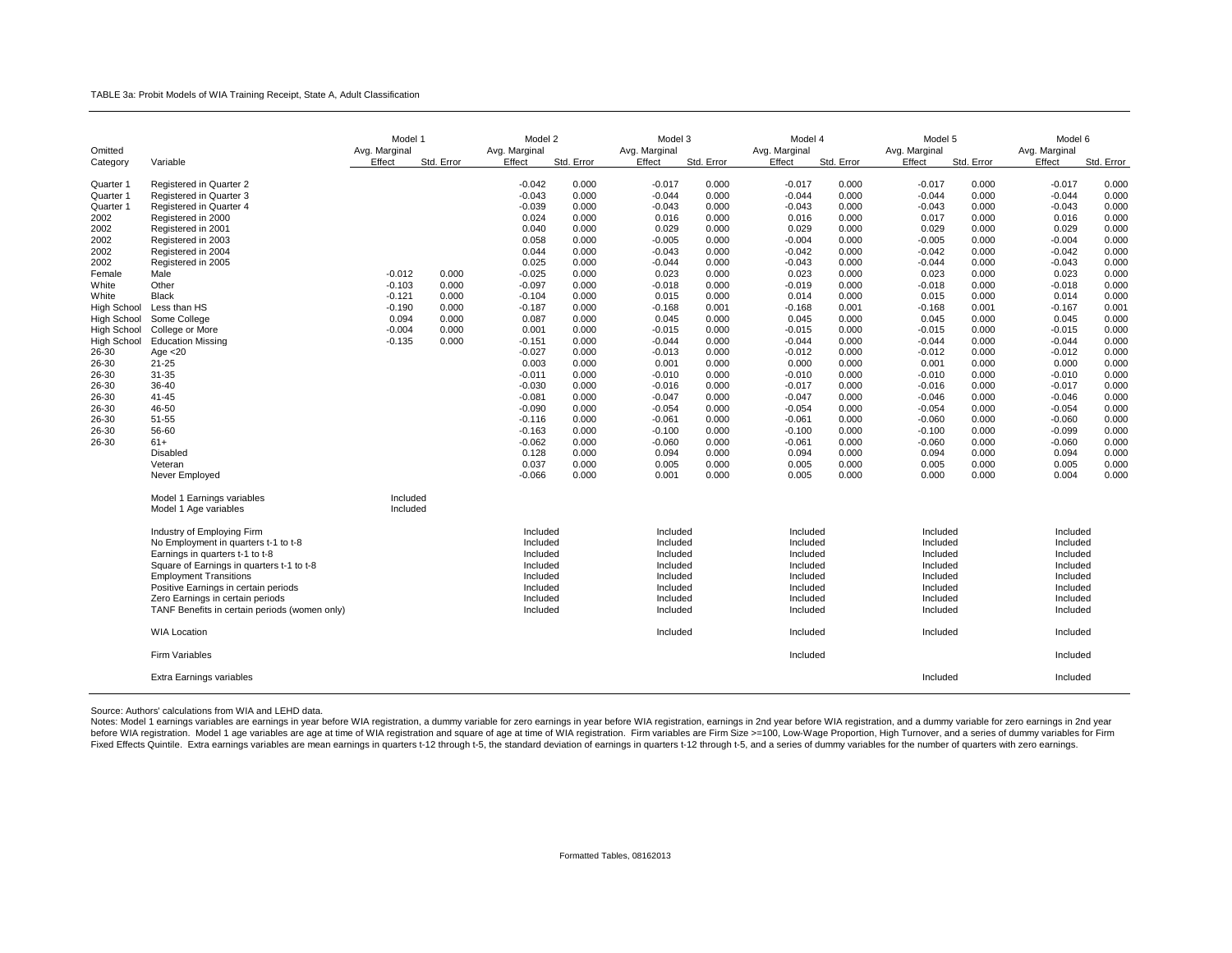#### TABLE 3b: Probit Models of WIA Training Receipt, State A, Dislocated Classification

| Omitted<br>Variable<br>Category                                                                                                                                                                                                                                                                                                                                                                                                                                                                                                                                                                                                                                                                           | Model 1<br>Avg. Marginal<br>Effect                                            | Std. Error                                                  | Model 2<br>Avg. Marginal<br>Effect                                                                                                                                                                                                                                            | Std. Error                                                                                                                                                                                                                    | Model 3<br>Avg. Marginal<br>Effect                                                                                                                                                                                                                                            | Std. Error                                                                                                                                                                                                                    | Model 4<br>Avg. Marginal<br>Effect                                                                                                                                                                                                                                            | Std. Error                                                                                                                                                                                                                    | Model 5<br>Avg. Marginal<br>Effect                                                                                                                                                                                                                                            | Std. Error                                                                                                                                                                                                                    | Model 6<br>Avg. Marginal<br>Effect                                                                                                                                                                                                                                            | Std. Error                                                                                                                                                                                                                    |
|-----------------------------------------------------------------------------------------------------------------------------------------------------------------------------------------------------------------------------------------------------------------------------------------------------------------------------------------------------------------------------------------------------------------------------------------------------------------------------------------------------------------------------------------------------------------------------------------------------------------------------------------------------------------------------------------------------------|-------------------------------------------------------------------------------|-------------------------------------------------------------|-------------------------------------------------------------------------------------------------------------------------------------------------------------------------------------------------------------------------------------------------------------------------------|-------------------------------------------------------------------------------------------------------------------------------------------------------------------------------------------------------------------------------|-------------------------------------------------------------------------------------------------------------------------------------------------------------------------------------------------------------------------------------------------------------------------------|-------------------------------------------------------------------------------------------------------------------------------------------------------------------------------------------------------------------------------|-------------------------------------------------------------------------------------------------------------------------------------------------------------------------------------------------------------------------------------------------------------------------------|-------------------------------------------------------------------------------------------------------------------------------------------------------------------------------------------------------------------------------|-------------------------------------------------------------------------------------------------------------------------------------------------------------------------------------------------------------------------------------------------------------------------------|-------------------------------------------------------------------------------------------------------------------------------------------------------------------------------------------------------------------------------|-------------------------------------------------------------------------------------------------------------------------------------------------------------------------------------------------------------------------------------------------------------------------------|-------------------------------------------------------------------------------------------------------------------------------------------------------------------------------------------------------------------------------|
| Registered in Quarter 2<br>Quarter 1<br>Quarter 1<br>Registered in Quarter 3<br>Quarter 1<br>Registered in Quarter 4<br>2002<br>Registered in 2000<br>2002<br>Registered in 2001<br>2002<br>Registered in 2003<br>2002<br>Registered in 2004<br>2002<br>Registered in 2005<br>Female<br>Male<br>White<br>Other<br>White<br><b>Black</b><br><b>High School</b><br>Less than HS<br><b>High School</b><br>Some College<br>College or More<br><b>High School</b><br><b>High School</b><br><b>Education Missing</b><br>26-30<br>Age $<$ 20<br>26-30<br>$21 - 25$<br>31-35<br>26-30<br>26-30<br>36-40<br>26-30<br>$41 - 45$<br>26-30<br>46-50<br>26-30<br>51-55<br>26-30<br>56-60<br>26-30<br>$61+$<br>Disabled | 0.048<br>$-0.073$<br>$-0.028$<br>$-0.190$<br>$-0.042$<br>$-0.107$<br>$-0.602$ | 0.000<br>0.000<br>0.000<br>0.000<br>0.000<br>0.000<br>0.001 | 0.003<br>$-0.013$<br>$-0.010$<br>0.054<br>$-0.023$<br>0.034<br>$-0.074$<br>$-0.064$<br>0.040<br>0.005<br>0.039<br>$-0.140$<br>$-0.006$<br>$-0.046$<br>$-0.404$<br>$-0.117$<br>$-0.005$<br>0.012<br>0.015<br>$-0.012$<br>$-0.007$<br>$-0.039$<br>$-0.057$<br>$-0.065$<br>0.013 | 0.000<br>0.000<br>0.000<br>0.000<br>0.000<br>0.000<br>0.000<br>0.000<br>0.000<br>0.000<br>0.000<br>0.000<br>0.000<br>0.000<br>0.001<br>0.000<br>0.000<br>0.000<br>0.000<br>0.000<br>0.000<br>0.000<br>0.000<br>0.000<br>0.000 | 0.003<br>$-0.013$<br>$-0.010$<br>0.054<br>$-0.023$<br>0.034<br>$-0.074$<br>$-0.064$<br>0.040<br>0.005<br>0.039<br>$-0.140$<br>$-0.006$<br>$-0.046$<br>$-0.404$<br>$-0.117$<br>$-0.005$<br>0.012<br>0.015<br>$-0.012$<br>$-0.007$<br>$-0.039$<br>$-0.057$<br>$-0.065$<br>0.013 | 0.000<br>0.000<br>0.000<br>0.000<br>0.000<br>0.000<br>0.000<br>0.000<br>0.000<br>0.000<br>0.000<br>0.000<br>0.000<br>0.000<br>0.001<br>0.000<br>0.000<br>0.000<br>0.000<br>0.000<br>0.000<br>0.000<br>0.000<br>0.000<br>0.000 | 0.005<br>$-0.015$<br>$-0.014$<br>0.054<br>$-0.022$<br>0.032<br>$-0.074$<br>$-0.065$<br>0.041<br>0.004<br>0.035<br>$-0.140$<br>$-0.007$<br>$-0.046$<br>$-0.406$<br>$-0.120$<br>$-0.007$<br>0.012<br>0.015<br>$-0.011$<br>$-0.006$<br>$-0.037$<br>$-0.055$<br>$-0.063$<br>0.012 | 0.000<br>0.000<br>0.000<br>0.000<br>0.000<br>0.000<br>0.000<br>0.000<br>0.000<br>0.000<br>0.000<br>0.000<br>0.000<br>0.000<br>0.001<br>0.000<br>0.000<br>0.000<br>0.000<br>0.000<br>0.000<br>0.000<br>0.000<br>0.000<br>0.000 | 0.004<br>$-0.015$<br>$-0.013$<br>0.055<br>$-0.024$<br>0.034<br>$-0.073$<br>$-0.064$<br>0.041<br>0.005<br>0.038<br>$-0.141$<br>$-0.006$<br>$-0.046$<br>$-0.404$<br>$-0.114$<br>$-0.005$<br>0.012<br>0.015<br>$-0.011$<br>$-0.007$<br>$-0.038$<br>$-0.057$<br>$-0.063$<br>0.013 | 0.000<br>0.000<br>0.000<br>0.000<br>0.000<br>0.000<br>0.000<br>0.000<br>0.000<br>0.000<br>0.000<br>0.000<br>0.000<br>0.000<br>0.001<br>0.000<br>0.000<br>0.000<br>0.000<br>0.000<br>0.000<br>0.000<br>0.000<br>0.000<br>0.000 | 0.004<br>$-0.015$<br>$-0.015$<br>0.055<br>$-0.022$<br>0.032<br>$-0.074$<br>$-0.065$<br>0.041<br>0.004<br>0.035<br>$-0.141$<br>$-0.006$<br>$-0.047$<br>$-0.406$<br>$-0.117$<br>$-0.006$<br>0.012<br>0.016<br>$-0.010$<br>$-0.006$<br>$-0.036$<br>$-0.055$<br>$-0.061$<br>0.012 | 0.000<br>0.000<br>0.000<br>0.000<br>0.000<br>0.000<br>0.000<br>0.000<br>0.000<br>0.000<br>0.000<br>0.000<br>0.000<br>0.000<br>0.001<br>0.000<br>0.000<br>0.000<br>0.000<br>0.000<br>0.000<br>0.000<br>0.000<br>0.000<br>0.000 |
| Veteran<br>Never Employed<br>Model 1 Earnings variables                                                                                                                                                                                                                                                                                                                                                                                                                                                                                                                                                                                                                                                   | Included                                                                      |                                                             | $-0.004$<br>$-0.034$                                                                                                                                                                                                                                                          | 0.000<br>0.000                                                                                                                                                                                                                | $-0.004$<br>$-0.034$                                                                                                                                                                                                                                                          | 0.000<br>0.000                                                                                                                                                                                                                | $-0.005$<br>0.001                                                                                                                                                                                                                                                             | 0.000<br>0.000                                                                                                                                                                                                                | $-0.004$<br>$-0.029$                                                                                                                                                                                                                                                          | 0.000<br>0.000                                                                                                                                                                                                                | $-0.005$<br>0.002                                                                                                                                                                                                                                                             | 0.000<br>0.000                                                                                                                                                                                                                |
| Model 1 Age variables<br>Industry of Employing Firm<br>No Employment in quarters t-1 to t-8<br>Earnings in quarters t-1 to t-8<br>Square of Earnings in quarters t-1 to t-8<br><b>Employment Transitions</b><br>Positive Earnings in certain periods<br>Zero Earnings in certain periods<br>TANF Benefits in certain periods (women only)<br><b>WIA Location</b><br><b>Firm Variables</b><br>Extra Earnings variables                                                                                                                                                                                                                                                                                     | Included                                                                      |                                                             | Included<br>Included<br>Included<br>Included<br>Included<br>Included<br>Included<br>Included                                                                                                                                                                                  |                                                                                                                                                                                                                               | Included<br>Included<br>Included<br>Included<br>Included<br>Included<br>Included<br>Included<br>Included                                                                                                                                                                      |                                                                                                                                                                                                                               | Included<br>Included<br>Included<br>Included<br>Included<br>Included<br>Included<br>Included<br>Included<br>Included                                                                                                                                                          |                                                                                                                                                                                                                               | Included<br>Included<br>Included<br>Included<br>Included<br>Included<br>Included<br>Included<br>Included<br>Included                                                                                                                                                          |                                                                                                                                                                                                                               | Included<br>Included<br>Included<br>Included<br>Included<br>Included<br>Included<br>Included<br>Included<br>Included<br>Included                                                                                                                                              |                                                                                                                                                                                                                               |

Source: Authors' calculations from WIA and LEHD data.

Notes: Model 1 earnings variables are earnings in year before WIA registration, a dummy variable for zero earnings in year before WIA registration, earnings in 2nd year before WIA registration, earnings in 2nd year before before WIA registration. Model 1 age variables are age at time of WIA registration and square of age at time of WIA registration. Firm variables are Firm Size >=100, Low-Wage Proportion, High Turnover, and a series of dumm Fixed Effects Quintile. Extra earnings variables are mean earnings in quarters t-12 through t-5, the standard deviation of earnings in quarters t-12 through t-5, and a series of dummy variables for the number of quarters w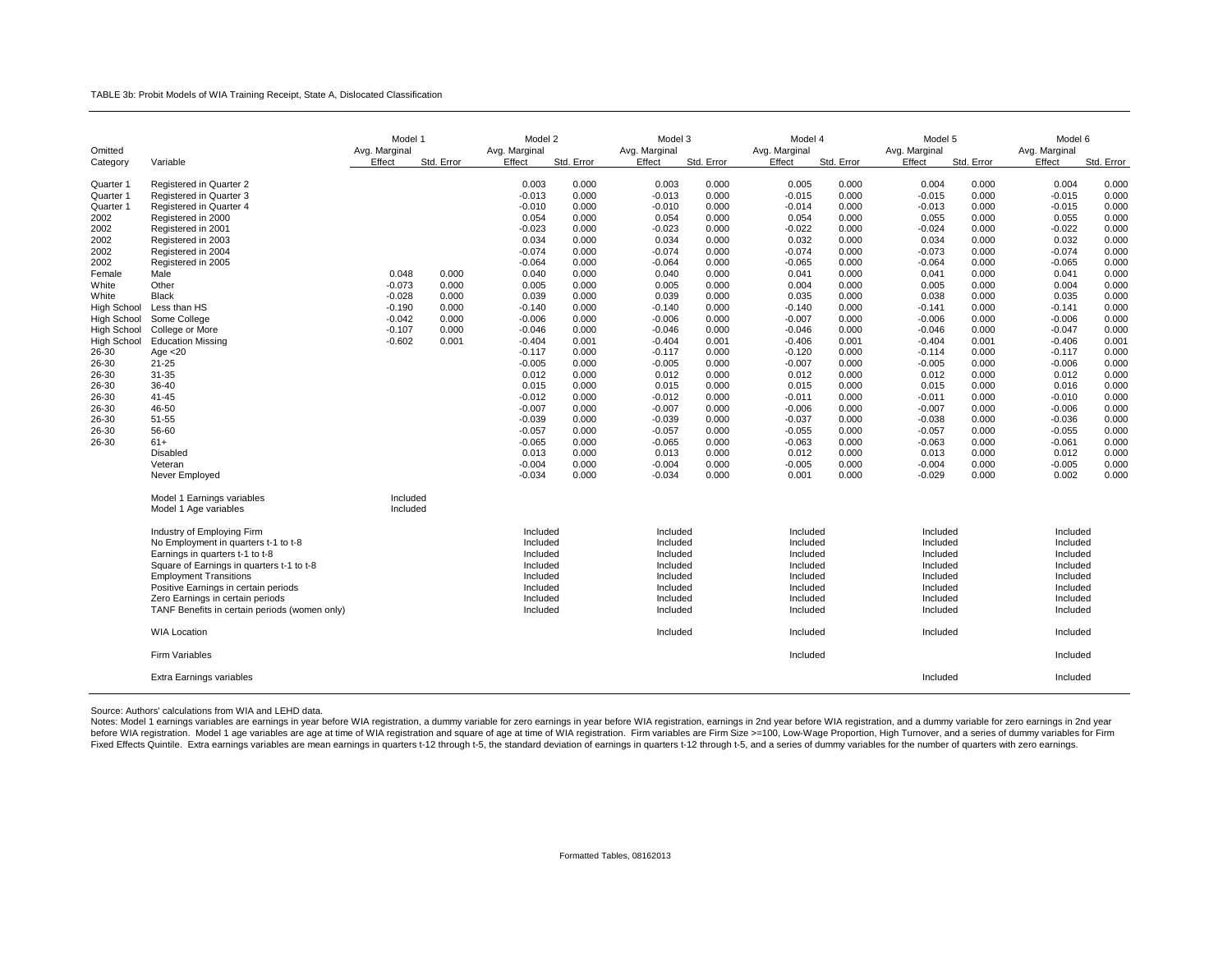### TABLE 3c: Probit Models of WIA Training Receipt, State B, Adult Classification

| Omitted                                                                                                                                                                                                                  |                                                                                                                                                                                                                                                                                                                                                                                             | Model 1<br>Avg. Marginal                                             |                                                                            | Model 2<br>Avg. Marginal                                                                                                                                                                                             |                                                                                                                                                                                  | Model 3<br>Avg. Marginal                                                                                                                                                                                             |                                                                                                                                                                                  | Model 4<br>Avg. Marginal                                                                                                                                                                                             |                                                                                                                                                                                  | Model 5<br>Avg. Marginal                                                                                                                                                                                             |                                                                                                                                                                                  | Model 6<br>Avg. Marginal                                                                                                                                                                                             |                                                                                                                                                                                  |
|--------------------------------------------------------------------------------------------------------------------------------------------------------------------------------------------------------------------------|---------------------------------------------------------------------------------------------------------------------------------------------------------------------------------------------------------------------------------------------------------------------------------------------------------------------------------------------------------------------------------------------|----------------------------------------------------------------------|----------------------------------------------------------------------------|----------------------------------------------------------------------------------------------------------------------------------------------------------------------------------------------------------------------|----------------------------------------------------------------------------------------------------------------------------------------------------------------------------------|----------------------------------------------------------------------------------------------------------------------------------------------------------------------------------------------------------------------|----------------------------------------------------------------------------------------------------------------------------------------------------------------------------------|----------------------------------------------------------------------------------------------------------------------------------------------------------------------------------------------------------------------|----------------------------------------------------------------------------------------------------------------------------------------------------------------------------------|----------------------------------------------------------------------------------------------------------------------------------------------------------------------------------------------------------------------|----------------------------------------------------------------------------------------------------------------------------------------------------------------------------------|----------------------------------------------------------------------------------------------------------------------------------------------------------------------------------------------------------------------|----------------------------------------------------------------------------------------------------------------------------------------------------------------------------------|
| Category                                                                                                                                                                                                                 | Variable                                                                                                                                                                                                                                                                                                                                                                                    | Effect                                                               | Std. Error                                                                 | Effect                                                                                                                                                                                                               | Std. Error                                                                                                                                                                       | Effect                                                                                                                                                                                                               | Std. Error                                                                                                                                                                       | Effect                                                                                                                                                                                                               | Std. Error                                                                                                                                                                       | Effect                                                                                                                                                                                                               | Std. Error                                                                                                                                                                       | Effect                                                                                                                                                                                                               | Std. Error                                                                                                                                                                       |
| Quarter 1<br>Quarter 1<br>Quarter 1<br>2002<br>2002<br>2002<br>2002<br>2002<br>2002<br>Female<br>White<br>White<br>High School<br>High School<br>High School<br>High School<br>26-30<br>26-30<br>26-30<br>26-30<br>26-30 | Registered in Quarter 2<br>Registered in Quarter 3<br>Registered in Quarter 4<br>Registered in 1999<br>Registered in 2000<br>Registered in 2001<br>Registered in 2003<br>Registered in 2004<br>Registered in 2005<br>Male<br>Other<br><b>Black</b><br>Less than HS<br>Some College<br>College or More<br><b>Education Missing</b><br>Age $<$ 20<br>$21 - 25$<br>31-35<br>36-40<br>$41 - 45$ | $-0.022$<br>$-0.296$<br>$-0.254$<br>$-0.141$<br>$-0.007$<br>$-0.046$ | 0.000<br>0.000<br>0.000<br>0.000<br>0.000<br>0.000<br>$\ddot{\phantom{1}}$ | 0.023<br>0.026<br>0.014<br>$-0.103$<br>$-0.175$<br>$-0.093$<br>$-0.018$<br>$-0.098$<br>$-0.302$<br>0.013<br>$-0.045$<br>$-0.012$<br>$-0.073$<br>0.007<br>$-0.006$<br>0.028<br>0.026<br>0.007<br>$-0.014$<br>$-0.040$ | 0.000<br>0.000<br>0.000<br>0.000<br>0.000<br>0.000<br>0.000<br>0.000<br>0.001<br>0.000<br>0.000<br>0.000<br>0.000<br>0.000<br>0.000<br>0.000<br>0.000<br>0.000<br>0.000<br>0.000 | 0.023<br>0.026<br>0.014<br>$-0.103$<br>$-0.175$<br>$-0.093$<br>$-0.018$<br>$-0.098$<br>$-0.302$<br>0.013<br>$-0.045$<br>$-0.012$<br>$-0.073$<br>0.007<br>$-0.006$<br>0.028<br>0.026<br>0.007<br>$-0.014$<br>$-0.040$ | 0.000<br>0.000<br>0.000<br>0.000<br>0.000<br>0.000<br>0.000<br>0.000<br>0.001<br>0.000<br>0.000<br>0.000<br>0.000<br>0.000<br>0.000<br>0.000<br>0.000<br>0.000<br>0.000<br>0.000 | 0.023<br>0.026<br>0.013<br>$-0.103$<br>$-0.175$<br>$-0.093$<br>$-0.018$<br>$-0.097$<br>$-0.302$<br>0.012<br>$-0.045$<br>$-0.010$<br>$-0.072$<br>0.007<br>$-0.006$<br>0.028<br>0.027<br>0.006<br>$-0.015$<br>$-0.040$ | 0.000<br>0.000<br>0.000<br>0.000<br>0.000<br>0.000<br>0.000<br>0.000<br>0.001<br>0.000<br>0.000<br>0.000<br>0.000<br>0.000<br>0.000<br>0.000<br>0.000<br>0.000<br>0.000<br>0.000 | 0.023<br>0.025<br>0.013<br>$-0.102$<br>$-0.174$<br>$-0.092$<br>$-0.018$<br>$-0.101$<br>$-0.309$<br>0.011<br>$-0.045$<br>$-0.013$<br>$-0.072$<br>0.006<br>$-0.008$<br>0.032<br>0.028<br>0.006<br>$-0.015$<br>$-0.042$ | 0.000<br>0.000<br>0.000<br>0.000<br>0.000<br>0.000<br>0.000<br>0.000<br>0.001<br>0.000<br>0.000<br>0.000<br>0.000<br>0.000<br>0.000<br>0.000<br>0.000<br>0.000<br>0.000<br>0.000 | 0.023<br>0.026<br>0.014<br>$-0.102$<br>$-0.174$<br>$-0.092$<br>$-0.018$<br>$-0.097$<br>$-0.298$<br>0.010<br>$-0.045$<br>$-0.011$<br>$-0.071$<br>0.006<br>$-0.008$<br>0.032<br>0.028<br>0.005<br>$-0.015$<br>$-0.042$ | 0.000<br>0.000<br>0.000<br>0.000<br>0.000<br>0.000<br>0.000<br>0.000<br>0.001<br>0.000<br>0.000<br>0.000<br>0.000<br>0.000<br>0.000<br>0.000<br>0.000<br>0.000<br>0.000<br>0.000 |
| 26-30<br>26-30<br>26-30<br>26-30                                                                                                                                                                                         | 46-50<br>51-55<br>56-60<br>$61+$<br>Disabled<br>Veteran<br>Never Employed                                                                                                                                                                                                                                                                                                                   |                                                                      |                                                                            | $-0.040$<br>$-0.048$<br>$-0.069$<br>$-0.184$<br>$-0.127$<br>0.007<br>$-0.022$                                                                                                                                        | 0.000<br>0.000<br>0.000<br>0.000<br>0.000<br>0.000<br>0.000                                                                                                                      | $-0.040$<br>$-0.048$<br>$-0.069$<br>$-0.184$<br>$-0.127$<br>0.007<br>$-0.022$                                                                                                                                        | 0.000<br>0.000<br>0.000<br>0.000<br>0.000<br>0.000<br>0.000                                                                                                                      | $-0.041$<br>$-0.049$<br>$-0.069$<br>$-0.185$<br>$-0.126$<br>0.007<br>$-0.049$                                                                                                                                        | 0.000<br>0.000<br>0.000<br>0.000<br>0.000<br>0.000<br>0.000                                                                                                                      | $-0.042$<br>$-0.050$<br>$-0.074$<br>$-0.183$<br>$-0.125$<br>0.007<br>$-0.003$                                                                                                                                        | 0.000<br>0.000<br>0.000<br>0.000<br>0.000<br>0.000<br>0.000                                                                                                                      | $-0.042$<br>$-0.050$<br>$-0.073$<br>$-0.184$<br>$-0.125$<br>0.007<br>$-0.028$                                                                                                                                        | 0.000<br>0.000<br>0.000<br>0.000<br>0.000<br>0.000<br>0.000                                                                                                                      |
|                                                                                                                                                                                                                          | Model 1 Earnings variables<br>Model 1 Age variables                                                                                                                                                                                                                                                                                                                                         | Included<br>Included                                                 |                                                                            |                                                                                                                                                                                                                      |                                                                                                                                                                                  |                                                                                                                                                                                                                      |                                                                                                                                                                                  |                                                                                                                                                                                                                      |                                                                                                                                                                                  |                                                                                                                                                                                                                      |                                                                                                                                                                                  |                                                                                                                                                                                                                      |                                                                                                                                                                                  |
|                                                                                                                                                                                                                          | Industry of Employing Firm<br>No Employment in quarters t-1 to t-8<br>Earnings in quarters t-1 to t-8<br>Square of Earnings in quarters t-1 to t-8<br><b>Employment Transitions</b><br>Positive Earnings in certain periods<br>Zero Earnings in certain periods<br>UI Experience in certain periods<br>ES Service Events in certain periods                                                 |                                                                      |                                                                            | Included<br>Included<br>Included<br>Included<br>Included<br>Included<br>Included<br>Included<br>Included                                                                                                             |                                                                                                                                                                                  | Included<br>Included<br>Included<br>Included<br>Included<br>Included<br>Included<br>Included<br>Included                                                                                                             |                                                                                                                                                                                  | Included<br>Included<br>Included<br>Included<br>Included<br>Included<br>Included<br>Included<br>Included                                                                                                             |                                                                                                                                                                                  | Included<br>Included<br>Included<br>Included<br>Included<br>Included<br>Included<br>Included<br>Included                                                                                                             |                                                                                                                                                                                  | Included<br>Included<br>Included<br>Included<br>Included<br>Included<br>Included<br>Included<br>Included                                                                                                             |                                                                                                                                                                                  |
|                                                                                                                                                                                                                          | <b>WIA Location</b>                                                                                                                                                                                                                                                                                                                                                                         |                                                                      |                                                                            |                                                                                                                                                                                                                      |                                                                                                                                                                                  | Included                                                                                                                                                                                                             |                                                                                                                                                                                  | Included                                                                                                                                                                                                             |                                                                                                                                                                                  | Included                                                                                                                                                                                                             |                                                                                                                                                                                  | Included                                                                                                                                                                                                             |                                                                                                                                                                                  |
|                                                                                                                                                                                                                          | <b>Firm Variables</b>                                                                                                                                                                                                                                                                                                                                                                       |                                                                      |                                                                            |                                                                                                                                                                                                                      |                                                                                                                                                                                  |                                                                                                                                                                                                                      |                                                                                                                                                                                  | Included                                                                                                                                                                                                             |                                                                                                                                                                                  |                                                                                                                                                                                                                      |                                                                                                                                                                                  | Included                                                                                                                                                                                                             |                                                                                                                                                                                  |
|                                                                                                                                                                                                                          | Extra Earnings variables                                                                                                                                                                                                                                                                                                                                                                    | Included                                                             |                                                                            |                                                                                                                                                                                                                      |                                                                                                                                                                                  |                                                                                                                                                                                                                      |                                                                                                                                                                                  |                                                                                                                                                                                                                      |                                                                                                                                                                                  | Included                                                                                                                                                                                                             |                                                                                                                                                                                  | Included                                                                                                                                                                                                             |                                                                                                                                                                                  |

Source: Authors' calculations from WIA and LEHD data.

Notes: Model 1 earnings variables are earnings in year before WIA registration, a dummy variable for zero earnings in year before WIA registration, earnings in 2nd year before WIA registration, and a dummy variable for zer Fixed Effects Quintile. Extra earnings variables are mean earnings in quarters t-12 through t-5, the standard deviation of earnings in quarters t-12 through t-5, and a series of dummy variables for the number of quarters w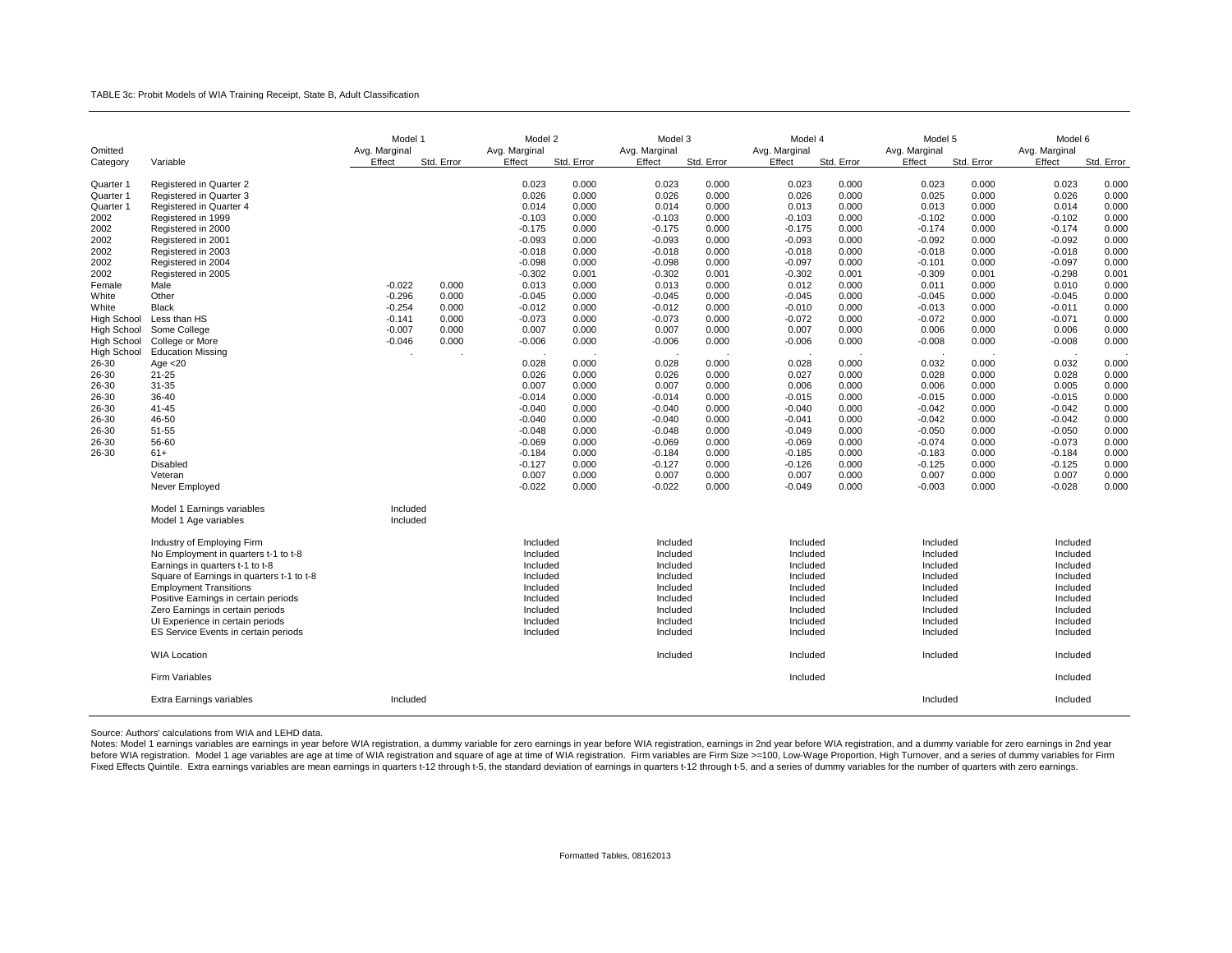#### TABLE 3d: Probit Models of WIA Training Receipt, State B, Dislocated Classification

| Omitted                                                                                                                                                                                                                                                             |                                                                                                                                                                                                                                                                                                                                                                                                                                                               | Model 1<br>Avg. Marginal                                    |                                                               | Model 2<br>Avg. Marginal                                                                                                                                                                                                                                                                        |                                                                                                                                                                                                                                        | Model 3<br>Avg. Marginal                                                                                                                                                                                                                                                                        |                                                                                                                                                                                                                                        | Model 4<br>Avg. Marginal                                                                                                                                                                                                                                                                        |                                                                                                                                                                                                                                        | Model 5<br>Avg. Marginal                                                                                                                                                                                                                                                                        |                                                                                                                                                                                                                                        | Model 6<br>Avg. Marginal                                                                                                                                                                                                                                                                     |                                                                                                                                                                                                                                        |
|---------------------------------------------------------------------------------------------------------------------------------------------------------------------------------------------------------------------------------------------------------------------|---------------------------------------------------------------------------------------------------------------------------------------------------------------------------------------------------------------------------------------------------------------------------------------------------------------------------------------------------------------------------------------------------------------------------------------------------------------|-------------------------------------------------------------|---------------------------------------------------------------|-------------------------------------------------------------------------------------------------------------------------------------------------------------------------------------------------------------------------------------------------------------------------------------------------|----------------------------------------------------------------------------------------------------------------------------------------------------------------------------------------------------------------------------------------|-------------------------------------------------------------------------------------------------------------------------------------------------------------------------------------------------------------------------------------------------------------------------------------------------|----------------------------------------------------------------------------------------------------------------------------------------------------------------------------------------------------------------------------------------|-------------------------------------------------------------------------------------------------------------------------------------------------------------------------------------------------------------------------------------------------------------------------------------------------|----------------------------------------------------------------------------------------------------------------------------------------------------------------------------------------------------------------------------------------|-------------------------------------------------------------------------------------------------------------------------------------------------------------------------------------------------------------------------------------------------------------------------------------------------|----------------------------------------------------------------------------------------------------------------------------------------------------------------------------------------------------------------------------------------|----------------------------------------------------------------------------------------------------------------------------------------------------------------------------------------------------------------------------------------------------------------------------------------------|----------------------------------------------------------------------------------------------------------------------------------------------------------------------------------------------------------------------------------------|
| Category                                                                                                                                                                                                                                                            | Variable                                                                                                                                                                                                                                                                                                                                                                                                                                                      | Effect                                                      | Std. Error                                                    | Effect                                                                                                                                                                                                                                                                                          | Std. Error                                                                                                                                                                                                                             | Effect                                                                                                                                                                                                                                                                                          | Std. Error                                                                                                                                                                                                                             | Effect                                                                                                                                                                                                                                                                                          | Std. Error                                                                                                                                                                                                                             | Effect                                                                                                                                                                                                                                                                                          | Std. Error                                                                                                                                                                                                                             | Effect                                                                                                                                                                                                                                                                                       | Std. Error                                                                                                                                                                                                                             |
| Quarter 1<br>Quarter 1<br>Quarter 1<br>2002<br>2002<br>2002<br>2002<br>2002<br>2002<br>Female<br>White<br>White<br>High School<br>High School<br>High School<br><b>High School</b><br>26-30<br>26-30<br>26-30<br>26-30<br>26-30<br>26-30<br>26-30<br>26-30<br>26-30 | Registered in Quarter 2<br>Registered in Quarter 3<br>Registered in Quarter 4<br>Registered in 1999<br>Registered in 2000<br>Registered in 2001<br>Registered in 2003<br>Registered in 2004<br>Registered in 2005<br>Male<br>Other<br><b>Black</b><br>Less than HS<br>Some College<br>College or More<br><b>Education Missing</b><br>Age $<$ 20<br>$21 - 25$<br>31-35<br>36-40<br>$41 - 45$<br>46-50<br>51-55<br>56-60<br>$61+$<br><b>Disabled</b><br>Veteran | 0.011<br>$-0.203$<br>$-0.285$<br>$-0.143$<br>0.012<br>0.063 | 0.000<br>0.000<br>0.000<br>0.000<br>0.000<br>0.000<br>$\cdot$ | 0.028<br>0.043<br>0.015<br>$-0.066$<br>$-0.129$<br>$-0.067$<br>$-0.029$<br>$-0.136$<br>$-0.308$<br>0.020<br>$-0.025$<br>$-0.047$<br>$-0.060$<br>0.015<br>0.026<br>$-0.009$<br>0.010<br>$-0.005$<br>$-0.021$<br>$-0.052$<br>$-0.077$<br>$-0.119$<br>$-0.151$<br>$-0.175$<br>$-0.023$<br>$-0.007$ | 0.000<br>0.000<br>0.000<br>0.000<br>0.000<br>0.000<br>0.000<br>0.000<br>0.001<br>0.000<br>0.000<br>0.000<br>0.000<br>0.000<br>0.000<br>0.000<br>0.000<br>0.000<br>0.000<br>0.000<br>0.000<br>0.000<br>0.000<br>0.000<br>0.000<br>0.000 | 0.028<br>0.043<br>0.015<br>$-0.066$<br>$-0.129$<br>$-0.067$<br>$-0.029$<br>$-0.136$<br>$-0.308$<br>0.020<br>$-0.025$<br>$-0.047$<br>$-0.060$<br>0.015<br>0.026<br>$-0.009$<br>0.010<br>$-0.005$<br>$-0.021$<br>$-0.052$<br>$-0.077$<br>$-0.119$<br>$-0.151$<br>$-0.175$<br>$-0.023$<br>$-0.007$ | 0.000<br>0.000<br>0.000<br>0.000<br>0.000<br>0.000<br>0.000<br>0.000<br>0.001<br>0.000<br>0.000<br>0.000<br>0.000<br>0.000<br>0.000<br>0.000<br>0.000<br>0.000<br>0.000<br>0.000<br>0.000<br>0.000<br>0.000<br>0.000<br>0.000<br>0.000 | 0.026<br>0.044<br>0.016<br>$-0.066$<br>$-0.130$<br>$-0.065$<br>$-0.028$<br>$-0.134$<br>$-0.309$<br>0.019<br>$-0.024$<br>$-0.046$<br>$-0.059$<br>0.014<br>0.025<br>$-0.005$<br>0.010<br>$-0.004$<br>$-0.020$<br>$-0.051$<br>$-0.075$<br>$-0.116$<br>$-0.148$<br>$-0.172$<br>$-0.023$<br>$-0.007$ | 0.000<br>0.000<br>0.000<br>0.000<br>0.000<br>0.000<br>0.000<br>0.000<br>0.001<br>0.000<br>0.000<br>0.000<br>0.000<br>0.000<br>0.000<br>0.000<br>0.000<br>0.000<br>0.000<br>0.000<br>0.000<br>0.000<br>0.000<br>0.000<br>0.000<br>0.000 | 0.027<br>0.044<br>0.016<br>$-0.064$<br>$-0.129$<br>$-0.065$<br>$-0.029$<br>$-0.135$<br>$-0.306$<br>0.018<br>$-0.026$<br>$-0.047$<br>$-0.059$<br>0.015<br>0.023<br>$-0.002$<br>0.011<br>$-0.006$<br>$-0.022$<br>$-0.053$<br>$-0.078$<br>$-0.120$<br>$-0.152$<br>$-0.175$<br>$-0.024$<br>$-0.007$ | 0.000<br>0.000<br>0.000<br>0.000<br>0.000<br>0.000<br>0.000<br>0.000<br>0.001<br>0.000<br>0.000<br>0.000<br>0.000<br>0.000<br>0.000<br>0.000<br>0.000<br>0.000<br>0.000<br>0.000<br>0.000<br>0.000<br>0.000<br>0.000<br>0.000<br>0.000 | 0.026<br>0.045<br>0.017<br>$-0.065$<br>$-0.130$<br>$-0.065$<br>$-0.028$<br>$-0.133$<br>$-0.306$<br>0.018<br>$-0.024$<br>$-0.045$<br>$-0.058$<br>0.014<br>0.023<br>0.001<br>0.011<br>$-0.005$<br>$-0.021$<br>$-0.052$<br>$-0.076$<br>$-0.117$<br>$-0.150$<br>$-0.172$<br>$-0.023$<br>$-0.008$ | 0.000<br>0.000<br>0.000<br>0.000<br>0.000<br>0.000<br>0.000<br>0.000<br>0.001<br>0.000<br>0.000<br>0.000<br>0.000<br>0.000<br>0.000<br>0.000<br>0.000<br>0.000<br>0.000<br>0.000<br>0.000<br>0.000<br>0.000<br>0.000<br>0.000<br>0.000 |
|                                                                                                                                                                                                                                                                     | Never Employed<br>Model 1 Earnings variables<br>Model 1 Age variables                                                                                                                                                                                                                                                                                                                                                                                         | Included<br>Included                                        |                                                               | $-0.001$                                                                                                                                                                                                                                                                                        | 0.000                                                                                                                                                                                                                                  | $-0.001$                                                                                                                                                                                                                                                                                        | 0.000                                                                                                                                                                                                                                  | $-0.039$                                                                                                                                                                                                                                                                                        | 0.000                                                                                                                                                                                                                                  | 0.010                                                                                                                                                                                                                                                                                           | 0.000                                                                                                                                                                                                                                  | $-0.024$                                                                                                                                                                                                                                                                                     | 0.000                                                                                                                                                                                                                                  |
|                                                                                                                                                                                                                                                                     | Industry of Employing Firm<br>No Employment in quarters t-1 to t-8<br>Earnings in quarters t-1 to t-8<br>Square of Earnings in quarters t-1 to t-8<br><b>Employment Transitions</b><br>Positive Earnings in certain periods<br>Zero Earnings in certain periods<br>UI Experience in certain periods<br>ES Service Events in certain periods<br><b>WIA Location</b><br><b>Firm Variables</b>                                                                   |                                                             |                                                               | Included<br>Included<br>Included<br>Included<br>Included<br>Included<br>Included<br>Included<br>Included                                                                                                                                                                                        |                                                                                                                                                                                                                                        | Included<br>Included<br>Included<br>Included<br>Included<br>Included<br>Included<br>Included<br>Included<br>Included                                                                                                                                                                            |                                                                                                                                                                                                                                        | Included<br>Included<br>Included<br>Included<br>Included<br>Included<br>Included<br>Included<br>Included<br>Included<br>Included                                                                                                                                                                |                                                                                                                                                                                                                                        | Included<br>Included<br>Included<br>Included<br>Included<br>Included<br>Included<br>Included<br>Included<br>Included                                                                                                                                                                            |                                                                                                                                                                                                                                        | Included<br>Included<br>Included<br>Included<br>Included<br>Included<br>Included<br>Included<br>Included<br>Included<br>Included                                                                                                                                                             |                                                                                                                                                                                                                                        |
|                                                                                                                                                                                                                                                                     | Extra Earnings variables                                                                                                                                                                                                                                                                                                                                                                                                                                      | Included                                                    |                                                               |                                                                                                                                                                                                                                                                                                 |                                                                                                                                                                                                                                        |                                                                                                                                                                                                                                                                                                 |                                                                                                                                                                                                                                        |                                                                                                                                                                                                                                                                                                 |                                                                                                                                                                                                                                        | Included                                                                                                                                                                                                                                                                                        |                                                                                                                                                                                                                                        | Included                                                                                                                                                                                                                                                                                     |                                                                                                                                                                                                                                        |

Source: Authors' calculations from WIA and LEHD data.

Notes: Model 1 earnings variables are earnings in year before WIA registration, a dummy variable for zero earnings in year before WIA registration, earnings in 2nd year before WIA registration, and a dummy variable for zer Fixed Effects Quintile. Extra earnings variables are mean earnings in quarters t-12 through t-5, the standard deviation of earnings in quarters t-12 through t-5, and a series of dummy variables for the number of quarters w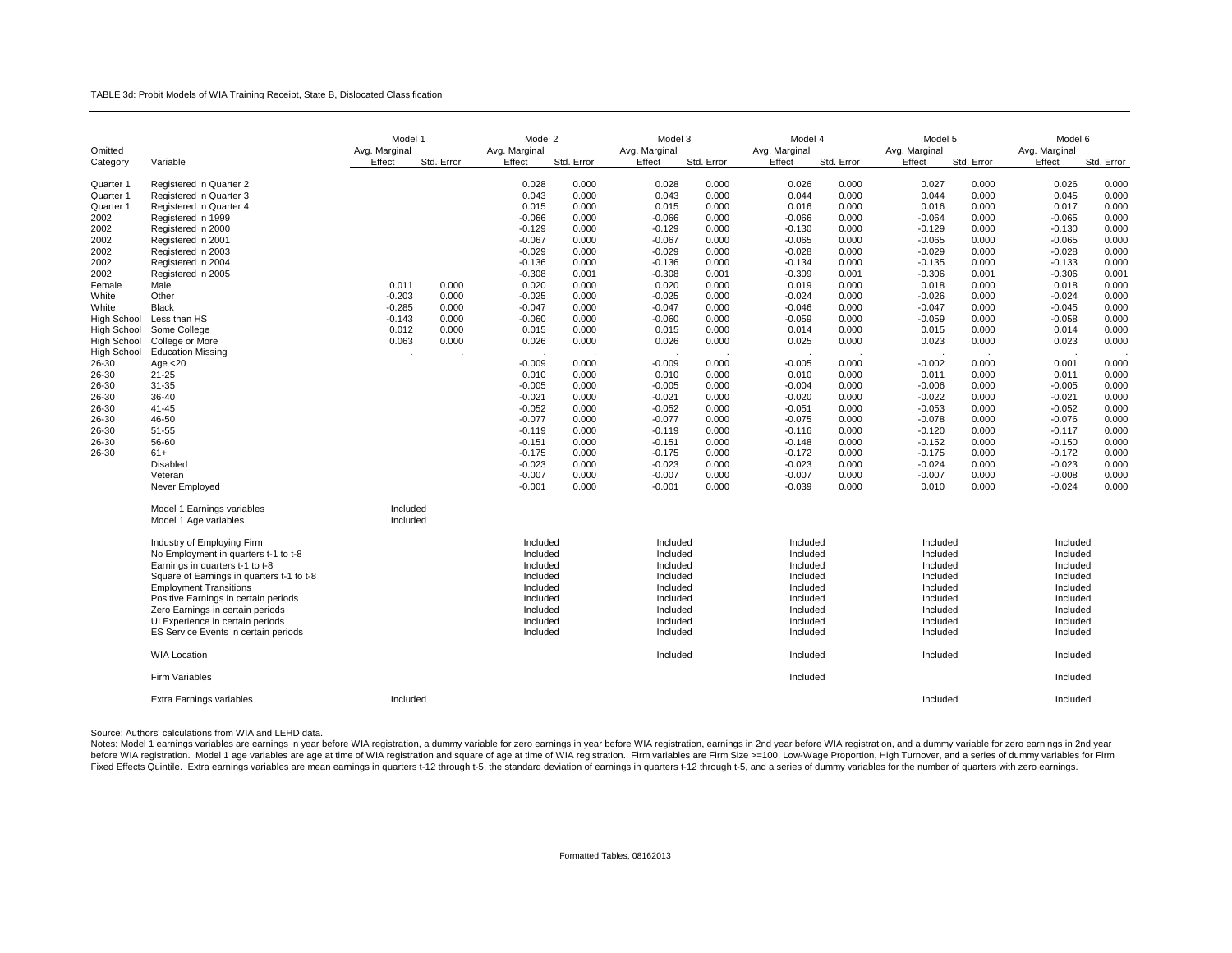|                       |                        |           | <b>Adult Classification</b> |         |           | <b>Dislocated Classification</b> |         |  |  |
|-----------------------|------------------------|-----------|-----------------------------|---------|-----------|----------------------------------|---------|--|--|
|                       |                        | Treatment | Standard                    |         | Treatment | Standard                         |         |  |  |
|                       |                        | Effect    | Error                       | P-value | Effect    | Error                            | P-value |  |  |
| Earnings, Differences |                        |           |                             |         |           |                                  |         |  |  |
|                       | $t+1$                  | $-597$    | 55                          | < .0001 | $-939$    | 104                              | < .0001 |  |  |
|                       | $t+2$                  | $-464$    | 59                          | < .0001 | $-1121$   | 102                              | < .0001 |  |  |
|                       | $t + 3$                | $-276$    | 67                          | < .0001 | $-969$    | 105                              | < .0001 |  |  |
|                       | $t + 4$                | $-39$     | 67                          | 0.597   | $-546$    | 104                              | < .0001 |  |  |
|                       | $t + 5$                | $-11$     | 69                          | 0.887   | $-478$    | 105                              | < .0001 |  |  |
|                       | $t + 6$                | 214       | 74                          | 0.009   | $-281$    | 112                              | 0.014   |  |  |
|                       | $t+7$                  | 245       | 69                          | 0.001   | $-180$    | 110                              | 0.103   |  |  |
|                       | $t + 8$                | 274       | 70                          | 0.000   | $-154$    | 112                              | 0.174   |  |  |
|                       | $t + 9$                | 304       | 72                          | 0.000   | $-491$    | 161                              | 0.002   |  |  |
|                       | $t + 10$               | 393       | 72                          | < .0001 | $-155$    | 114                              | 0.179   |  |  |
|                       | $t + 11$               | 261       | 74                          | 0.001   | $-123$    | 124                              | 0.330   |  |  |
|                       | $t+12$                 | 299       | 75                          | 0.000   | $-129$    | 118                              | 0.281   |  |  |
|                       | Total, $t+1$ to $t+12$ | 602       | 641                         | 0.387   | $-5567$   | 1047                             | < .0001 |  |  |
|                       | Total, $t+9$ to $t+12$ | 1257      | 270                         | < .0001 | $-899$    | 447                              | 0.045   |  |  |
| Employed              |                        |           |                             |         |           |                                  |         |  |  |
|                       | $t+1$                  | $-0.070$  | 0.008                       | < .0001 | $-0.067$  | 0.010                            | < .0001 |  |  |
|                       | $t+2$                  | $-0.030$  | 0.008                       | 0.000   | $-0.055$  | 0.009                            | < .0001 |  |  |
|                       | $t + 3$                | $-0.013$  | 0.007                       | 0.121   | $-0.030$  | 0.009                            | 0.001   |  |  |
|                       | $t + 4$                | $-0.003$  | 0.007                       | 0.729   | $-0.001$  | 0.009                            | 0.886   |  |  |
|                       | $t + 5$                | 0.012     | 0.007                       | 0.126   | 0.009     | 0.009                            | 0.316   |  |  |
|                       | $t + 6$                | 0.022     | 0.007                       | 0.007   | 0.026     | 0.009                            | 0.004   |  |  |
|                       | $t+7$                  | 0.021     | 0.007                       | 0.009   | 0.043     | 0.009                            | < .0001 |  |  |
|                       | $t + 8$                | 0.007     | 0.007                       | 0.366   | 0.039     | 0.009                            | < .0001 |  |  |
|                       | $t + 9$                | 0.018     | 0.008                       | 0.032   | 0.035     | 0.009                            | 0.000   |  |  |
|                       | $t + 10$               | 0.028     | 0.008                       | 0.001   | 0.036     | 0.009                            | < .0001 |  |  |
|                       | $t + 11$               | 0.018     | 0.008                       | 0.028   | 0.051     | 0.009                            | < .0001 |  |  |
|                       | $t+12$                 | 0.022     | 0.008                       | 0.008   | 0.037     | 0.009                            | < .0001 |  |  |

TABLE 4a: Impacts on Earnings & Employment, Inverse Propensity Score Weighting, Model 6, State A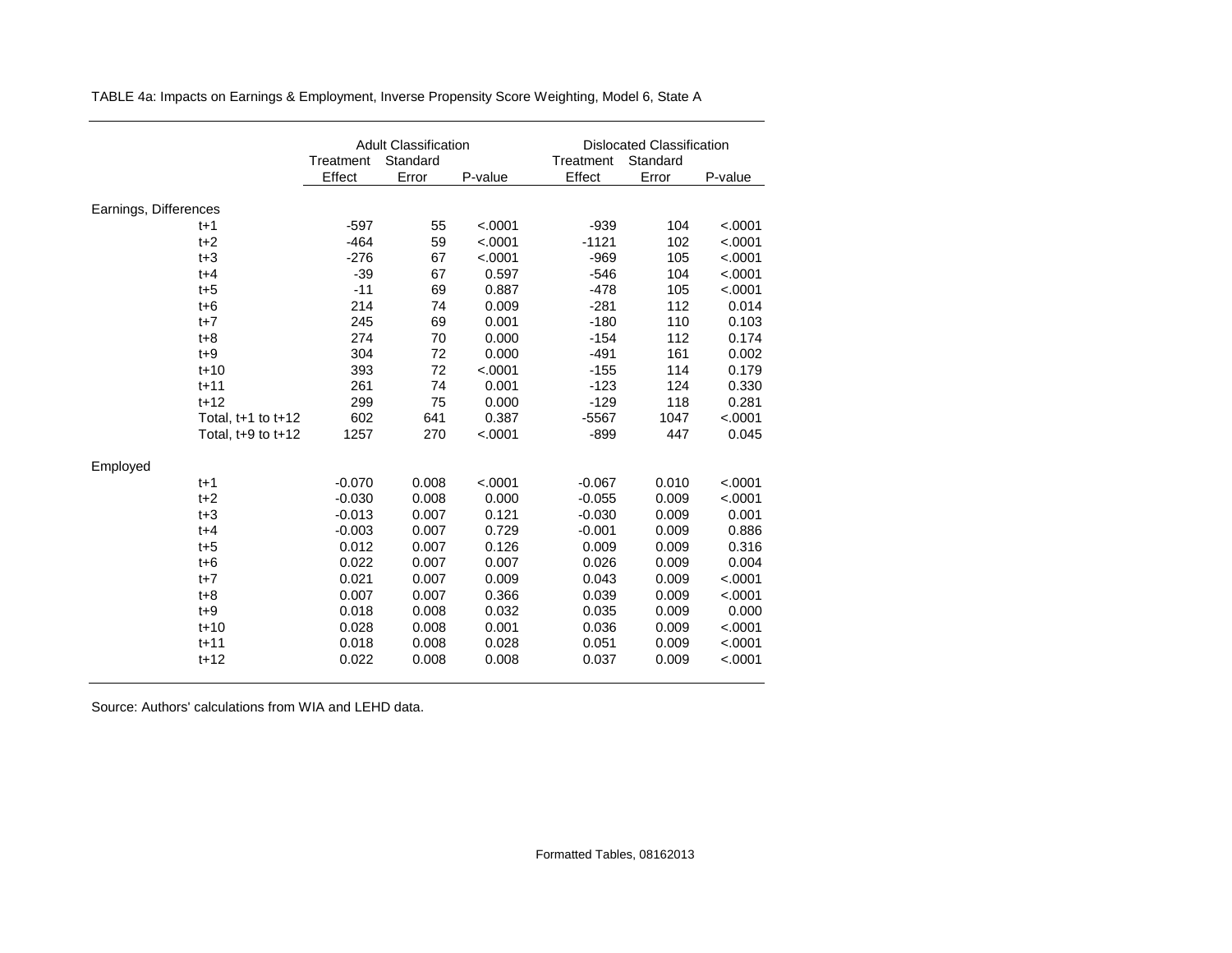|                       |                        |           | <b>Adult Classification</b> |         |           | <b>Dislocated Classification</b> |         |  |  |
|-----------------------|------------------------|-----------|-----------------------------|---------|-----------|----------------------------------|---------|--|--|
|                       |                        | Treatment | Standard                    |         | Treatment | Standard                         |         |  |  |
|                       |                        | Effect    | Error                       | P-value | Effect    | Error                            | P-value |  |  |
| Earnings, Differences |                        |           |                             |         |           |                                  |         |  |  |
| t+1                   |                        | $-688$    | 37                          | < .0001 | $-1258$   | 63                               | < .0001 |  |  |
| $t+2$                 |                        | $-633$    | 43                          | < .0001 | $-1295$   | 62                               | < .0001 |  |  |
| $t + 3$               |                        | $-374$    | 45                          | < .0001 | $-1179$   | 66                               | < .0001 |  |  |
| $t + 4$               |                        | $-184$    | 46                          | < .0001 | $-852$    | 65                               | < .0001 |  |  |
| $t + 5$               |                        | 24        | 49                          | 0.630   | $-662$    | 66                               | < .0001 |  |  |
| $t + 6$               |                        | 81        | 50                          | 0.105   | $-399$    | 67                               | < .0001 |  |  |
| $t+7$                 |                        | 157       | 50                          | 0.002   | $-262$    | 69                               | 0.000   |  |  |
| $t + 8$               |                        | 245       | 53                          | < .0001 | $-134$    | 68                               | 0.051   |  |  |
| $t + 9$               |                        | 368       | 53                          | < .0001 | $-26$     | 71                               | 0.713   |  |  |
| $t + 10$              |                        | 405       | 54                          | < .0001 | 163       | 71                               | 0.022   |  |  |
| $t + 11$              |                        | 486       | 55                          | < .0001 | 310       | 71                               | < .0001 |  |  |
| $t+12$                |                        | 445       | 56                          | < .0001 | 368       | 72                               | < .0001 |  |  |
|                       | Total, $t+1$ to $t+12$ | 329       | 467                         | 0.480   | $-5227$   | 653                              | < .0001 |  |  |
|                       | Total, $t+9$ to $t+12$ | 1703      | 201                         | < .0001 | 815       | 265                              | 0.002   |  |  |
| Employed              |                        |           |                             |         |           |                                  |         |  |  |
| $t+1$                 |                        | $-0.084$  | 0.006                       | < .0001 | $-0.120$  | 0.006                            | < .0001 |  |  |
| $t+2$                 |                        | $-0.049$  | 0.006                       | < .0001 | $-0.105$  | 0.006                            | < .0001 |  |  |
| $t + 3$               |                        | $-0.017$  | 0.006                       | 0.007   | $-0.086$  | 0.006                            | < .0001 |  |  |
| $t + 4$               |                        | 0.010     | 0.006                       | 0.106   | $-0.066$  | 0.005                            | < .0001 |  |  |
| $t + 5$               |                        | 0.018     | 0.006                       | 0.004   | $-0.046$  | 0.005                            | < .0001 |  |  |
| $t + 6$               |                        | 0.026     | 0.006                       | < .0001 | $-0.025$  | 0.005                            | < .0001 |  |  |
| $t+7$                 |                        | 0.023     | 0.006                       | 0.000   | $-0.019$  | 0.005                            | 0.000   |  |  |
| $t + 8$               |                        | 0.046     | 0.006                       | < .0001 | $-0.003$  | 0.005                            | 0.559   |  |  |
| $t + 9$               |                        | 0.047     | 0.006                       | < .0001 | 0.001     | 0.005                            | 0.862   |  |  |
| $t+10$                |                        | 0.049     | 0.006                       | < .0001 | 0.007     | 0.005                            | 0.191   |  |  |
| $t + 11$              |                        | 0.056     | 0.006                       | < .0001 | 0.016     | 0.005                            | 0.003   |  |  |
| $t+12$                |                        | 0.055     | 0.006                       | < .0001 | 0.017     | 0.005                            | 0.002   |  |  |

TABLE 4b: Impacts on Earnings & Employment, Inverse Propensity Score Weighting, Model 6, State B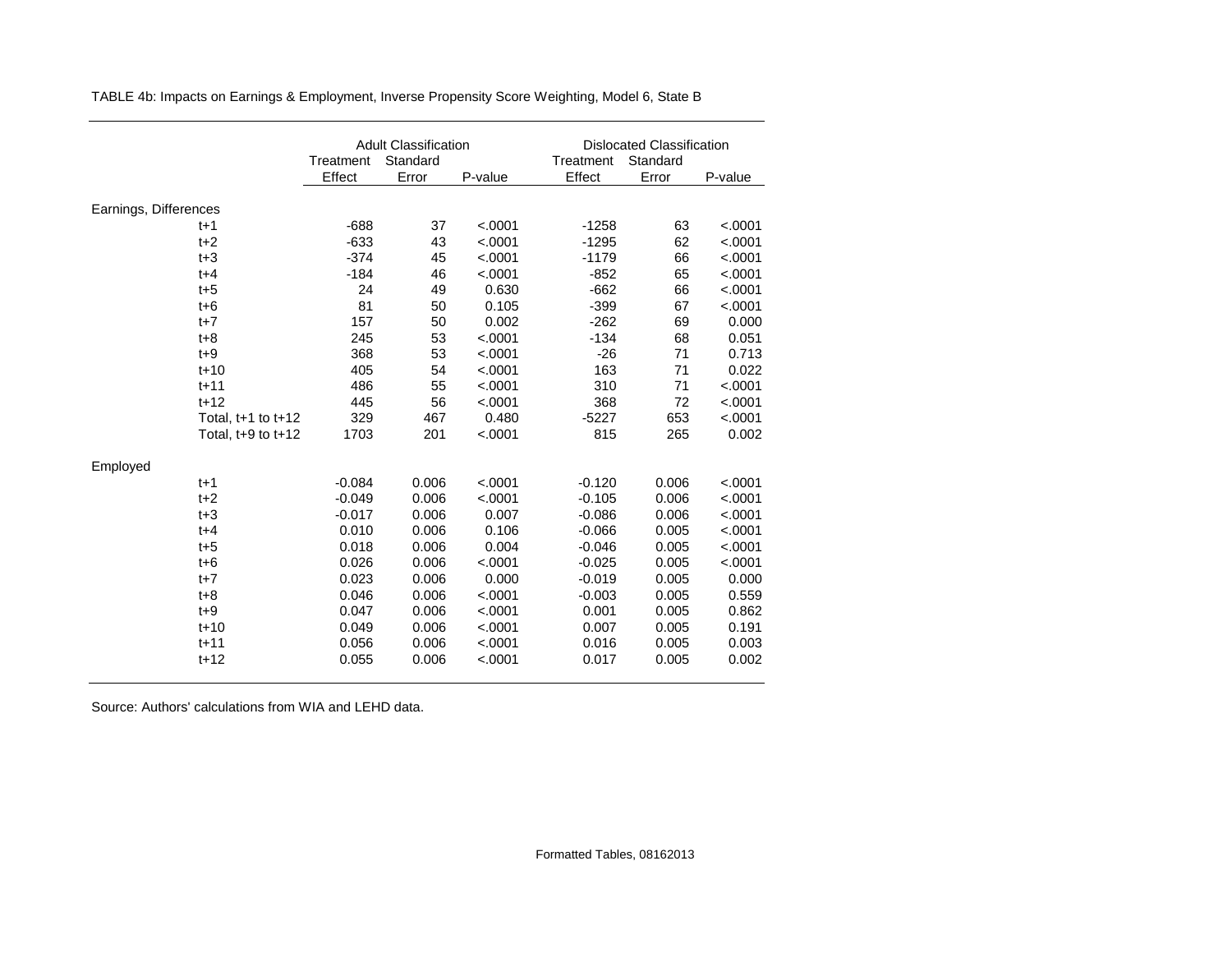TABLE 5a: Impacts on Earnings, Inverse Propensity Score Weighting, Model 6, State A

|       |                        | Treatment | <b>Adult Classification</b><br>Standard |         | <b>Dislocated Classification</b><br>Treatment |       |         |
|-------|------------------------|-----------|-----------------------------------------|---------|-----------------------------------------------|-------|---------|
|       |                        | Effect    | Error                                   | P-value | Effect                                        | Error | P-value |
| Women | Total, $t+1$ to $t+12$ | 625       | 761                                     | 0.444   | $-7,254$                                      | 1229  | < .0001 |
|       | Total, $t+9$ to $t+12$ | 1,204     | 318                                     | 0.001   | $-1,119$                                      | 504   | 0.029   |
| Men   | Total, $t+1$ to $t+12$ | 382       | 1123                                    | 0.758   | $-5,254$                                      | 1805  | 0.004   |
|       | Total, $t+9$ to $t+12$ | 1,256     | 477                                     | 0.019   | $-1,316$                                      | 792   | 0.096   |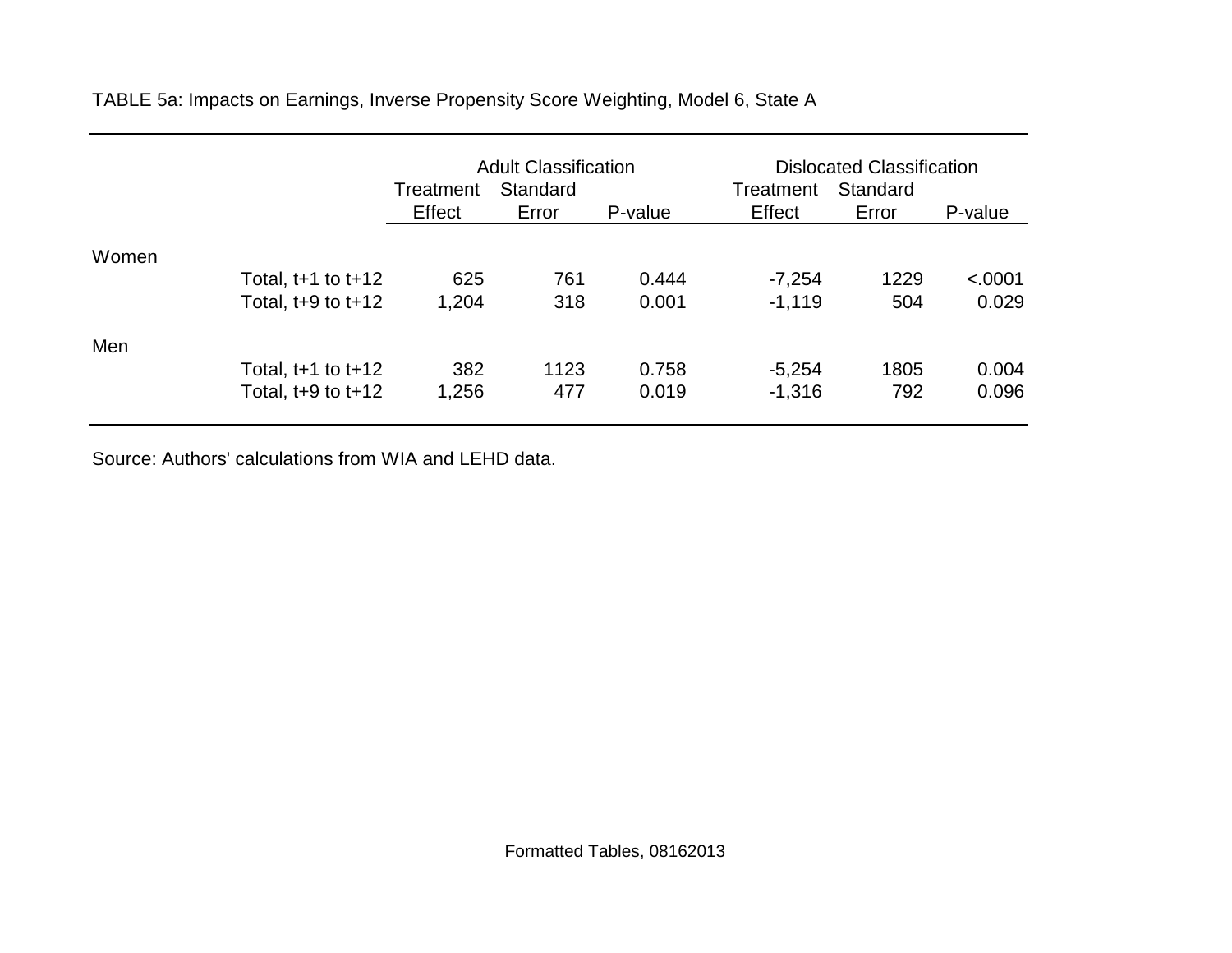TABLE 5b: Impacts on Earnings, Inverse Propensity Score Weighting, Model 6, State B

|       |                        | Treatment | <b>Adult Classification</b><br>Standard |         | <b>Dislocated Classification</b><br>Standard<br>Treatment |       |         |
|-------|------------------------|-----------|-----------------------------------------|---------|-----------------------------------------------------------|-------|---------|
|       |                        | Effect    | Error                                   | P-value | Effect                                                    | Error | P-value |
| Women | Total, $t+1$ to $t+12$ | 1,355     | 525                                     | 0.010   | $-5,074$                                                  | 824   | < .0001 |
|       | Total, $t+9$ to $t+12$ | 2,238     | 228                                     | < .0001 | 566                                                       | 338   | 0.096   |
| Men   | Total, $t+1$ to $t+12$ | 236       | 861                                     | 0.784   | $-3,675$                                                  | 949   | 0.000   |
|       | Total, $t+9$ to $t+12$ | 2,056     | 363                                     | < .0001 | 1,756                                                     | 383   | < .0001 |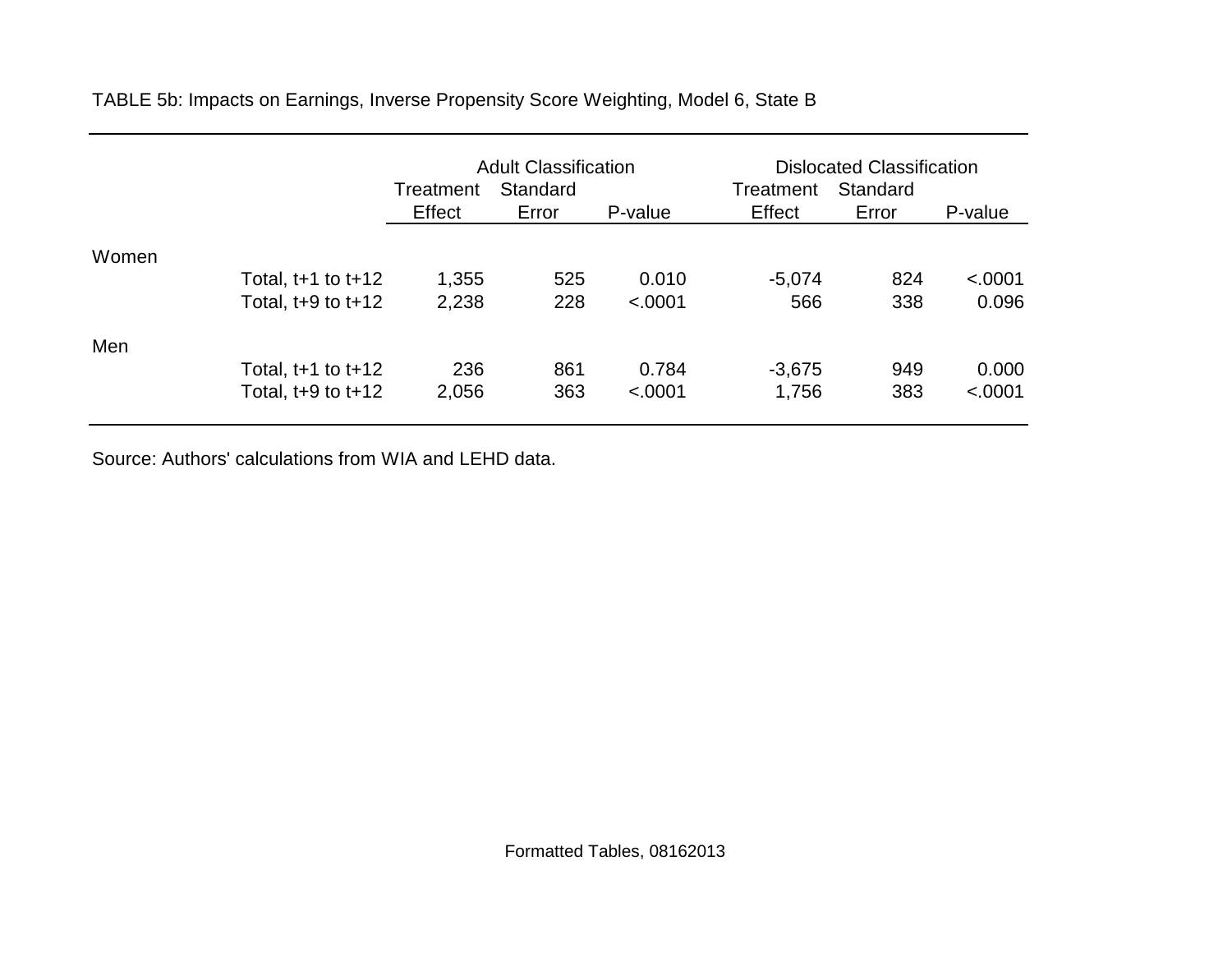|                                |          | <b>Adult Classification</b><br>Standard<br>Treatment<br>Effect<br>Error<br>P-value |       |       | <b>Dislocated Classification</b><br>Treatment<br>Effect | P-value |         |
|--------------------------------|----------|------------------------------------------------------------------------------------|-------|-------|---------------------------------------------------------|---------|---------|
|                                |          |                                                                                    |       |       |                                                         | Error   |         |
| <b>High Fixed Effect</b>       | $t + 12$ | 0.006                                                                              | 0.007 | 0.401 | $-0.001$                                                | 0.008   | 0.892   |
| No Fixed Effect                | $t + 12$ | 0.008                                                                              | 0.006 | 0.186 | 0.010                                                   | 0.007   | 0.179   |
| <b>Continuous Fixed Effect</b> | $t + 12$ | 0.003                                                                              | 0.005 | 0.477 | $-0.011$                                                | 0.005   | 0.053   |
| Firm Size $\ge$ = 100          | $t + 12$ | 0.005                                                                              | 0.009 | 0.637 | $-0.015$                                                | 0.011   | 0.167   |
| <b>High Turnover</b>           | $t+12$   | $-0.009$                                                                           | 0.008 | 0.301 | 0.006                                                   | 0.009   | 0.481   |
| Switched Industry              | $t+12$   | $-0.001$                                                                           | 0.009 | 0.909 | 0.054                                                   | 0.010   | < .0001 |

TABLE 6a: Impacts on Firm Characteristics, Inverse Propensity Score Weighting, Model 6, State A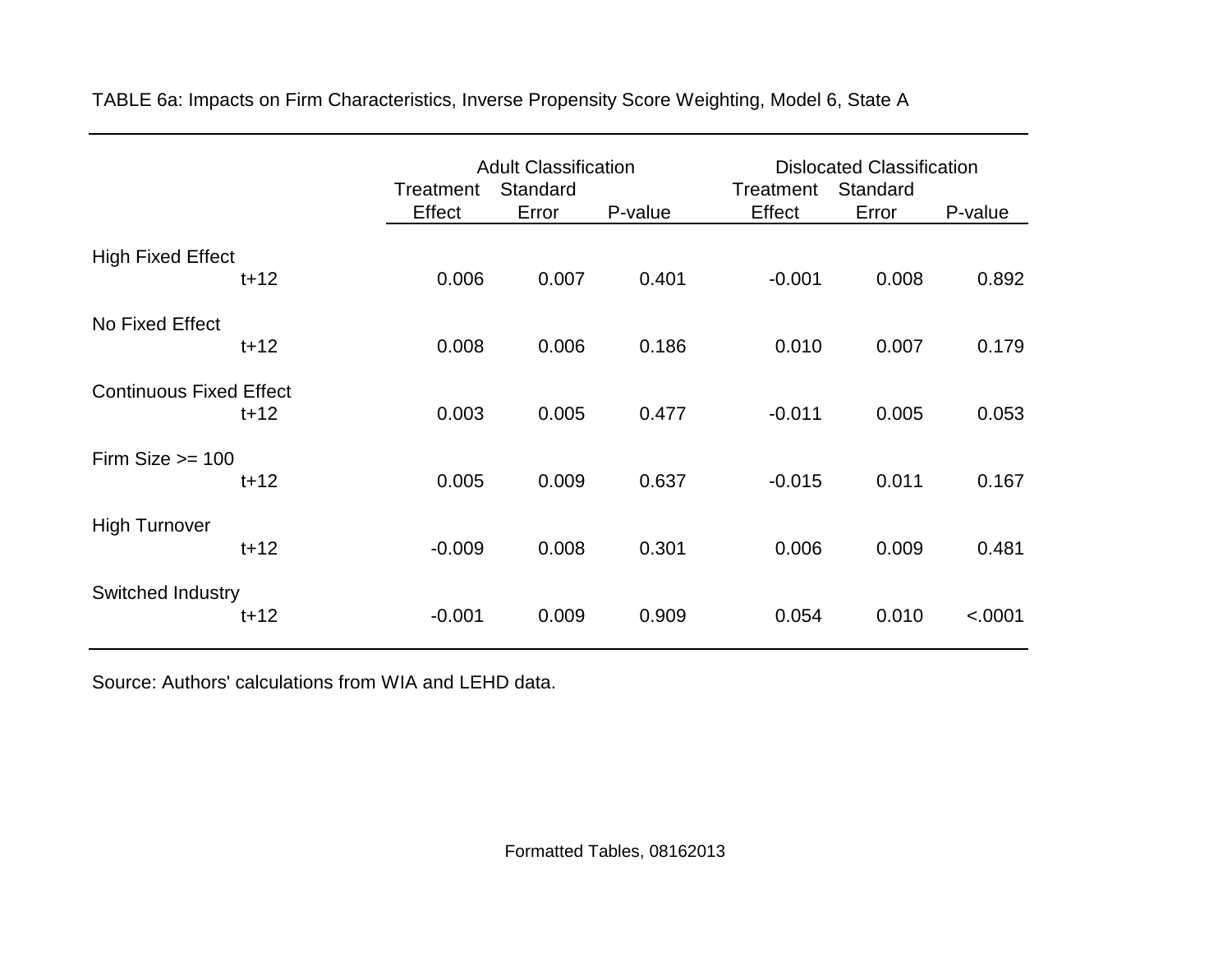|                                |          | Treatment<br>Effect | <b>Adult Classification</b><br>Standard<br>Error | P-value | Treatment<br>Effect | <b>Dislocated Classification</b><br>Standard<br>Error<br>P-value |         |  |
|--------------------------------|----------|---------------------|--------------------------------------------------|---------|---------------------|------------------------------------------------------------------|---------|--|
|                                |          |                     |                                                  |         |                     |                                                                  |         |  |
| <b>High Fixed Effect</b>       | $t + 12$ | 0.036               | 0.006                                            | < .0001 | $-0.005$            | 0.005                                                            | 0.336   |  |
| No Fixed Effect                | $t + 12$ | $-0.006$            | 0.004                                            | 0.172   | 0.014               | 0.004                                                            | 0.001   |  |
| <b>Continuous Fixed Effect</b> | $t + 12$ | 0.002               | 0.004                                            | 0.530   | $-0.001$            | 0.003                                                            | 0.850   |  |
| Firm Size $\ge$ = 100          | $t+12$   | 0.030               | 0.007                                            | < .0001 | $-0.011$            | 0.006                                                            | 0.075   |  |
| <b>High Turnover</b>           | $t+12$   | $-0.012$            | 0.006                                            | 0.073   | 0.004               | 0.005                                                            | 0.398   |  |
| Switched Industry              | $t+12$   | 0.050               | 0.008                                            | < .0001 | 0.065               | 0.006                                                            | < .0001 |  |

TABLE 6b: Impacts on Firm Characteristics, Inverse Propensity Score Weighting, Model 6, State B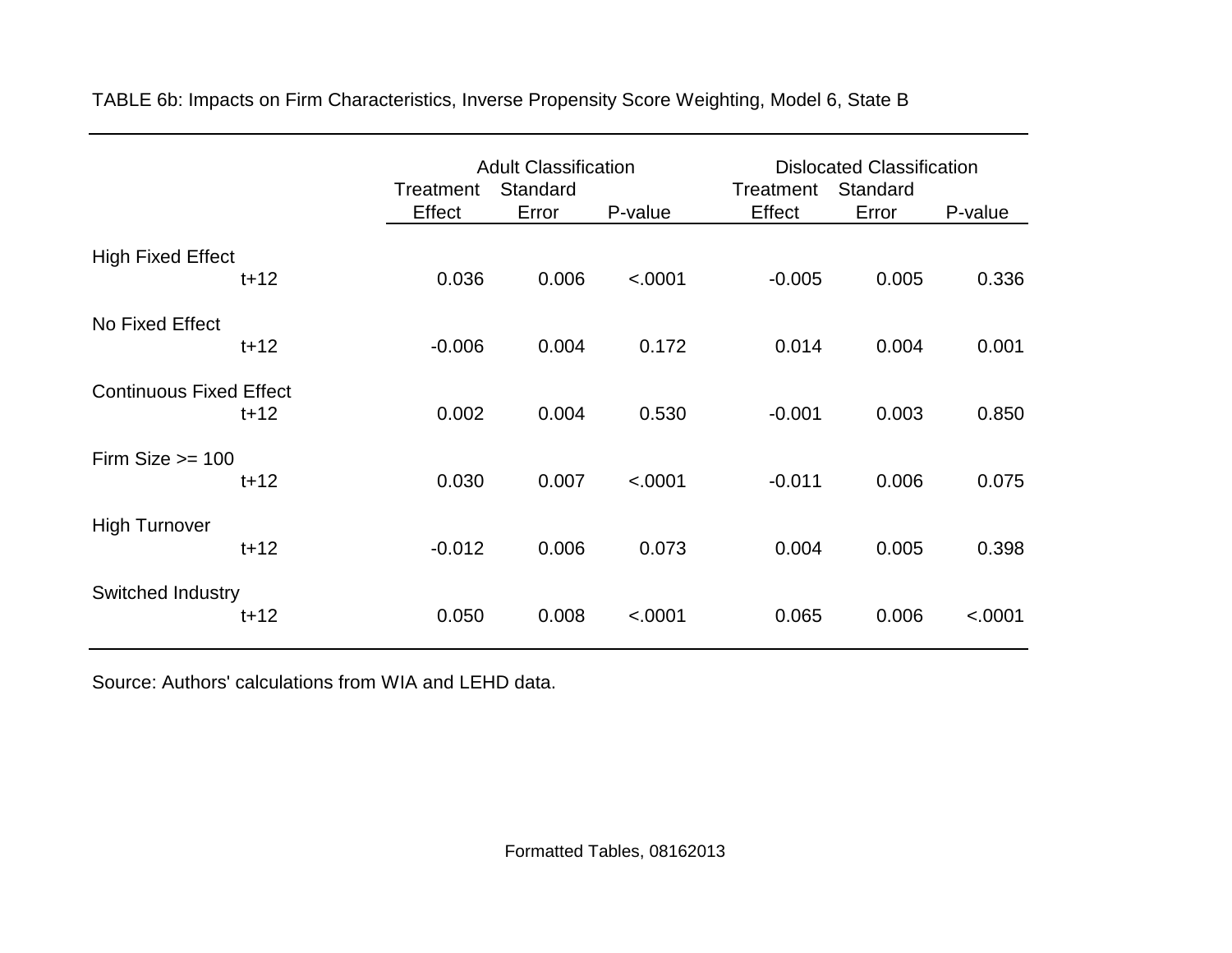TABLE 7a: Correlation matrix of predictions from six propensity score models, State A

|         | Adult              |         |         |         |         |         |         | <b>Dislocated</b> |         |         |         |         |         |
|---------|--------------------|---------|---------|---------|---------|---------|---------|-------------------|---------|---------|---------|---------|---------|
|         | Model <sup>-</sup> | Model 2 | Model 3 | Model 4 | Model 5 | Model 6 |         | Model 1           | Model 2 | Model 3 | Model 4 | Model 5 | Model 6 |
| Model 1 | .0000              | 0.7993  | 0.4563  | 0.4560  | 0.4562  | 0.4559  | Model 1 | 1.0000            | 0.6753  | 0.3712  | 0.3696  | 0.3708  | 0.3692  |
| Model 2 |                    | .0000   | 0.5681  | 0.5677  | 0.5681  | 0.5677  | Model 2 |                   | 1.0000  | 0.5547  | 0.5522  | 0.5542  | 0.5517  |
| Model 3 |                    |         | .0000   | 0.9993  | 0.9999  | 0.9991  | Model 3 |                   |         | 1.0000  | 0.9958  | 0.9989  | 0.9947  |
| Model 4 |                    |         |         | .0000   | 0.9991  | 0.9999  | Model 4 |                   |         |         | 1.0000  | 0.9947  | 0.9989  |
| Model 5 |                    |         |         |         | 1.0000  | 0.9993  | Model 5 |                   |         |         |         | 1.0000  | 0.9958  |
| Model 6 |                    |         |         |         |         | 1.0000  | Model 6 |                   |         |         |         |         | 1.0000  |

Source: Authors' calculations from WIA and LEHD data.

Formatted Tables, 08162013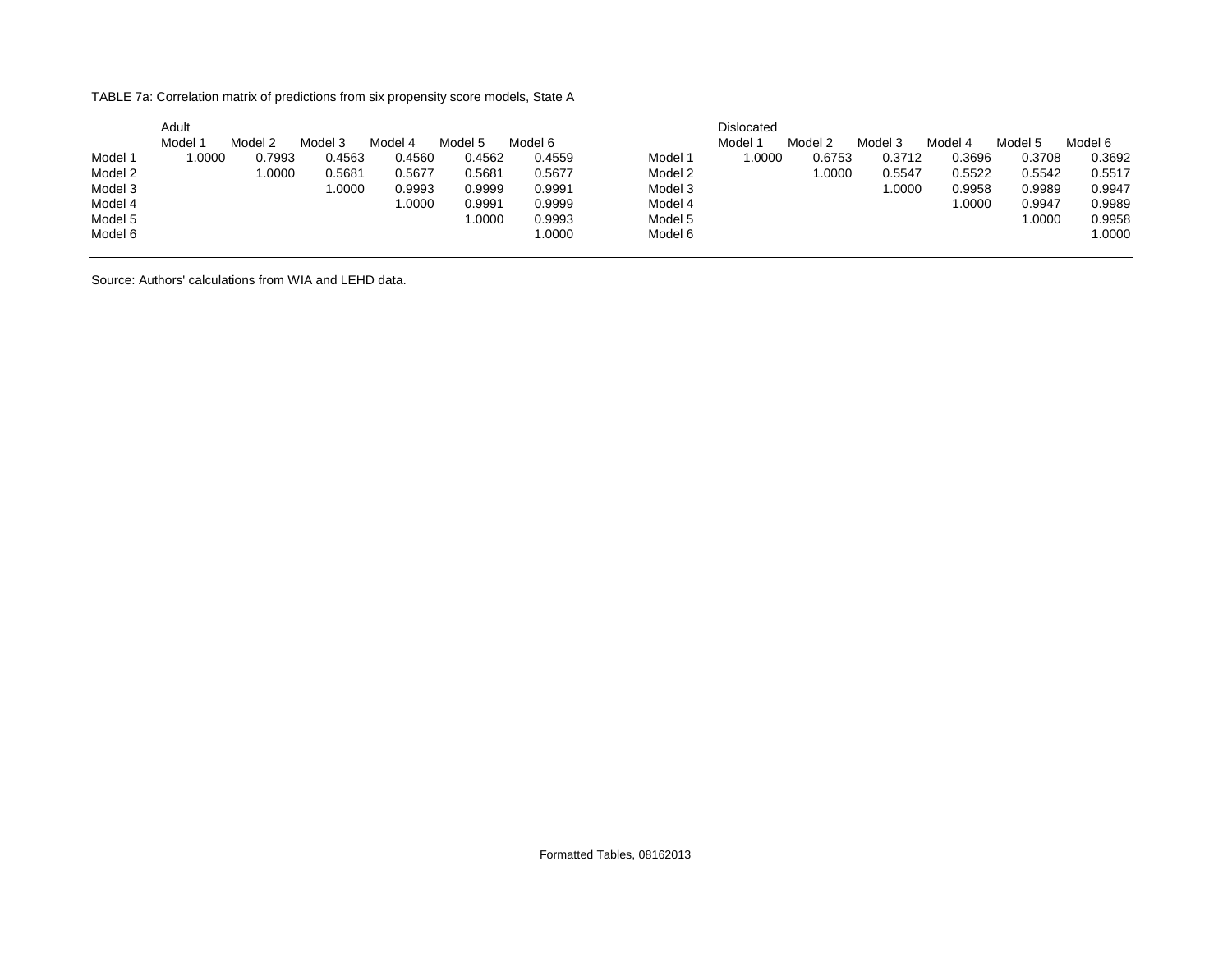TABLE 7b: Correlation matrix of predictions from six propensity score models, State B

|         | Adult              |         |         |         |         |         |         | <b>Dislocated</b> |         |         |         |         |         |
|---------|--------------------|---------|---------|---------|---------|---------|---------|-------------------|---------|---------|---------|---------|---------|
|         | Model <sup>-</sup> | Model 2 | Model 3 | Model 4 | Model 5 | Model 6 |         | Model 1           | Model 2 | Model 3 | Model 4 | Model 5 | Model 6 |
| Model 1 | .0000              | 0.8599  | 0.6144  | 0.6141  | 0.6140  | 0.6137  | Model 1 | 1.0000            | 0.8813  | 0.6132  | 0.6117  | 0.6126  | 0.6111  |
| Model 2 |                    | .0000   | 0.7148  | 0.7143  | 0.7141  | 0.7136  | Model 2 |                   | 1.0000  | 0.6949  | 0.6931  | 0.6942  | 0.6926  |
| Model 3 |                    |         | .0000   | 0.9993  | 0.9989  | 0.9982  | Model 3 |                   |         | 1.0000  | 0.9973  | 0.9990  | 0.9963  |
| Model 4 |                    |         |         | .0000   | 0.9983  | 0.9990  | Model 4 |                   |         |         | 1.0000  | 0.9963  | 0.9991  |
| Model 5 |                    |         |         |         | 1.0000  | 0.9994  | Model 5 |                   |         |         |         | 1.0000  | 0.9974  |
| Model 6 |                    |         |         |         |         | 1.0000  | Model 6 |                   |         |         |         |         | 1.0000  |

Source: Authors' calculations from WIA and LEHD data.

Formatted Tables, 08162013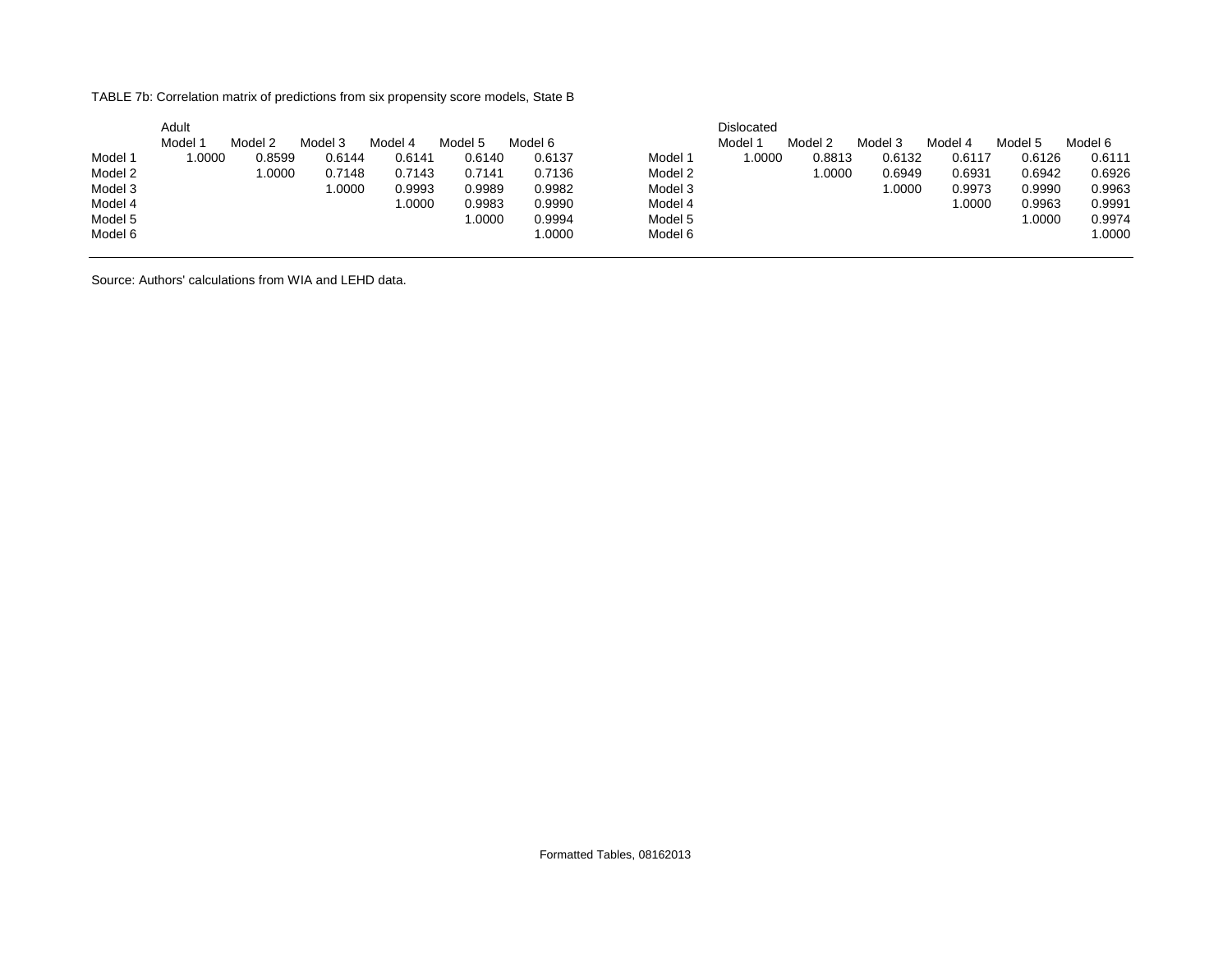|                                       | Treatment | <b>Adult Classification</b><br>Standard |         | <b>Dislocated Classification</b><br>Standard<br>Treatment |       |         |  |
|---------------------------------------|-----------|-----------------------------------------|---------|-----------------------------------------------------------|-------|---------|--|
|                                       | Effect    | Error                                   | P-value | Effect                                                    | Error | P-value |  |
|                                       |           |                                         |         |                                                           |       |         |  |
| Combined change over t+1 through t+12 |           |                                         |         |                                                           |       |         |  |
| Model 1                               | $-1703$   | 655                                     | 0.016   | $-8819$                                                   | 1024  | < .0001 |  |
| Model 2                               | $-603$    | 648                                     | 0.388   | $-8994$                                                   | 1025  | < .0001 |  |
| Model 3                               | 622       | 641                                     | 0.371   | $-5671$                                                   | 1047  | < .0001 |  |
| Model 4                               | 626       | 641                                     | 0.368   | $-5544$                                                   | 1048  | < .0001 |  |
| Model 5                               | 596       | 641                                     | 0.391   | $-5679$                                                   | 1047  | < .0001 |  |
| Model 6                               | 602       | 641                                     | 0.387   | $-5567$                                                   | 1047  | < .0001 |  |
| Combined change over t+9 through t+12 |           |                                         |         |                                                           |       |         |  |
| Model 1                               | 502       | 274                                     | 0.093   | $-1777$                                                   | 431   | < .0001 |  |
| Model 2                               | 747       | 272                                     | 0.012   | $-2048$                                                   | 433   | < .0001 |  |
| Model 3                               | 1277      | 270                                     | < .0001 | $-935$                                                    | 449   | 0.038   |  |
| Model 4                               | 1263      | 270                                     | < .0001 | $-901$                                                    | 448   | 0.045   |  |
| Model 5                               | 1270      | 270                                     | < .0001 | $-927$                                                    | 447   | 0.039   |  |
| Model 6                               | 1257      | 270                                     | < .0001 | $-899$                                                    | 447   | 0.045   |  |

TABLE 8a: Impacts on Earnings, Inverse Propensity Score Weighting, Alternative Conditioning Variables, State A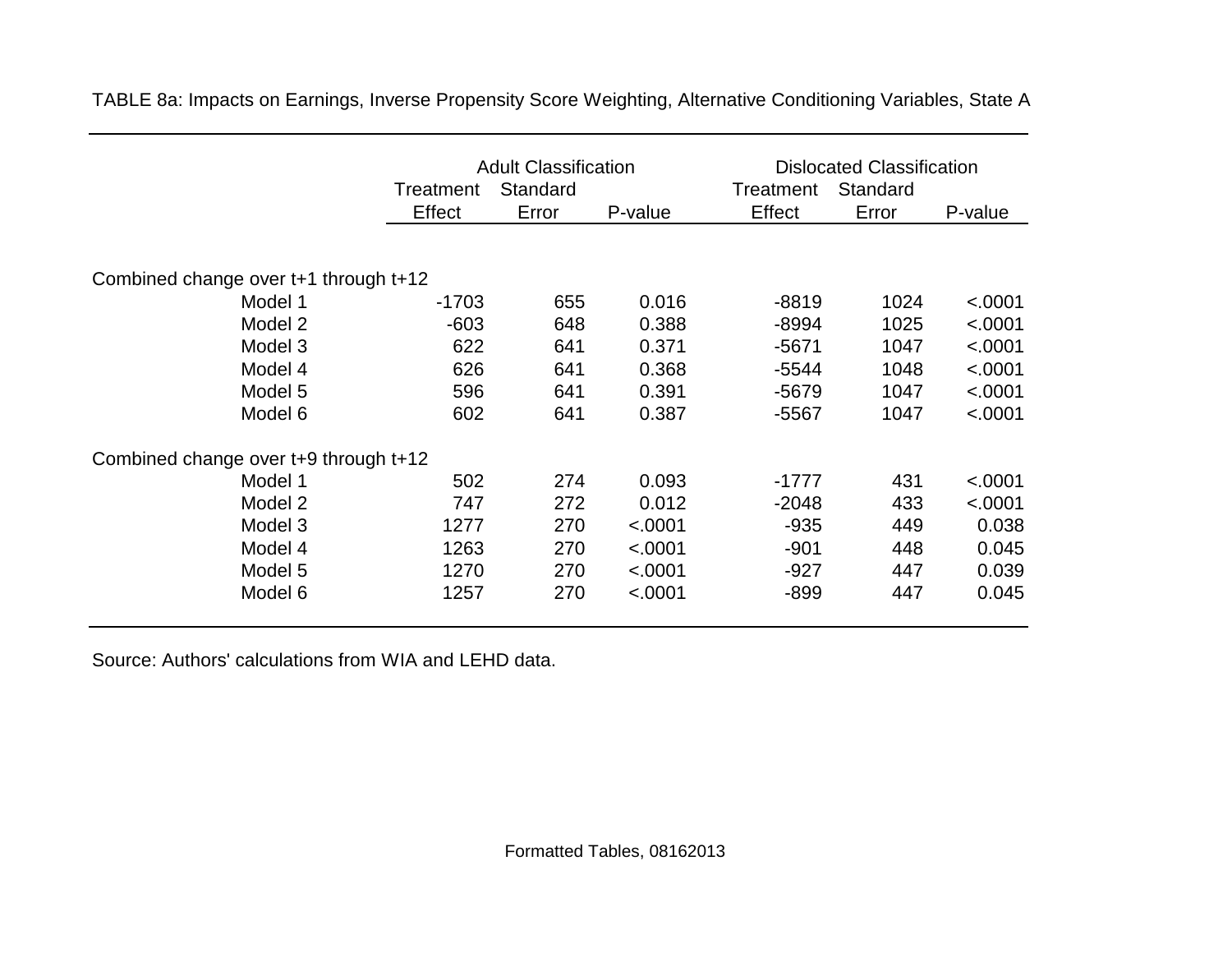|                                       | <b>Adult Classification</b><br>Standard<br>Treatment |       |         | <b>Dislocated Classification</b><br>Treatment |                   |         |
|---------------------------------------|------------------------------------------------------|-------|---------|-----------------------------------------------|-------------------|---------|
|                                       | Effect                                               | Error | P-value | Effect                                        | Standard<br>Error | P-value |
|                                       |                                                      |       |         |                                               |                   |         |
| Combined change over t+1 through t+12 |                                                      |       |         |                                               |                   |         |
| Model 1                               | $-1293$                                              | 463   | 0.005   | $-9684$                                       | 658               | < .0001 |
| Model 2                               | $-82$                                                | 463   | 0.860   | $-7510$                                       | 661               | < .0001 |
| Model 3                               | 704                                                  | 465   | 0.130   | $-5308$                                       | 654               | < .0001 |
| Model 4                               | 668                                                  | 465   | 0.151   | -5247                                         | 653               | < .0001 |
| Model 5                               | 347                                                  | 467   | 0.457   | $-5292$                                       | 654               | < .0001 |
| Model 6                               | 329                                                  | 467   | 0.480   | $-5227$                                       | 653               | < .0001 |
| Combined change over t+9 through t+12 |                                                      |       |         |                                               |                   |         |
| Model 1                               | 1378                                                 | 198   | < .0001 | $-520$                                        | 270               | 0.056   |
| Model 2                               | 1621                                                 | 199   | < .0001 | 67                                            | 272               | 0.807   |
| Model 3                               | 1826                                                 | 200   | < .0001 | 784                                           | 266               | 0.003   |
| Model 4                               | 1801                                                 | 200   | < .0001 | 804                                           | 265               | 0.003   |
| Model 5                               | 1716                                                 | 201   | < .0001 | 797                                           | 265               | 0.003   |
| Model 6                               | 1703                                                 | 201   | < .0001 | 815                                           | 265               | 0.002   |

TABLE 8b: Impacts on Earnings, Inverse Propensity Score Weighting, Alternative Conditioning Variables, State B

Source: Authors' calculations from WIA and LEHD data.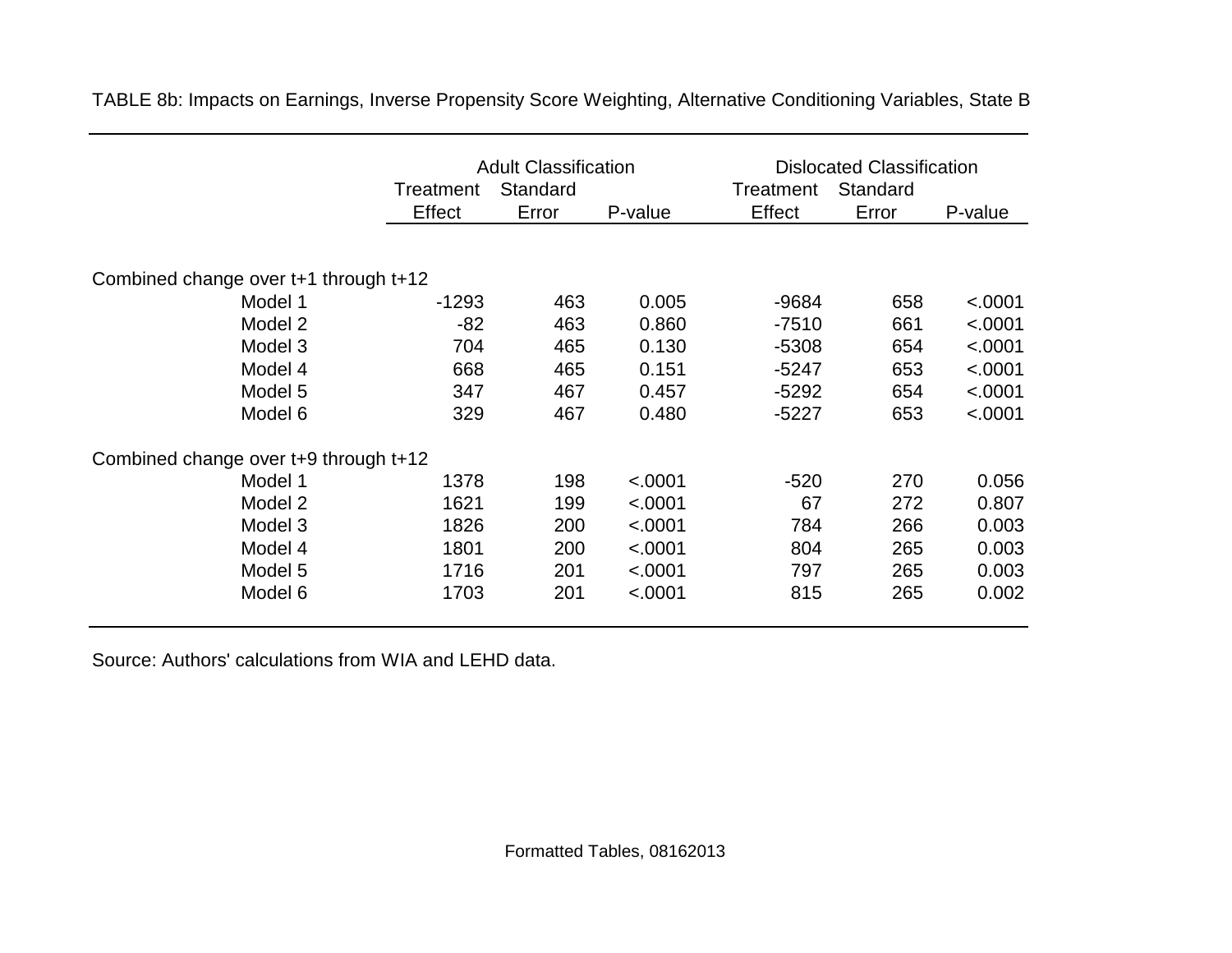|               |                                         | <b>Adult Classification</b> |          |         | <b>Dislocated Classification</b> |          |         |
|---------------|-----------------------------------------|-----------------------------|----------|---------|----------------------------------|----------|---------|
|               |                                         | Treatment                   | Standard |         | Treatment                        | Standard |         |
|               |                                         | Effect                      | Error    | P-value | Effect                           | Error    | P-value |
|               |                                         |                             |          |         |                                  |          |         |
|               | Differences-in-Differences, t+1 to t+12 |                             |          |         |                                  |          |         |
| Difference in | <b>Prior Earnings</b>                   | $-128$                      | 722      | 0.872   | $-2562$                          | 1273     | 0.047   |
|               | <b>Total Change</b>                     | 729                         | 738      | 0.373   | $-3005$                          | 1329     | 0.026   |
|               | $t+1$                                   | $-587$                      | 69       | < .0001 | $-726$                           | 125      | < .0001 |
|               | $t+2$                                   | $-453$                      | 70       | < .0001 | $-908$                           | 125      | < .0001 |
|               | $t + 3$                                 | $-266$                      | 75       | 0.001   | $-756$                           | 127      | < .0001 |
|               | $t + 4$                                 | $-29$                       | 74       | 0.728   | $-332$                           | 126      | 0.010   |
|               | $t + 5$                                 | $\mathbf 0$                 | 76       | 0.999   | $-264$                           | 126      | 0.041   |
|               | $t + 6$                                 | 224                         | 79       | 0.011   | $-68$                            | 130      | 0.613   |
|               | $t+7$                                   | 255                         | 74       | 0.002   | 33                               | 129      | 0.801   |
|               | $t + 8$                                 | 285                         | 76       | 0.001   | 59                               | 129      | 0.653   |
|               | $t + 9$                                 | 315                         | 77       | 0.000   | $-278$                           | 175      | 0.104   |
|               | $t + 10$                                | 403                         | 76       | < .0001 | 59                               | 132      | 0.662   |
|               | $t + 11$                                | 271                         | 78       | 0.002   | 90                               | 141      | 0.531   |
|               | $t + 12$                                | 310                         | 79       | 0.000   | 84                               | 135      | 0.540   |
|               | Differences-in-Differences, t+9 to t+12 |                             |          |         |                                  |          |         |
| Difference in | <b>Prior Earnings</b>                   | -81                         | 273      | 0.787   | $-807$                           | 475      | 0.093   |
|               | <b>Total Change</b>                     | 1337                        | 321      | 0.000   | -92                              | 568      | 0.873   |
|               | $t + 9$                                 | 324                         | 85       | 0.001   | $-290$                           | 185      | 0.109   |
|               | $t + 10$                                | 413                         | 84       | < .0001 | 47                               | 143      | 0.748   |
|               | $t + 11$                                | 281                         | 86       | 0.003   | 79                               | 152      | 0.612   |
|               | $t + 12$                                | 319                         | 86       | 0.001   | 73                               | 146      | 0.625   |

TABLE 9a: Differences-in-Differences Impacts on Earnings, Inverse Propensity Score Weighting, Model 6, State A

Source: Authors' calculations from WIA and LEHD data.

Notes: For differences-in-differences analysis, the pre-period is t-12 through t-1 when using t+1 to t+12 as the post-period, and is t-12 through t-9 when using t+9 through t+12 as the post-period.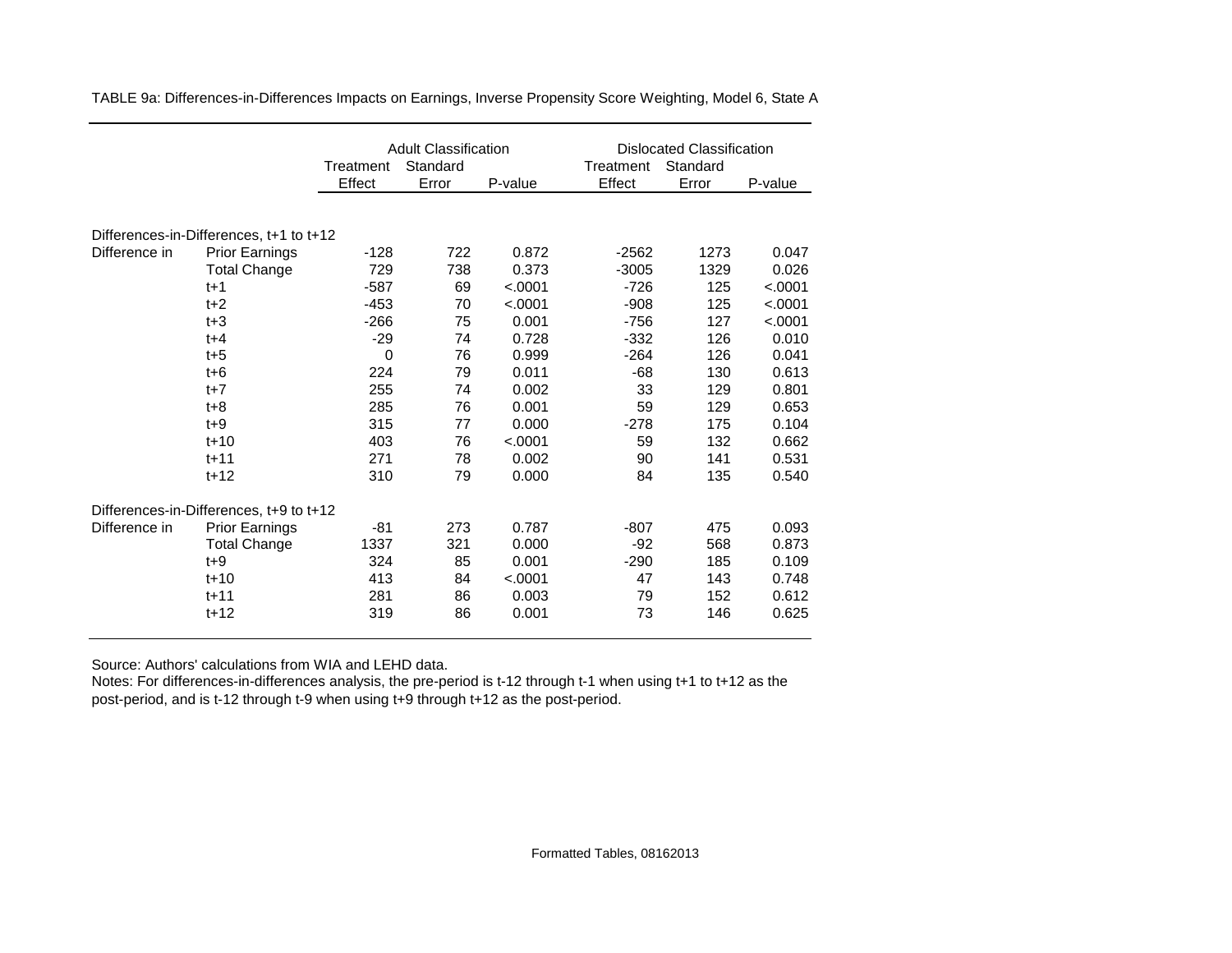|               |                                         | <b>Adult Classification</b> |          |         |           | <b>Dislocated Classification</b> |         |  |
|---------------|-----------------------------------------|-----------------------------|----------|---------|-----------|----------------------------------|---------|--|
|               |                                         | Treatment                   | Standard |         | Treatment | Standard                         |         |  |
|               |                                         | Effect                      | Error    | P-value | Effect    | Error                            | P-value |  |
|               |                                         |                             |          |         |           |                                  |         |  |
|               | Differences-in-Differences, t+1 to t+12 |                             |          |         |           |                                  |         |  |
| Difference in | <b>Prior Earnings</b>                   | 836                         | 493      | 0.091   | $-1018$   | 812                              | 0.215   |  |
|               | <b>Total Change</b>                     | $-506$                      | 525      | 0.335   | $-4209$   | 805                              | < .0001 |  |
|               | $t+1$                                   | $-758$                      | 47       | < .0001 | $-1174$   | 78                               | < .0001 |  |
|               | $t+2$                                   | $-703$                      | 50       | < .0001 | $-1211$   | 77                               | < .0001 |  |
|               | $t + 3$                                 | $-444$                      | 51       | < .0001 | $-1094$   | 79                               | < .0001 |  |
|               | $t + 4$                                 | $-254$                      | 51       | < .0001 | $-767$    | 76                               | < .0001 |  |
|               | $t + 5$                                 | $-46$                       | 53       | 0.387   | $-578$    | 76                               | < .0001 |  |
|               | $t + 6$                                 | 11                          | 53       | 0.830   | $-315$    | 77                               | < .0001 |  |
|               | $t+7$                                   | 87                          | 53       | 0.102   | $-177$    | 78                               | 0.025   |  |
|               | $t + 8$                                 | 175                         | 55       | 0.001   | $-49$     | 77                               | 0.529   |  |
|               | $t+9$                                   | 298                         | 55       | < .0001 | 59        | 80                               | 0.468   |  |
|               | $t + 10$                                | 335                         | 56       | < .0001 | 248       | 79                               | 0.002   |  |
|               | $t + 11$                                | 416                         | 57       | < .0001 | 395       | 80                               | < .0001 |  |
|               | $t + 12$                                | 375                         | 59       | < .0001 | 452       | 81                               | < .0001 |  |
|               | Differences-in-Differences, t+9 to t+12 |                             |          |         |           |                                  |         |  |
| Difference in | <b>Prior Earnings</b>                   | 291                         | 217      | 0.180   | $-251$    | 304                              | 0.414   |  |
|               | <b>Total Change</b>                     | 1412                        | 250      | < .0001 | 1066      | 328                              | 0.001   |  |
|               | $t + 9$                                 | 295                         | 64       | < .0001 | 37        | 86                               | 0.673   |  |
|               | $t + 10$                                | 332                         | 66       | < .0001 | 226       | 86                               | 0.009   |  |
|               | $t + 11$                                | 413                         | 66       | < .0001 | 373       | 86                               | < .0001 |  |
|               | $t + 12$                                | 372                         | 67       | < .0001 | 430       | 88                               | < .0001 |  |

TABLE 9b: Differences-in-Differences Impacts on Earnings, Inverse Propensity Score Weighting, Model 6, State B

Source: Authors' calculations from WIA and LEHD data.

Notes: For differences-in-differences analysis, the pre-period is t-12 through t-1 when using t+1 to t+12 as the post-period, and is t-12 through t-9 when using t+9 through t+12 as the post-period.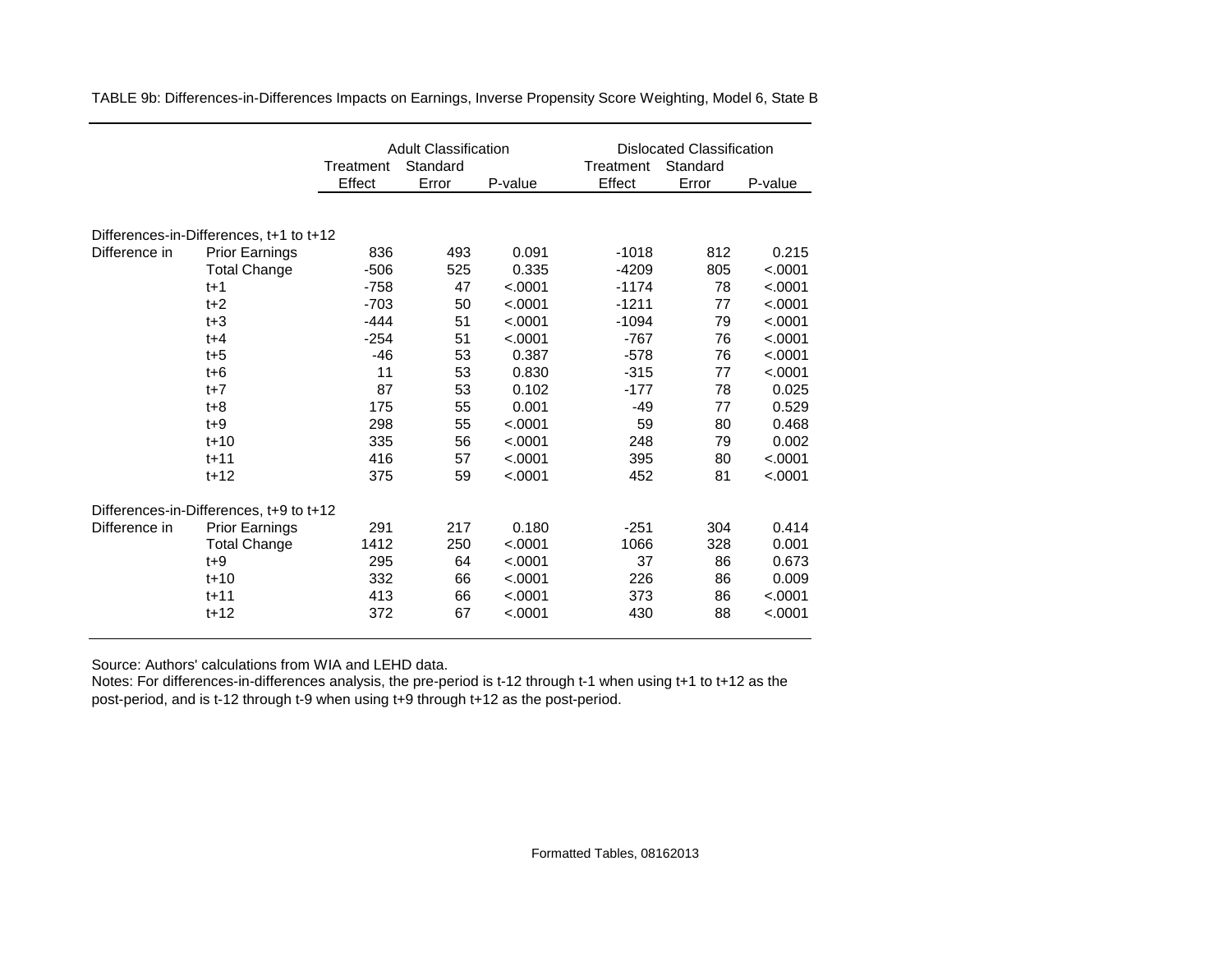|                                       | <b>Adult Classification</b> |                   |         | <b>Dislocated Classification</b><br>Standard |       |         |
|---------------------------------------|-----------------------------|-------------------|---------|----------------------------------------------|-------|---------|
|                                       | Treatment<br>Effect         | Standard<br>Error | T-value | Treatment<br>Effect                          | Error | T-value |
|                                       |                             |                   |         |                                              |       |         |
| Combined change over t+1 through t+12 |                             |                   |         |                                              |       |         |
| 1 Neighbor                            | 7923                        | 3993              | 1.98    | $-3374$                                      | 4595  | $-0.73$ |
| 3 Neighbors                           | 6541                        | 3555              | 1.84    | $-3268$                                      | 3992  | $-0.82$ |
| 5 Neighbors                           | 6651                        | 3382              | 1.97    | $-3648$                                      | 3727  | $-0.98$ |
| <b>IPW</b>                            | 729                         | 738               | 0.99    | $-3005$                                      | 1329  | 2.30    |
| Combined change over t+9 through t+12 |                             |                   |         |                                              |       |         |
| 1 Neighbor                            | 3302                        | 1813              | 1.82    | $-794$                                       | 2032  | $-0.39$ |
| 3 Neighbors                           | 1393                        | 807               | 1.73    | $-23$                                        | 908   | $-0.02$ |
| 5 Neighbors                           | 3452                        | 1480              | 2.33    | $-930$                                       | 1657  | $-0.56$ |
| <b>IPW</b>                            | 1337                        | 321               | 4.20    | $-92$                                        | 568   | 0.16    |

TABLE 10a: Impacts on Earnings, Model 6, Alternative Matching and Weighting Estimators, State A

Source: Authors' calculations from WIA and LEHD data.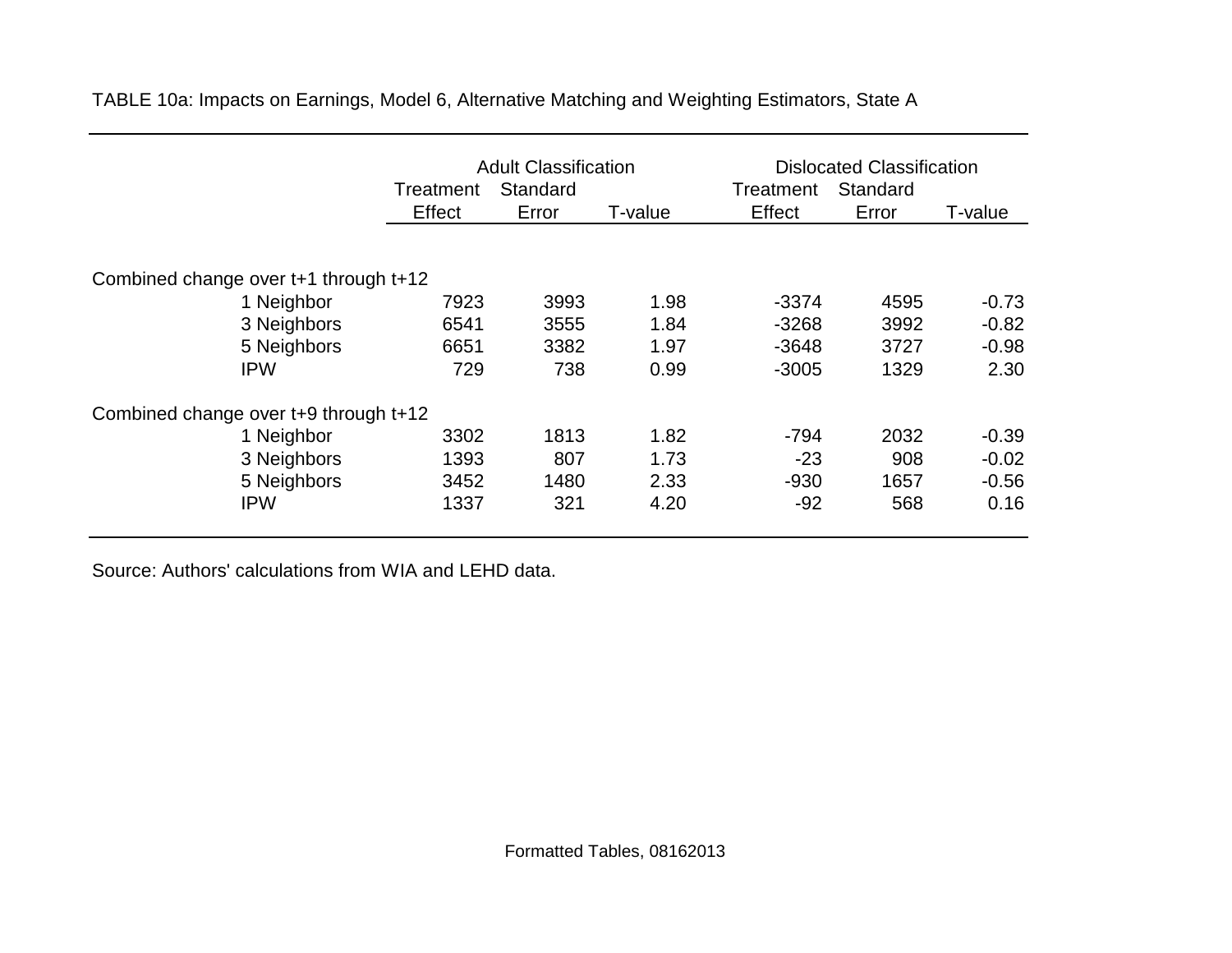|                                       | <b>Adult Classification</b> |          |         | <b>Dislocated Classification</b> |          |         |
|---------------------------------------|-----------------------------|----------|---------|----------------------------------|----------|---------|
|                                       | Treatment                   | Standard |         | Treatment                        | Standard |         |
|                                       | Effect                      | Error    | T-value | Effect                           | Error    | T-value |
| Combined change over t+1 through t+12 |                             |          |         |                                  |          |         |
| 1 Neighbor                            | $-4400$                     | 3437     | $-1.28$ | $-1620$                          | 2844     | $-0.57$ |
| 3 Neighbors                           | $-5067$                     | 2980     | $-1.70$ | 296                              | 2386     | 0.12    |
| 5 Neighbors                           | $-4706$                     | 2766     | $-1.70$ | 1648                             | 2255     | 0.73    |
| <b>IPW</b>                            | $-506$                      | 525      | 0.96    | $-4209$                          | 805      | 5.23    |
| Combined change over t+9 through t+12 |                             |          |         |                                  |          |         |
| 1 Neighbor                            | 557                         | 1496     | 0.37    | 979                              | 1185     | 0.83    |
| 3 Neighbors                           | 577                         | 682      | 0.85    | 585                              | 513      | 1.14    |
| 5 Neighbors                           | 642                         | 1236     | 0.52    | 1877                             | 937      | 2.00    |
| <b>IPW</b>                            | 1412                        | 250      | 5.66    | 1066                             | 328      | 3.25    |

TABLE 10b: Impacts on Earnings, Model 6, Alternative Matching and Weighting Estimators, State B

Source: Authors' calculations from WIA and LEHD data.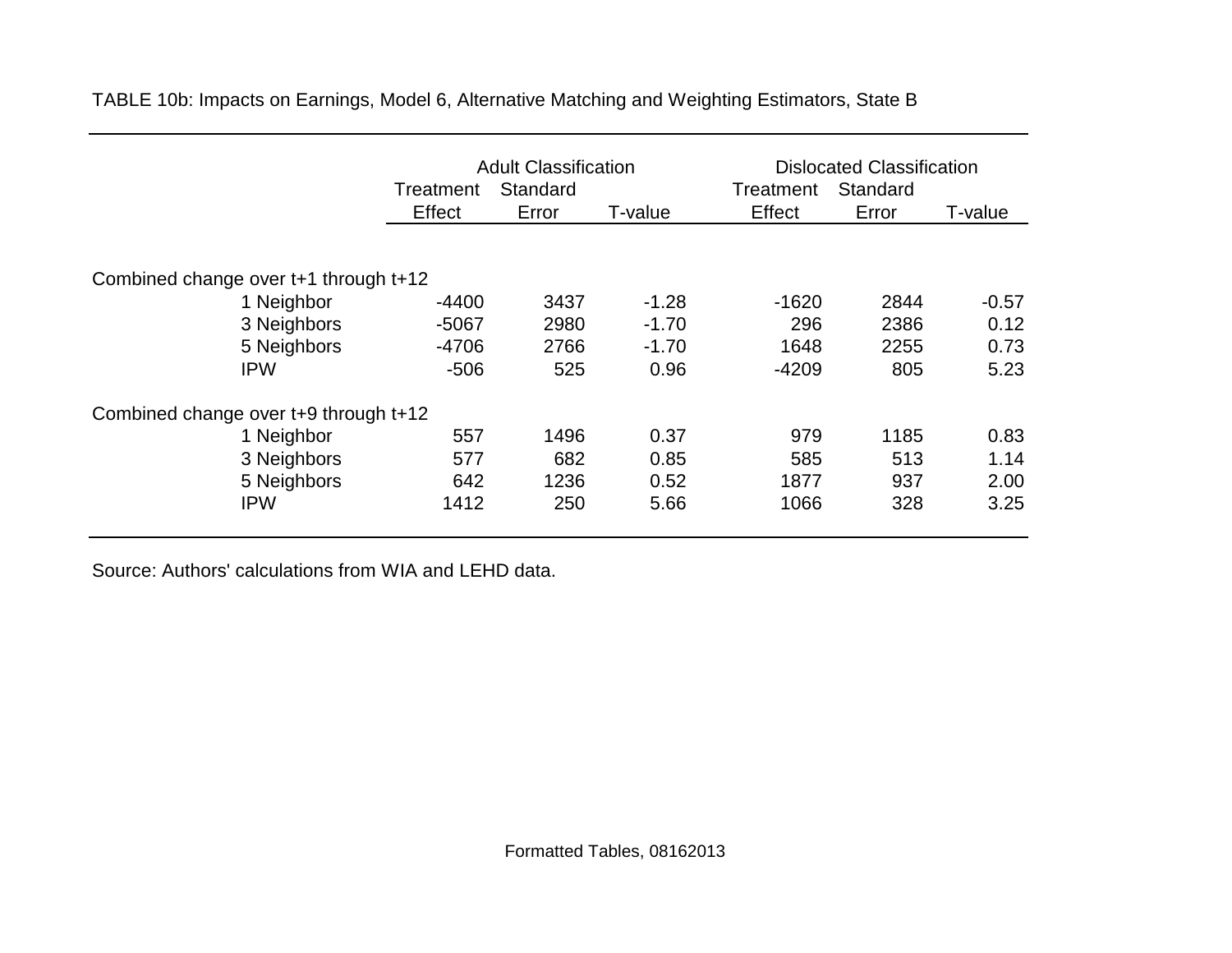|                         |                              |             | Net Benefit per Participant |            |                     |            |  |  |
|-------------------------|------------------------------|-------------|-----------------------------|------------|---------------------|------------|--|--|
|                         |                              |             | \$2500 Direct Costs         |            | \$7500 Direct Costs |            |  |  |
|                         | Welfare Cost Annual Discount |             |                             |            |                     |            |  |  |
| <b>Benefit Duration</b> | of Taxation                  | Rate        | Adult                       | Dislocated | Adult               | Dislocated |  |  |
| 3 Years                 |                              |             |                             |            |                     |            |  |  |
|                         | $\boldsymbol{0}$             | $\mathbf 0$ | 729                         | $-3005$    | 729                 | $-3005$    |  |  |
|                         | $\boldsymbol{0}$             | 0.05        | 564                         | $-2989$    | 564                 | $-2989$    |  |  |
|                         | 0                            | 0.1         | 406                         | $-2972$    | 406                 | $-2972$    |  |  |
|                         | 0.25                         | 0           | 104                         | $-3630$    | $-1146$             | $-4880$    |  |  |
|                         | 0.25                         | 0.05        | $-61$                       | $-3614$    | $-1311$             | $-4864$    |  |  |
|                         | 0.25                         | 0.1         | $-219$                      | $-3597$    | $-1469$             | $-4847$    |  |  |
|                         | 0.5                          | $\mathbf 0$ | $-521$                      | $-4255$    | $-3021$             | $-6755$    |  |  |
|                         | 0.5                          | 0.05        | $-686$                      | $-4239$    | $-3186$             | $-6739$    |  |  |
|                         | 0.5                          | 0.1         | $-844$                      | $-4222$    | $-3344$             | $-6722$    |  |  |
| 5 Years                 |                              |             |                             |            |                     |            |  |  |
|                         | 0                            | 0           | 2792                        | $-3289$    | 2792                | $-3289$    |  |  |
|                         | 0                            | 0.05        | 2277                        | $-3230$    | 2277                | $-3230$    |  |  |
|                         | 0                            | 0.1         | 1815                        | $-3176$    | 1815                | $-3176$    |  |  |
|                         | 0.25                         | $\mathbf 0$ | 2167                        | $-3914$    | 917                 | $-5164$    |  |  |
|                         | 0.25                         | 0.05        | 1652                        | $-3855$    | 402                 | $-5105$    |  |  |
|                         | 0.25                         | 0.1         | 1190                        | $-3801$    | $-60$               | $-5051$    |  |  |
|                         | 0.5                          | $\mathbf 0$ | 1542                        | $-4539$    | $-958$              | $-7039$    |  |  |
|                         | 0.5                          | 0.05        | 1027                        | $-4480$    | $-1473$             | $-6980$    |  |  |
|                         | 0.5                          | 0.1         | 565                         | $-4426$    | $-1935$             | $-6926$    |  |  |
| Indefinite              |                              |             |                             |            |                     |            |  |  |
|                         | 0                            | $\mathbf 0$ | $+$ inf                     | -inf       | $+$ inf             | -inf       |  |  |
|                         | $\boldsymbol{0}$             | 0.05        | 22839                       | $-3753$    | 22839               | $-3753$    |  |  |
|                         | 0                            | 0.1         | 9875                        | $-3298$    | 9875                | $-3298$    |  |  |
|                         | 0.25                         | $\mathbf 0$ | $+$ inf                     | -inf       | $+$ inf             | -inf       |  |  |
|                         | 0.25                         | 0.05        | 22214                       | $-4378$    | 20964               | $-5628$    |  |  |
|                         | 0.25                         | 0.1         | 9250                        | $-3923$    | 8000                | $-5173$    |  |  |
|                         | 0.5                          | 0           | $+$ inf                     | -inf       | $+$ inf             | -inf       |  |  |
|                         | 0.5                          | 0.05        | 21589                       | $-5003$    | 19089               | $-7503$    |  |  |
|                         | 0.5                          | 0.1         | 8625                        | $-4548$    | 6125                | $-7048$    |  |  |
|                         |                              |             |                             |            |                     |            |  |  |

TABLE 11a: Cost-Benefit Analysis, State A

Source: Authors' calculations from WIA and LEHD data.

Notes: Estimates are drawn from Table 4. With an annual discount rate of 0, the benefits under the assumption of indefinite benefit duration become infinite, whether positive ("+inf") or negative ("-inf"). Costs are assumed to entirely occur in the first quarter after WIA registration.

Formatted Tables, 08162013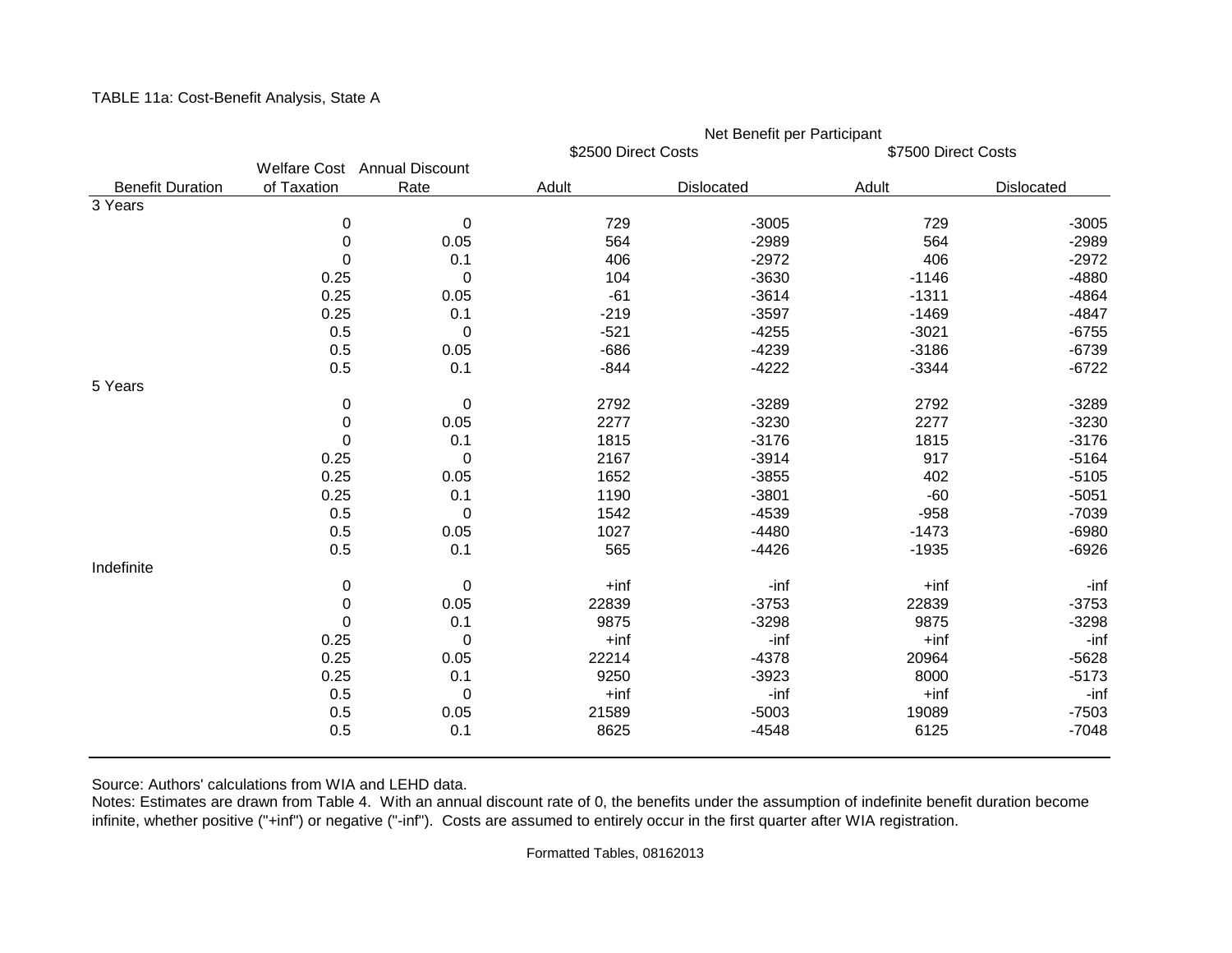|                         |                              |             |                     | Net Benefit per Participant |                     |            |
|-------------------------|------------------------------|-------------|---------------------|-----------------------------|---------------------|------------|
|                         |                              |             | \$2500 Direct Costs |                             | \$7500 Direct Costs |            |
|                         | Welfare Cost Annual Discount |             |                     |                             |                     |            |
| <b>Benefit Duration</b> | of Taxation                  | Rate        | Adult               | Dislocated                  | Adult               | Dislocated |
| 3 Years                 |                              |             |                     |                             |                     |            |
|                         | 0                            | $\pmb{0}$   | $-506$              | $-4209$                     | $-506$              | $-4209$    |
|                         | $\mathbf 0$                  | 0.05        | $-656$              | $-4266$                     | $-656$              | $-4266$    |
|                         | 0                            | 0.1         | $-800$              | $-4316$                     | $-800$              | $-4316$    |
|                         | 0.25                         | $\mathbf 0$ | $-1131$             | $-4834$                     | $-2381$             | $-6084$    |
|                         | 0.25                         | 0.05        | $-1281$             | $-4891$                     | $-2531$             | $-6141$    |
|                         | 0.25                         | 0.1         | $-1425$             | $-4941$                     | $-2675$             | $-6191$    |
|                         | 0.5                          | $\mathbf 0$ | $-1756$             | $-5459$                     | $-4256$             | $-7959$    |
|                         | 0.5                          | 0.05        | $-1906$             | $-5516$                     | $-4406$             | $-8016$    |
|                         | 0.5                          | 0.1         | $-2050$             | $-5566$                     | $-4550$             | $-8066$    |
| 5 Years                 |                              |             |                     |                             |                     |            |
|                         | 0                            | $\pmb{0}$   | 1146                | $-4173$                     | 1146                | $-4173$    |
|                         | $\boldsymbol{0}$             | 0.05        | 699                 | $-4284$                     | 699                 | $-4284$    |
|                         | 0                            | 0.1         | 301                 | $-4375$                     | 301                 | $-4375$    |
|                         | 0.25                         | $\mathbf 0$ | 521                 | $-4798$                     | $-729$              | $-6048$    |
|                         | 0.25                         | 0.05        | 74                  | $-4909$                     | $-1176$             | $-6159$    |
|                         | 0.25                         | 0.1         | $-324$              | $-5000$                     | $-1574$             | $-6250$    |
|                         | 0.5                          | $\mathbf 0$ | $-104$              | $-5423$                     | $-2604$             | $-7923$    |
|                         | 0.5                          | 0.05        | $-551$              | $-5534$                     | $-3051$             | $-8034$    |
|                         | 0.5                          | 0.1         | $-949$              | $-5625$                     | $-3449$             | $-8125$    |
| Indefinite              |                              |             |                     |                             |                     |            |
|                         | 0                            | $\mathbf 0$ | $+$ inf             | $+$ inf                     | $+$ inf             | $+$ inf    |
|                         | $\boldsymbol{0}$             | 0.05        | 23774               | 15520                       | 23774               | 15520      |
|                         | $\Omega$                     | 0.1         | 9586                | 4095                        | 9586                | 4095       |
|                         | 0.25                         | $\mathbf 0$ | $+$ inf             | $+$ inf                     | $+$ inf             | $+$ inf    |
|                         | 0.25                         | 0.05        | 23149               | 14895                       | 21899               | 13645      |
|                         | 0.25                         | 0.1         | 8961                | 3470                        | 7711                | 2220       |
|                         | 0.5                          | 0           | $+$ inf             | $+$ inf                     | $+$ inf             | $+$ inf    |
|                         | 0.5                          | 0.05        | 22524               | 14270                       | 20024               | 11770      |
|                         | 0.5                          | 0.1         | 8336                | 2845                        | 5836                | 345        |
|                         |                              |             |                     |                             |                     |            |

TABLE 11a: Cost-Benefit Analysis, State B

Source: Authors' calculations from WIA and LEHD data.

Notes: Estimates are drawn from Table 4. With an annual discount rate of 0, the benefits under the assumption of indefinite benefit duration become infinite, whether positive ("+inf") or negative ("-inf"). Costs are assumed to entirely occur in the first quarter after WIA registration.

Formatted Tables, 08162013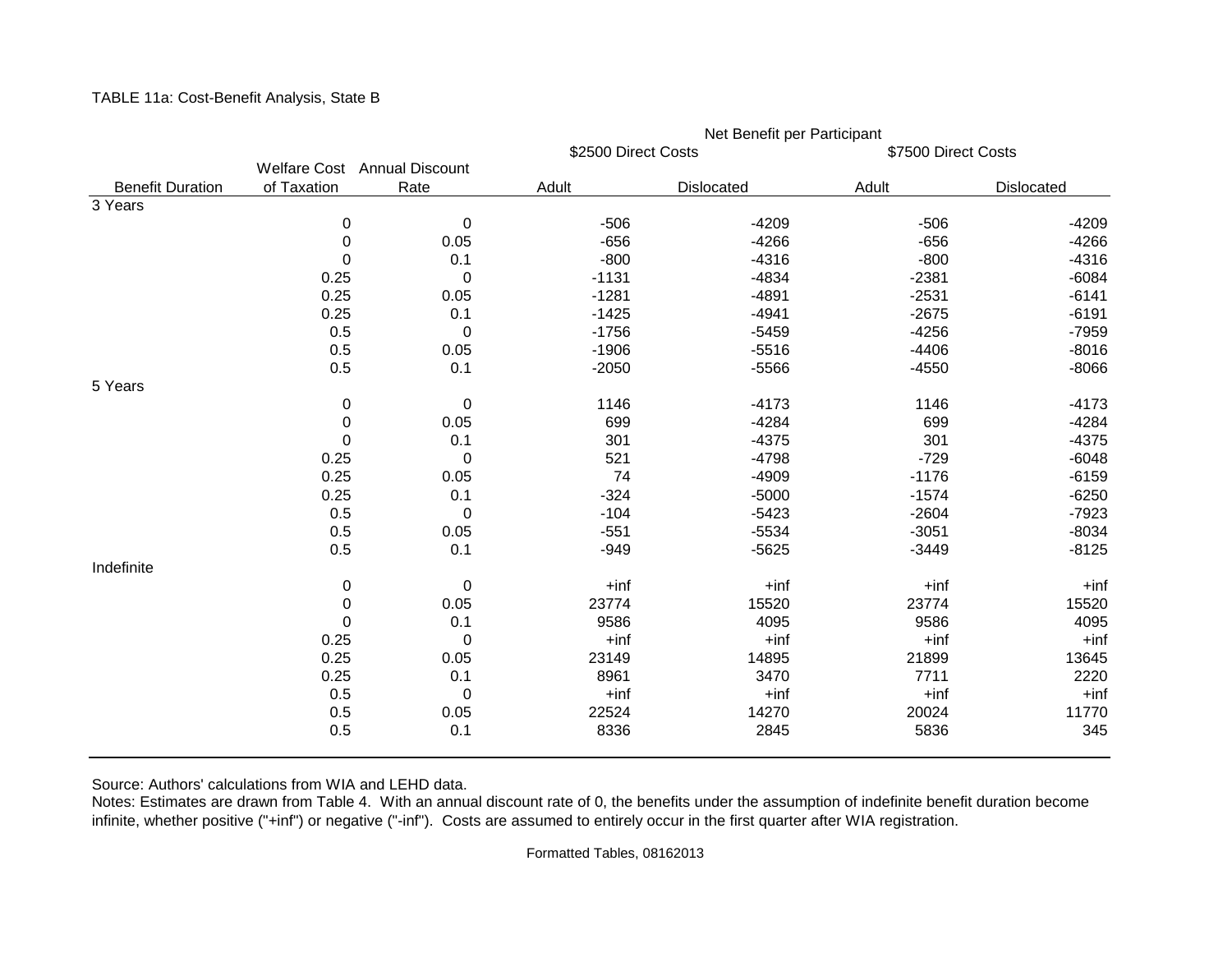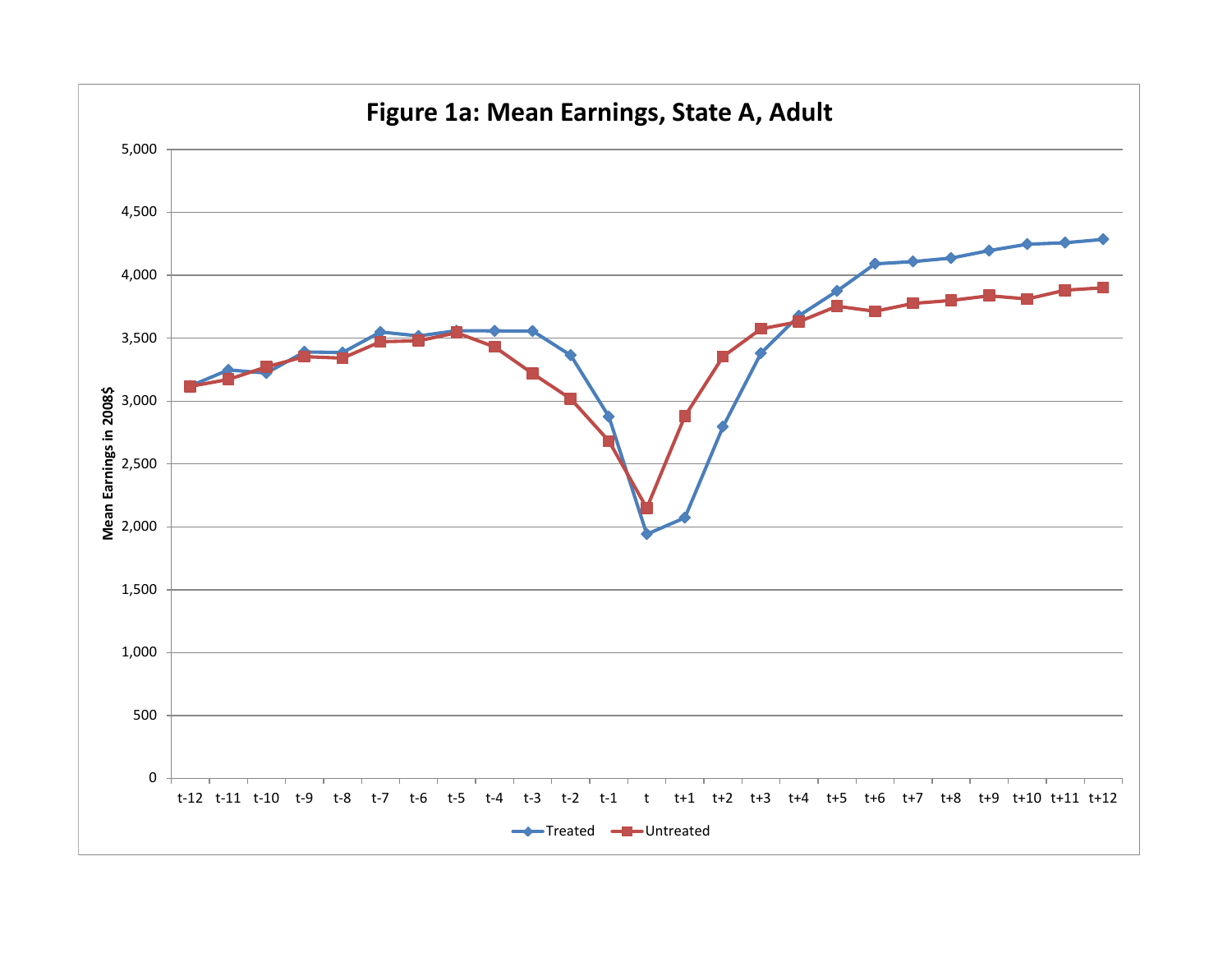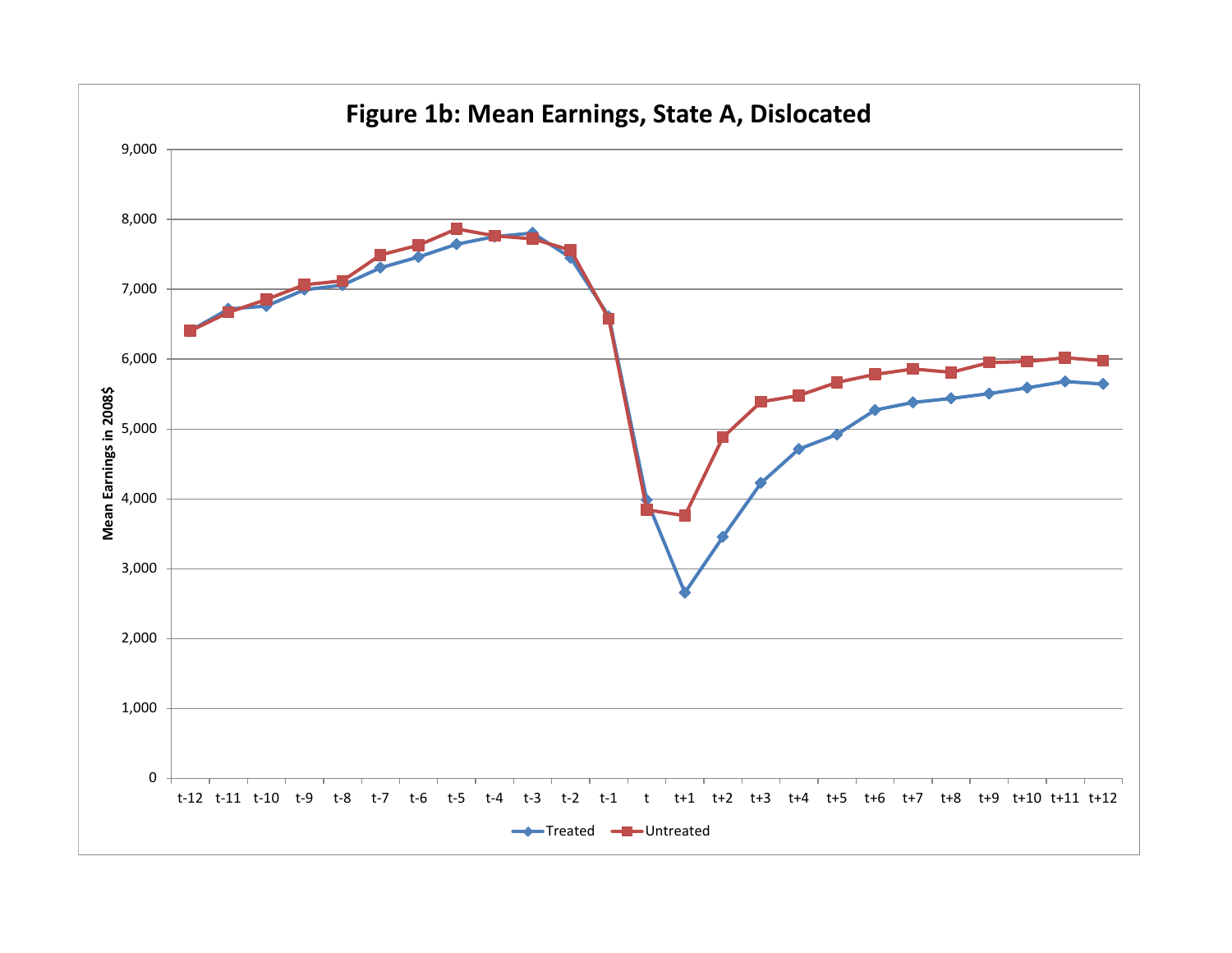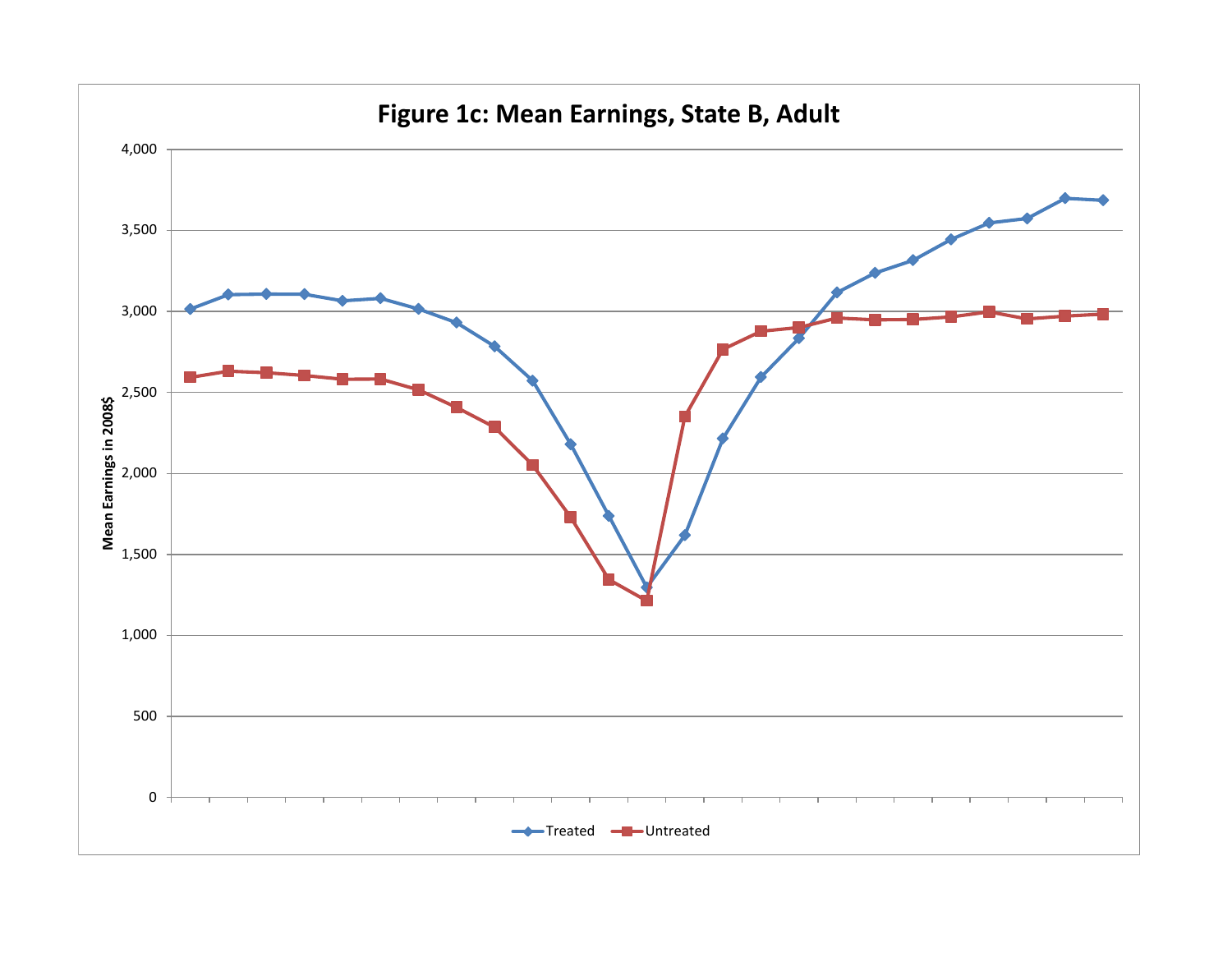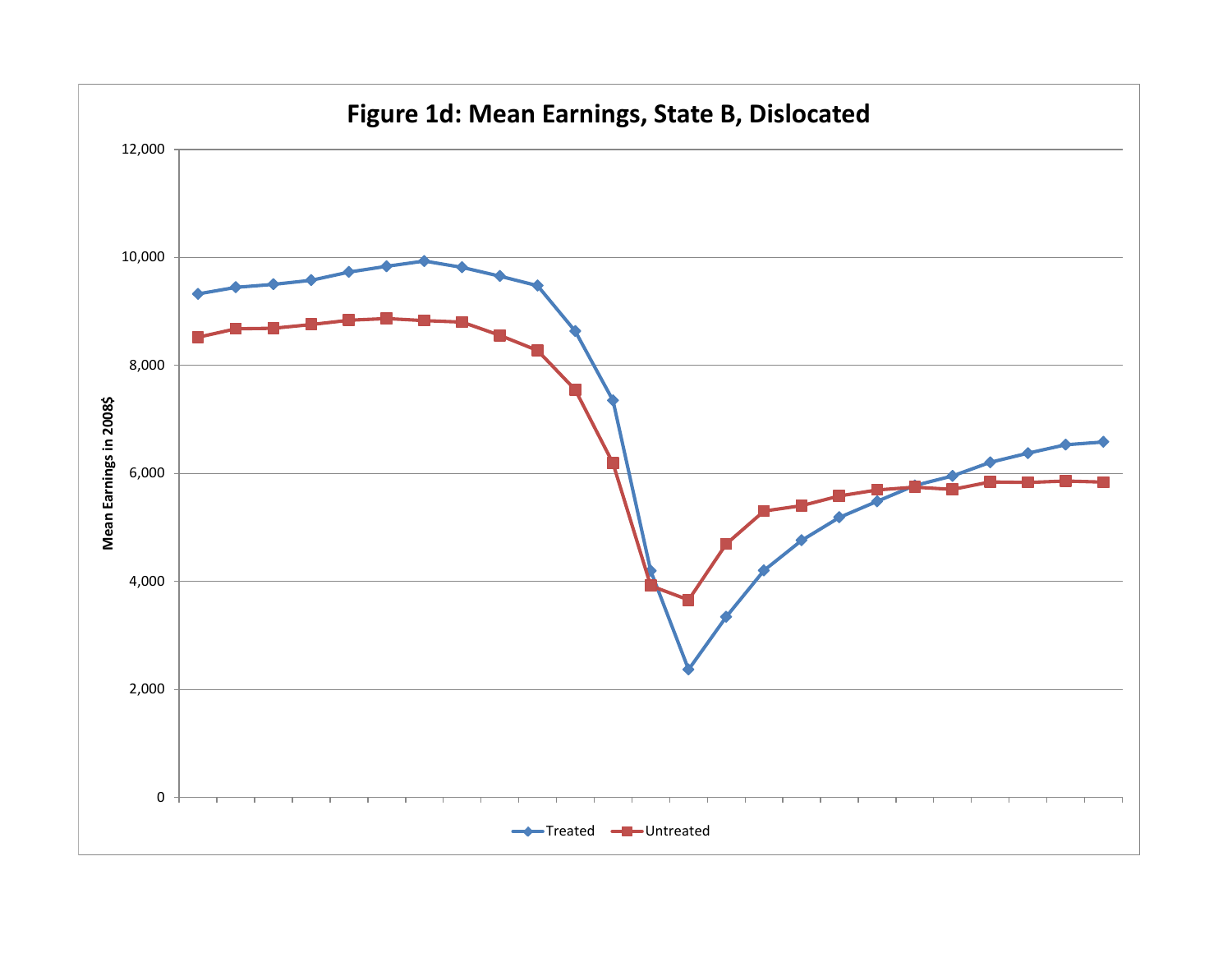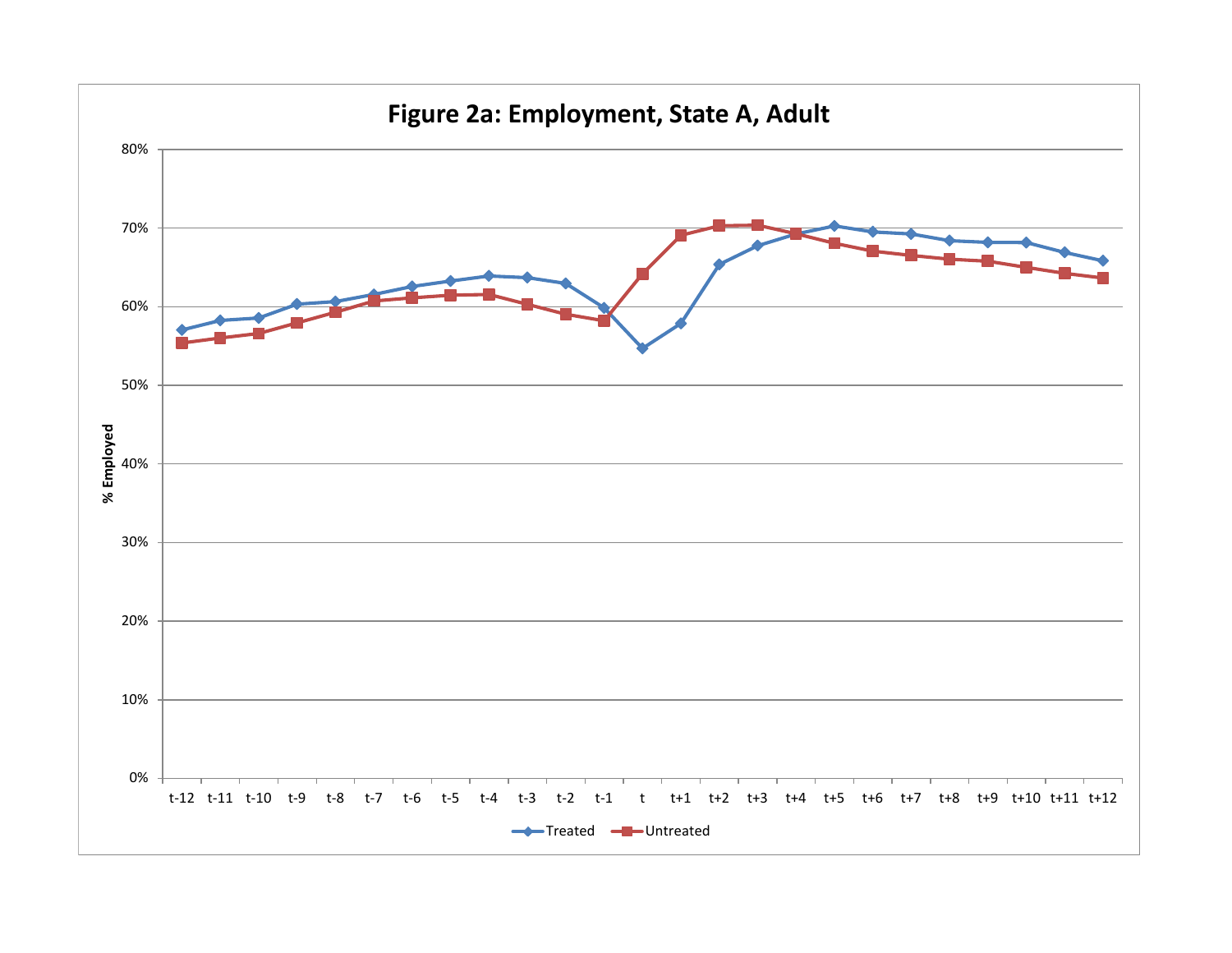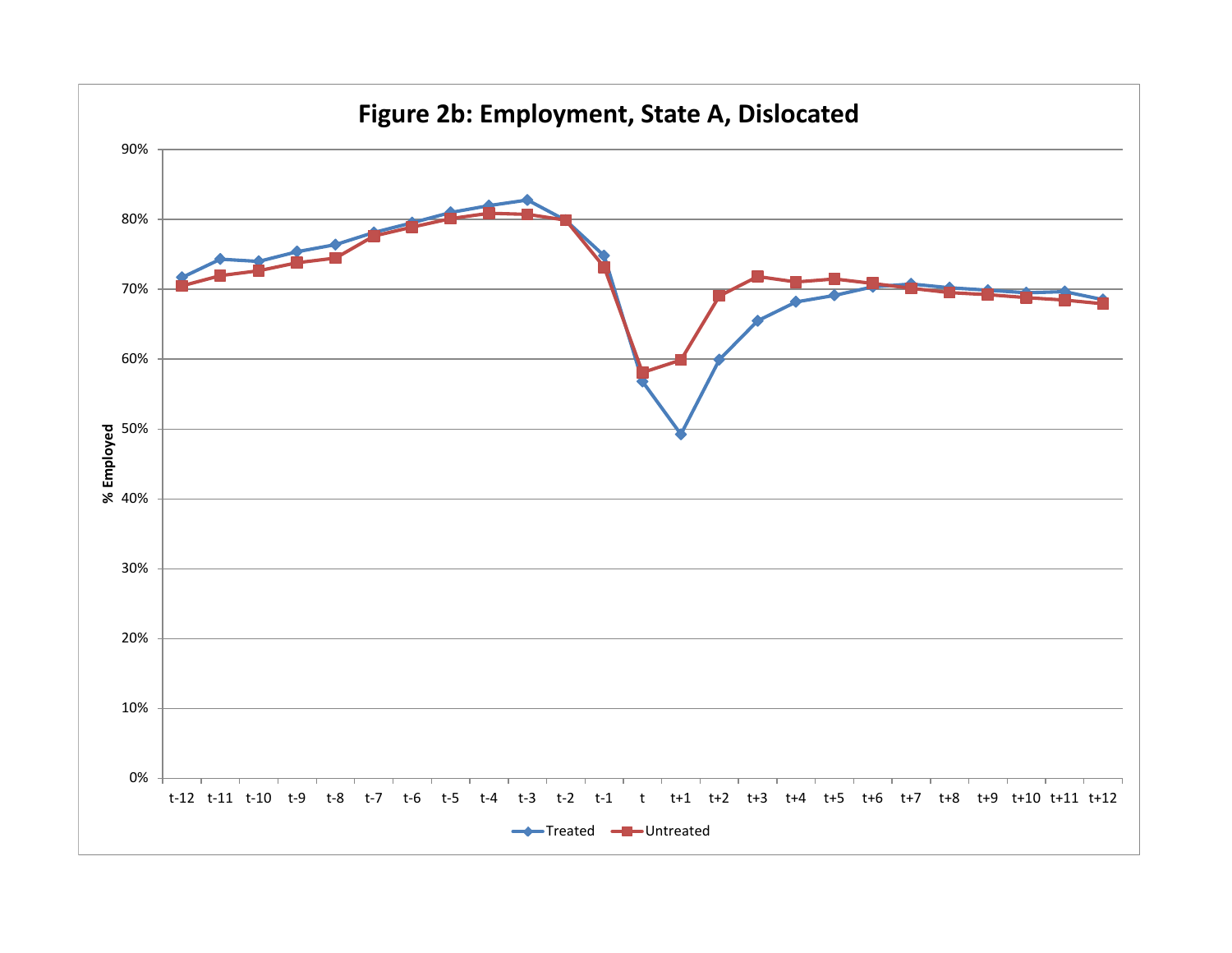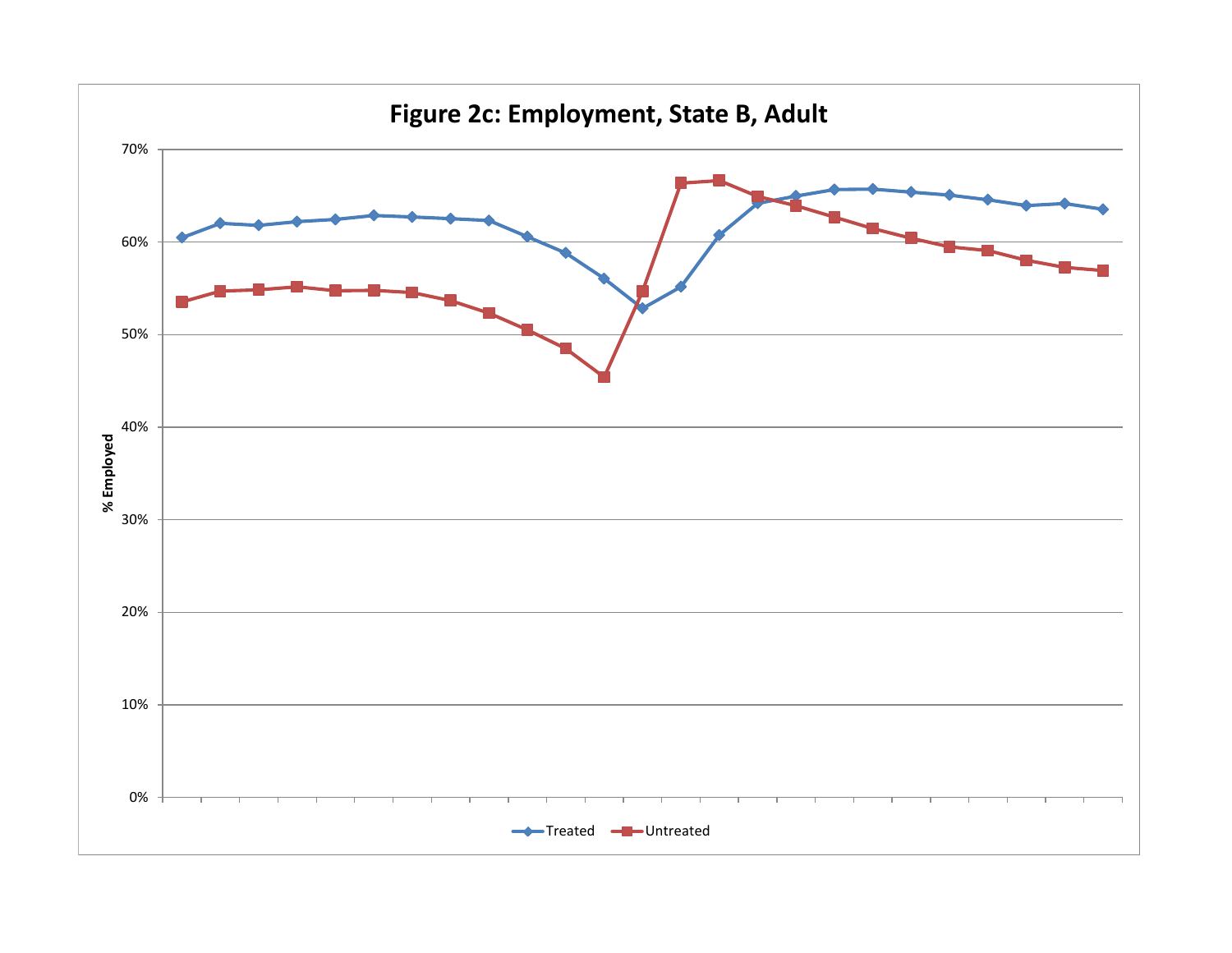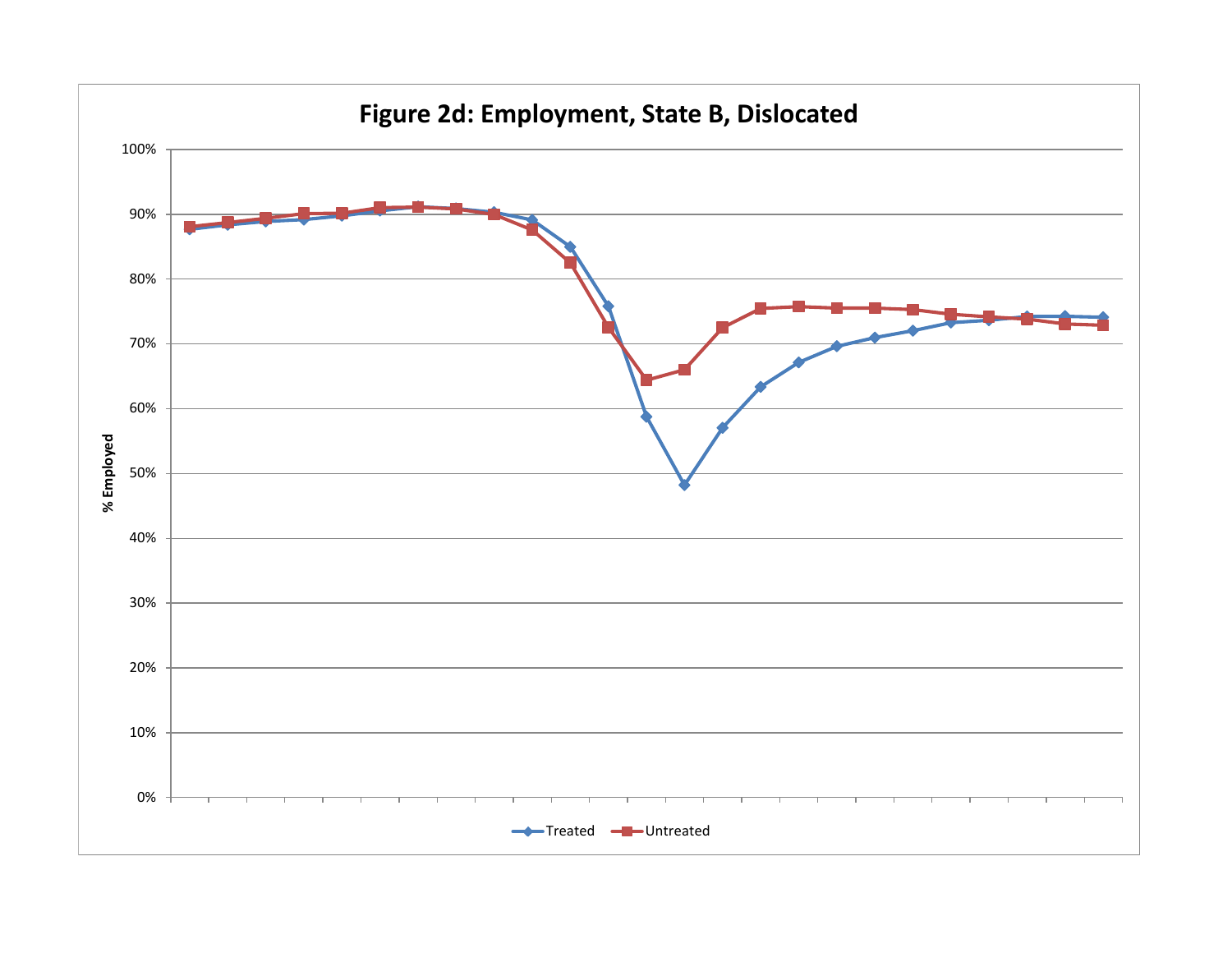## TABLE A-1: Variable Definitions

| Variable                                                                                                                                                                                                                        | Description                                                                                                                                                                                                                                                                                                                                                                                                                                                                                                                                                                                                                                                                                                                                                                                                                                                                      |
|---------------------------------------------------------------------------------------------------------------------------------------------------------------------------------------------------------------------------------|----------------------------------------------------------------------------------------------------------------------------------------------------------------------------------------------------------------------------------------------------------------------------------------------------------------------------------------------------------------------------------------------------------------------------------------------------------------------------------------------------------------------------------------------------------------------------------------------------------------------------------------------------------------------------------------------------------------------------------------------------------------------------------------------------------------------------------------------------------------------------------|
| Male                                                                                                                                                                                                                            | (WIA) Dummy variable equal to 1 if the participant is male, and 0 otherwise                                                                                                                                                                                                                                                                                                                                                                                                                                                                                                                                                                                                                                                                                                                                                                                                      |
| White                                                                                                                                                                                                                           | (WIA) Dummy variable equal to 1 if the participant lists white only as racial category and non-Hispanic, and 0 otherwise                                                                                                                                                                                                                                                                                                                                                                                                                                                                                                                                                                                                                                                                                                                                                         |
| <b>Black</b>                                                                                                                                                                                                                    | (WIA) Dummy variable equal to 1 if the participant lists black only as racial category and non-Hispanic, and 0 otherwise                                                                                                                                                                                                                                                                                                                                                                                                                                                                                                                                                                                                                                                                                                                                                         |
| Other                                                                                                                                                                                                                           | (WIA) Dummy variable equal to 1 if the values for White and Black are both 0, and 0 otherwise                                                                                                                                                                                                                                                                                                                                                                                                                                                                                                                                                                                                                                                                                                                                                                                    |
| Age                                                                                                                                                                                                                             | (WIA) Age in years at time of WIA registration                                                                                                                                                                                                                                                                                                                                                                                                                                                                                                                                                                                                                                                                                                                                                                                                                                   |
| Education                                                                                                                                                                                                                       | (WIA) Series of dummy variables equal to 1 if the participant has years of education in the relevant range, and 0 otherwise                                                                                                                                                                                                                                                                                                                                                                                                                                                                                                                                                                                                                                                                                                                                                      |
| Disabled                                                                                                                                                                                                                        | (WIA) Dummy variable equal to 1 if the participant has disabled status, and 0 otherwise                                                                                                                                                                                                                                                                                                                                                                                                                                                                                                                                                                                                                                                                                                                                                                                          |
| Veteran                                                                                                                                                                                                                         | (WIA) Dummy variable equal to 1 if the participant has veteran status, and 0 otherwise                                                                                                                                                                                                                                                                                                                                                                                                                                                                                                                                                                                                                                                                                                                                                                                           |
| Year of Registration                                                                                                                                                                                                            | (WIA) Series of dummy variables equal to 1 if the participant registered in that year and 0 otherwise                                                                                                                                                                                                                                                                                                                                                                                                                                                                                                                                                                                                                                                                                                                                                                            |
| <b>Quarter of Registration</b>                                                                                                                                                                                                  | (WIA) Series of dummy variables equal to 1 if the participant registered in that quarter and 0 otherwise                                                                                                                                                                                                                                                                                                                                                                                                                                                                                                                                                                                                                                                                                                                                                                         |
| Age at Registration                                                                                                                                                                                                             | (WIA) Series of dummy variables equal to 1 if participant's age at time of WIA registration was within the range of the dummy variable, and 0 otherwise                                                                                                                                                                                                                                                                                                                                                                                                                                                                                                                                                                                                                                                                                                                          |
| <b>WIA Location</b>                                                                                                                                                                                                             | (WIA) Series of dummy variables equal to 1 if the participant registered in that area, and 0 otherwise                                                                                                                                                                                                                                                                                                                                                                                                                                                                                                                                                                                                                                                                                                                                                                           |
| Earnings in 1st Previous Year<br>Zero Earnings in 1st Previous Year<br>Earnings in 2nd Previous Year<br>Zero Earnings in 2nd Previous Year<br>No Employment<br><b>Quarterly Earnings</b><br><b>Square of Quarterly Earnings</b> | (LEHD) Total earnings in year before quarter of WIA registration (quarters t-4 through t-1) in 2008\$<br>(LEHD) Dummy variable equal to 1 if participant had zero earnings in quarters t-4 through t-1, and 0 otherwise<br>(LEHD) Total earnings in 2nd-to-last year before quarter of WIA registration (quarters t-8 through t-5) in 2008\$<br>(LEHD) Dummy variable equal to 1 if participant had zero earnings in quarters t-8 through t-5, and 0 otherwise<br>(LEHD) Series of dummy variables equal to 1 if the participant was not employed in that quarter, and 0 otherwise<br>(LEHD) Participant's earnings in that quarter in 2008\$<br>(LEHD) Square of participant's earnings in that quarter in 2008\$<br>(LEHD) Series of 4 dummy variables. A participant is considered employed / employed if earnings were positive during the quarter of WIA entry and all five |
| <b>Employment Transitions</b>                                                                                                                                                                                                   | previous quarters. A participant is considered not employed / employed if earnings were positive during the quarter of WIA entry but were zero in at least one of the<br>five previous quarters. A participant is considered employed / not employed if earnings were zero during the quarter of WIA entry but were positive in at least one of<br>the previous five quarters. A participant is considered not employed / not employed if earnings were zero during the quarter of WIA entry and all five previous                                                                                                                                                                                                                                                                                                                                                               |
| Positive Earnings in certain periods                                                                                                                                                                                            | (LEHD) Series of dummy variables equal to 1 if participant had positive earnings in relevant period, and 0 otherwise                                                                                                                                                                                                                                                                                                                                                                                                                                                                                                                                                                                                                                                                                                                                                             |
| Zero Earnings in certain periods                                                                                                                                                                                                | (LEHD) Series of dummy variables equal to 1 if participant had zero earnings in relevant period, and 0 otherwise                                                                                                                                                                                                                                                                                                                                                                                                                                                                                                                                                                                                                                                                                                                                                                 |
| UI Experience in certain periods<br><b>ES Service Events</b>                                                                                                                                                                    | TANF Benefits in certain periods (women only (WIA) Series of dummy variables equal to 1 if participant received TANF benefits during relevant period, and 0 otherwise (State A only)<br>(WIA) Series of dummy variables equal to 1 if participant had received UI benefits during relevant period, and 0 otherwise (State B only)<br>(WIA) Series of dummy variables equal to 1 if participant received ES services during relevant period, and 0 otherwise (State B only)                                                                                                                                                                                                                                                                                                                                                                                                       |
| Firm Industry                                                                                                                                                                                                                   | (LEHD) Series of dummy variables equal to 1 if the participant's last employer before quarter of WIA registration was in that industry (by NAICS code), and 0 otherwise                                                                                                                                                                                                                                                                                                                                                                                                                                                                                                                                                                                                                                                                                                          |
| Firm Size $>=100$                                                                                                                                                                                                               | (LEHD) Dummy variable equal to 1 if the participant's employer had at least 100 employees, and 0 otherwise                                                                                                                                                                                                                                                                                                                                                                                                                                                                                                                                                                                                                                                                                                                                                                       |
| Low-Wage Proportion                                                                                                                                                                                                             | (LEHD) Continuous variable equal to the percentage of workers at participant's employer who had annual earnings below \$15,000 and 0 otherwise                                                                                                                                                                                                                                                                                                                                                                                                                                                                                                                                                                                                                                                                                                                                   |
| <b>High Turnover</b>                                                                                                                                                                                                            | (LEHD) Dummy variable equal to 1 if the participant's employer had annual turnover of at least 75%, and 0 otherwise                                                                                                                                                                                                                                                                                                                                                                                                                                                                                                                                                                                                                                                                                                                                                              |
| Firm Fixed Effects Quintile                                                                                                                                                                                                     | (LEHD) Series of dummy variables equal to 1 if participant's employer was within the relevant fixed effects quintile, and 0 otherwise                                                                                                                                                                                                                                                                                                                                                                                                                                                                                                                                                                                                                                                                                                                                            |
| Switched Industry                                                                                                                                                                                                               | (LEHD) Dummy variable equal to 1 if the participant's employer post-WIA is in different industry than most-recent pre-registration employer                                                                                                                                                                                                                                                                                                                                                                                                                                                                                                                                                                                                                                                                                                                                      |